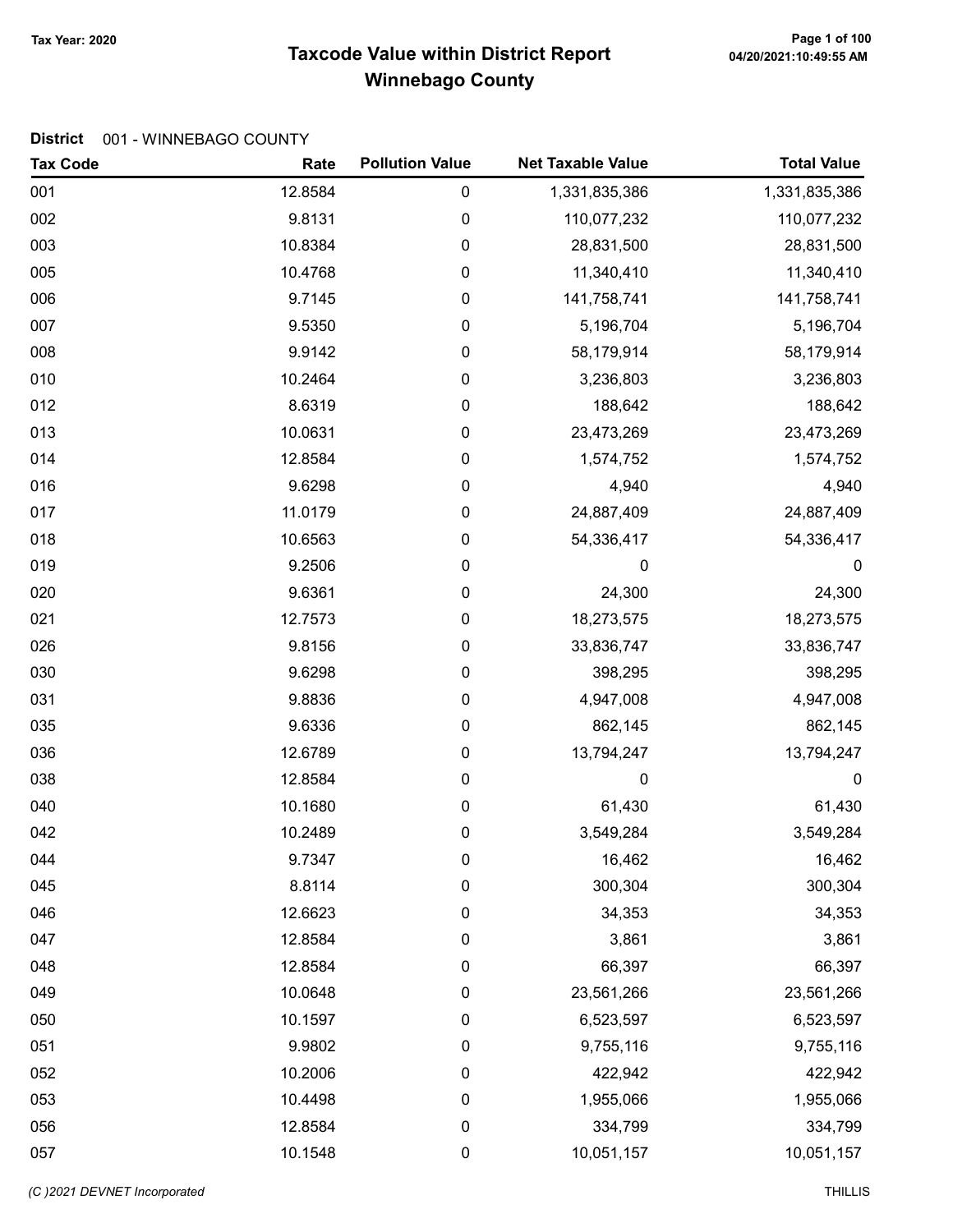## Taxcode Value within District Report Tax Year: 2020 Page 2 of 100 Winnebago County

| <b>Tax Code</b> | Rate    | <b>Pollution Value</b> | <b>Net Taxable Value</b> | <b>Total Value</b> |
|-----------------|---------|------------------------|--------------------------|--------------------|
| 058             | 9.9753  | 0                      | 1,707,468                | 1,707,468          |
| 059             | 10.9581 | 0                      | 1,536,398                | 1,536,398          |
| 060             | 10.0145 | 0                      | 1,699,266                | 1,699,266          |
| 061             | 10.3475 | 0                      | 3,036,994                | 3,036,994          |
| 062             | 10.1940 | 0                      | 7,328,654                | 7,328,654          |
| 063             | 10.1957 | 0                      | 2,287,203                | 2,287,203          |
| 064             | 9.9161  | 0                      | 14,678,862               | 14,678,862         |
| 066             | 10.0956 | 0                      | 12,991,210               | 12,991,210         |
| 068             | 10.2212 | 0                      | 3,232,526                | 3,232,526          |
| 069             | 10.3160 | 0                      | 7,041,274                | 7,041,274          |
| 070             | 9.9142  | 0                      | 2,204,956                | 2,204,956          |
| 071             | 10.1365 | 0                      | 11,275,754               | 11,275,754         |
| 072             | 9.8342  | 0                      | 48,522                   | 48,522             |
| 073             | 10.2349 | 0                      | 43,906                   | 43,906             |
| 076             | 9.7347  | 0                      | 1,174,819                | 1,174,819          |
| 077             | 9.6298  | 0                      | 158,630                  | 158,630            |
| 078             | 9.5312  | 0                      | 310,652                  | 310,652            |
| 082             | 12.8584 | 0                      | 98,080                   | 98,080             |
| 083             | 10.1548 | 0                      | 639,997                  | 639,997            |
| 084             | 9.5180  | 0                      | 566,502                  | 566,502            |
| 085             | 12.8584 | 0                      | 9,192,488                | 9,192,488          |
| 086             | 12.7597 | 0                      | 1,231,180                | 1,231,180          |
| 090             | 9.1459  | 0                      | 6,701                    | 6,701              |
| 091             | 8.2734  | 0                      | 9,913,834                | 9,913,834          |
| 092             | 9.2661  | 0                      | 4,752,053                | 4,752,053          |
| 093             | 8.3936  | 0                      | 1,376,647                | 1,376,647          |
| 095             | 9.6277  | 0                      | 4,748,233                | 4,748,233          |
| 096             | 10.6319 | 0                      | 8,270,378                | 8,270,378          |
| 099             | 10.2703 | 0                      | 5,475,152                | 5,475,152          |
| 104             | 9.6975  | 0                      | 2,217,113                | 2,217,113          |
| 108             | 9.3560  | 0                      | 46,893                   | 46,893             |
| 109             | 9.5355  | 0                      | 33,723,313               | 33,723,313         |
| 110             | 10.1491 | 0                      | 25,636,531               | 25,636,531         |
| 111             | 9.7875  | 0                      | 6,186,528                | 6,186,528          |
| 112             | 11.9896 | 0                      | 2,489,584                | 2,489,584          |
| 113             | 11.1533 | 0                      | 10,242,725               | 10,242,725         |
| 114             | 9.9696  | 0                      | 77, 142, 385             | 77, 142, 385       |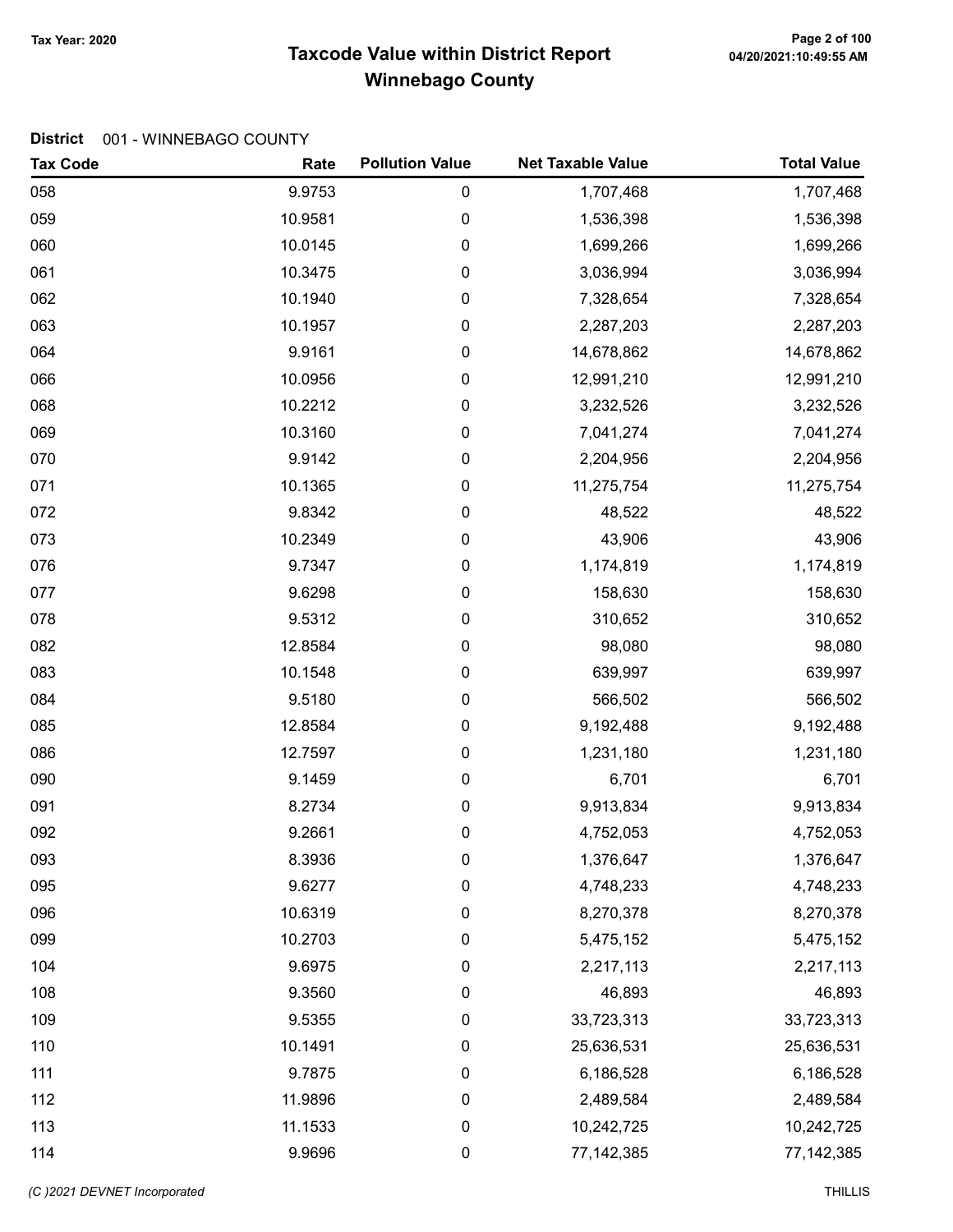## Taxcode Value within District Report Tax Year: 2020 Page 3 of 100 Winnebago County

| <b>Tax Code</b> | Rate    | <b>Pollution Value</b> | <b>Net Taxable Value</b> | <b>Total Value</b> |
|-----------------|---------|------------------------|--------------------------|--------------------|
| 115             | 9.6080  | 0                      | 5,832,486                | 5,832,486          |
| 116             | 11.8101 | 0                      | 25,746                   | 25,746             |
| 117             | 12.8584 | $\pmb{0}$              | 11,362,015               | 11,362,015         |
| 118             | 9.4344  | $\pmb{0}$              | 366,998                  | 366,998            |
| 119             | 10.1491 | 0                      | 13,881,466               | 13,881,466         |
| 120             | 9.9696  | $\boldsymbol{0}$       | 3,830,108                | 3,830,108          |
| 122             | 9.7230  | $\pmb{0}$              | 558,022                  | 558,022            |
| 123             | 11.8542 | $\boldsymbol{0}$       | 706,527                  | 706,527            |
| 124             | 11.1533 | $\pmb{0}$              | 7,358,371                | 7,358,371          |
| 125             | 10.9738 | $\pmb{0}$              | 129,815                  | 129,815            |
| 126             | 12.8584 | $\pmb{0}$              | 1,863,550                | 1,863,550          |
| 127             | 12.9938 | 0                      | 128,738,162              | 128,738,162        |
| 128             | 10.6122 | $\boldsymbol{0}$       | 1,834,815                | 1,834,815          |
| 129             | 10.9738 | $\pmb{0}$              | 14,082,084               | 14,082,084         |
| 130             | 9.9864  | $\boldsymbol{0}$       | 4,328,565                | 4,328,565          |
| 131             | 11.6747 | $\pmb{0}$              | 4,028                    | 4,028              |
| 133             | 9.4344  | $\pmb{0}$              | 113,173,016              | 113,173,016        |
| 134             | 8.5308  | $\pmb{0}$              | 12,458                   | 12,458             |
| 135             | 9.3560  | 0                      | 7,720,539                | 7,720,539          |
| 136             | 9.3605  | $\pmb{0}$              | 28,781,631               | 28,781,631         |
| 137             | 9.2549  | $\pmb{0}$              | 52,988,802               | 52,988,802         |
| 138             | 9.9909  | $\boldsymbol{0}$       | 40,259                   | 40,259             |
| 139             | 8.9641  | 0                      | 8,156,252                | 8,156,252          |
| 140             | 8.7808  | $\pmb{0}$              | 55,950                   | 55,950             |
| 141             | 9.2549  | $\pmb{0}$              | 222,408                  | 222,408            |
| 142             | 9.9683  | 0                      | 4,290                    | 4,290              |
| 143             | 8.7103  | 0                      | 3,036,082                | 3,036,082          |
| 144             | 9.1436  | $\boldsymbol{0}$       | 115,485,142              | 115,485,142        |
| 145             | 9.0652  | 0                      | 4,803,240                | 4,803,240          |
| 146             | 12.9405 | 0                      | 18,759,846               | 18,759,846         |
| 147             | 10.1478 | $\boldsymbol{0}$       | 71,844                   | 71,844             |
| 148             | 9.1389  | $\pmb{0}$              | 980                      | 980                |
| 149             | 9.8853  | $\pmb{0}$              | 32,903,638               | 32,903,638         |
| 150             | 10.0623 | 0                      | 105,565                  | 105,565            |
| 151             | 10.4386 | 0                      | 846                      | 846                |
| 152             | 10.4386 | $\pmb{0}$              | 4,666,230                | 4,666,230          |
| 153             | 9.4344  | $\boldsymbol{0}$       | 752,109                  | 752,109            |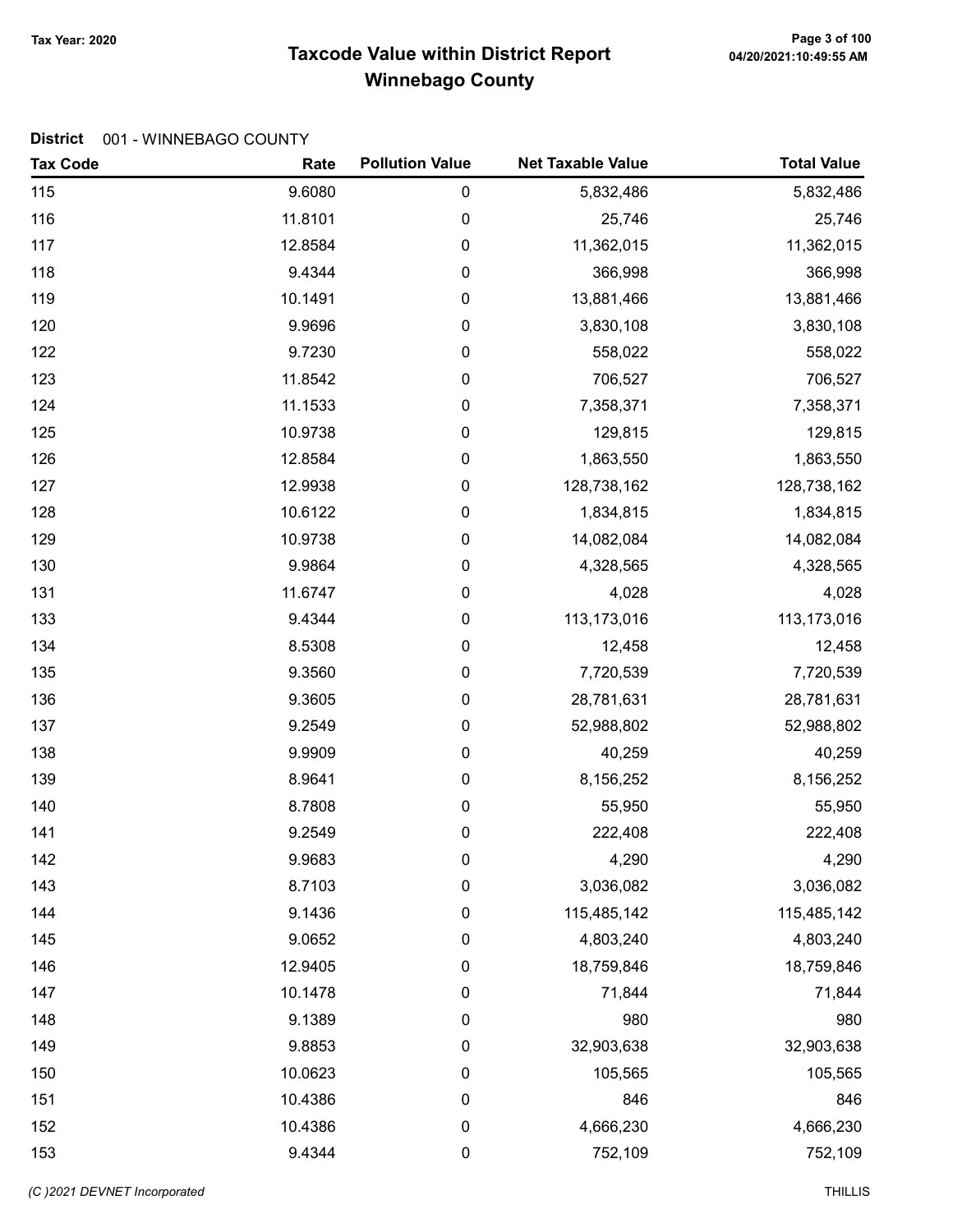## 100 Page 4 of 100 Page 4 of 100<br>Taxcode Value within District Report وAlz0/2021:10:49:55 AM Winnebago County

| <b>Tax Code</b> | Rate    | <b>Pollution Value</b> | <b>Net Taxable Value</b> | <b>Total Value</b> |
|-----------------|---------|------------------------|--------------------------|--------------------|
| 154             | 12.7610 | $\pmb{0}$              | 115,026                  | 115,026            |
| 155             | 9.1968  | 0                      | 8,348,886                | 8,348,886          |
| 156             | 9.0581  | $\pmb{0}$              | 18,878,157               | 18,878,157         |
| 157             | 11.7568 | 0                      | 85,882                   | 85,882             |
| 158             | 10.1478 | 0                      | 6,541,092                | 6,541,092          |
| 159             | 10.0694 | $\pmb{0}$              | 249,773                  | 249,773            |
| 160             | 9.1436  | $\pmb{0}$              | 514,899                  | 514,899            |
| 161             | 8.6307  | $\pmb{0}$              | 133,041                  | 133,041            |
| 162             | 9.2785  | $\pmb{0}$              | 542,548                  | 542,548            |
| 163             | 9.2549  | $\pmb{0}$              | 1,921,996                | 1,921,996          |
| 164             | 8.9641  | $\pmb{0}$              | 93,113                   | 93,113             |
| 165             | 8.7694  | 0                      | 15,460,688               | 15,460,688         |
| 167             | 8.9594  | $\pmb{0}$              | 5,705,600                | 5,705,600          |
| 168             | 8.7694  | $\pmb{0}$              | 0                        | $\boldsymbol{0}$   |
| 169             | 9.3425  | $\pmb{0}$              | 8,229,299                | 8,229,299          |
| 170             | 9.2376  | 0                      | 115,132                  | 115,132            |
| 171             | 10.2418 | $\pmb{0}$              | 146,381                  | 146,381            |
| 172             | 12.8418 | $\pmb{0}$              | 239,137                  | 239,137            |
| 175             | 9.6345  | 0                      | 44,792,963               | 44,792,963         |
| 176             | 8.6872  | $\pmb{0}$              | 375,886                  | 375,886            |
| 177             | 9.0103  | $\pmb{0}$              | 13,785,885               | 13,785,885         |
| 178             | 8.0630  | $\pmb{0}$              | 14,079                   | 14,079             |
| 179             | 8.7871  | $\pmb{0}$              | 9,707,037                | 9,707,037          |
| 180             | 9.4113  | $\pmb{0}$              | 73,777,764               | 73,777,764         |
| 181             | 9.4124  | $\pmb{0}$              | 148,787,944              | 148,787,944        |
| 182             | 8.6961  | 0                      | 682,344                  | 682,344            |
| 183             | 8.6961  | 0                      | 0                        | 0                  |
| 184             | 9.0228  | $\pmb{0}$              | 1,163,396                | 1,163,396          |
| 185             | 10.0428 | 0                      | 12,101,995               | 12,101,995         |
| 187             | 9.5919  | 0                      | 2,860,031                | 2,860,031          |
| 188             | 9.5908  | $\boldsymbol{0}$       | 630,258                  | 630,258            |
| 189             | 10.2223 | $\pmb{0}$              | 73,646,488               | 73,646,488         |
| 190             | 9.0445  | 0                      | 41,641,752               | 41,641,752         |
| 191             | 8.7646  | 0                      | 13,364,729               | 13,364,729         |
| 192             | 10.0417 | $\boldsymbol{0}$       | 18,509,319               | 18,509,319         |
| 193             | 9.2165  | $\mathbf 0$            | 9,017,492                | 9,017,492          |
| 194             | 9.2447  | $\pmb{0}$              | 2,538,390                | 2,538,390          |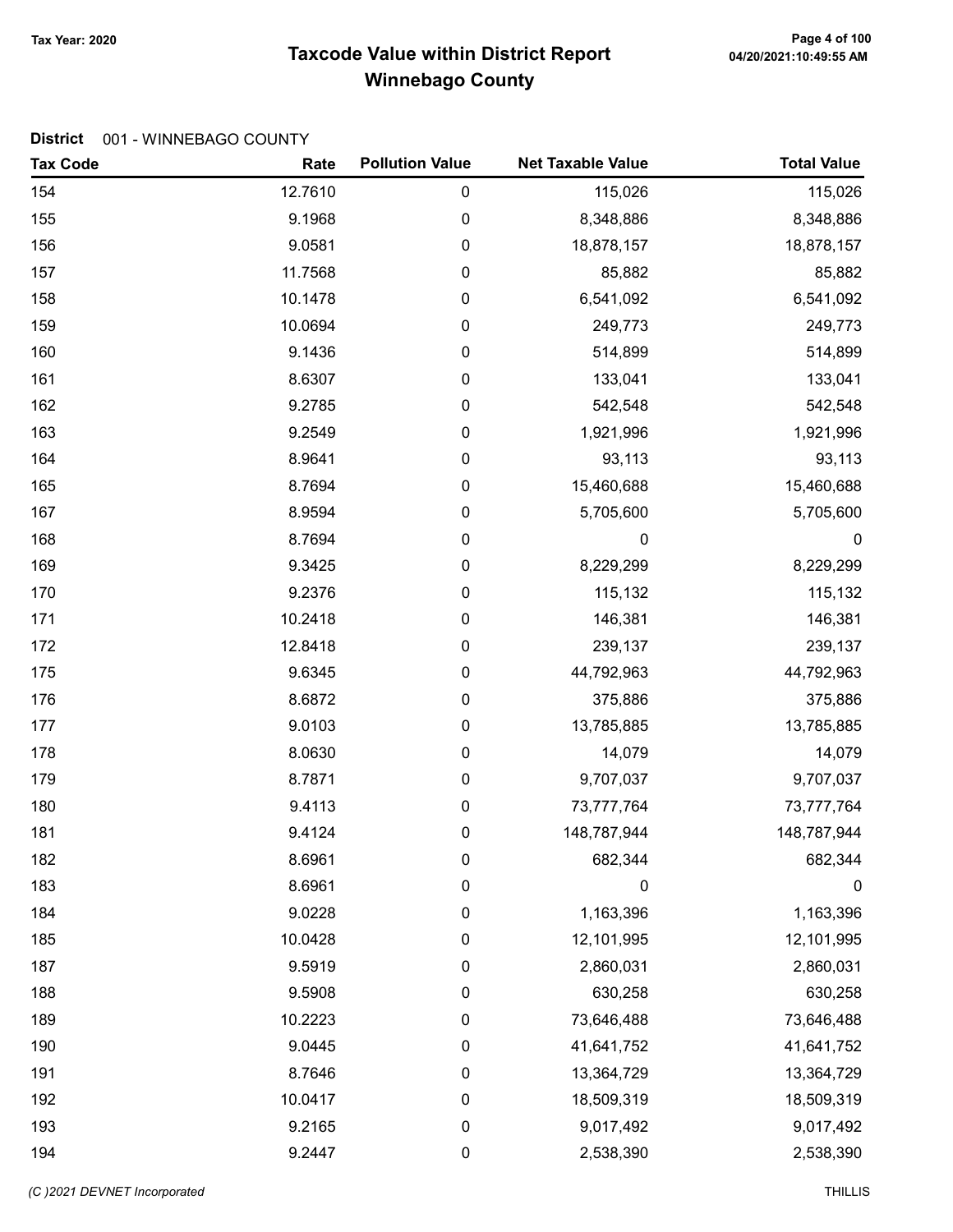## Tax Year: 2020 Page 5 of 100<br>Taxcode Value within District Report 04/20/2021:10:49:55 AM Winnebago County

| <b>Tax Code</b> | Rate    | <b>Pollution Value</b> | <b>Net Taxable Value</b> | <b>Total Value</b> |
|-----------------|---------|------------------------|--------------------------|--------------------|
| 196             | 8.8756  | 0                      | 13,267                   | 13,267             |
| 197             | 9.5891  | 0                      | 114,056,210              | 114,056,210        |
| 198             | 10.0435 | $\pmb{0}$              | 4,705,017                | 4,705,017          |
| 199             | 10.2230 | 0                      | 44,182,808               | 44,182,808         |
| 200             | 9.8637  | 0                      | 1,887,436                | 1,887,436          |
| 201             | 9.2379  | $\pmb{0}$              | 18,867,004               | 18,867,004         |
| 202             | 8.9580  | $\pmb{0}$              | 47,812,600               | 47,812,600         |
| 203             | 9.3899  | $\pmb{0}$              | 5,086,316                | 5,086,316          |
| 204             | 10.0210 | 0                      | 32,496                   | 32,496             |
| 205             | 10.0203 | $\pmb{0}$              | 144,698                  | 144,698            |
| 206             | 10.1998 | $\pmb{0}$              | 21,813,669               | 21,813,669         |
| 207             | 9.5060  | 0                      | 0                        | $\boldsymbol{0}$   |
| 208             | 9.5355  | $\pmb{0}$              | 48,344                   | 48,344             |
| 209             | 9.7904  | $\pmb{0}$              | 44,440,264               | 44,440,264         |
| 210             | 8.9008  | $\pmb{0}$              | 0                        | 0                  |
| 211             | 8.9639  | 0                      | 0                        | 0                  |
| 212             | 8.9690  | $\pmb{0}$              | $\mathbf 0$              | $\mathbf 0$        |
| 213             | 8.9424  | $\pmb{0}$              | 7,376,768                | 7,376,768          |
| 214             | 9.0055  | 0                      | 17,562,154               | 17,562,154         |
| 220             | 9.5221  | 0                      | 36,845,693               | 36,845,693         |
| 223             | 12.8584 | $\pmb{0}$              | 7,071,811                | 7,071,811          |
| 226             | 12.8584 | $\pmb{0}$              | 773,567                  | 773,567            |
| 228             | 10.0063 | 0                      | 1,271,220                | 1,271,220          |
| 229             | 9.9660  | $\pmb{0}$              | 2,001,693                | 2,001,693          |
| 230             | 9.6655  | 0                      | 22,103,932               | 22,103,932         |
| 231             | 9.8511  | 0                      | 130,550                  | 130,550            |
| 232             | 8.6661  | 0                      | 970,119                  | 970,119            |
| 233             | 10.0063 | $\pmb{0}$              | 14,473,425               | 14,473,425         |
| 234             | 9.7058  | 0                      | 273,465                  | 273,465            |
| 246             | 9.5351  | $\mathbf 0$            | 8,997,229                | 8,997,229          |
| 247             | 8.7630  | $\boldsymbol{0}$       | 7,161,542                | 7,161,542          |
| 248             | 9.4108  | $\pmb{0}$              | 71,092                   | 71,092             |
| 254             | 9.6830  | $\pmb{0}$              | 258,661                  | 258,661            |
| 258             | 11.7506 | 0                      | 0                        | 0                  |
| 259             | 10.8917 | $\boldsymbol{0}$       | 0                        | $\boldsymbol{0}$   |
| 260             | 9.6438  | $\pmb{0}$              | 15,291,249               | 15,291,249         |
| 262             | 9.4420  | $\pmb{0}$              | 191,736                  | 191,736            |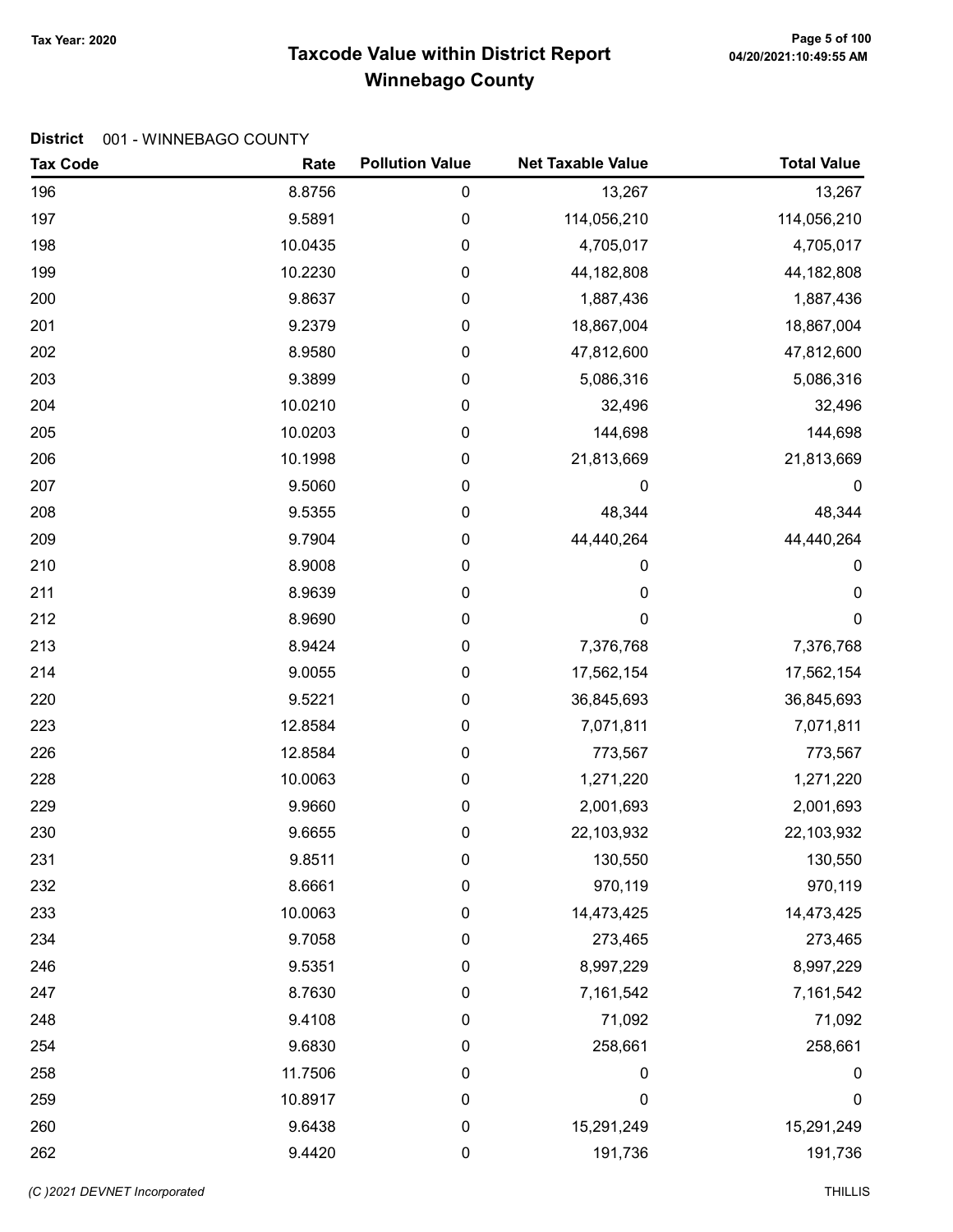## Tax Year: 2020 Page 6 of 100<br>Taxcode Value within District Report 04/20/2021:10:49:55 AM Winnebago County

| <b>Tax Code</b> | Rate    | <b>Pollution Value</b> | <b>Net Taxable Value</b> | <b>Total Value</b> |
|-----------------|---------|------------------------|--------------------------|--------------------|
| 263             | 9.0995  | 0                      | 200,372                  | 200,372            |
| 265             | 9.6276  | 0                      | 975,547                  | 975,547            |
| 266             | 8.7687  | 0                      | 6,582,045                | 6,582,045          |
| 267             | 9.0833  | 0                      | 1,495,127                | 1,495,127          |
| 268             | 8.2244  | 0                      | 3,917,988                | 3,917,988          |
| 281             | 8.3636  | $\pmb{0}$              | 47, 137, 340             | 47, 137, 340       |
| 282             | 9.2225  | 0                      | 180,679                  | 180,679            |
| 283             | 9.7668  | 0                      | 154,831                  | 154,831            |
| 284             | 8.9079  | 0                      | 36,354                   | 36,354             |
| 286             | 9.1386  | 0                      | 29,287,528               | 29,287,528         |
| 290             | 9.0445  | 0                      | 0                        | 0                  |
| 305             | 8.8218  | 0                      | 292,481                  | 292,481            |
| 306             | 10.2343 | 0                      | 419,447                  | 419,447            |
| 308             | 9.6900  | 0                      | 797,753                  | 797,753            |
| 309             | 8.8149  | 0                      | 5,831,759                | 5,831,759          |
| 310             | 9.6969  | 0                      | 7,890,966                | 7,890,966          |
| 311             | 10.2412 | 0                      | 4,107,593                | 4,107,593          |
| 312             | 9.6738  | 0                      | 1,613,628                | 1,613,628          |
| 313             | 10.1089 | 0                      | 1,857,330                | 1,857,330          |
| 314             | 9.7798  | 0                      | 4,646,153                | 4,646,153          |
| 315             | 11.8547 | $\pmb{0}$              | 73,514                   | 73,514             |
| 324             | 9.7479  | 0                      | 1,854,021                | 1,854,021          |
| 325             | 10.5757 | 0                      | 319,927                  | 319,927            |
| 326             | 9.7087  | 0                      | 49,164,959               | 49,164,959         |
| 327             | 11.8155 | 0                      | 51,339                   | 51,339             |
| 328             | 10.7552 | 0                      | 51,846,031               | 51,846,031         |
| 329             | 9.8882  | 0                      | 1,867,541                | 1,867,541          |
| 343             | 10.7917 | 0                      | 577,773                  | 577,773            |
| 347             | 9.0103  | 0                      | 304,604                  | 304,604            |
| 348             | 9.0445  | 0                      | 60,862                   | 60,862             |
| 351             | 8.3936  | 0                      | 780,669                  | 780,669            |
| 358             | 9.3425  | 0                      | 0                        | $\pmb{0}$          |
| 359             | 9.3425  | 0                      | 3,886                    | 3,886              |
| 360             | 8.9594  | 0                      | 0                        | 0                  |
| 361             | 11.9363 | 0                      | 4,184                    | 4,184              |
| 362             | 8.5320  | 0                      | 1,069,660                | 1,069,660          |
| 363             | 9.1798  | 0                      | 53,158                   | 53,158             |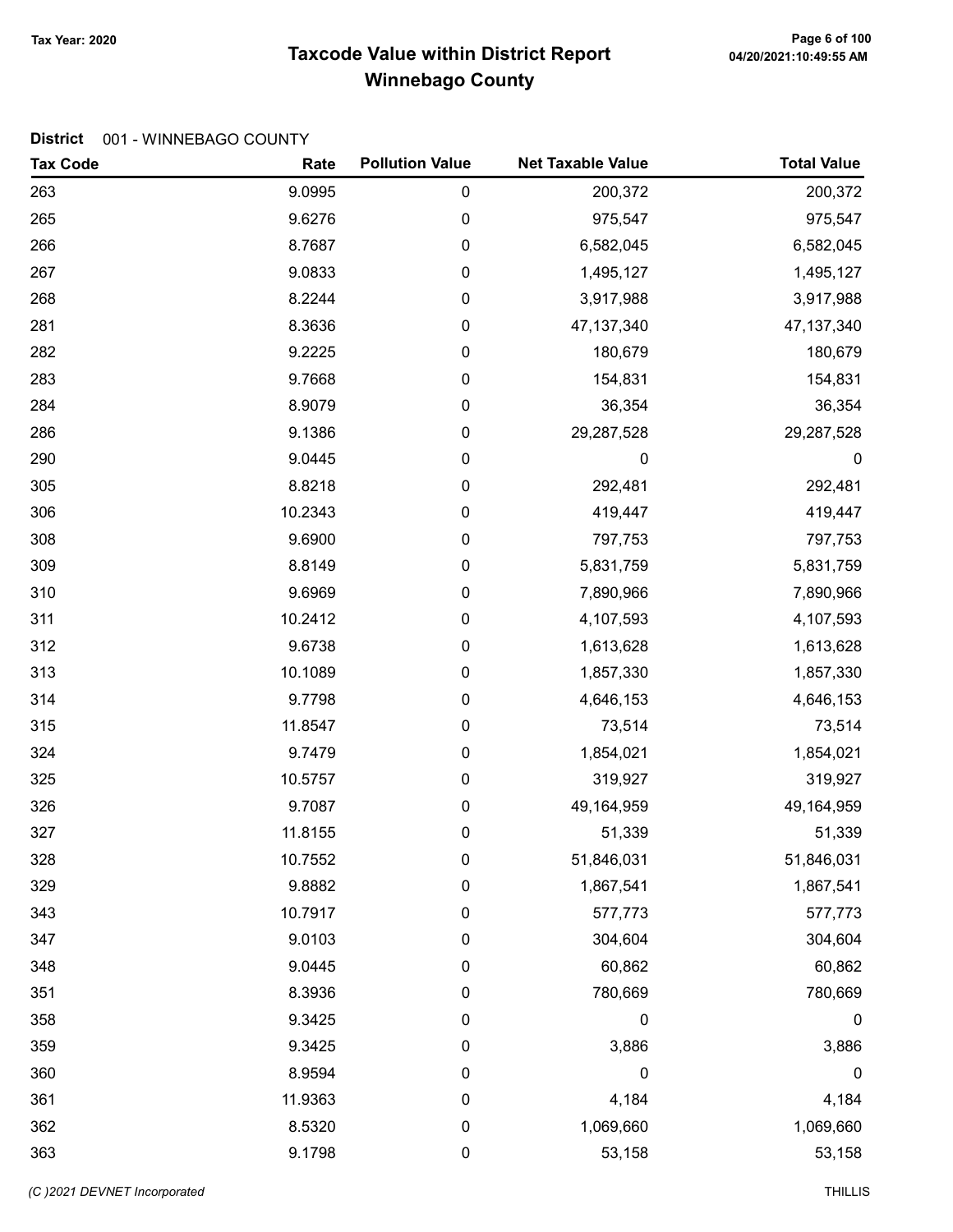## Tax Year: 2020 Page 7 of 100<br>Taxcode Value within District Report 04/20/2021:10:49:55 AM Winnebago County

| <b>Tax Code</b> | Rate    | <b>Pollution Value</b> | <b>Net Taxable Value</b> | <b>Total Value</b> |
|-----------------|---------|------------------------|--------------------------|--------------------|
| 364             | 8.6707  | 0                      | 258,540                  | 258,540            |
| 365             | 9.5220  | 0                      | 11,674,899               | 11,674,899         |
| 366             | 9.8709  | 0                      | 762,812                  | 762,812            |
| 367             | 9.6243  | 0                      | 118,924                  | 118,924            |
| 368             | 9.3425  | 0                      | 0                        | 0                  |
| 369             | 9.5220  | 0                      | 117,390                  | 117,390            |
| 370             | 10.6319 | 0                      | 0                        | $\boldsymbol{0}$   |
| 372             | 10.8114 | 0                      | 4,110,177                | 4,110,177          |
| 373             | 9.4456  | 0                      | 2,038,689                | 2,038,689          |
| 374             | 10.8384 | 0                      | 1,588,000                | 1,588,000          |
| 378             | 11.0179 | 0                      | 51,522,934               | 51,522,934         |
| 379             | 9.2661  | 0                      | 941,550                  | 941,550            |
| 380             | 10.2703 | 0                      | 984,204                  | 984,204            |
| 381             | 12.8770 | 0                      | 7,380,837                | 7,380,837          |
| 382             | 12.6975 | 0                      | 171,839                  | 171,839            |
| 383             | 12.8143 | 0                      | 1,482,942                | 1,482,942          |
| 385             | 10.4498 | 0                      | 938,713                  | 938,713            |
| 386             | 10.9738 | 0                      | 0                        | $\mathbf 0$        |
| 391             | 12.8584 | 0                      | 890,850                  | 890,850            |
| 392             | 12.8584 | 0                      | 23,869,124               | 23,869,124         |
| 393             | 9.6277  | 0                      | 431,475                  | 431,475            |
| 394             | 9.6277  | 0                      | 0                        | 0                  |
| 396             | 9.8709  | 0                      | 0                        | 0                  |
| 397             | 9.4726  | 0                      | $\mathbf 0$              | $\pmb{0}$          |
| 400             | 12.8584 | 0                      | 48,014                   | 48,014             |
| 401             | 9.5891  | 0                      | 3,979,992                | 3,979,992          |
| 402             | 9.5891  | 0                      | 534,264                  | 534,264            |
| 403             | 12.8584 | 0                      | 69,898                   | 69,898             |
| 404             | 12.8584 | 0                      | 1,085,673                | 1,085,673          |
| 405             | 12.8584 | 0                      | 1,545,217                | 1,545,217          |
| 406             | 12.8584 | $\pmb{0}$              | 10,548                   | 10,548             |
| 407             | 12.8584 | $\pmb{0}$              | 703,876                  | 703,876            |
| 408             | 12.8584 | 0                      | 281,186                  | 281,186            |
| 409             | 9.8131  | 0                      | 11,368,388               | 11,368,388         |
| 410             | 12.8584 | 0                      | 7,595,498                | 7,595,498          |
| 411             | 12.6789 | $\pmb{0}$              | 479                      | 479                |
| 412             | 12.8584 | 0                      | 96,815                   | 96,815             |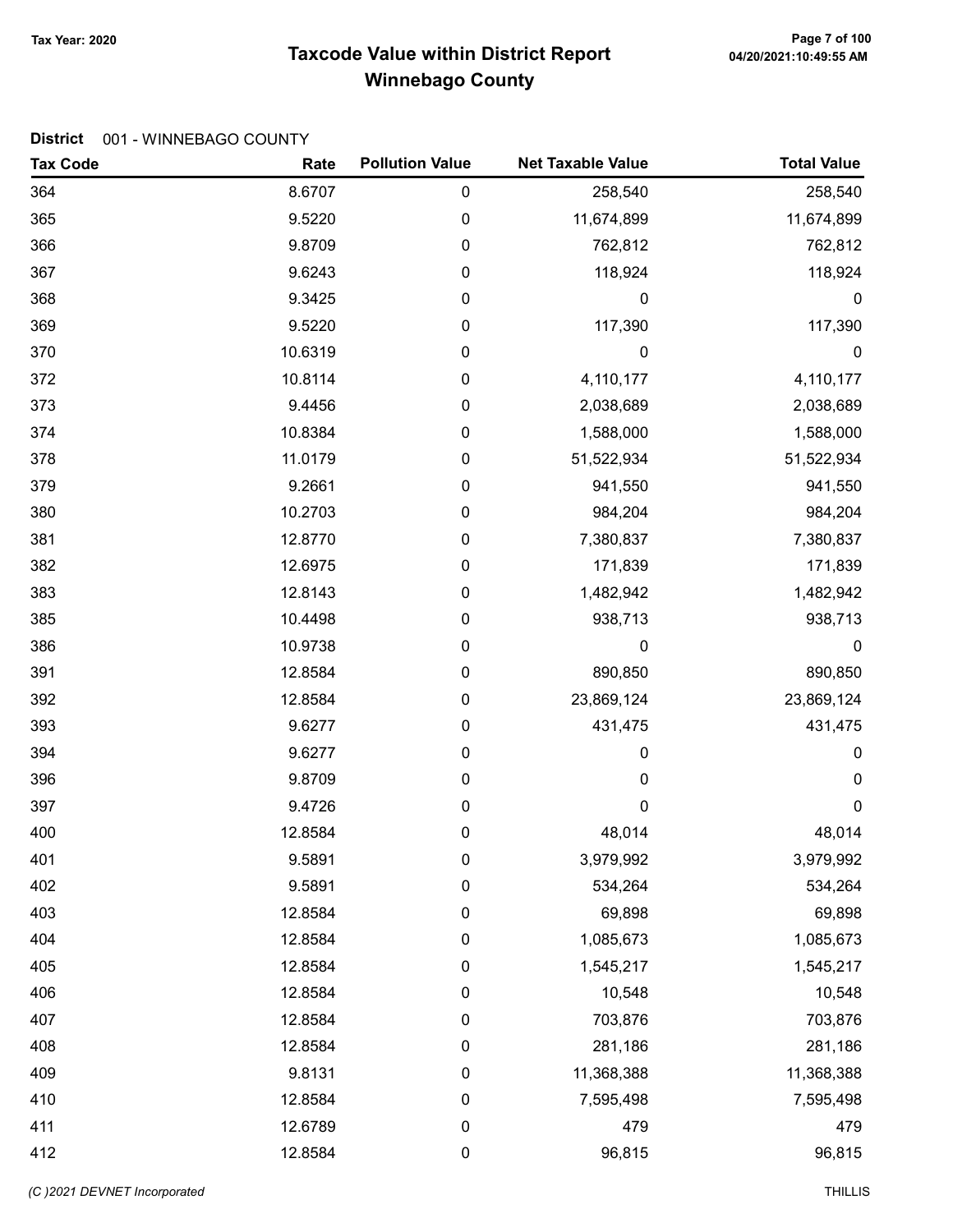## Taxcode Value within District Report Tax Year: 2020 Page 8 of 100 Winnebago County

| <b>Tax Code</b> | Rate    | <b>Pollution Value</b> | <b>Net Taxable Value</b> | <b>Total Value</b> |
|-----------------|---------|------------------------|--------------------------|--------------------|
| 413             | 9.2549  | 0                      | 508,825                  | 508,825            |
| 414             | 9.4344  | 0                      | 1,115,680                | 1,115,680          |
| 416             | 9.1436  | 0                      | 6,213,391                | 6,213,391          |
| 417             | 12.8584 | 0                      | 860,378                  | 860,378            |
| 418             | 12.8584 | 0                      | 5,758,779                | 5,758,779          |
| 419             | 12.8584 | 0                      | 457,568                  | 457,568            |
| 420             | 9.5891  | 0                      | 1,718,942                | 1,718,942          |
| 421             | 12.8584 | 0                      | 14,472,925               | 14,472,925         |
| 422             | 12.8584 | 0                      | 9,483,317                | 9,483,317          |
| 423             | 12.8584 | 0                      | 12,207,909               | 12,207,909         |
| 424             | 12.8584 | 0                      | 8,615,975                | 8,615,975          |
| 425             | 9.1386  | 0                      | 64,580                   | 64,580             |
| 426             | 9.9142  | 0                      | 2,326,192                | 2,326,192          |
| 427             | 9.6361  | 0                      | 10,516                   | 10,516             |
| 428             | 9.8156  | 0                      | 1,800,234                | 1,800,234          |
| 429             | 9.3560  | 0                      | 4,613                    | 4,613              |
| 430             | 9.5355  | 0                      | 147,019                  | 147,019            |
| 433             | 9.4344  | 0                      | 1,441,194                | 1,441,194          |
| 434             | 9.4344  | 0                      | 215,802                  | 215,802            |
| 435             | 9.4344  | 0                      | 6,398,846                | 6,398,846          |
| 438             | 9.6277  | 0                      | 568,259                  | 568,259            |
| 439             | 9.8342  | 0                      | 485,239                  | 485,239            |
| 440             | 9.9696  | 0                      | 26,485                   | 26,485             |
| 441             | 9.6277  | 0                      | 448,020                  | 448,020            |
| 442             | 9.7145  | 0                      | 1,018,079                | 1,018,079          |
| 443             | 8.6319  | 0                      | 53,848                   | 53,848             |
| 444             | 9.8156  | 0                      | 14,124                   | 14,124             |
| 447             | 10.0428 | 0                      | 390,181                  | 390,181            |
| 448             | 9.9142  | 0                      | 11,686                   | 11,686             |
| 450             | 12.8584 | 0                      | 216,031                  | 216,031            |
| 451             | 12.8584 | $\boldsymbol{0}$       | 42,223,018               | 42,223,018         |
| 452             | 9.6277  | $\pmb{0}$              | 29,180                   | 29,180             |
| 453             | 11.8064 | $\pmb{0}$              | 175,446                  | 175,446            |
| 454             | 9.6361  | 0                      | 30,306                   | 30,306             |
| 455             | 12.8584 | $\pmb{0}$              | 6,517,372                | 6,517,372          |
| 456             | 9.8131  | $\pmb{0}$              | 4,231,422                | 4,231,422          |
| 457             | 9.0103  | $\pmb{0}$              | 1,644,589                | 1,644,589          |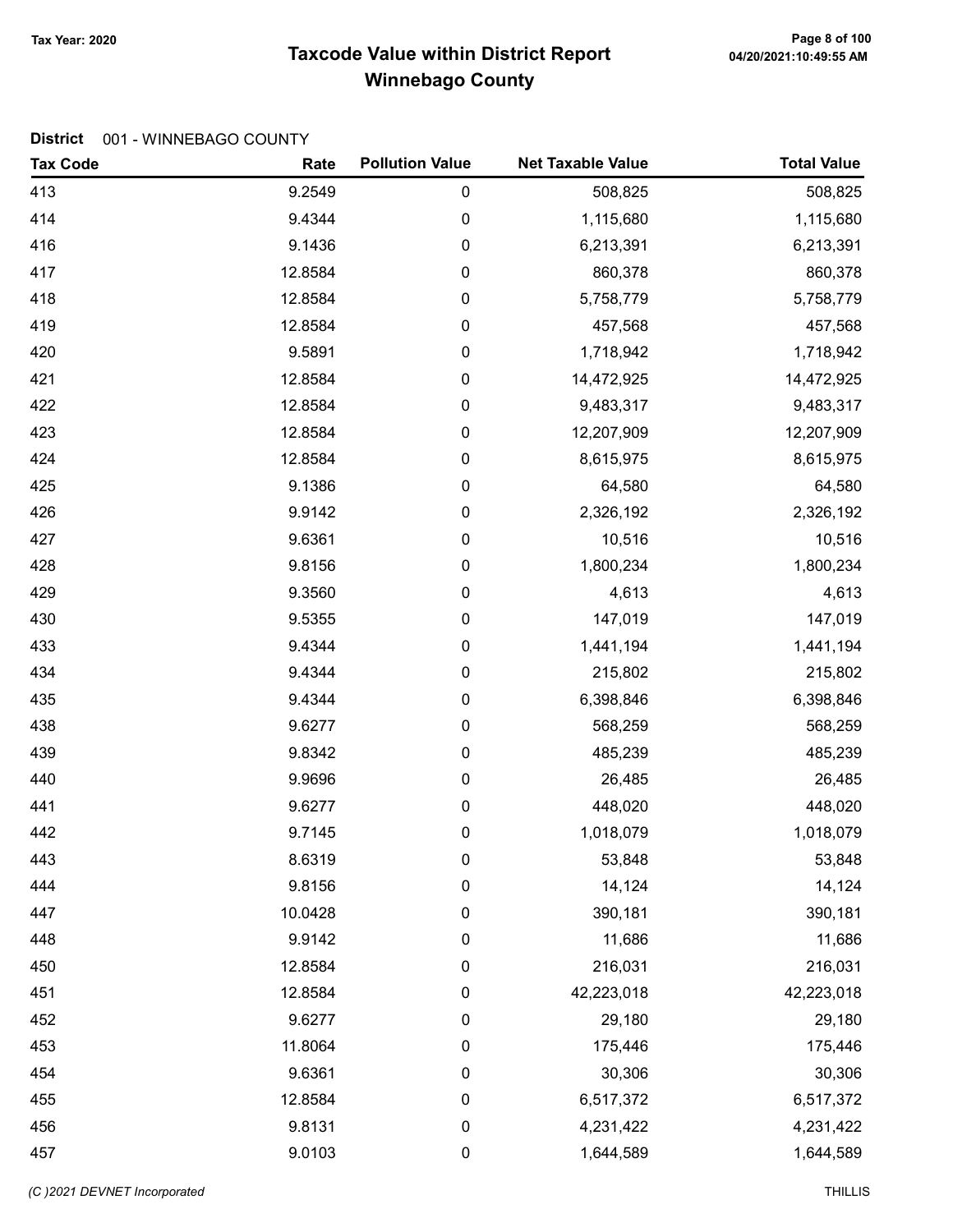## Taxcode Value within District Report Tax Year: 2020 Page 9 of 100 Winnebago County

| <b>District</b> | 001 - WINNEBAGO COUNTY |                        |                                                |                    |  |  |
|-----------------|------------------------|------------------------|------------------------------------------------|--------------------|--|--|
| <b>Tax Code</b> | Rate                   | <b>Pollution Value</b> | <b>Net Taxable Value</b>                       | <b>Total Value</b> |  |  |
| 458             | 9.0445                 | $\boldsymbol{0}$       | 5,093,391                                      | 5,093,391          |  |  |
| 460             | 12.8584                | 0                      | 120,212                                        | 120,212            |  |  |
|                 |                        |                        | <b>Totals for 001 - WINNEBAGO COUNTY</b>       | 4,264,866,572      |  |  |
|                 |                        |                        | <b>State Railroad</b>                          | 11,266,842         |  |  |
| <b>District</b> | 002 - FOREST PRESERVE  |                        | <b>Grand Totals for 001 - WINNEBAGO COUNTY</b> | 4,276,133,414      |  |  |
| <b>Tax Code</b> | Rate                   | <b>Pollution Value</b> | <b>Net Taxable Value</b>                       | <b>Total Value</b> |  |  |
| 001             | 12.8584                | $\pmb{0}$              | 1,331,835,386                                  | 1,331,835,386      |  |  |
| 002             | 9.8131                 | $\boldsymbol{0}$       | 110,077,232                                    | 110,077,232        |  |  |
| 003             | 10.8384                | $\boldsymbol{0}$       | 28,831,500                                     | 28,831,500         |  |  |
| 005             | 10.4768                | 0                      | 11,340,410                                     | 11,340,410         |  |  |
| 006             | 9.7145                 | 0                      | 141,758,741                                    | 141,758,741        |  |  |
| 007             | 9.5350                 | $\boldsymbol{0}$       | 5,196,704                                      | 5,196,704          |  |  |
| 008             | 9.9142                 | 0                      | 58,179,914                                     | 58,179,914         |  |  |
| 010             | 10.2464                | 0                      | 3,236,803                                      | 3,236,803          |  |  |
| 012             | 8.6319                 | $\boldsymbol{0}$       | 188,642                                        | 188,642            |  |  |
| 013             | 10.0631                | $\boldsymbol{0}$       | 23,473,269                                     | 23,473,269         |  |  |
| 014             | 12.8584                | 0                      | 1,574,752                                      | 1,574,752          |  |  |
| 016             | 9.6298                 | 0                      | 4,940                                          | 4,940              |  |  |
| 017             | 11.0179                | 0                      | 24,887,409                                     | 24,887,409         |  |  |
| 018             | 10.6563                | $\boldsymbol{0}$       | 54,336,417                                     | 54,336,417         |  |  |
| 019             | 9.2506                 | 0                      | 0                                              | $\boldsymbol{0}$   |  |  |
| 020             | 9.6361                 | $\boldsymbol{0}$       | 24,300                                         | 24,300             |  |  |
| 021             | 12.7573                | 0                      | 18,273,575                                     | 18,273,575         |  |  |
| 026             | 9.8156                 | 0                      | 33,836,747                                     | 33,836,747         |  |  |
| 030             | 9.6298                 | 0                      | 398,295                                        | 398,295            |  |  |
| 031             | 9.8836                 | $\pmb{0}$              | 4,947,008                                      | 4,947,008          |  |  |
| 035             | 9.6336                 | $\boldsymbol{0}$       | 862,145                                        | 862,145            |  |  |
| 036             | 12.6789                | 0                      | 13,794,247                                     | 13,794,247         |  |  |
| 038             | 12.8584                | $\boldsymbol{0}$       | 0                                              | $\boldsymbol{0}$   |  |  |
| 040             | 10.1680                | $\boldsymbol{0}$       | 61,430                                         | 61,430             |  |  |
| 042             | 10.2489                | 0                      | 3,549,284                                      | 3,549,284          |  |  |
| 044             | 9.7347                 | 0                      | 16,462                                         | 16,462             |  |  |
| 045             | 8.8114                 | $\pmb{0}$              | 300,304                                        | 300,304            |  |  |
| 046             | 12.6623                | $\boldsymbol{0}$       | 34,353                                         | 34,353             |  |  |
| 047             | 12.8584                | $\pmb{0}$              | 3,861                                          | 3,861              |  |  |
| 048             | 12.8584                | $\boldsymbol{0}$       | 66,397                                         | 66,397             |  |  |
| 049             | 10.0648                | $\boldsymbol{0}$       | 23,561,266                                     | 23,561,266         |  |  |
|                 |                        |                        |                                                |                    |  |  |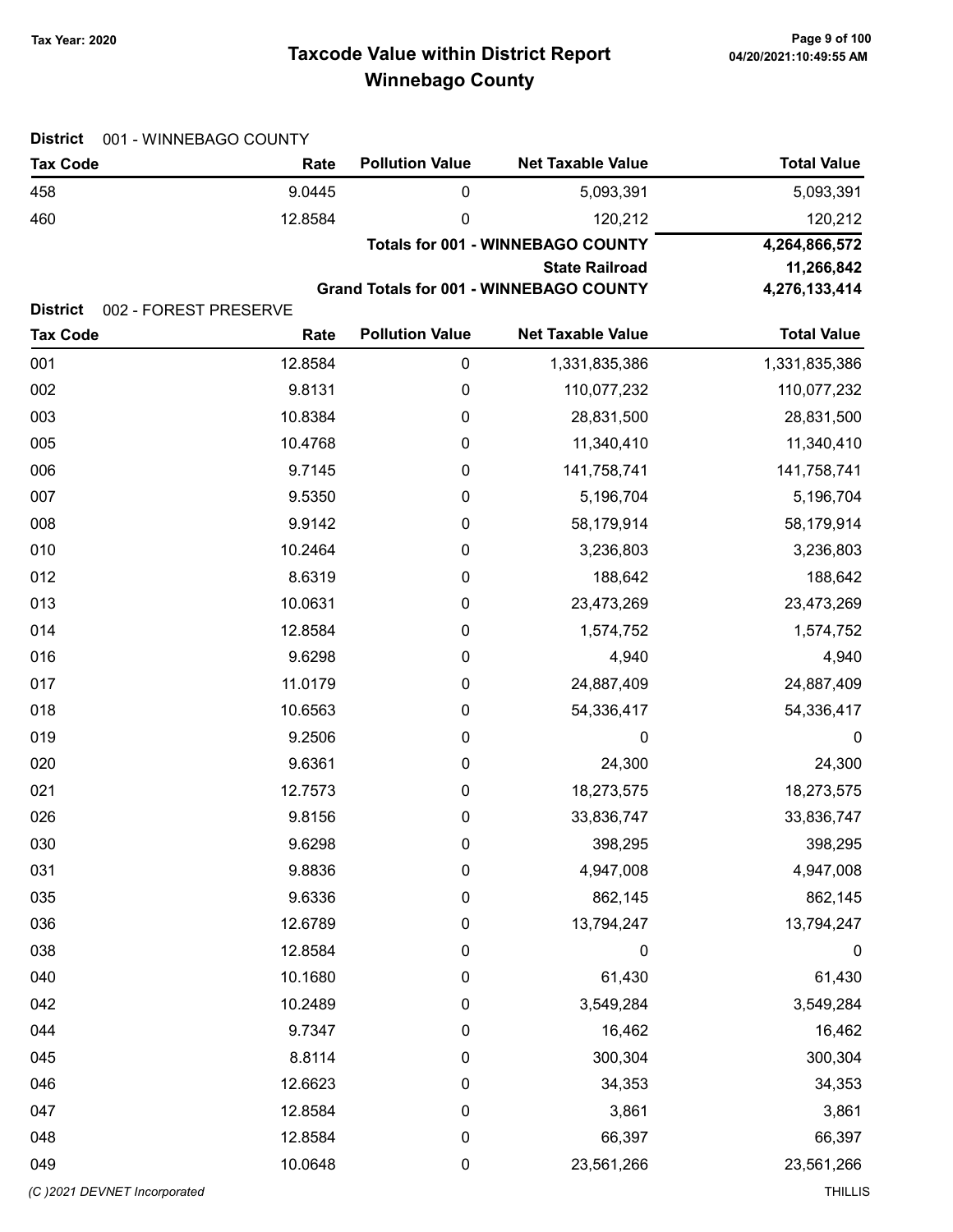## Taxcode Value within District Report Tax Year: 2020 Page 10 of 100 Winnebago County

| <b>Tax Code</b> | Rate    | <b>Pollution Value</b> | <b>Net Taxable Value</b> | <b>Total Value</b> |
|-----------------|---------|------------------------|--------------------------|--------------------|
| 050             | 10.1597 | 0                      | 6,523,597                | 6,523,597          |
| 051             | 9.9802  | 0                      | 9,755,116                | 9,755,116          |
| 052             | 10.2006 | $\pmb{0}$              | 422,942                  | 422,942            |
| 053             | 10.4498 | 0                      | 1,955,066                | 1,955,066          |
| 056             | 12.8584 | 0                      | 334,799                  | 334,799            |
| 057             | 10.1548 | 0                      | 10,051,157               | 10,051,157         |
| 058             | 9.9753  | $\pmb{0}$              | 1,707,468                | 1,707,468          |
| 059             | 10.9581 | 0                      | 1,536,398                | 1,536,398          |
| 060             | 10.0145 | 0                      | 1,699,266                | 1,699,266          |
| 061             | 10.3475 | 0                      | 3,036,994                | 3,036,994          |
| 062             | 10.1940 | 0                      | 7,328,654                | 7,328,654          |
| 063             | 10.1957 | 0                      | 2,287,203                | 2,287,203          |
| 064             | 9.9161  | 0                      | 14,678,862               | 14,678,862         |
| 066             | 10.0956 | $\pmb{0}$              | 12,991,210               | 12,991,210         |
| 068             | 10.2212 | 0                      | 3,232,526                | 3,232,526          |
| 069             | 10.3160 | 0                      | 7,041,274                | 7,041,274          |
| 070             | 9.9142  | 0                      | 2,204,956                | 2,204,956          |
| 071             | 10.1365 | 0                      | 11,275,754               | 11,275,754         |
| 072             | 9.8342  | 0                      | 48,522                   | 48,522             |
| 073             | 10.2349 | $\pmb{0}$              | 43,906                   | 43,906             |
| 076             | 9.7347  | 0                      | 1,174,819                | 1,174,819          |
| 077             | 9.6298  | 0                      | 158,630                  | 158,630            |
| 078             | 9.5312  | 0                      | 310,652                  | 310,652            |
| 082             | 12.8584 | 0                      | 98,080                   | 98,080             |
| 083             | 10.1548 | 0                      | 639,997                  | 639,997            |
| 084             | 9.5180  | 0                      | 566,502                  | 566,502            |
| 085             | 12.8584 | 0                      | 9,192,488                | 9,192,488          |
| 086             | 12.7597 | 0                      | 1,231,180                | 1,231,180          |
| 090             | 9.1459  | 0                      | 6,701                    | 6,701              |
| 091             | 8.2734  | 0                      | 9,913,834                | 9,913,834          |
| 092             | 9.2661  | 0                      | 4,752,053                | 4,752,053          |
| 093             | 8.3936  | 0                      | 1,376,647                | 1,376,647          |
| 095             | 9.6277  | 0                      | 4,748,233                | 4,748,233          |
| 096             | 10.6319 | 0                      | 8,270,378                | 8,270,378          |
| 099             | 10.2703 | 0                      | 5,475,152                | 5,475,152          |
| 104             | 9.6975  | 0                      | 2,217,113                | 2,217,113          |
| 108             | 9.3560  | 0                      | 46,893                   | 46,893             |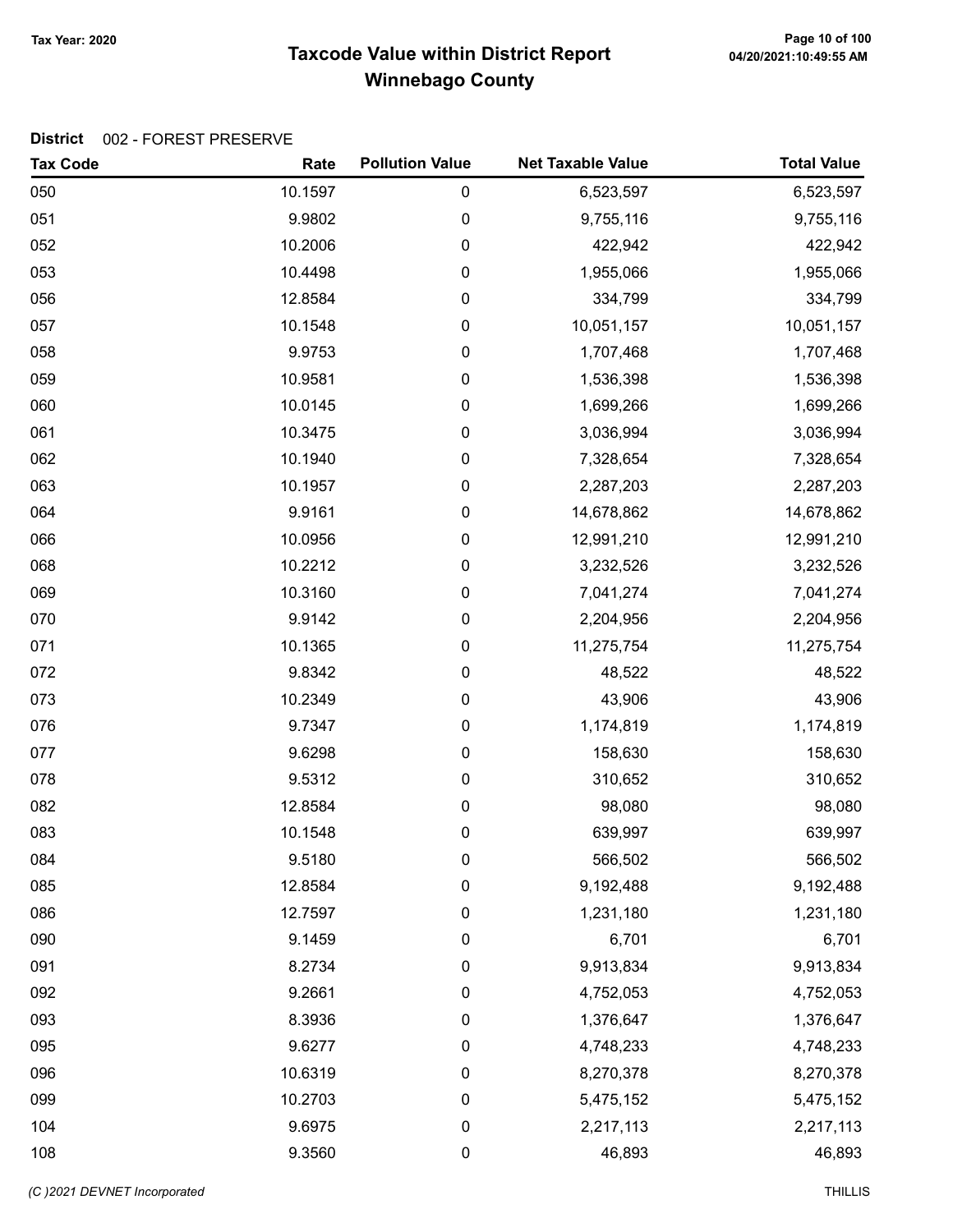## Page 11 of 100 میں Page 11 of 100<br>Taxcode Value within District Report و 20/20/2021:10:49:55 AM Winnebago County

| <b>Tax Code</b> | Rate    | <b>Pollution Value</b> | <b>Net Taxable Value</b> | <b>Total Value</b> |
|-----------------|---------|------------------------|--------------------------|--------------------|
| 109             | 9.5355  | $\pmb{0}$              | 33,723,313               | 33,723,313         |
| 110             | 10.1491 | $\pmb{0}$              | 25,636,531               | 25,636,531         |
| 111             | 9.7875  | 0                      | 6,186,528                | 6,186,528          |
| 112             | 11.9896 | 0                      | 2,489,584                | 2,489,584          |
| 113             | 11.1533 | 0                      | 10,242,725               | 10,242,725         |
| 114             | 9.9696  | 0                      | 77,142,385               | 77,142,385         |
| 115             | 9.6080  | 0                      | 5,832,486                | 5,832,486          |
| 116             | 11.8101 | 0                      | 25,746                   | 25,746             |
| 117             | 12.8584 | 0                      | 11,362,015               | 11,362,015         |
| 118             | 9.4344  | 0                      | 366,998                  | 366,998            |
| 119             | 10.1491 | 0                      | 13,881,466               | 13,881,466         |
| 120             | 9.9696  | 0                      | 3,830,108                | 3,830,108          |
| 122             | 9.7230  | 0                      | 558,022                  | 558,022            |
| 123             | 11.8542 | 0                      | 706,527                  | 706,527            |
| 124             | 11.1533 | 0                      | 7,358,371                | 7,358,371          |
| 125             | 10.9738 | 0                      | 129,815                  | 129,815            |
| 126             | 12.8584 | 0                      | 1,863,550                | 1,863,550          |
| 127             | 12.9938 | 0                      | 128,738,162              | 128,738,162        |
| 128             | 10.6122 | 0                      | 1,834,815                | 1,834,815          |
| 129             | 10.9738 | 0                      | 14,082,084               | 14,082,084         |
| 130             | 9.9864  | 0                      | 4,328,565                | 4,328,565          |
| 131             | 11.6747 | 0                      | 4,028                    | 4,028              |
| 133             | 9.4344  | 0                      | 113,173,016              | 113,173,016        |
| 134             | 8.5308  | 0                      | 12,458                   | 12,458             |
| 135             | 9.3560  | 0                      | 7,720,539                | 7,720,539          |
| 136             | 9.3605  | 0                      | 28,781,631               | 28,781,631         |
| 137             | 9.2549  | 0                      | 52,988,802               | 52,988,802         |
| 138             | 9.9909  | 0                      | 40,259                   | 40,259             |
| 139             | 8.9641  | 0                      | 8,156,252                | 8,156,252          |
| 140             | 8.7808  | 0                      | 55,950                   | 55,950             |
| 141             | 9.2549  | 0                      | 222,408                  | 222,408            |
| 142             | 9.9683  | 0                      | 4,290                    | 4,290              |
| 143             | 8.7103  | 0                      | 3,036,082                | 3,036,082          |
| 144             | 9.1436  | 0                      | 115,485,142              | 115,485,142        |
| 145             | 9.0652  | 0                      | 4,803,240                | 4,803,240          |
| 146             | 12.9405 | 0                      | 18,759,846               | 18,759,846         |
| 147             | 10.1478 | 0                      | 71,844                   | 71,844             |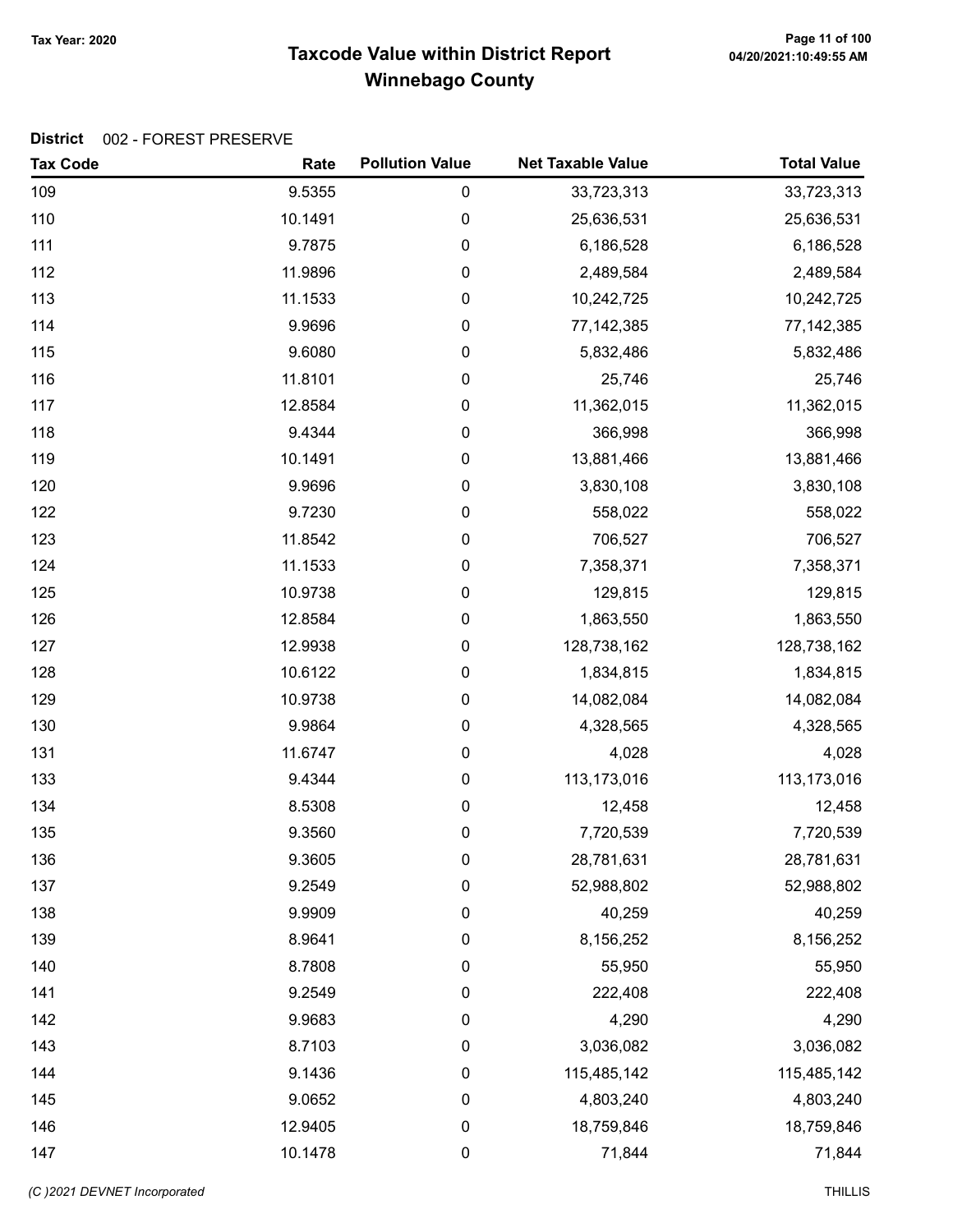## Taxcode Value within District Report Tax Year: 2020 Page 12 of 100 Winnebago County

| <b>Tax Code</b> | Rate    | <b>Pollution Value</b> | <b>Net Taxable Value</b> | <b>Total Value</b> |
|-----------------|---------|------------------------|--------------------------|--------------------|
| 148             | 9.1389  | 0                      | 980                      | 980                |
| 149             | 9.8853  | $\pmb{0}$              | 32,903,638               | 32,903,638         |
| 150             | 10.0623 | $\pmb{0}$              | 105,565                  | 105,565            |
| 151             | 10.4386 | 0                      | 846                      | 846                |
| 152             | 10.4386 | 0                      | 4,666,230                | 4,666,230          |
| 153             | 9.4344  | 0                      | 752,109                  | 752,109            |
| 154             | 12.7610 | $\boldsymbol{0}$       | 115,026                  | 115,026            |
| 155             | 9.1968  | $\mathbf 0$            | 8,348,886                | 8,348,886          |
| 156             | 9.0581  | 0                      | 18,878,157               | 18,878,157         |
| 157             | 11.7568 | $\pmb{0}$              | 85,882                   | 85,882             |
| 158             | 10.1478 | $\pmb{0}$              | 6,541,092                | 6,541,092          |
| 159             | 10.0694 | 0                      | 249,773                  | 249,773            |
| 160             | 9.1436  | $\boldsymbol{0}$       | 514,899                  | 514,899            |
| 161             | 8.6307  | $\boldsymbol{0}$       | 133,041                  | 133,041            |
| 162             | 9.2785  | $\boldsymbol{0}$       | 542,548                  | 542,548            |
| 163             | 9.2549  | 0                      | 1,921,996                | 1,921,996          |
| 164             | 8.9641  | $\pmb{0}$              | 93,113                   | 93,113             |
| 165             | 8.7694  | $\pmb{0}$              | 15,460,688               | 15,460,688         |
| 167             | 8.9594  | 0                      | 5,705,600                | 5,705,600          |
| 168             | 8.7694  | 0                      | 0                        | $\boldsymbol{0}$   |
| 169             | 9.3425  | $\boldsymbol{0}$       | 8,229,299                | 8,229,299          |
| 170             | 9.2376  | $\mathbf 0$            | 115,132                  | 115,132            |
| 171             | 10.2418 | 0                      | 146,381                  | 146,381            |
| 172             | 12.8418 | 0                      | 239,137                  | 239,137            |
| 175             | 9.6345  | 0                      | 44,792,963               | 44,792,963         |
| 176             | 8.6872  | 0                      | 375,886                  | 375,886            |
| 177             | 9.0103  | 0                      | 13,785,885               | 13,785,885         |
| 178             | 8.0630  | $\mathbf 0$            | 14,079                   | 14,079             |
| 179             | 8.7871  | $\boldsymbol{0}$       | 9,707,037                | 9,707,037          |
| 180             | 9.4113  | 0                      | 73,777,764               | 73,777,764         |
| 181             | 9.4124  | 0                      | 148,787,944              | 148,787,944        |
| 182             | 8.6961  | 0                      | 682,344                  | 682,344            |
| 183             | 8.6961  | 0                      | 0                        | $\boldsymbol{0}$   |
| 184             | 9.0228  | 0                      | 1,163,396                | 1,163,396          |
| 185             | 10.0428 | $\boldsymbol{0}$       | 12,101,995               | 12,101,995         |
| 187             | 9.5919  | $\boldsymbol{0}$       | 2,860,031                | 2,860,031          |
| 188             | 9.5908  | $\pmb{0}$              | 630,258                  | 630,258            |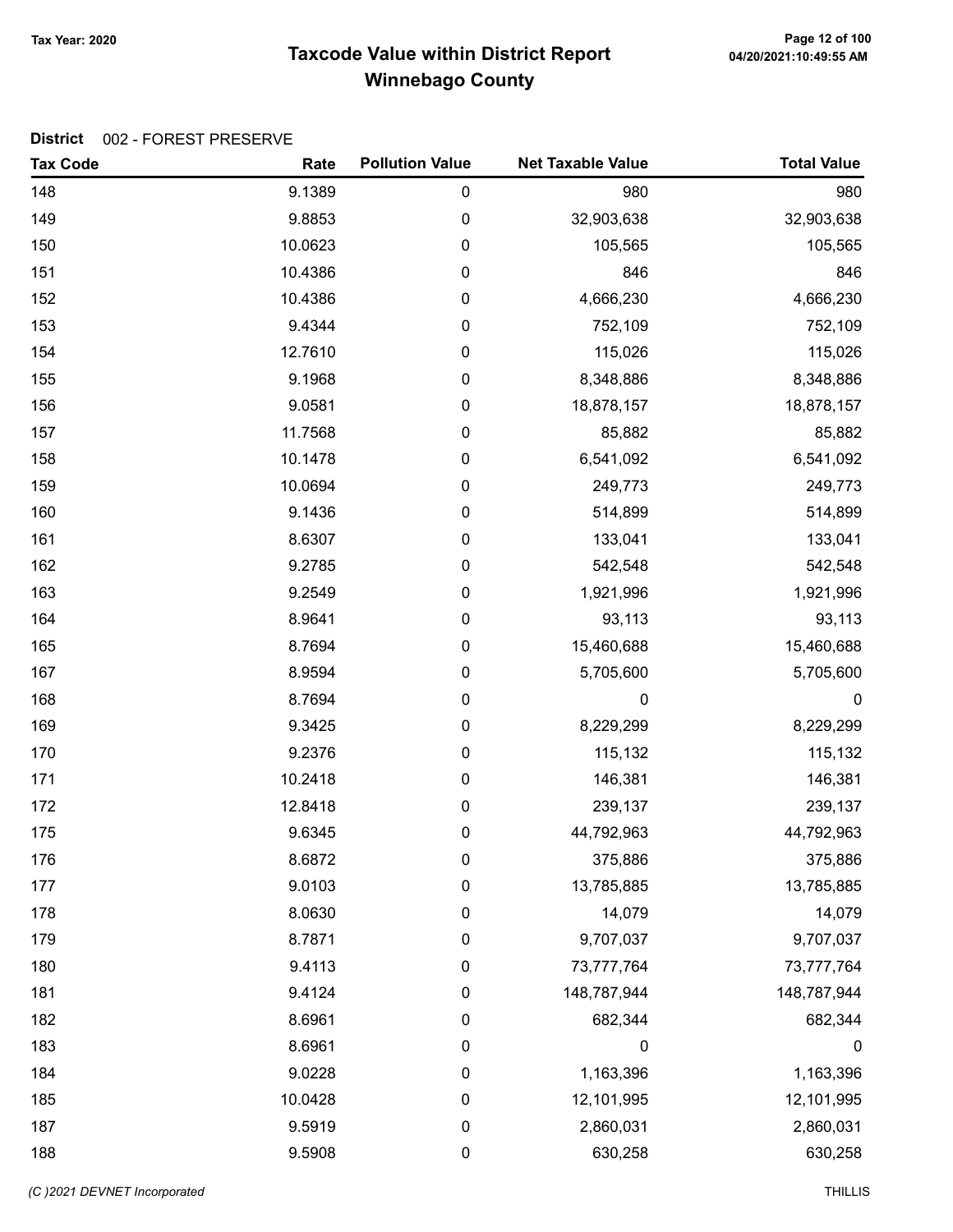## Taxcode Value within District Report Tax Year: 2020 Page 13 of 100 Winnebago County

| <b>Tax Code</b> | Rate    | <b>Pollution Value</b> | <b>Net Taxable Value</b> | <b>Total Value</b> |
|-----------------|---------|------------------------|--------------------------|--------------------|
| 189             | 10.2223 | $\pmb{0}$              | 73,646,488               | 73,646,488         |
| 190             | 9.0445  | 0                      | 41,641,752               | 41,641,752         |
| 191             | 8.7646  | $\pmb{0}$              | 13,364,729               | 13,364,729         |
| 192             | 10.0417 | 0                      | 18,509,319               | 18,509,319         |
| 193             | 9.2165  | 0                      | 9,017,492                | 9,017,492          |
| 194             | 9.2447  | $\pmb{0}$              | 2,538,390                | 2,538,390          |
| 196             | 8.8756  | $\pmb{0}$              | 13,267                   | 13,267             |
| 197             | 9.5891  | $\pmb{0}$              | 114,056,210              | 114,056,210        |
| 198             | 10.0435 | 0                      | 4,705,017                | 4,705,017          |
| 199             | 10.2230 | $\pmb{0}$              | 44,182,808               | 44,182,808         |
| 200             | 9.8637  | 0                      | 1,887,436                | 1,887,436          |
| 201             | 9.2379  | 0                      | 18,867,004               | 18,867,004         |
| 202             | 8.9580  | $\pmb{0}$              | 47,812,600               | 47,812,600         |
| 203             | 9.3899  | $\pmb{0}$              | 5,086,316                | 5,086,316          |
| 204             | 10.0210 | $\pmb{0}$              | 32,496                   | 32,496             |
| 205             | 10.0203 | 0                      | 144,698                  | 144,698            |
| 206             | 10.1998 | $\pmb{0}$              | 21,813,669               | 21,813,669         |
| 207             | 9.5060  | $\pmb{0}$              | 0                        | 0                  |
| 208             | 9.5355  | 0                      | 48,344                   | 48,344             |
| 209             | 9.7904  | $\boldsymbol{0}$       | 44,440,264               | 44,440,264         |
| 210             | 8.9008  | $\pmb{0}$              | 0                        | 0                  |
| 211             | 8.9639  | $\pmb{0}$              | $\mathbf 0$              | 0                  |
| 212             | 8.9690  | $\pmb{0}$              | $\mathbf 0$              | $\boldsymbol{0}$   |
| 213             | 8.9424  | $\pmb{0}$              | 7,376,768                | 7,376,768          |
| 214             | 9.0055  | 0                      | 17,562,154               | 17,562,154         |
| 220             | 9.5221  | 0                      | 36,845,693               | 36,845,693         |
| 223             | 12.8584 | $\pmb{0}$              | 7,071,811                | 7,071,811          |
| 226             | 12.8584 | $\pmb{0}$              | 773,567                  | 773,567            |
| 228             | 10.0063 | 0                      | 1,271,220                | 1,271,220          |
| 229             | 9.9660  | $\mathbf 0$            | 2,001,693                | 2,001,693          |
| 230             | 9.6655  | $\boldsymbol{0}$       | 22,103,932               | 22,103,932         |
| 231             | 9.8511  | $\pmb{0}$              | 130,550                  | 130,550            |
| 232             | 8.6661  | $\pmb{0}$              | 970,119                  | 970,119            |
| 233             | 10.0063 | $\boldsymbol{0}$       | 14,473,425               | 14,473,425         |
| 234             | 9.7058  | $\boldsymbol{0}$       | 273,465                  | 273,465            |
| 246             | 9.5351  | $\pmb{0}$              | 8,997,229                | 8,997,229          |
| 247             | 8.7630  | $\pmb{0}$              | 7,161,542                | 7,161,542          |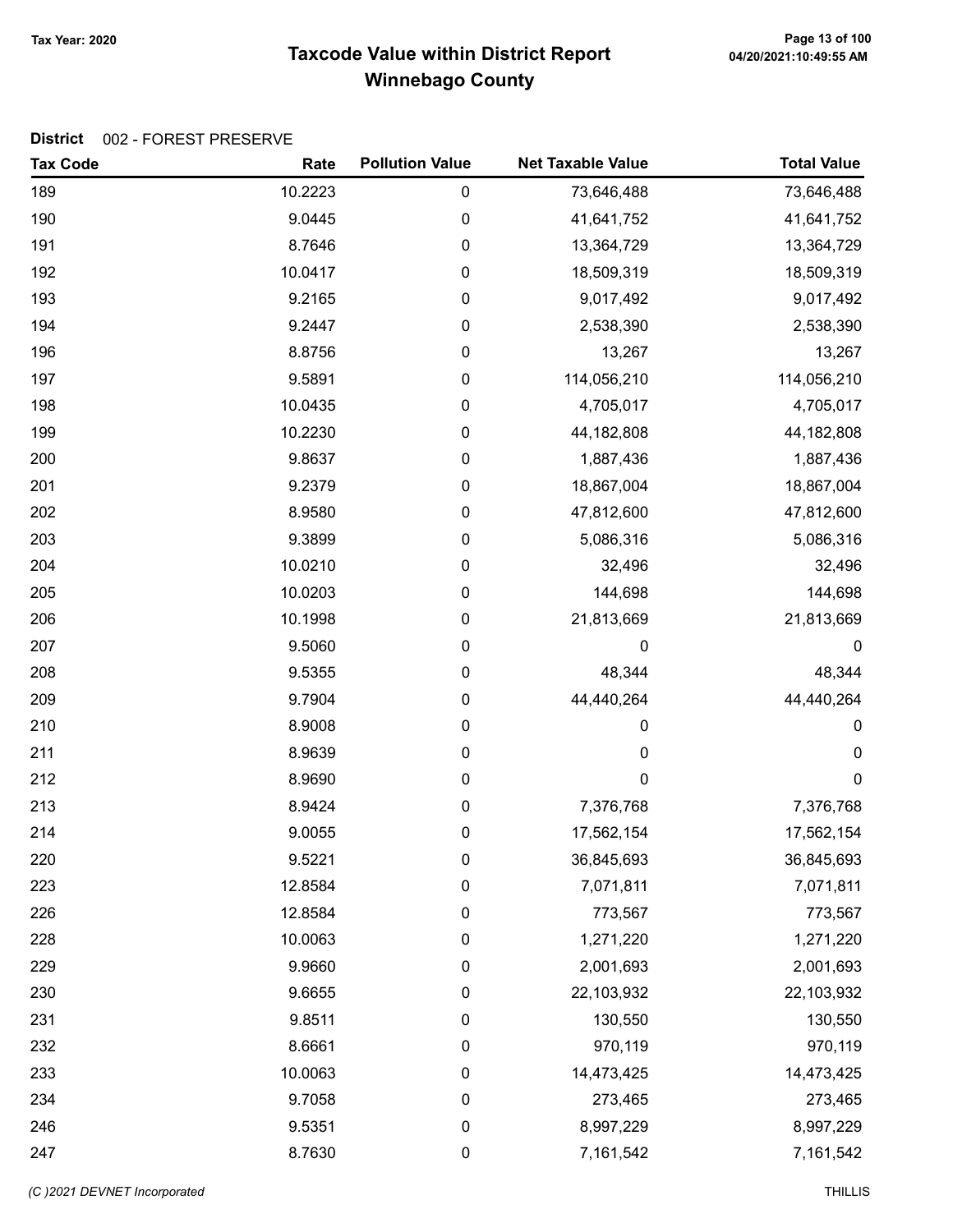## Taxcode Value within District Report Tax Year: 2020 Page 14 of 100 Winnebago County

| <b>Tax Code</b> | Rate    | <b>Pollution Value</b> | <b>Net Taxable Value</b> | <b>Total Value</b> |
|-----------------|---------|------------------------|--------------------------|--------------------|
| 248             | 9.4108  | 0                      | 71,092                   | 71,092             |
| 254             | 9.6830  | 0                      | 258,661                  | 258,661            |
| 258             | 11.7506 | 0                      | 0                        | $\pmb{0}$          |
| 259             | 10.8917 | 0                      | 0                        | $\mathbf 0$        |
| 260             | 9.6438  | 0                      | 15,291,249               | 15,291,249         |
| 262             | 9.4420  | 0                      | 191,736                  | 191,736            |
| 263             | 9.0995  | 0                      | 200,372                  | 200,372            |
| 265             | 9.6276  | 0                      | 975,547                  | 975,547            |
| 266             | 8.7687  | 0                      | 6,582,045                | 6,582,045          |
| 267             | 9.0833  | 0                      | 1,495,127                | 1,495,127          |
| 268             | 8.2244  | 0                      | 3,917,988                | 3,917,988          |
| 281             | 8.3636  | 0                      | 47, 137, 340             | 47, 137, 340       |
| 282             | 9.2225  | 0                      | 180,679                  | 180,679            |
| 283             | 9.7668  | 0                      | 154,831                  | 154,831            |
| 284             | 8.9079  | 0                      | 36,354                   | 36,354             |
| 286             | 9.1386  | 0                      | 29,287,528               | 29,287,528         |
| 290             | 9.0445  | 0                      | 0                        | $\pmb{0}$          |
| 305             | 8.8218  | 0                      | 292,481                  | 292,481            |
| 306             | 10.2343 | 0                      | 419,447                  | 419,447            |
| 308             | 9.6900  | 0                      | 797,753                  | 797,753            |
| 309             | 8.8149  | 0                      | 5,831,759                | 5,831,759          |
| 310             | 9.6969  | 0                      | 7,890,966                | 7,890,966          |
| 311             | 10.2412 | 0                      | 4,107,593                | 4,107,593          |
| 312             | 9.6738  | 0                      | 1,613,628                | 1,613,628          |
| 313             | 10.1089 | 0                      | 1,857,330                | 1,857,330          |
| 314             | 9.7798  | 0                      | 4,646,153                | 4,646,153          |
| 315             | 11.8547 | 0                      | 73,514                   | 73,514             |
| 324             | 9.7479  | $\pmb{0}$              | 1,854,021                | 1,854,021          |
| 325             | 10.5757 | $\boldsymbol{0}$       | 319,927                  | 319,927            |
| 326             | 9.7087  | $\boldsymbol{0}$       | 49,164,959               | 49,164,959         |
| 327             | 11.8155 | $\pmb{0}$              | 51,339                   | 51,339             |
| 328             | 10.7552 | $\pmb{0}$              | 51,846,031               | 51,846,031         |
| 329             | 9.8882  | 0                      | 1,867,541                | 1,867,541          |
| 343             | 10.7917 | 0                      | 577,773                  | 577,773            |
| 347             | 9.0103  | $\boldsymbol{0}$       | 304,604                  | 304,604            |
| 348             | 9.0445  | $\pmb{0}$              | 60,862                   | 60,862             |
| 351             | 8.3936  | $\pmb{0}$              | 780,669                  | 780,669            |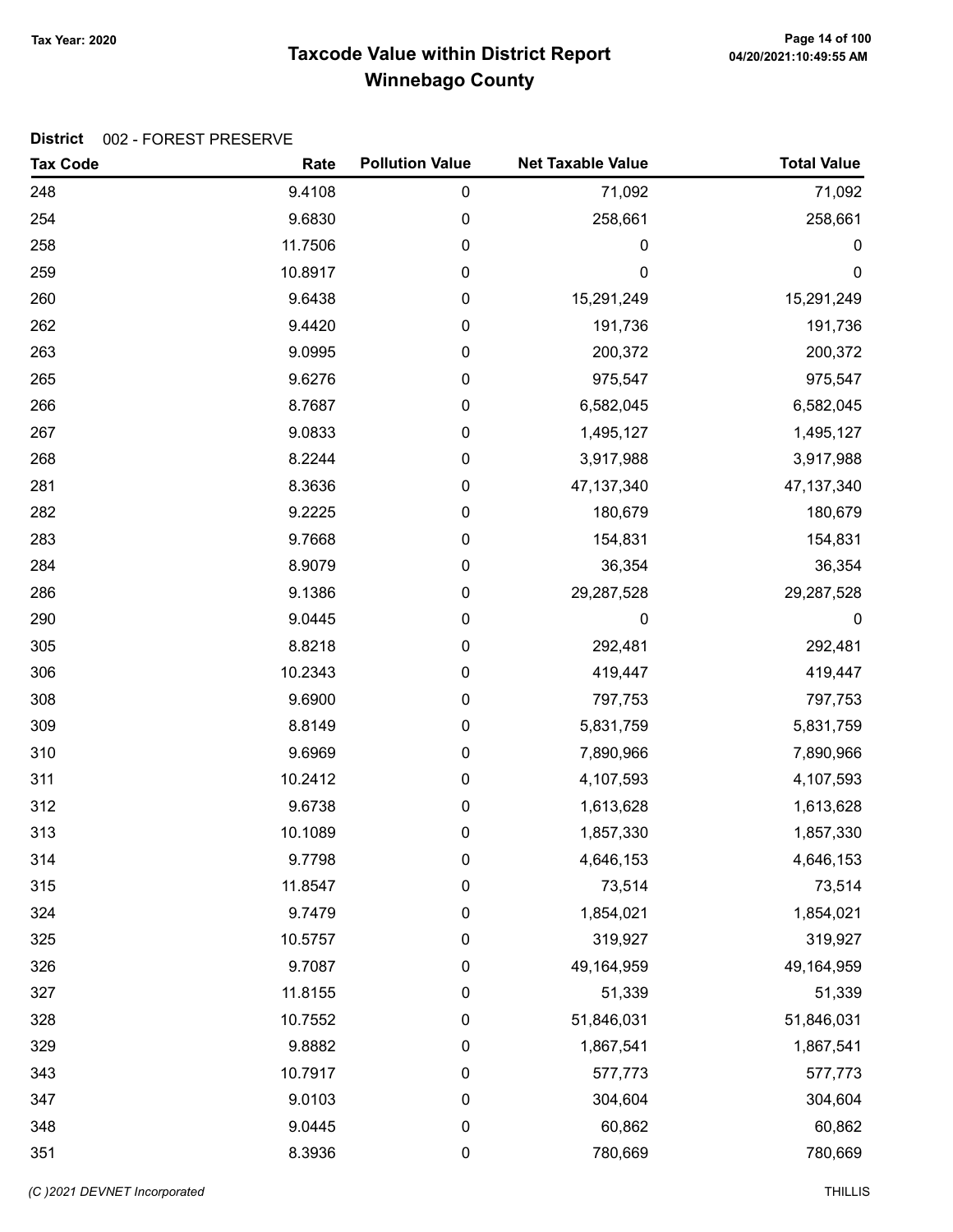## Taxcode Value within District Report Tax Year: 2020 Page 15 of 100 Winnebago County

| <b>Tax Code</b> | Rate    | <b>Pollution Value</b> | <b>Net Taxable Value</b> | <b>Total Value</b> |
|-----------------|---------|------------------------|--------------------------|--------------------|
| 358             | 9.3425  | $\pmb{0}$              | $\mathbf 0$              | $\mathbf 0$        |
| 359             | 9.3425  | $\mathbf 0$            | 3,886                    | 3,886              |
| 360             | 8.9594  | 0                      | $\mathbf 0$              | $\pmb{0}$          |
| 361             | 11.9363 | 0                      | 4,184                    | 4,184              |
| 362             | 8.5320  | 0                      | 1,069,660                | 1,069,660          |
| 363             | 9.1798  | 0                      | 53,158                   | 53,158             |
| 364             | 8.6707  | 0                      | 258,540                  | 258,540            |
| 365             | 9.5220  | 0                      | 11,674,899               | 11,674,899         |
| 366             | 9.8709  | 0                      | 762,812                  | 762,812            |
| 367             | 9.6243  | 0                      | 118,924                  | 118,924            |
| 368             | 9.3425  | 0                      | 0                        | 0                  |
| 369             | 9.5220  | 0                      | 117,390                  | 117,390            |
| 370             | 10.6319 | 0                      | 0                        | $\mathbf 0$        |
| 372             | 10.8114 | 0                      | 4,110,177                | 4,110,177          |
| 373             | 9.4456  | 0                      | 2,038,689                | 2,038,689          |
| 374             | 10.8384 | 0                      | 1,588,000                | 1,588,000          |
| 378             | 11.0179 | 0                      | 51,522,934               | 51,522,934         |
| 379             | 9.2661  | 0                      | 941,550                  | 941,550            |
| 380             | 10.2703 | 0                      | 984,204                  | 984,204            |
| 381             | 12.8770 | 0                      | 7,380,837                | 7,380,837          |
| 382             | 12.6975 | 0                      | 171,839                  | 171,839            |
| 383             | 12.8143 | 0                      | 1,482,942                | 1,482,942          |
| 385             | 10.4498 | 0                      | 938,713                  | 938,713            |
| 386             | 10.9738 | 0                      | 0                        | $\mathbf 0$        |
| 391             | 12.8584 | 0                      | 890,850                  | 890,850            |
| 392             | 12.8584 | 0                      | 23,869,124               | 23,869,124         |
| 393             | 9.6277  | 0                      | 431,475                  | 431,475            |
| 394             | 9.6277  | 0                      | 0                        | $\pmb{0}$          |
| 396             | 9.8709  | 0                      | 0                        | 0                  |
| 397             | 9.4726  | 0                      | $\mathbf 0$              | 0                  |
| 400             | 12.8584 | 0                      | 48,014                   | 48,014             |
| 401             | 9.5891  | 0                      | 3,979,992                | 3,979,992          |
| 402             | 9.5891  | 0                      | 534,264                  | 534,264            |
| 403             | 12.8584 | 0                      | 69,898                   | 69,898             |
| 404             | 12.8584 | 0                      | 1,085,673                | 1,085,673          |
| 405             | 12.8584 | $\pmb{0}$              | 1,545,217                | 1,545,217          |
| 406             | 12.8584 | $\pmb{0}$              | 10,548                   | 10,548             |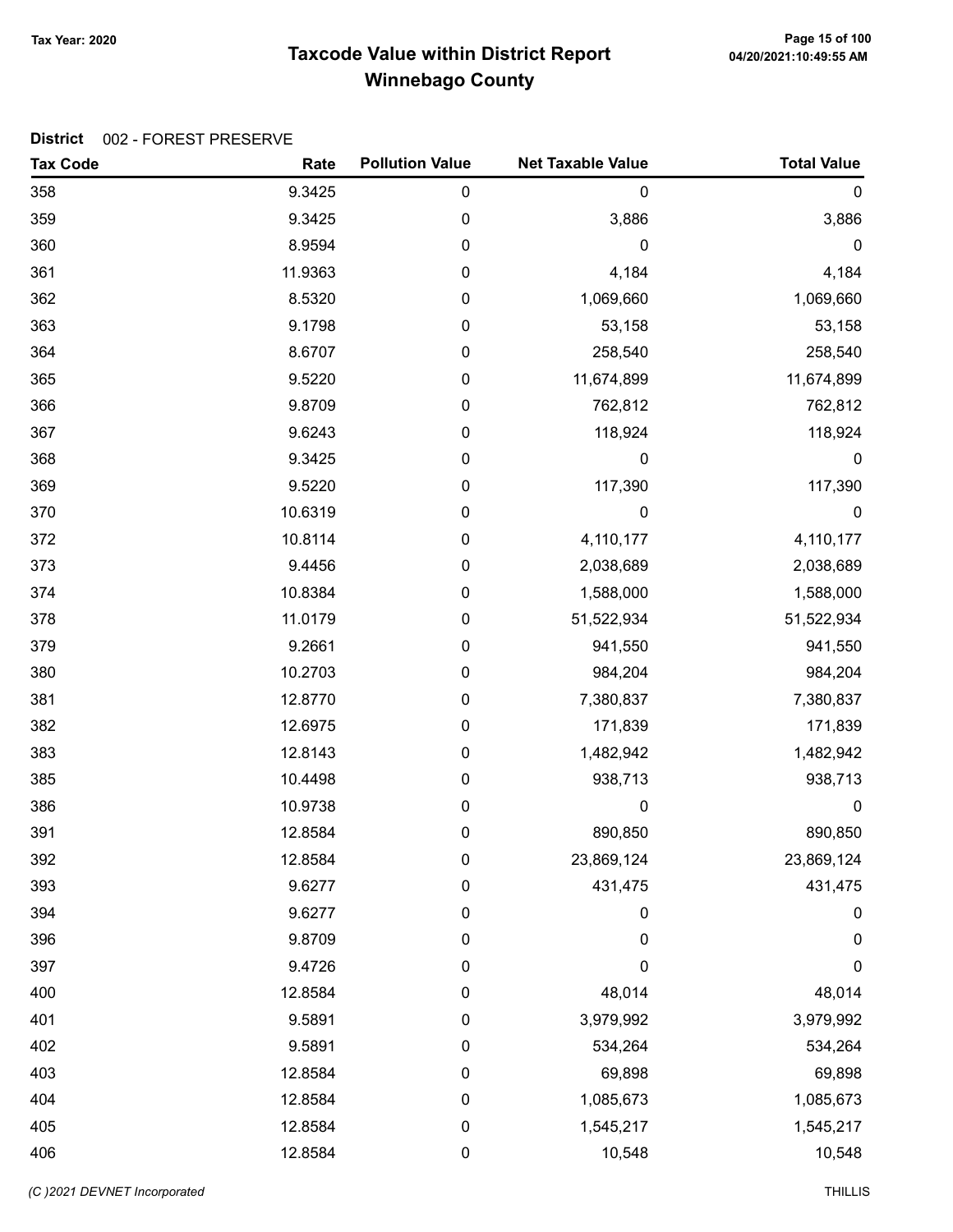## Taxcode Value within District Report Tax Year: 2020 Page 16 of 100 Winnebago County

| <b>Tax Code</b> | Rate    | <b>Pollution Value</b> | <b>Net Taxable Value</b> | <b>Total Value</b> |
|-----------------|---------|------------------------|--------------------------|--------------------|
| 407             | 12.8584 | 0                      | 703,876                  | 703,876            |
| 408             | 12.8584 | 0                      | 281,186                  | 281,186            |
| 409             | 9.8131  | 0                      | 11,368,388               | 11,368,388         |
| 410             | 12.8584 | 0                      | 7,595,498                | 7,595,498          |
| 411             | 12.6789 | 0                      | 479                      | 479                |
| 412             | 12.8584 | 0                      | 96,815                   | 96,815             |
| 413             | 9.2549  | $\pmb{0}$              | 508,825                  | 508,825            |
| 414             | 9.4344  | 0                      | 1,115,680                | 1,115,680          |
| 416             | 9.1436  | 0                      | 6,213,391                | 6,213,391          |
| 417             | 12.8584 | 0                      | 860,378                  | 860,378            |
| 418             | 12.8584 | 0                      | 5,758,779                | 5,758,779          |
| 419             | 12.8584 | 0                      | 457,568                  | 457,568            |
| 420             | 9.5891  | 0                      | 1,718,942                | 1,718,942          |
| 421             | 12.8584 | 0                      | 14,472,925               | 14,472,925         |
| 422             | 12.8584 | 0                      | 9,483,317                | 9,483,317          |
| 423             | 12.8584 | 0                      | 12,207,909               | 12,207,909         |
| 424             | 12.8584 | 0                      | 8,615,975                | 8,615,975          |
| 425             | 9.1386  | 0                      | 64,580                   | 64,580             |
| 426             | 9.9142  | 0                      | 2,326,192                | 2,326,192          |
| 427             | 9.6361  | 0                      | 10,516                   | 10,516             |
| 428             | 9.8156  | 0                      | 1,800,234                | 1,800,234          |
| 429             | 9.3560  | 0                      | 4,613                    | 4,613              |
| 430             | 9.5355  | 0                      | 147,019                  | 147,019            |
| 433             | 9.4344  | 0                      | 1,441,194                | 1,441,194          |
| 434             | 9.4344  | 0                      | 215,802                  | 215,802            |
| 435             | 9.4344  | 0                      | 6,398,846                | 6,398,846          |
| 438             | 9.6277  | 0                      | 568,259                  | 568,259            |
| 439             | 9.8342  | 0                      | 485,239                  | 485,239            |
| 440             | 9.9696  | 0                      | 26,485                   | 26,485             |
| 441             | 9.6277  | 0                      | 448,020                  | 448,020            |
| 442             | 9.7145  | 0                      | 1,018,079                | 1,018,079          |
| 443             | 8.6319  | 0                      | 53,848                   | 53,848             |
| 444             | 9.8156  | 0                      | 14,124                   | 14,124             |
| 447             | 10.0428 | 0                      | 390,181                  | 390,181            |
| 448             | 9.9142  | 0                      | 11,686                   | 11,686             |
| 450             | 12.8584 | 0                      | 216,031                  | 216,031            |
| 451             | 12.8584 | 0                      | 42,223,018               | 42,223,018         |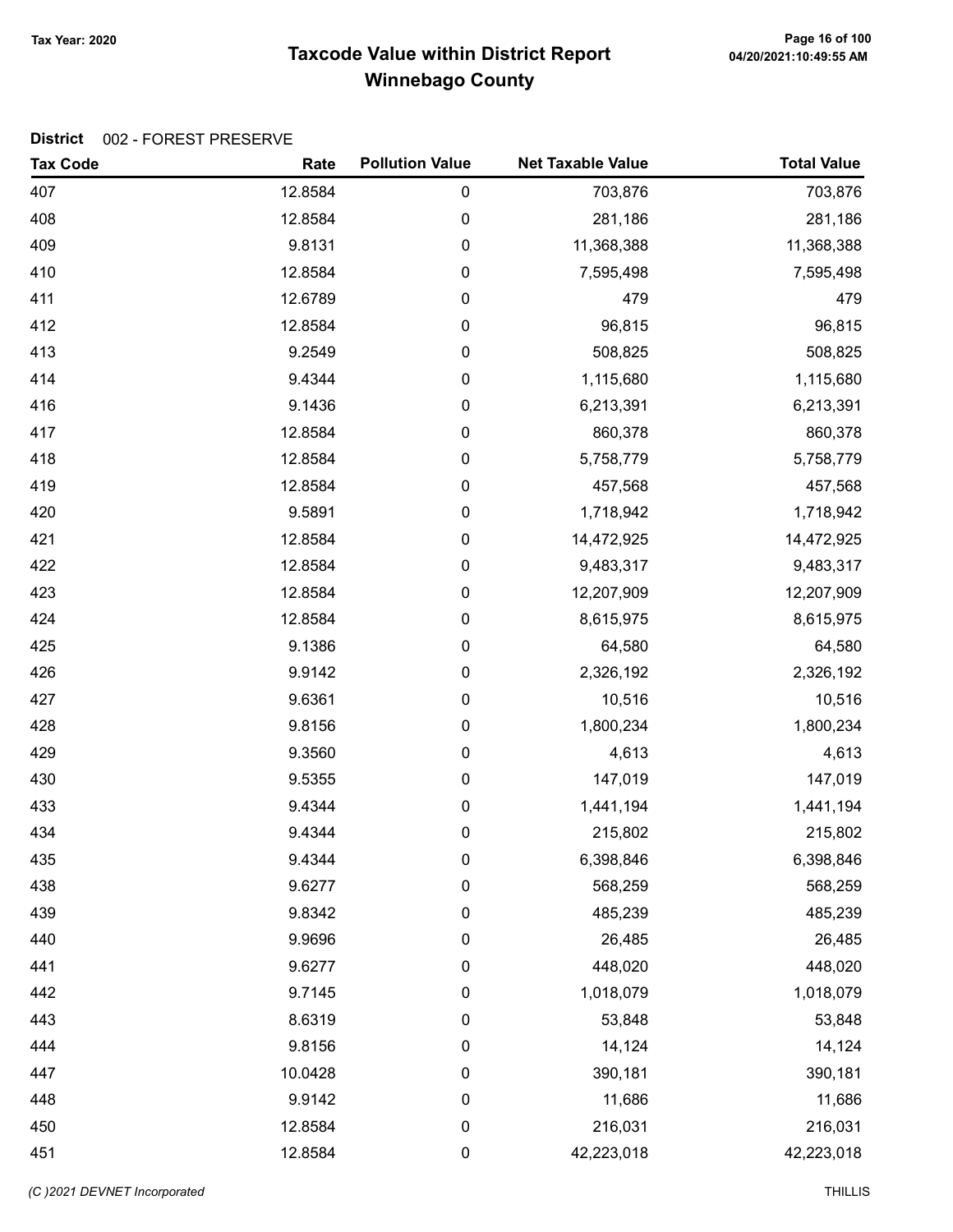## Taxcode Value within District Report Tax Year: 2020 Page 17 of 100 Winnebago County

|  | District 002 - FOREST PRESERVE |
|--|--------------------------------|
|--|--------------------------------|

| <b>Tax Code</b> | Rate                                    | <b>Pollution Value</b> | <b>Net Taxable Value</b>                      | <b>Total Value</b> |
|-----------------|-----------------------------------------|------------------------|-----------------------------------------------|--------------------|
| 452             | 9.6277                                  | 0                      | 29,180                                        | 29,180             |
| 453             | 11.8064                                 | 0                      | 175,446                                       | 175,446            |
| 454             | 9.6361                                  | 0                      | 30,306                                        | 30,306             |
| 455             | 12.8584                                 | 0                      | 6,517,372                                     | 6,517,372          |
| 456             | 9.8131                                  | 0                      | 4,231,422                                     | 4,231,422          |
| 457             | 9.0103                                  | 0                      | 1,644,589                                     | 1,644,589          |
| 458             | 9.0445                                  | 0                      | 5,093,391                                     | 5,093,391          |
| 460             | 12.8584                                 | 0                      | 120,212                                       | 120,212            |
|                 | <b>Totals for 002 - FOREST PRESERVE</b> |                        |                                               | 4,264,866,572      |
|                 | <b>State Railroad</b>                   |                        |                                               | 11,266,842         |
|                 |                                         |                        | <b>Grand Totals for 002 - FOREST PRESERVE</b> | 4,276,133,414      |

| District | 003 - BURRITT TOWNSHIP |
|----------|------------------------|
|          |                        |

| <b>Tax Code</b> | Rate    | <b>Pollution Value</b> | <b>Net Taxable Value</b>                 | <b>Total Value</b> |
|-----------------|---------|------------------------|------------------------------------------|--------------------|
| 254             | 9.6830  | 0                      | 258,661                                  | 258,661            |
| 258             | 11.7506 | 0                      | 0                                        | 0                  |
| 259             | 10.8917 | 0                      | 0                                        | $\mathbf 0$        |
| 260             | 9.6438  | 0                      | 15,291,249                               | 15,291,249         |
| 262             | 9.4420  | 0                      | 191,736                                  | 191,736            |
| 263             | 9.0995  | 0                      | 200,372                                  | 200,372            |
| 265             | 9.6276  | 0                      | 975,547                                  | 975,547            |
| 266             | 8.7687  | 0                      | 6,582,045                                | 6,582,045          |
| 267             | 9.0833  | 0                      | 1,495,127                                | 1,495,127          |
| 268             | 8.2244  | 0                      | 3,917,988                                | 3,917,988          |
|                 |         |                        | <b>Totals for 003 - BURRITT TOWNSHIP</b> | 28,912,725         |
|                 |         |                        | <b>State Railroad</b>                    | 0                  |

Grand Totals for 003 - BURRITT TOWNSHIP 28,912,725

District 004 - CHERRY VALLEY TOWNSHIP

| <b>Tax Code</b> | Rate    | <b>Pollution Value</b> | <b>Net Taxable Value</b> | <b>Total Value</b> |
|-----------------|---------|------------------------|--------------------------|--------------------|
| 110             | 10.1491 | 0                      | 25,636,531               | 25,636,531         |
| 111             | 9.7875  | 0                      | 6,186,528                | 6,186,528          |
| 112             | 11.9896 | 0                      | 2,489,584                | 2,489,584          |
| 113             | 11.1533 | 0                      | 10,242,725               | 10,242,725         |
| 114             | 9.9696  | 0                      | 77,142,385               | 77, 142, 385       |
| 115             | 9.6080  | 0                      | 5,832,486                | 5,832,486          |
| 116             | 11.8101 | 0                      | 25,746                   | 25,746             |
| 119             | 10.1491 | 0                      | 13,881,466               | 13,881,466         |
| 120             | 9.9696  | 0                      | 3,830,108                | 3,830,108          |
| 122             | 9.7230  | 0                      | 558,022                  | 558,022            |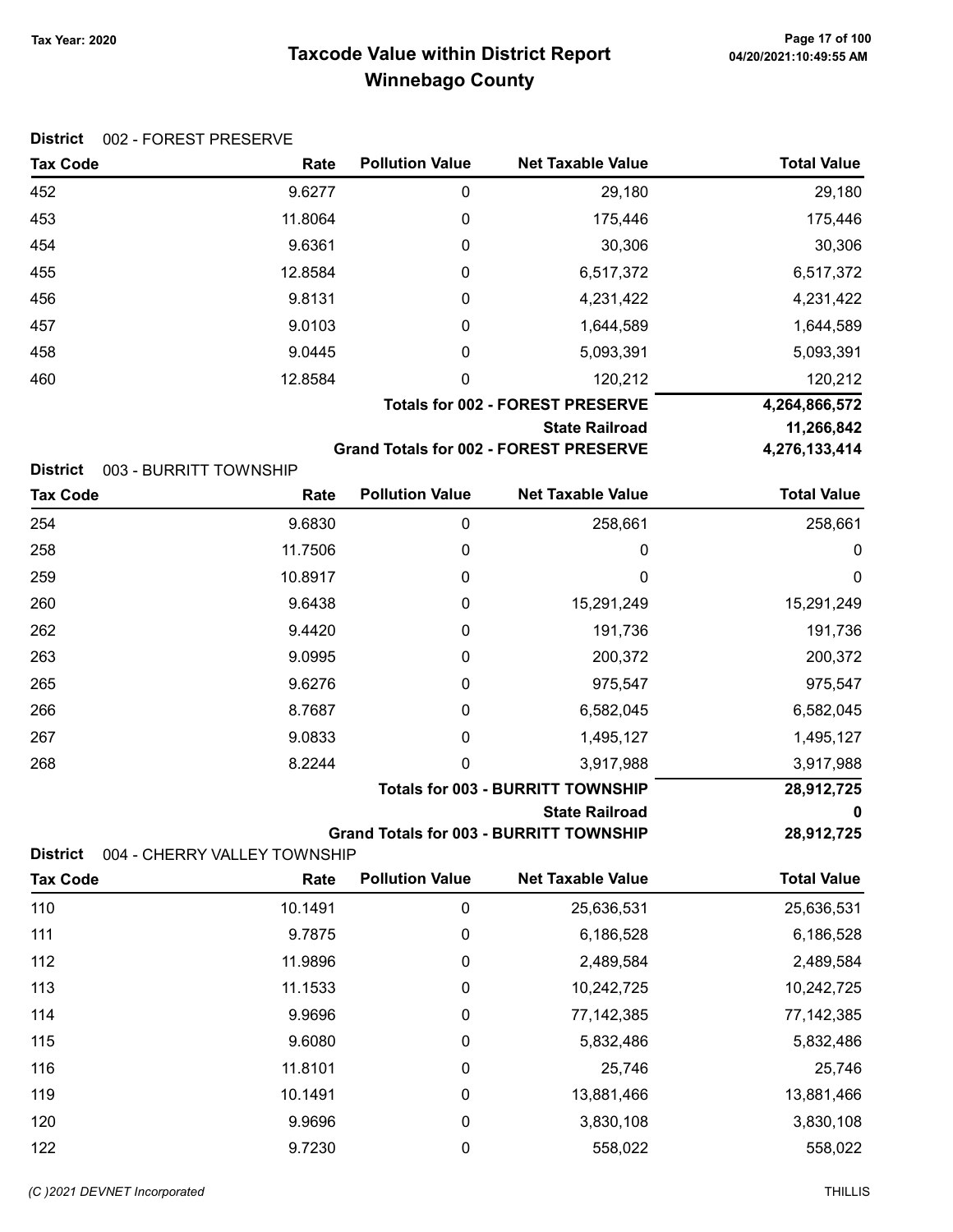## Taxcode Value within District Report Tax Year: 2020 Page 18 of 100 Winnebago County

|  | District 004 - CHERRY VALLEY TOWNSHIP |  |
|--|---------------------------------------|--|
|--|---------------------------------------|--|

| <b>Tax Code</b> | Rate                  | <b>Pollution Value</b>                  | <b>Net Taxable Value</b>                                               | <b>Total Value</b>    |
|-----------------|-----------------------|-----------------------------------------|------------------------------------------------------------------------|-----------------------|
| 124             | 11.1533               | $\boldsymbol{0}$                        | 7,358,371                                                              | 7,358,371             |
| 125             | 10.9738               | 0                                       | 129,815                                                                | 129,815               |
| 127             | 12.9938               | 0                                       | 128,738,162                                                            | 128,738,162           |
| 128             | 10.6122               | 0                                       | 1,834,815                                                              | 1,834,815             |
| 129             | 10.9738               | 0                                       | 14,082,084                                                             | 14,082,084            |
| 343             | 10.7917               | 0                                       | 577,773                                                                | 577,773               |
| 366             | 9.8709                | 0                                       | 762,812                                                                | 762,812               |
| 367             | 9.6243                | 0                                       | 118,924                                                                | 118,924               |
| 383             | 12.8143               | 0                                       | 1,482,942                                                              | 1,482,942             |
| 386             | 10.9738               | 0                                       | 0                                                                      | 0                     |
| 396             | 9.8709                | 0                                       | 0                                                                      | 0                     |
| 440             | 9.9696                | 0                                       | 26,485                                                                 | 26,485                |
|                 |                       |                                         | <b>Totals for 004 - CHERRY VALLEY TOWNSHIP</b>                         | 300,937,764           |
|                 |                       |                                         | <b>State Railroad</b>                                                  | 1,650,260             |
|                 |                       |                                         | Grand Totals for 004 - CHERRY VALLEY TOWNSHIP                          | 302,588,024           |
| <b>District</b> | 005 - DURAND TOWNSHIP | <b>Pollution Value</b>                  | <b>Net Taxable Value</b>                                               | <b>Total Value</b>    |
| <b>Tax Code</b> | Rate                  |                                         |                                                                        |                       |
| 228             | 10.0063               | $\boldsymbol{0}$                        | 1,271,220                                                              | 1,271,220             |
| 229             | 9.9660                | 0                                       | 2,001,693                                                              | 2,001,693             |
| 230             | 9.6655                | 0                                       | 22,103,932                                                             | 22,103,932            |
| 231             | 9.8511                | 0                                       | 130,550                                                                | 130,550               |
| 232             | 8.6661                | 0                                       | 970,119                                                                | 970,119               |
| 233             | 10.0063               | 0                                       | 14,473,425                                                             | 14,473,425            |
| 234             | 9.7058                | 0                                       | 273,465                                                                | 273,465<br>41,224,404 |
|                 |                       | <b>Totals for 005 - DURAND TOWNSHIP</b> |                                                                        |                       |
|                 |                       |                                         | <b>State Railroad</b><br><b>Grand Totals for 005 - DURAND TOWNSHIP</b> | 0<br>41,224,404       |
| <b>District</b> | 006 - HARLEM TOWNSHIP |                                         |                                                                        |                       |
| <b>Tax Code</b> | Rate                  | <b>Pollution Value</b>                  | <b>Net Taxable Value</b>                                               | <b>Total Value</b>    |
| 006             | 9.7145                | $\pmb{0}$                               | 141,758,741                                                            | 141,758,741           |
| 007             | 9.5350                | 0                                       | 5,196,704                                                              | 5,196,704             |
| 012             | 8.6319                | 0                                       | 188,642                                                                | 188,642               |
| 019             | 9.2506                | 0                                       | 0                                                                      | 0                     |
| 020             | 9.6361                | 0                                       | 24,300                                                                 | 24,300                |
| 026             | 9.8156                | 0                                       | 33,836,747                                                             | 33,836,747            |
| 042             | 10.2489               | 0                                       | 3,549,284                                                              | 3,549,284             |
| 045             | 8.8114                | 0                                       | 300,304                                                                | 300,304               |
| 049             | 10.0648               | 0                                       | 23,561,266                                                             | 23,561,266            |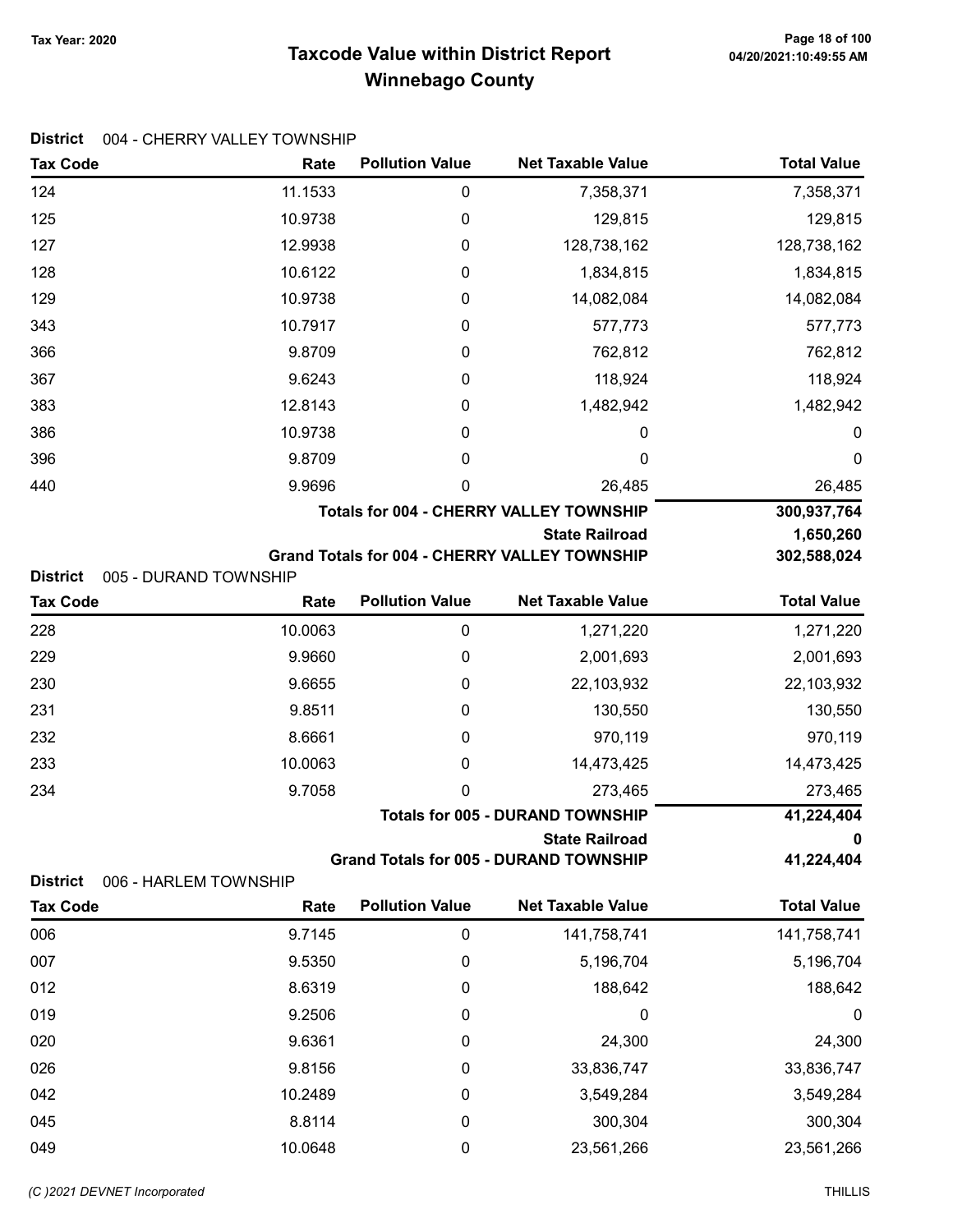## Taxcode Value within District Report Tax Year: 2020 Page 19 of 100 Winnebago County

#### District 006 - HARLEM TOWNSHIP

| <b>Tax Code</b> | Rate    | <b>Pollution Value</b> | <b>Net Taxable Value</b> | <b>Total Value</b> |
|-----------------|---------|------------------------|--------------------------|--------------------|
| 078             | 9.5312  | 0                      | 310,652                  | 310,652            |
| 108             | 9.3560  | 0                      | 46,893                   | 46,893             |
| 109             | 9.5355  | 0                      | 33,723,313               | 33,723,313         |
| 118             | 9.4344  | 0                      | 366,998                  | 366,998            |
| 130             | 9.9864  | 0                      | 4,328,565                | 4,328,565          |
| 133             | 9.4344  | 0                      | 113,173,016              | 113,173,016        |
| 134             | 8.5308  | 0                      | 12,458                   | 12,458             |
| 135             | 9.3560  | 0                      | 7,720,539                | 7,720,539          |
| 136             | 9.3605  | 0                      | 28,781,631               | 28,781,631         |
| 137             | 9.2549  | 0                      | 52,988,802               | 52,988,802         |
| 138             | 9.9909  | 0                      | 40,259                   | 40,259             |
| 139             | 8.9641  | 0                      | 8,156,252                | 8,156,252          |
| 140             | 8.7808  | 0                      | 55,950                   | 55,950             |
| 141             | 9.2549  | 0                      | 222,408                  | 222,408            |
| 142             | 9.9683  | 0                      | 4,290                    | 4,290              |
| 143             | 8.7103  | 0                      | 3,036,082                | 3,036,082          |
| 144             | 9.1436  | 0                      | 115,485,142              | 115,485,142        |
| 145             | 9.0652  | 0                      | 4,803,240                | 4,803,240          |
| 147             | 10.1478 | 0                      | 71,844                   | 71,844             |
| 149             | 9.8853  | 0                      | 32,903,638               | 32,903,638         |
| 151             | 10.4386 | 0                      | 846                      | 846                |
| 152             | 10.4386 | 0                      | 4,666,230                | 4,666,230          |
| 153             | 9.4344  | 0                      | 752,109                  | 752,109            |
| 158             | 10.1478 | 0                      | 6,541,092                | 6,541,092          |
| 159             | 10.0694 | 0                      | 249,773                  | 249,773            |
| 160             | 9.1436  | 0                      | 514,899                  | 514,899            |
| 163             | 9.2549  | 0                      | 1,921,996                | 1,921,996          |
| 164             | 8.9641  | 0                      | 93,113                   | 93,113             |
| 194             | 9.2447  | 0                      | 2,538,390                | 2,538,390          |
| 208             | 9.5355  | 0                      | 48,344                   | 48,344             |
| 413             | 9.2549  | 0                      | 508,825                  | 508,825            |
| 414             | 9.4344  | 0                      | 1,115,680                | 1,115,680          |
| 416             | 9.1436  | 0                      | 6,213,391                | 6,213,391          |
| 427             | 9.6361  | 0                      | 10,516                   | 10,516             |
| 428             | 9.8156  | $\boldsymbol{0}$       | 1,800,234                | 1,800,234          |
| 429             | 9.3560  | 0                      | 4,613                    | 4,613              |
| 430             | 9.5355  | 0                      | 147,019                  | 147,019            |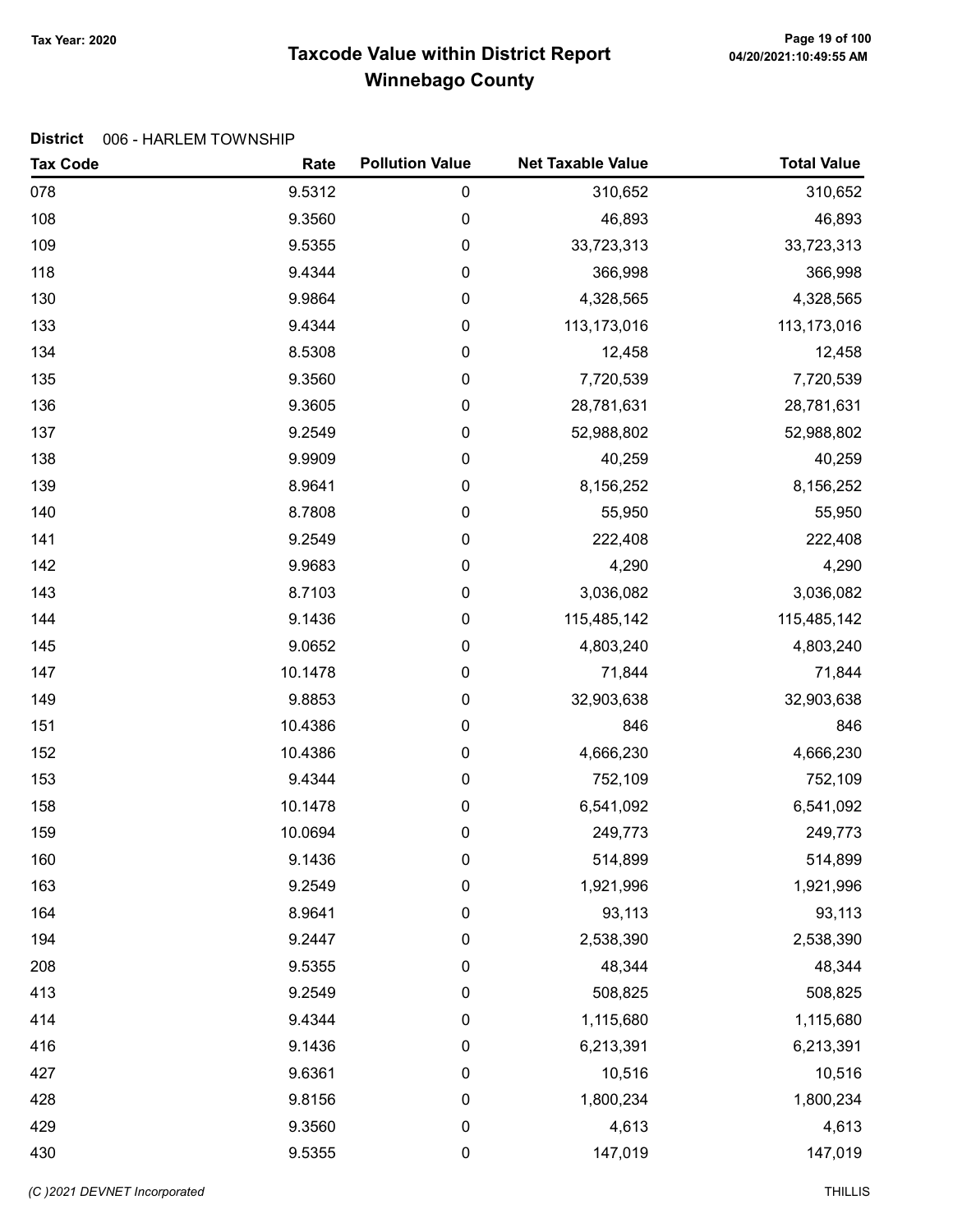## Taxcode Value within District Report Tax Year: 2020 Page 20 of 100 Winnebago County

| Tax Year: 2020 |  |
|----------------|--|
|                |  |

| <b>District</b> | 006 - HARLEM TOWNSHIP   |                        |                                                                 |                    |
|-----------------|-------------------------|------------------------|-----------------------------------------------------------------|--------------------|
| <b>Tax Code</b> | Rate                    | <b>Pollution Value</b> | <b>Net Taxable Value</b>                                        | <b>Total Value</b> |
| 433             | 9.4344                  | 0                      | 1,441,194                                                       | 1,441,194          |
| 434             | 9.4344                  | 0                      | 215,802                                                         | 215,802            |
| 435             | 9.4344                  | 0                      | 6,398,846                                                       | 6,398,846          |
| 442             | 9.7145                  | 0                      | 1,018,079                                                       | 1,018,079          |
| 443             | 8.6319                  | 0                      | 53,848                                                          | 53,848             |
| 444             | 9.8156                  | 0                      | 14,124                                                          | 14,124             |
| 454             | 9.6361                  | 0                      | 30,306                                                          | 30,306             |
|                 |                         |                        | <b>Totals for 006 - HARLEM TOWNSHIP</b>                         | 650,947,229        |
|                 |                         |                        | <b>State Railroad</b>                                           | 0                  |
| <b>District</b> | 007 - HARRISON TOWNSHIP |                        | <b>Grand Totals for 006 - HARLEM TOWNSHIP</b>                   | 650,947,229        |
| <b>Tax Code</b> | Rate                    | <b>Pollution Value</b> | <b>Net Taxable Value</b>                                        | <b>Total Value</b> |
| 246             | 9.5351                  | 0                      | 8,997,229                                                       | 8,997,229          |
| 247             | 8.7630                  | 0                      | 7,161,542                                                       | 7,161,542          |
| 248             | 9.4108                  | 0                      | 71,092                                                          | 71,092             |
|                 |                         |                        | <b>Totals for 007 - HARRISON TOWNSHIP</b>                       | 16,229,863         |
|                 |                         |                        | <b>State Railroad</b>                                           | 0                  |
|                 |                         |                        | <b>Grand Totals for 007 - HARRISON TOWNSHIP</b>                 | 16,229,863         |
| <b>District</b> | 008 - LAONA TOWNSHIP    | <b>Pollution Value</b> | <b>Net Taxable Value</b>                                        | <b>Total Value</b> |
| <b>Tax Code</b> | Rate                    |                        |                                                                 |                    |
| 212             | 8.9690                  | 0                      | 0                                                               | $\mathbf 0$        |
| 220             | 9.5221                  | 0                      | 36,845,693                                                      | 36,845,693         |
|                 |                         |                        | <b>Totals for 008 - LAONA TOWNSHIP</b><br><b>State Railroad</b> | 36,845,693<br>0    |
|                 |                         |                        | <b>Grand Totals for 008 - LAONA TOWNSHIP</b>                    | 36,845,693         |
| <b>District</b> | 009 - OWEN TOWNSHIP     |                        |                                                                 |                    |
| <b>Tax Code</b> | Rate                    | <b>Pollution Value</b> | <b>Net Taxable Value</b>                                        | <b>Total Value</b> |
| 046             | 12.6623                 | $\pmb{0}$              | 34,353                                                          | 34,353             |
| 146             | 12.9405                 | $\boldsymbol{0}$       | 18,759,846                                                      | 18,759,846         |
| 148             | 9.1389                  | $\pmb{0}$              | 980                                                             | 980                |
| 150             | 10.0623                 | $\boldsymbol{0}$       | 105,565                                                         | 105,565            |
| 154             | 12.7610                 | 0                      | 115,026                                                         | 115,026            |
| 155             | 9.1968                  | $\boldsymbol{0}$       | 8,348,886                                                       | 8,348,886          |
| 156             | 9.0581                  | $\boldsymbol{0}$       | 18,878,157                                                      | 18,878,157         |
| 157             | 11.7568                 | $\boldsymbol{0}$       | 85,882                                                          | 85,882             |
| 161             | 8.6307                  | 0                      | 133,041                                                         | 133,041            |
| 162             | 9.2785                  | $\boldsymbol{0}$       | 542,548                                                         | 542,548            |
| 165             | 8.7694                  | $\pmb{0}$              | 15,460,688                                                      | 15,460,688         |
| 167             | 8.9594                  | $\pmb{0}$              | 5,705,600                                                       | 5,705,600          |

(C )2021 DEVNET Incorporated THILLIS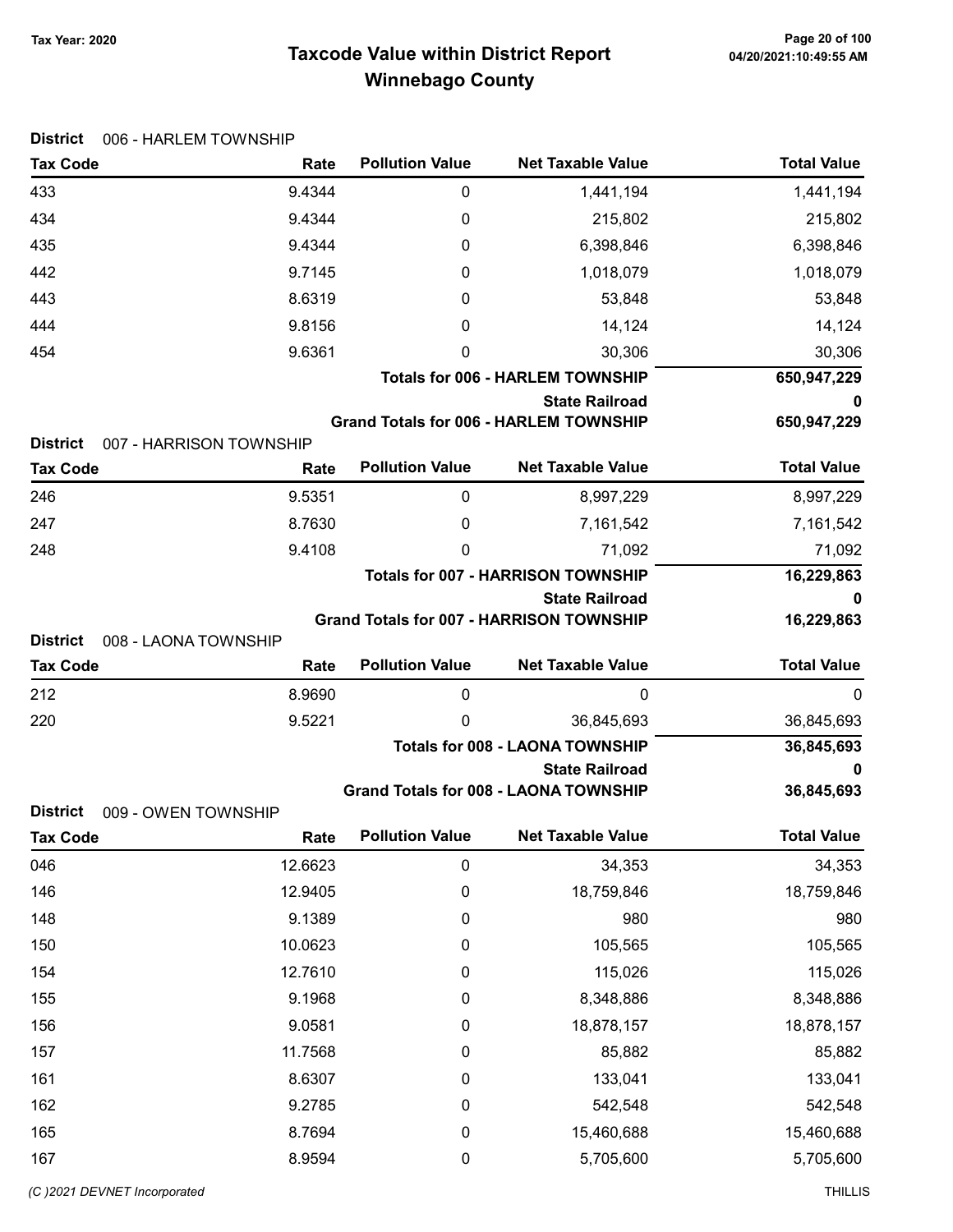## Taxcode Value within District Report Tax Year: 2020 Page 21 of 100 Winnebago County

| <b>District</b>                    | 009 - OWEN TOWNSHIP               |                        |                                                                      |                    |
|------------------------------------|-----------------------------------|------------------------|----------------------------------------------------------------------|--------------------|
| <b>Tax Code</b>                    | Rate                              | <b>Pollution Value</b> | <b>Net Taxable Value</b>                                             | <b>Total Value</b> |
| 168                                | 8.7694                            | 0                      | 0                                                                    | 0                  |
| 169                                | 9.3425                            | 0                      | 8,229,299                                                            | 8,229,299          |
| 170                                | 9.2376                            | 0                      | 115,132                                                              | 115,132            |
| 171                                | 10.2418                           | 0                      | 146,381                                                              | 146,381            |
| 172                                | 12.8418                           | 0                      | 239,137                                                              | 239,137            |
| 200                                | 9.8637                            | 0                      | 1,887,436                                                            | 1,887,436          |
| 358                                | 9.3425                            | 0                      | 0                                                                    | 0                  |
| 359                                | 9.3425                            | 0                      | 3,886                                                                | 3,886              |
| 360                                | 8.9594                            | 0                      | 0                                                                    | 0                  |
| 361                                | 11.9363                           | 0                      | 4,184                                                                | 4,184              |
| 362                                | 8.5320                            | 0                      | 1,069,660                                                            | 1,069,660          |
| 363                                | 9.1798                            | 0                      | 53,158                                                               | 53,158             |
| 364                                | 8.6707                            | 0                      | 258,540                                                              | 258,540            |
| 365                                | 9.5220                            | 0                      | 11,674,899                                                           | 11,674,899         |
| 368                                | 9.3425                            | 0                      | 0                                                                    | 0                  |
| 369                                | 9.5220                            | 0                      | 117,390                                                              | 117,390            |
|                                    |                                   |                        | <b>Totals for 009 - OWEN TOWNSHIP</b>                                | 91,969,674         |
|                                    |                                   |                        | <b>State Railroad</b>                                                | 647,872            |
|                                    |                                   |                        | <b>Grand Totals for 009 - OWEN TOWNSHIP</b>                          | 92,617,546         |
| <b>District</b><br><b>Tax Code</b> | 010 - PECATONICA TOWNSHIP<br>Rate | <b>Pollution Value</b> | <b>Net Taxable Value</b>                                             | <b>Total Value</b> |
| 281                                | 8.3636                            | 0                      | 47, 137, 340                                                         |                    |
|                                    |                                   |                        |                                                                      | 47, 137, 340       |
| 282                                | 9.2225                            | 0                      | 180,679                                                              | 180,679            |
| 283                                | 9.7668                            | 0                      | 154,831                                                              | 154,831            |
| 284                                | 8.9079                            | 0                      | 36,354                                                               | 36,354             |
| 286                                | 9.1386                            | 0                      | 29,287,528                                                           | 29,287,528         |
| 425                                | 9.1386                            | 0                      | 64,580                                                               | 64,580             |
|                                    |                                   |                        | <b>Totals for 010 - PECATONICA TOWNSHIP</b><br><b>State Railroad</b> | 76,861,312<br>0    |
|                                    |                                   |                        | <b>Grand Totals for 010 - PECATONICA TOWNSHIP</b>                    | 76,861,312         |
| <b>District</b>                    | 011 - ROCKFORD TOWNSHIP           |                        |                                                                      |                    |
| <b>Tax Code</b>                    | Rate                              | <b>Pollution Value</b> | <b>Net Taxable Value</b>                                             | <b>Total Value</b> |
| 001                                | 12.8584                           | 0                      | 1,331,835,386                                                        | 1,331,835,386      |
| 002                                | 9.8131                            | 0                      | 110,077,232                                                          | 110,077,232        |
| 003                                | 10.8384                           | 0                      | 28,831,500                                                           | 28,831,500         |
| 005                                | 10.4768                           | 0                      | 11,340,410                                                           | 11,340,410         |
| 008                                | 9.9142                            | $\boldsymbol{0}$       | 58,179,914                                                           | 58,179,914         |
| 010                                | 10.2464                           | 0                      | 3,236,803                                                            | 3,236,803          |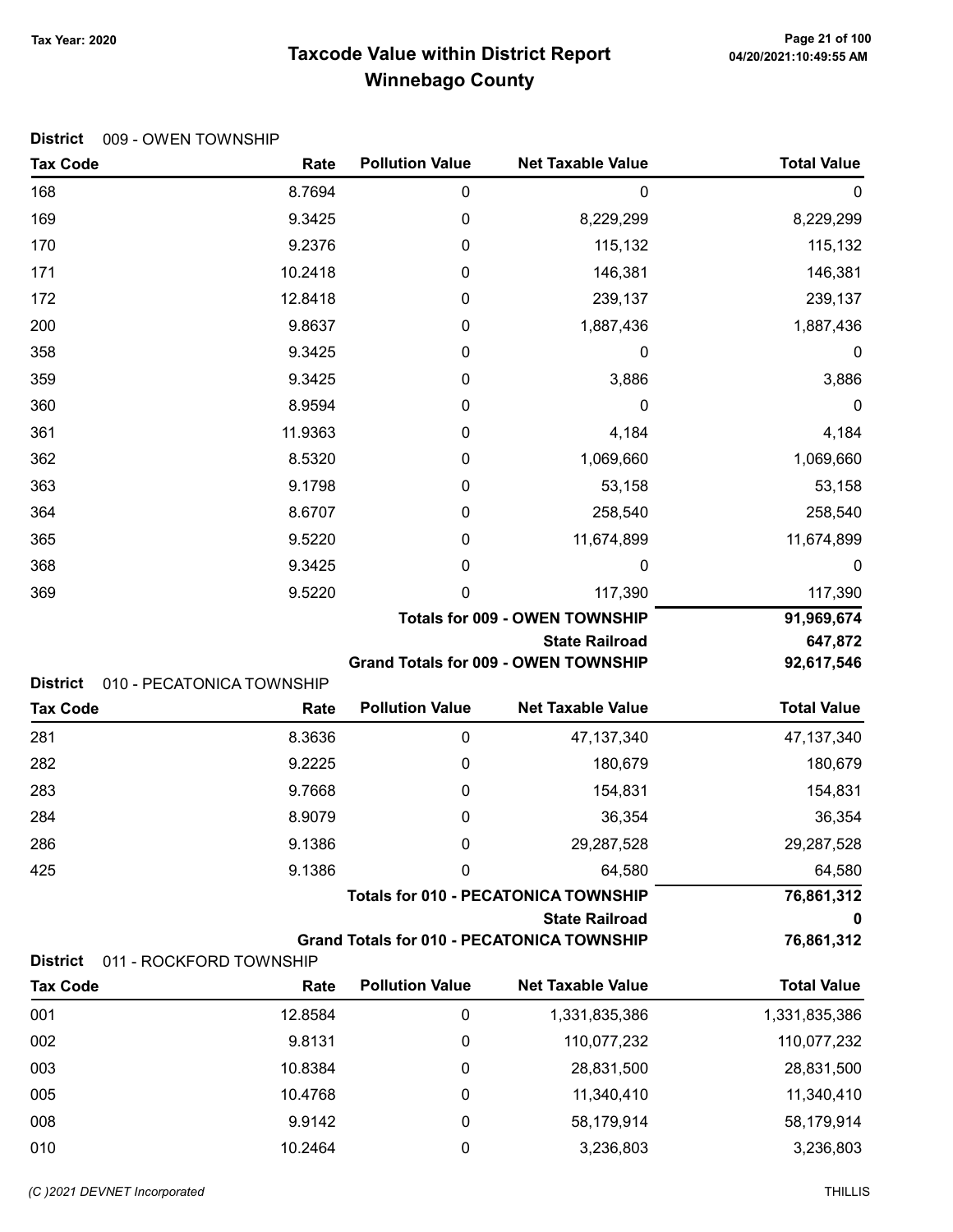## Taxcode Value within District Report Tax Year: 2020 Page 22 of 100 Winnebago County

#### District 011 - ROCKFORD TOWNSHIP

| <b>Tax Code</b> | Rate    | <b>Pollution Value</b> | <b>Net Taxable Value</b> | <b>Total Value</b> |
|-----------------|---------|------------------------|--------------------------|--------------------|
| 013             | 10.0631 | $\pmb{0}$              | 23,473,269               | 23,473,269         |
| 014             | 12.8584 | $\mathbf 0$            | 1,574,752                | 1,574,752          |
| 016             | 9.6298  | 0                      | 4,940                    | 4,940              |
| 017             | 11.0179 | 0                      | 24,887,409               | 24,887,409         |
| 018             | 10.6563 | 0                      | 54,336,417               | 54,336,417         |
| 021             | 12.7573 | 0                      | 18,273,575               | 18,273,575         |
| 030             | 9.6298  | 0                      | 398,295                  | 398,295            |
| 031             | 9.8836  | 0                      | 4,947,008                | 4,947,008          |
| 035             | 9.6336  | 0                      | 862,145                  | 862,145            |
| 036             | 12.6789 | 0                      | 13,794,247               | 13,794,247         |
| 038             | 12.8584 | $\pmb{0}$              | 0                        | $\mathbf 0$        |
| 040             | 10.1680 | 0                      | 61,430                   | 61,430             |
| 044             | 9.7347  | 0                      | 16,462                   | 16,462             |
| 047             | 12.8584 | 0                      | 3,861                    | 3,861              |
| 048             | 12.8584 | $\pmb{0}$              | 66,397                   | 66,397             |
| 050             | 10.1597 | 0                      | 6,523,597                | 6,523,597          |
| 051             | 9.9802  | 0                      | 9,755,116                | 9,755,116          |
| 052             | 10.2006 | $\pmb{0}$              | 422,942                  | 422,942            |
| 053             | 10.4498 | 0                      | 1,955,066                | 1,955,066          |
| 056             | 12.8584 | 0                      | 334,799                  | 334,799            |
| 057             | 10.1548 | 0                      | 10,051,157               | 10,051,157         |
| 058             | 9.9753  | 0                      | 1,707,468                | 1,707,468          |
| 059             | 10.9581 | 0                      | 1,536,398                | 1,536,398          |
| 060             | 10.0145 | 0                      | 1,699,266                | 1,699,266          |
| 061             | 10.3475 | 0                      | 3,036,994                | 3,036,994          |
| 062             | 10.1940 | 0                      | 7,328,654                | 7,328,654          |
| 063             | 10.1957 | 0                      | 2,287,203                | 2,287,203          |
| 064             | 9.9161  | $\pmb{0}$              | 14,678,862               | 14,678,862         |
| 066             | 10.0956 | 0                      | 12,991,210               | 12,991,210         |
| 069             | 10.3160 | 0                      | 7,041,274                | 7,041,274          |
| 070             | 9.9142  | $\pmb{0}$              | 2,204,956                | 2,204,956          |
| 071             | 10.1365 | 0                      | 11,275,754               | 11,275,754         |
| 072             | 9.8342  | $\pmb{0}$              | 48,522                   | 48,522             |
| 073             | 10.2349 | 0                      | 43,906                   | 43,906             |
| 076             | 9.7347  | $\boldsymbol{0}$       | 1,174,819                | 1,174,819          |
| 077             | 9.6298  | $\boldsymbol{0}$       | 158,630                  | 158,630            |
| 082             | 12.8584 | $\pmb{0}$              | 98,080                   | 98,080             |

(C)2021 DEVNET Incorporated THILLIS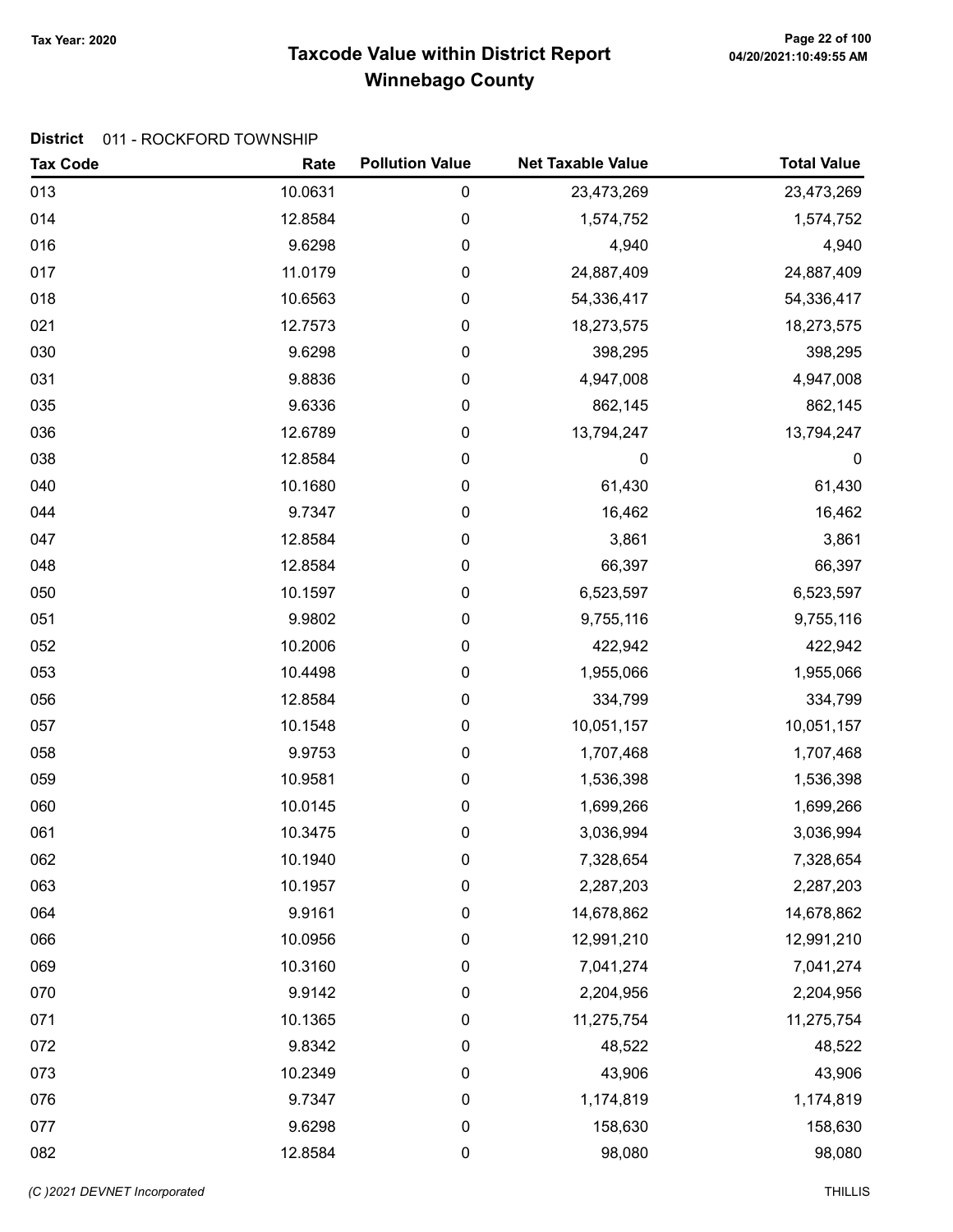## Taxcode Value within District Report Tax Year: 2020 Page 23 of 100 Winnebago County

#### District 011 - ROCKFORD TOWNSHIP

| <b>Tax Code</b> | Rate    | <b>Pollution Value</b> | <b>Net Taxable Value</b> | <b>Total Value</b> |
|-----------------|---------|------------------------|--------------------------|--------------------|
| 083             | 10.1548 | 0                      | 639,997                  | 639,997            |
| 084             | 9.5180  | 0                      | 566,502                  | 566,502            |
| 085             | 12.8584 | 0                      | 9,192,488                | 9,192,488          |
| 086             | 12.7597 | 0                      | 1,231,180                | 1,231,180          |
| 090             | 9.1459  | 0                      | 6,701                    | 6,701              |
| 091             | 8.2734  | 0                      | 9,913,834                | 9,913,834          |
| 092             | 9.2661  | 0                      | 4,752,053                | 4,752,053          |
| 093             | 8.3936  | 0                      | 1,376,647                | 1,376,647          |
| 095             | 9.6277  | 0                      | 4,748,233                | 4,748,233          |
| 096             | 10.6319 | 0                      | 8,270,378                | 8,270,378          |
| 099             | 10.2703 | 0                      | 5,475,152                | 5,475,152          |
| 104             | 9.6975  | 0                      | 2,217,113                | 2,217,113          |
| 117             | 12.8584 | 0                      | 11,362,015               | 11,362,015         |
| 123             | 11.8542 | 0                      | 706,527                  | 706,527            |
| 126             | 12.8584 | 0                      | 1,863,550                | 1,863,550          |
| 131             | 11.6747 | 0                      | 4,028                    | 4,028              |
| 223             | 12.8584 | 0                      | 7,071,811                | 7,071,811          |
| 226             | 12.8584 | 0                      | 773,567                  | 773,567            |
| 351             | 8.3936  | 0                      | 780,669                  | 780,669            |
| 370             | 10.6319 | 0                      | 0                        | $\mathbf 0$        |
| 372             | 10.8114 | 0                      | 4,110,177                | 4,110,177          |
| 373             | 9.4456  | 0                      | 2,038,689                | 2,038,689          |
| 374             | 10.8384 | 0                      | 1,588,000                | 1,588,000          |
| 378             | 11.0179 | 0                      | 51,522,934               | 51,522,934         |
| 379             | 9.2661  | 0                      | 941,550                  | 941,550            |
| 380             | 10.2703 | 0                      | 984,204                  | 984,204            |
| 381             | 12.8770 | 0                      | 7,380,837                | 7,380,837          |
| 382             | 12.6975 | 0                      | 171,839                  | 171,839            |
| 385             | 10.4498 | 0                      | 938,713                  | 938,713            |
| 391             | 12.8584 | 0                      | 890,850                  | 890,850            |
| 392             | 12.8584 | 0                      | 23,869,124               | 23,869,124         |
| 393             | 9.6277  | 0                      | 431,475                  | 431,475            |
| 394             | 9.6277  | 0                      | 0                        | 0                  |
| 397             | 9.4726  | 0                      | 0                        | 0                  |
| 400             | 12.8584 | 0                      | 48,014                   | 48,014             |
| 403             | 12.8584 | 0                      | 69,898                   | 69,898             |
| 404             | 12.8584 | 0                      | 1,085,673                | 1,085,673          |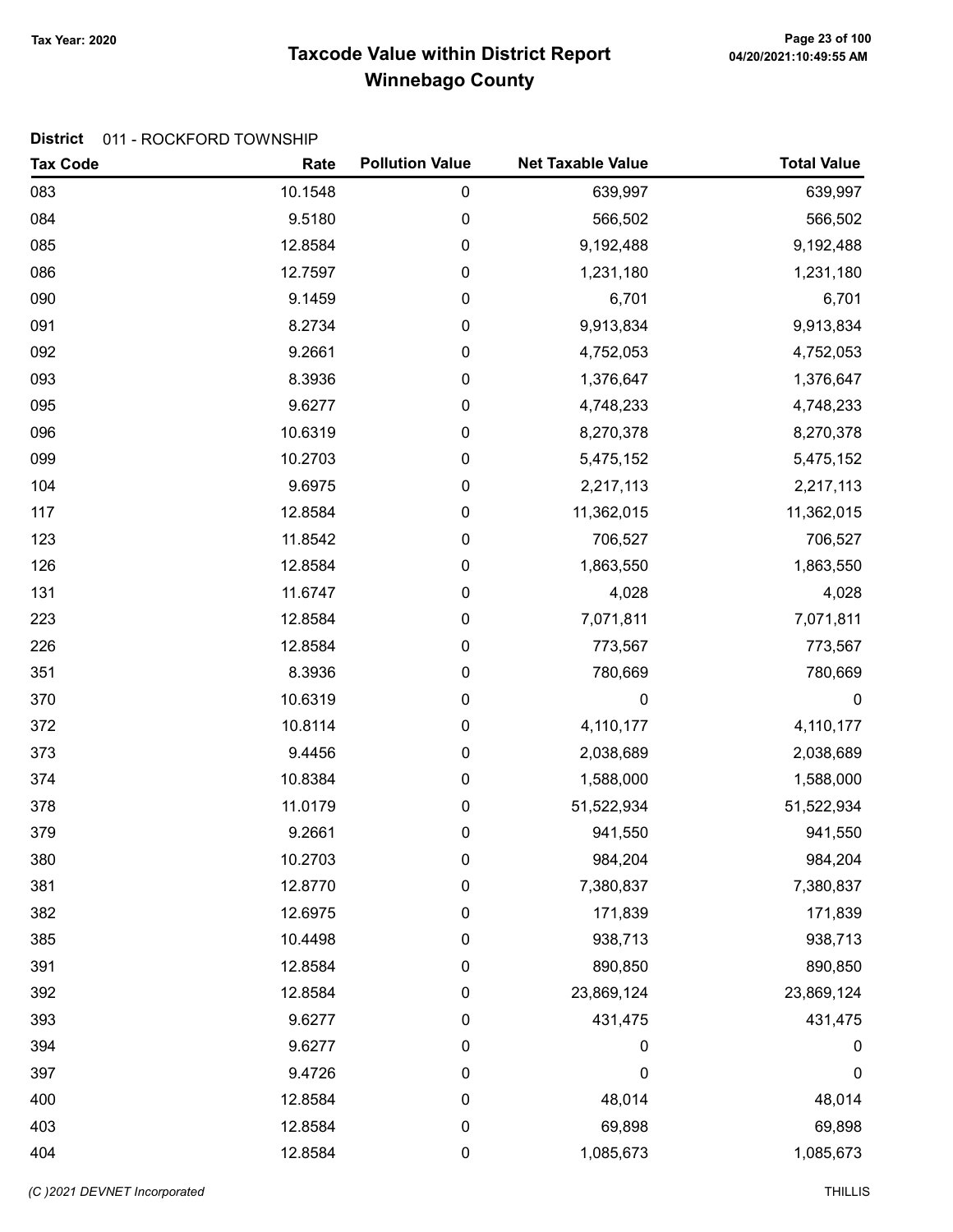## Taxcode Value within District Report Tax Year: 2020 Page 24 of 100 Winnebago County

#### District 011 - ROCKFORD TOWNSHIP

| <b>Tax Code</b>              | Rate                   | <b>Pollution Value</b> | <b>Net Taxable Value</b>                        | <b>Total Value</b> |
|------------------------------|------------------------|------------------------|-------------------------------------------------|--------------------|
| 405                          | 12.8584                | $\pmb{0}$              | 1,545,217                                       | 1,545,217          |
| 406                          | 12.8584                | $\pmb{0}$              | 10,548                                          | 10,548             |
| 407                          | 12.8584                | $\pmb{0}$              | 703,876                                         | 703,876            |
| 408                          | 12.8584                | $\boldsymbol{0}$       | 281,186                                         | 281,186            |
| 409                          | 9.8131                 | $\boldsymbol{0}$       | 11,368,388                                      | 11,368,388         |
| 410                          | 12.8584                | $\pmb{0}$              | 7,595,498                                       | 7,595,498          |
| 411                          | 12.6789                | $\pmb{0}$              | 479                                             | 479                |
| 412                          | 12.8584                | $\pmb{0}$              | 96,815                                          | 96,815             |
| 417                          | 12.8584                | $\boldsymbol{0}$       | 860,378                                         | 860,378            |
| 418                          | 12.8584                | $\boldsymbol{0}$       | 5,758,779                                       | 5,758,779          |
| 419                          | 12.8584                | $\pmb{0}$              | 457,568                                         | 457,568            |
| 421                          | 12.8584                | $\boldsymbol{0}$       | 14,472,925                                      | 14,472,925         |
| 422                          | 12.8584                | $\pmb{0}$              | 9,483,317                                       | 9,483,317          |
| 423                          | 12.8584                | $\pmb{0}$              | 12,207,909                                      | 12,207,909         |
| 424                          | 12.8584                | $\pmb{0}$              | 8,615,975                                       | 8,615,975          |
| 426                          | 9.9142                 | $\pmb{0}$              | 2,326,192                                       | 2,326,192          |
| 438                          | 9.6277                 | $\boldsymbol{0}$       | 568,259                                         | 568,259            |
| 439                          | 9.8342                 | $\boldsymbol{0}$       | 485,239                                         | 485,239            |
| 441                          | 9.6277                 | $\boldsymbol{0}$       | 448,020                                         | 448,020            |
| 448                          | 9.9142                 | $\boldsymbol{0}$       | 11,686                                          | 11,686             |
| 450                          | 12.8584                | $\pmb{0}$              | 216,031                                         | 216,031            |
| 451                          | 12.8584                | $\pmb{0}$              | 42,223,018                                      | 42,223,018         |
| 452                          | 9.6277                 | $\pmb{0}$              | 29,180                                          | 29,180             |
| 453                          | 11.8064                | $\pmb{0}$              | 175,446                                         | 175,446            |
| 455                          | 12.8584                | $\boldsymbol{0}$       | 6,517,372                                       | 6,517,372          |
| 456                          | 9.8131                 | 0                      | 4,231,422                                       | 4,231,422          |
| 460                          | 12.8584                | 0                      | 120,212                                         | 120,212            |
|                              |                        |                        | <b>Totals for 011 - ROCKFORD TOWNSHIP</b>       | 2,080,391,482      |
|                              |                        |                        | <b>State Railroad</b>                           | 5,406,588          |
| <b>District</b>              | 012 - ROCKTON TOWNSHIP |                        | <b>Grand Totals for 011 - ROCKFORD TOWNSHIP</b> | 2,085,798,070      |
| <b>Tax Code</b>              | Rate                   | <b>Pollution Value</b> | <b>Net Taxable Value</b>                        | <b>Total Value</b> |
| 190                          | 9.0445                 | $\mathbf 0$            | 41,641,752                                      | 41,641,752         |
| 191                          | 8.7646                 | 0                      | 13,364,729                                      | 13,364,729         |
| 193                          | 9.2165                 | 0                      | 9,017,492                                       | 9,017,492          |
| 197                          | 9.5891                 | 0                      | 114,056,210                                     | 114,056,210        |
| 201                          | 9.2379                 | 0                      | 18,867,004                                      | 18,867,004         |
| 202                          | 8.9580                 | 0                      | 47,812,600                                      | 47,812,600         |
| (C) 2021 DEVNET Incorporated |                        |                        |                                                 | <b>THILLIS</b>     |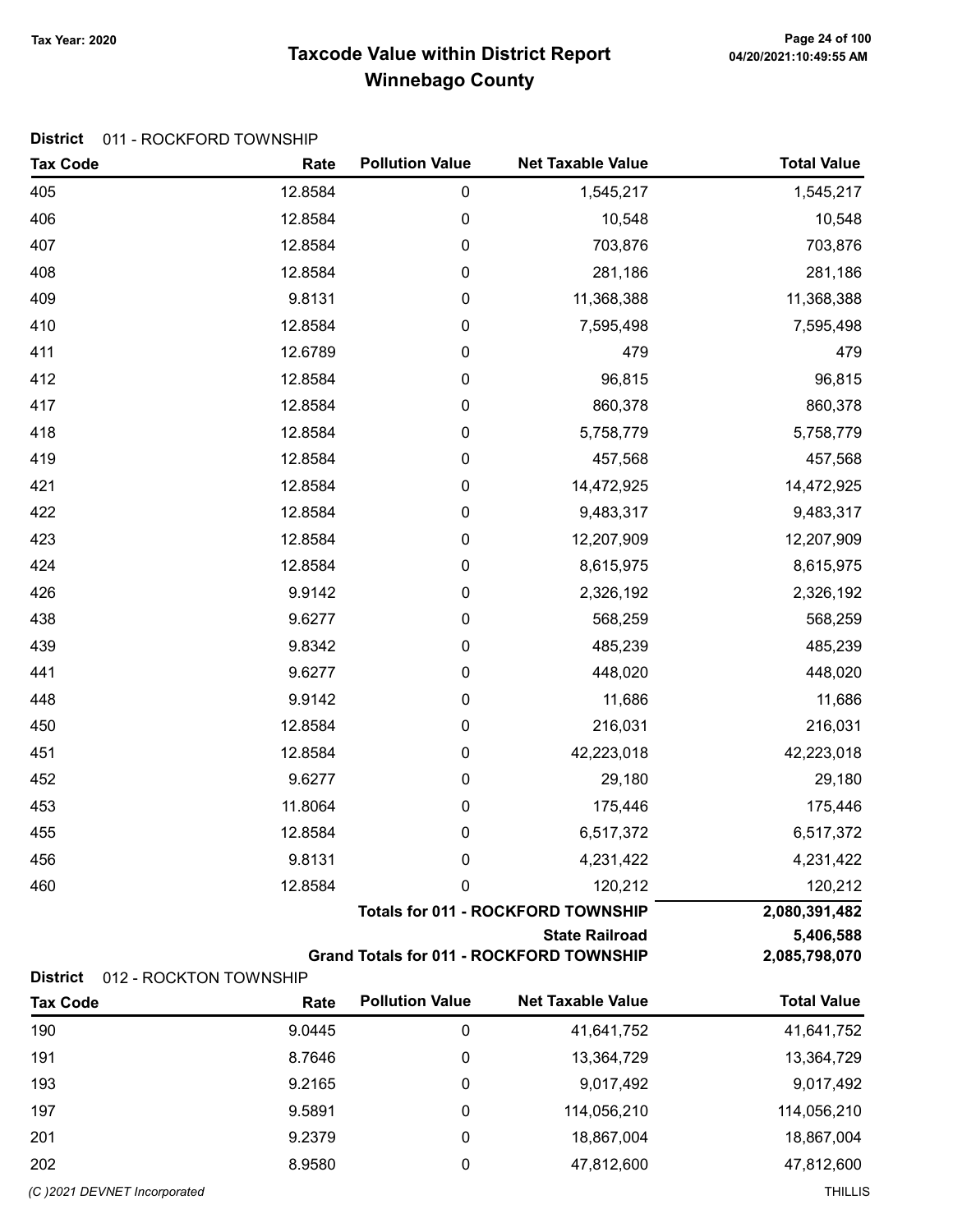## Taxcode Value within District Report Tax Year: 2020 Page 25 of 100 Winnebago County

#### District 012 - ROCKTON TOWNSHIP

| <b>Tax Code</b> | Rate                  | <b>Pollution Value</b> | <b>Net Taxable Value</b>                       | <b>Total Value</b> |
|-----------------|-----------------------|------------------------|------------------------------------------------|--------------------|
| 203             | 9.3899                | 0                      | 5,086,316                                      | 5,086,316          |
| 204             | 10.0210               | 0                      | 32,496                                         | 32,496             |
| 205             | 10.0203               | 0                      | 144,698                                        | 144,698            |
| 206             | 10.1998               | 0                      | 21,813,669                                     | 21,813,669         |
| 290             | 9.0445                | 0                      | 0                                              | 0                  |
| 348             | 9.0445                | 0                      | 60,862                                         | 60,862             |
| 401             | 9.5891                | 0                      | 3,979,992                                      | 3,979,992          |
| 402             | 9.5891                | 0                      | 534,264                                        | 534,264            |
| 420             | 9.5891                | 0                      | 1,718,942                                      | 1,718,942          |
| 458             | 9.0445                | 0                      | 5,093,391                                      | 5,093,391          |
|                 |                       |                        | <b>Totals for 012 - ROCKTON TOWNSHIP</b>       | 283,224,417        |
|                 |                       |                        | <b>State Railroad</b>                          | 1,418,224          |
|                 |                       |                        | <b>Grand Totals for 012 - ROCKTON TOWNSHIP</b> | 284,642,641        |
| <b>District</b> | 013 - ROSCOE TOWNSHIP |                        |                                                |                    |

| <b>Tax Code</b> | Rate    | <b>Pollution Value</b> | <b>Net Taxable Value</b> | <b>Total Value</b> |
|-----------------|---------|------------------------|--------------------------|--------------------|
| 068             | 10.2212 | 0                      | 3,232,526                | 3,232,526          |
| 175             | 9.6345  | 0                      | 44,792,963               | 44,792,963         |
| 176             | 8.6872  | $\boldsymbol{0}$       | 375,886                  | 375,886            |
| 177             | 9.0103  | $\boldsymbol{0}$       | 13,785,885               | 13,785,885         |
| 178             | 8.0630  | $\boldsymbol{0}$       | 14,079                   | 14,079             |
| 179             | 8.7871  | $\boldsymbol{0}$       | 9,707,037                | 9,707,037          |
| 180             | 9.4113  | $\boldsymbol{0}$       | 73,777,764               | 73,777,764         |
| 181             | 9.4124  | 0                      | 148,787,944              | 148,787,944        |
| 182             | 8.6961  | 0                      | 682,344                  | 682,344            |
| 183             | 8.6961  | 0                      | $\mathbf 0$              | 0                  |
| 184             | 9.0228  | 0                      | 1,163,396                | 1,163,396          |
| 185             | 10.0428 | 0                      | 12,101,995               | 12,101,995         |
| 187             | 9.5919  | 0                      | 2,860,031                | 2,860,031          |
| 188             | 9.5908  | $\boldsymbol{0}$       | 630,258                  | 630,258            |
| 189             | 10.2223 | $\boldsymbol{0}$       | 73,646,488               | 73,646,488         |
| 192             | 10.0417 | $\boldsymbol{0}$       | 18,509,319               | 18,509,319         |
| 196             | 8.8756  | $\boldsymbol{0}$       | 13,267                   | 13,267             |
| 198             | 10.0435 | $\boldsymbol{0}$       | 4,705,017                | 4,705,017          |
| 199             | 10.2230 | 0                      | 44,182,808               | 44,182,808         |
| 207             | 9.5060  | 0                      | $\mathbf 0$              | $\boldsymbol{0}$   |
| 209             | 9.7904  | 0                      | 44,440,264               | 44,440,264         |
| 347             | 9.0103  | 0                      | 304,604                  | 304,604            |
| 447             | 10.0428 | 0                      | 390,181                  | 390,181            |

(C)2021 DEVNET Incorporated THILLIS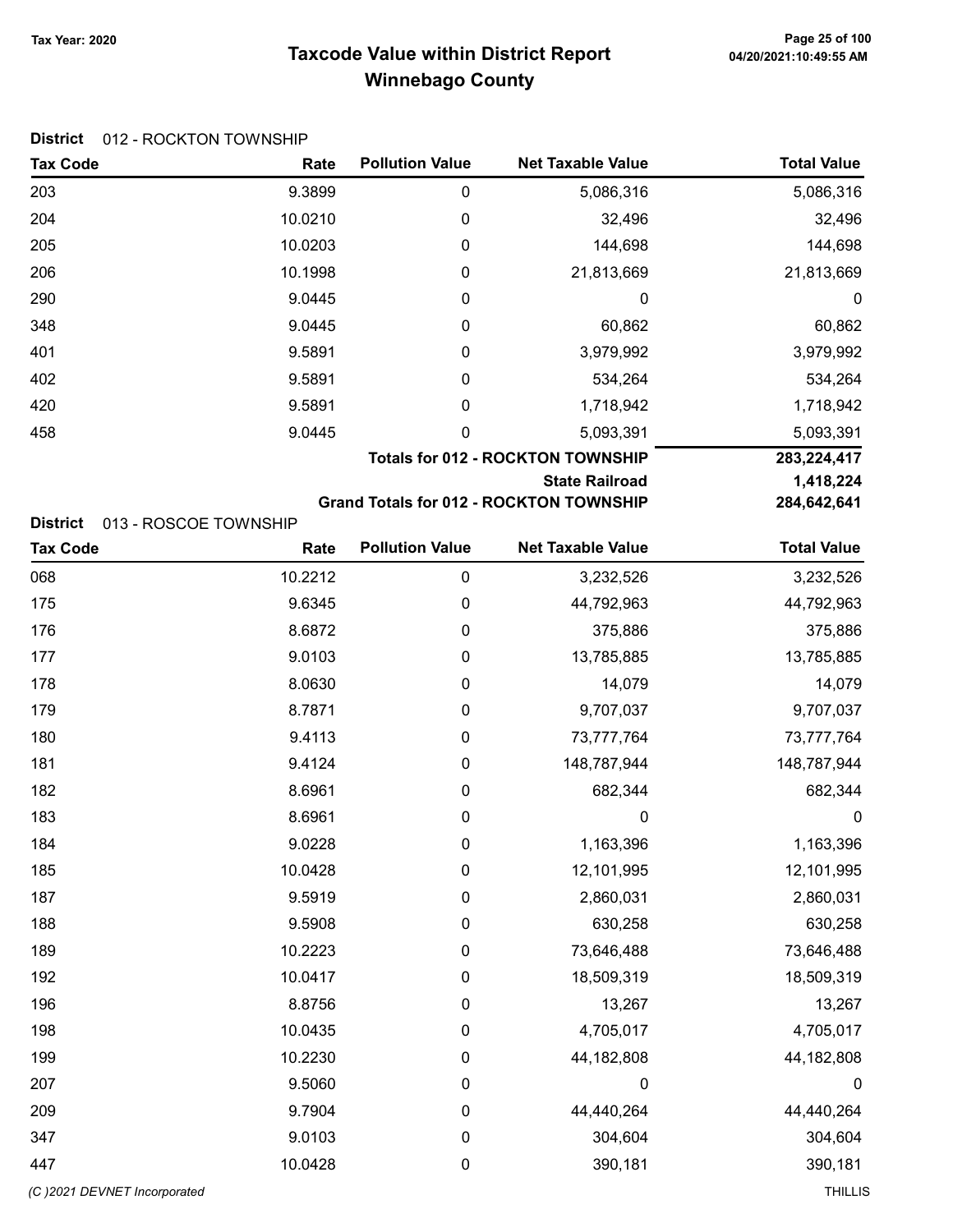## Taxcode Value within District Report Tax Year: 2020 Page 26 of 100 Winnebago County

| <b>District</b><br>013 - ROSCOE TOWNSHIP   |                          |                        |                                                                          |                    |
|--------------------------------------------|--------------------------|------------------------|--------------------------------------------------------------------------|--------------------|
| <b>Tax Code</b>                            | Rate                     | <b>Pollution Value</b> | <b>Net Taxable Value</b>                                                 | <b>Total Value</b> |
| 457                                        | 9.0103                   | 0                      | 1,644,589                                                                | 1,644,589          |
|                                            |                          |                        | <b>Totals for 013 - ROSCOE TOWNSHIP</b>                                  | 499,748,645        |
|                                            |                          |                        | <b>State Railroad</b>                                                    | 862,983            |
| <b>District</b>                            |                          |                        | <b>Grand Totals for 013 - ROSCOE TOWNSHIP</b>                            | 500,611,628        |
| 014 - SEWARD TOWNSHIP<br><b>Tax Code</b>   | Rate                     | <b>Pollution Value</b> | <b>Net Taxable Value</b>                                                 | <b>Total Value</b> |
| 305                                        | 8.8218                   | $\boldsymbol{0}$       | 292,481                                                                  | 292,481            |
| 306                                        | 10.2343                  | 0                      | 419,447                                                                  | 419,447            |
| 308                                        | 9.6900                   | 0                      | 797,753                                                                  | 797,753            |
| 309                                        | 8.8149                   | 0                      | 5,831,759                                                                | 5,831,759          |
| 310                                        | 9.6969                   | 0                      | 7,890,966                                                                | 7,890,966          |
| 311                                        | 10.2412                  | 0                      | 4,107,593                                                                | 4,107,593          |
| 312                                        | 9.6738                   | 0                      | 1,613,628                                                                | 1,613,628          |
| 313                                        | 10.1089                  | 0                      | 1,857,330                                                                | 1,857,330          |
| 314                                        | 9.7798                   | 0                      | 4,646,153                                                                | 4,646,153          |
|                                            |                          |                        | <b>Totals for 014 - SEWARD TOWNSHIP</b>                                  | 27,457,110         |
|                                            |                          |                        | <b>State Railroad</b>                                                    | 688,877            |
|                                            |                          |                        | <b>Grand Totals for 014 - SEWARD TOWNSHIP</b>                            | 28, 145, 987       |
| <b>District</b><br>015 - SHIRLAND TOWNSHIP |                          |                        |                                                                          |                    |
| <b>Tax Code</b>                            | Rate                     | <b>Pollution Value</b> | <b>Net Taxable Value</b>                                                 | <b>Total Value</b> |
| 210                                        | 8.9008                   | 0                      | 0                                                                        | 0                  |
| 211                                        | 8.9639                   | 0                      | 0                                                                        | 0                  |
| 213                                        | 8.9424                   | 0                      | 7,376,768                                                                | 7,376,768          |
| 214                                        | 9.0055                   | 0                      | 17,562,154                                                               | 17,562,154         |
|                                            |                          |                        | <b>Totals for 015 - SHIRLAND TOWNSHIP</b>                                | 24,938,922         |
|                                            |                          |                        | <b>State Railroad</b><br><b>Grand Totals for 015 - SHIRLAND TOWNSHIP</b> | 0<br>24,938,922    |
| <b>District</b>                            | 016 - WINNEBAGO TOWNSHIP |                        |                                                                          |                    |
| <b>Tax Code</b>                            | Rate                     | <b>Pollution Value</b> | <b>Net Taxable Value</b>                                                 | <b>Total Value</b> |
| 315                                        | 11.8547                  | $\pmb{0}$              | 73,514                                                                   | 73,514             |
| 324                                        | 9.7479                   | 0                      | 1,854,021                                                                | 1,854,021          |
| 325                                        | 10.5757                  | 0                      | 319,927                                                                  | 319,927            |
| 326                                        | 9.7087                   | 0                      | 49,164,959                                                               | 49,164,959         |
| 327                                        | 11.8155                  | 0                      | 51,339                                                                   | 51,339             |
| 328                                        | 10.7552                  | 0                      | 51,846,031                                                               | 51,846,031         |
| 329                                        | 9.8882                   | 0                      | 1,867,541                                                                | 1,867,541          |
|                                            |                          |                        | <b>Totals for 016 - WINNEBAGO TOWNSHIP</b>                               | 105,177,332        |
|                                            |                          |                        | <b>State Railroad</b>                                                    | 592,038            |
|                                            |                          |                        | <b>Grand Totals for 016 - WINNEBAGO TOWNSHIP</b>                         | 105,769,370        |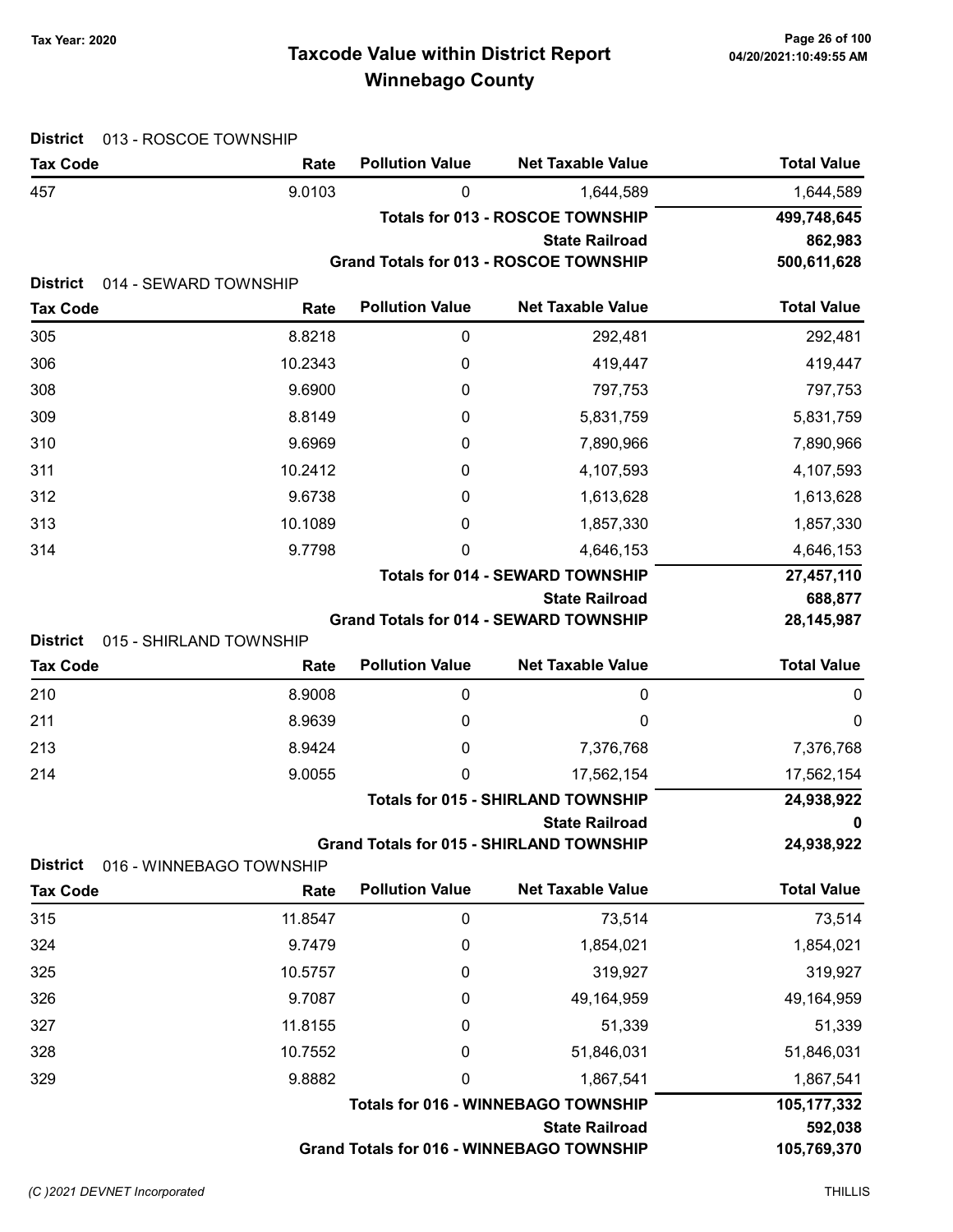## Taxcode Value within District Report Tax Year: 2020 Page 27 of 100 Winnebago County

| <b>DISTRICT</b> | 017 - CHERRY VALLEY VILLAGE |                        |                                                     |                          |
|-----------------|-----------------------------|------------------------|-----------------------------------------------------|--------------------------|
| <b>Tax Code</b> | Rate                        | <b>Pollution Value</b> | <b>Net Taxable Value</b>                            | <b>Total Value</b>       |
| 072             | 9.8342                      | 0                      | 48,522                                              | 48,522                   |
| 119             | 10.1491                     | 0                      | 13,881,466                                          | 13,881,466               |
| 120             | 9.9696                      | 0                      | 3,830,108                                           | 3,830,108                |
| 124             | 11.1533                     | 0                      | 7,358,371                                           | 7,358,371                |
| 125             | 10.9738                     | 0                      | 129,815                                             | 129,815                  |
| 374             | 10.8384                     | 0                      | 1,588,000                                           | 1,588,000                |
| 378             | 11.0179                     | 0                      | 51,522,934                                          | 51,522,934               |
| 394             | 9.6277                      | 0                      | 0                                                   | 0                        |
| 396             | 9.8709                      | 0                      | 0                                                   | 0                        |
| 397             | 9.4726                      | 0                      | 0                                                   | 0                        |
| 439             | 9.8342                      | 0                      | 485,239                                             | 485,239                  |
| 440             | 9.9696                      | 0                      | 26,485                                              | 26,485                   |
| 452             | 9.6277                      | 0                      | 29,180                                              | 29,180                   |
|                 |                             |                        | <b>Totals for 017 - CHERRY VALLEY VILLAGE</b>       | 78,900,120               |
|                 |                             |                        | <b>State Railroad</b>                               | 204,152                  |
| <b>District</b> | 018 - DURAND VILLAGE        |                        | <b>Grand Totals for 017 - CHERRY VALLEY VILLAGE</b> | 79,104,272               |
| <b>Tax Code</b> | Rate                        | <b>Pollution Value</b> | <b>Net Taxable Value</b>                            | <b>Total Value</b>       |
| 228             | 10.0063                     | 0                      | 1,271,220                                           |                          |
| 229             | 9.9660                      | 0                      | 2,001,693                                           | 1,271,220<br>2,001,693   |
| 233             | 10.0063                     | 0                      | 14,473,425                                          |                          |
|                 |                             |                        | <b>Totals for 018 - DURAND VILLAGE</b>              | 14,473,425<br>17,746,338 |
|                 |                             |                        | <b>State Railroad</b>                               | 0                        |
|                 |                             |                        | <b>Grand Totals for 018 - DURAND VILLAGE</b>        | 17,746,338               |
| <b>District</b> | 019 - LOVES PARK CITY       |                        |                                                     |                          |
| <b>Tax Code</b> | Rate                        | <b>Pollution Value</b> | <b>Net Taxable Value</b>                            | <b>Total Value</b>       |
| 002             | 9.8131                      | $\pmb{0}$              | 110,077,232                                         | 110,077,232              |
| 006             | 9.7145                      | 0                      | 141,758,741                                         | 141,758,741              |
| 007             | 9.5350                      | 0                      | 5,196,704                                           | 5,196,704                |
| 008             | 9.9142                      | 0                      | 58,179,914                                          | 58,179,914               |
| 012             | 8.6319                      | 0                      | 188,642                                             | 188,642                  |
| 019             | 9.2506                      | 0                      | $\mathbf 0$                                         | $\boldsymbol{0}$         |
| 020             | 9.6361                      | 0                      | 24,300                                              | 24,300                   |
| 026             | 9.8156                      | 0                      | 33,836,747                                          | 33,836,747               |
| 030             | 9.6298                      | 0                      | 398,295                                             | 398,295                  |
| 035             | 9.6336                      | 0                      | 862,145                                             | 862,145                  |
| 044             | 9.7347                      | $\boldsymbol{0}$       | 16,462                                              | 16,462                   |
| 045             | 8.8114                      | 0                      | 300,304                                             | 300,304                  |

#### District 017 CHERRY VALLEY VILLAGE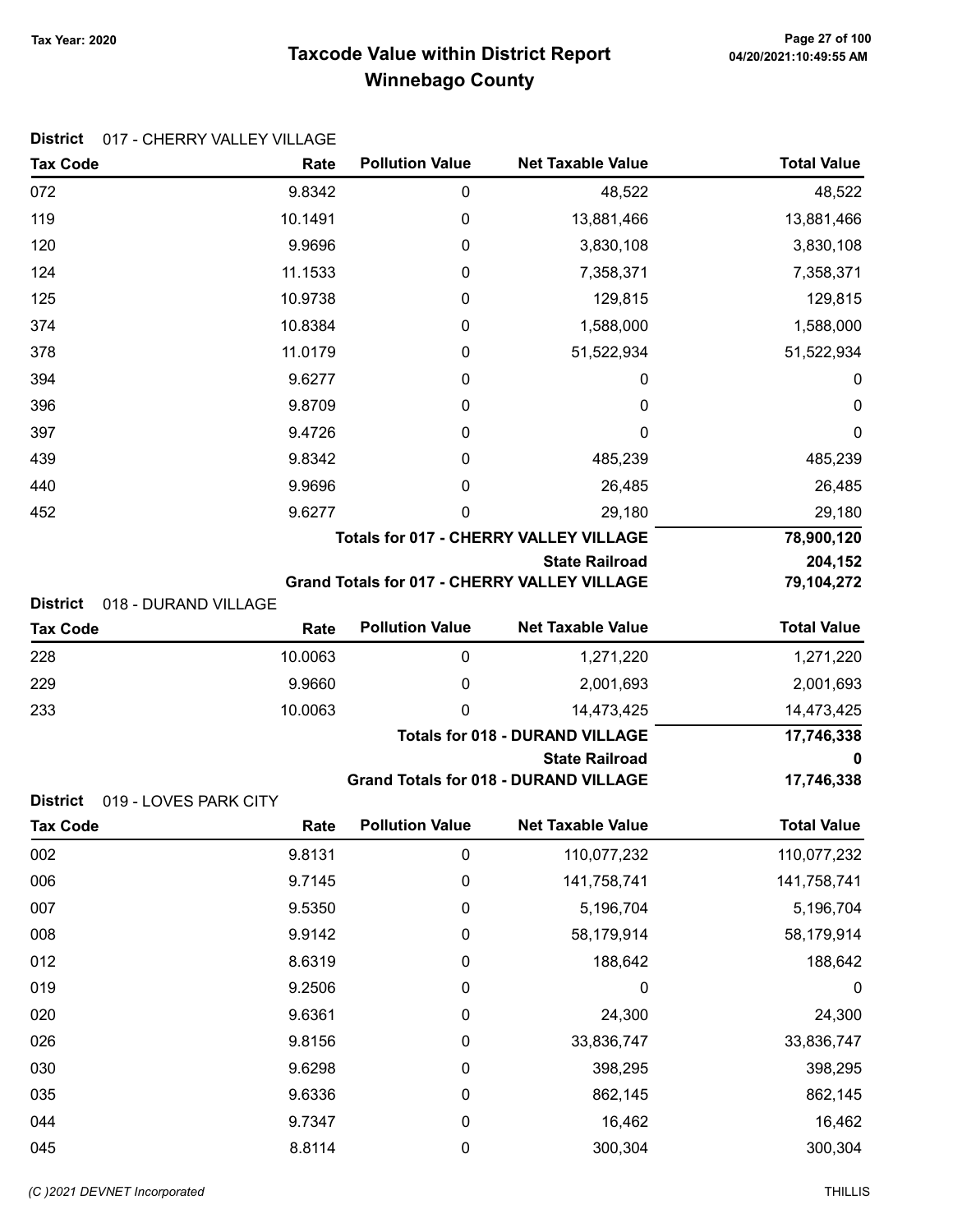District 019 - LOVES PARK CITY

## Taxcode Value within District Report Tax Year: 2020 Page 28 of 100 Winnebago County

| <b>Tax Code</b> | Rate   | <b>Pollution Value</b> | <b>Net Taxable Value</b>                | <b>Total Value</b> |
|-----------------|--------|------------------------|-----------------------------------------|--------------------|
| 070             | 9.9142 | $\boldsymbol{0}$       | 2,204,956                               | 2,204,956          |
| 076             | 9.7347 | $\mathbf 0$            | 1,174,819                               | 1,174,819          |
| 077             | 9.6298 | $\boldsymbol{0}$       | 158,630                                 | 158,630            |
| 078             | 9.5312 | $\boldsymbol{0}$       | 310,652                                 | 310,652            |
| 134             | 8.5308 | $\boldsymbol{0}$       | 12,458                                  | 12,458             |
| 143             | 8.7103 | $\boldsymbol{0}$       | 3,036,082                               | 3,036,082          |
| 409             | 9.8131 | $\boldsymbol{0}$       | 11,368,388                              | 11,368,388         |
| 426             | 9.9142 | $\boldsymbol{0}$       | 2,326,192                               | 2,326,192          |
| 427             | 9.6361 | $\boldsymbol{0}$       | 10,516                                  | 10,516             |
| 428             | 9.8156 | $\boldsymbol{0}$       | 1,800,234                               | 1,800,234          |
| 442             | 9.7145 | $\boldsymbol{0}$       | 1,018,079                               | 1,018,079          |
| 443             | 8.6319 | $\boldsymbol{0}$       | 53,848                                  | 53,848             |
| 444             | 9.8156 | $\boldsymbol{0}$       | 14,124                                  | 14,124             |
| 448             | 9.9142 | $\boldsymbol{0}$       | 11,686                                  | 11,686             |
| 454             | 9.6361 | $\boldsymbol{0}$       | 30,306                                  | 30,306             |
| 456             | 9.8131 | $\mathbf 0$            | 4,231,422                               | 4,231,422          |
|                 |        |                        | <b>Totals for 019 - LOVES PARK CITY</b> | 378,601,878        |
|                 |        |                        | State Dailroad                          |                    |

Grand Totals for 019 - LOVES PARK CITY

State Railroad 0

District 020 - MACHESNEY PARK VILLAGE

| <b>Tax Code</b>             | Rate    | <b>Pollution Value</b> | <b>Net Taxable Value</b> | <b>Total Value</b> |
|-----------------------------|---------|------------------------|--------------------------|--------------------|
| 108                         | 9.3560  | 0                      | 46,893                   | 46,893             |
| 109                         | 9.5355  | 0                      | 33,723,313               | 33,723,313         |
| 118                         | 9.4344  | 0                      | 366,998                  | 366,998            |
| 133                         | 9.4344  | 0                      | 113,173,016              | 113,173,016        |
| 137                         | 9.2549  | 0                      | 52,988,802               | 52,988,802         |
| 139                         | 8.9641  | 0                      | 8,156,252                | 8,156,252          |
| 141                         | 9.2549  | 0                      | 222,408                  | 222,408            |
| 144                         | 9.1436  | 0                      | 115,485,142              | 115,485,142        |
| 152                         | 10.4386 | 0                      | 4,666,230                | 4,666,230          |
| 158                         | 10.1478 | 0                      | 6,541,092                | 6,541,092          |
| 168                         | 8.7694  | 0                      | 0                        | $\pmb{0}$          |
| 183                         | 8.6961  | 0                      | 0                        | $\mathbf 0$        |
| 358                         | 9.3425  | 0                      | 0                        | $\mathbf 0$        |
| 359                         | 9.3425  | 0                      | 3,886                    | 3,886              |
| 365                         | 9.5220  | 0                      | 11,674,899               | 11,674,899         |
| 368                         | 9.3425  | 0                      | 0                        | $\boldsymbol{0}$   |
| 413                         | 9.2549  | 0                      | 508,825                  | 508,825            |
| (C)2021 DEVNET Incorporated |         |                        |                          | <b>THILLIS</b>     |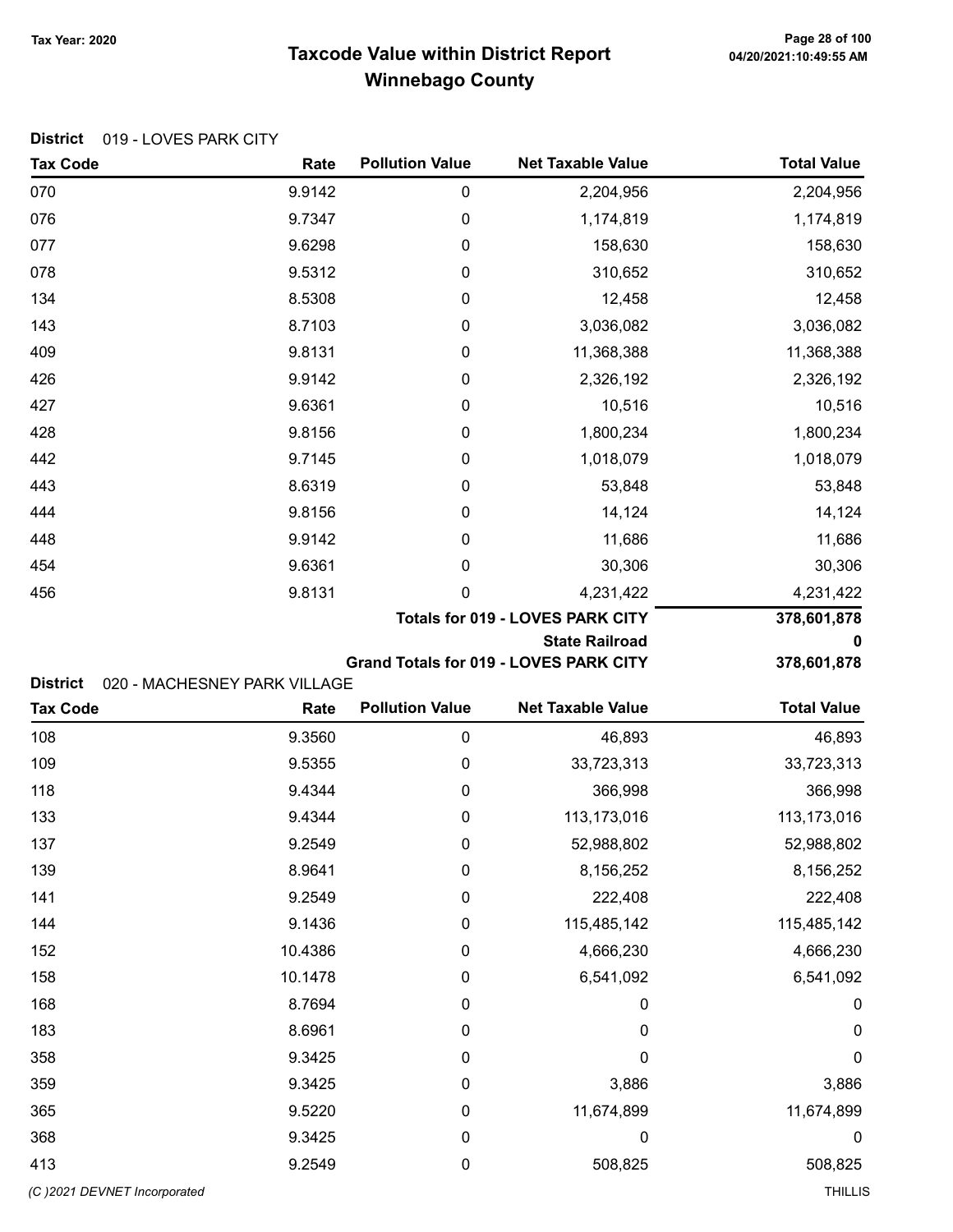# 04/20/2021:10:49:55 AM

## Taxcode Value within District Report Tax Year: 2020 Page 29 of 100 Winnebago County

| <b>District</b>                    | 020 - MACHESNEY PARK VILLAGE |                        |                                                                               |                    |
|------------------------------------|------------------------------|------------------------|-------------------------------------------------------------------------------|--------------------|
| <b>Tax Code</b>                    | Rate                         | <b>Pollution Value</b> | <b>Net Taxable Value</b>                                                      | <b>Total Value</b> |
| 414                                | 9.4344                       | 0                      | 1,115,680                                                                     | 1,115,680          |
| 416                                | 9.1436                       | 0                      | 6,213,391                                                                     | 6,213,391          |
| 429                                | 9.3560                       | 0                      | 4,613                                                                         | 4,613              |
| 430                                | 9.5355                       | 0                      | 147,019                                                                       | 147,019            |
| 433                                | 9.4344                       | 0                      | 1,441,194                                                                     | 1,441,194          |
| 435                                | 9.4344                       | 0                      | 6,398,846                                                                     | 6,398,846          |
|                                    |                              |                        | <b>Totals for 020 - MACHESNEY PARK VILLAGE</b>                                | 362,878,499        |
|                                    |                              |                        | <b>State Railroad</b><br><b>Grand Totals for 020 - MACHESNEY PARK VILLAGE</b> | 0<br>362,878,499   |
| <b>District</b>                    | 021 - NEW MILFORD VILLAGE    |                        |                                                                               |                    |
| <b>Tax Code</b>                    | Rate                         | <b>Pollution Value</b> | <b>Net Taxable Value</b>                                                      | <b>Total Value</b> |
| 370                                | 10.6319                      | $\pmb{0}$              | 0                                                                             | 0                  |
| 372                                | 10.8114                      | 0                      | 4,110,177                                                                     | 4,110,177          |
| 373                                | 9.4456                       | 0                      | 2,038,689                                                                     | 2,038,689          |
| 379                                | 9.2661                       | 0                      | 941,550                                                                       | 941,550            |
| 380                                | 10.2703                      | 0                      | 984,204                                                                       | 984,204            |
| 385                                | 10.4498                      | 0                      | 938,713                                                                       | 938,713            |
| 386                                | 10.9738                      | 0                      | 0                                                                             | $\boldsymbol{0}$   |
| 393                                | 9.6277                       | 0                      | 431,475                                                                       | 431,475            |
| 441                                | 9.6277                       | 0                      | 448,020                                                                       | 448,020            |
|                                    |                              |                        | <b>Totals for 021 - NEW MILFORD VILLAGE</b>                                   | 9,892,828          |
|                                    |                              |                        | <b>State Railroad</b>                                                         | 0                  |
| <b>District</b>                    | 022 - PECATONICA VILLAGE     |                        | <b>Grand Totals for 021 - NEW MILFORD VILLAGE</b>                             | 9,892,828          |
| <b>Tax Code</b>                    | Rate                         | <b>Pollution Value</b> | <b>Net Taxable Value</b>                                                      | <b>Total Value</b> |
| 286                                | 9.1386                       | 0                      | 29,287,528                                                                    | 29,287,528         |
| 425                                | 9.1386                       | 0                      | 64,580                                                                        | 64,580             |
|                                    |                              |                        | <b>Totals for 022 - PECATONICA VILLAGE</b>                                    | 29,352,108         |
|                                    |                              |                        | <b>State Railroad</b>                                                         | 0                  |
|                                    |                              |                        | <b>Grand Totals for 022 - PECATONICA VILLAGE</b>                              | 29,352,108         |
| <b>District</b><br><b>Tax Code</b> | 023 - ROCKFORD CITY<br>Rate  | <b>Pollution Value</b> | <b>Net Taxable Value</b>                                                      | <b>Total Value</b> |
| 001                                | 12.8584                      | 0                      | 1,331,703,985                                                                 | 1,331,703,985      |
| 014                                | 12.8584                      | 0                      | 1,574,752                                                                     | 1,574,752          |
|                                    |                              |                        |                                                                               |                    |
| 021                                | 12.7573                      | 0                      | 18,273,575                                                                    | 18,273,575         |
| 036                                | 12.6789                      | 0                      | 13,794,247                                                                    | 13,794,247         |
| 038                                | 12.8584                      | 0                      | 0                                                                             | 0                  |
| 046                                | 12.6623                      | 0                      | 34,353                                                                        | 34,353             |
| 047                                | 12.8584                      | 0                      | 3,861                                                                         | 3,861              |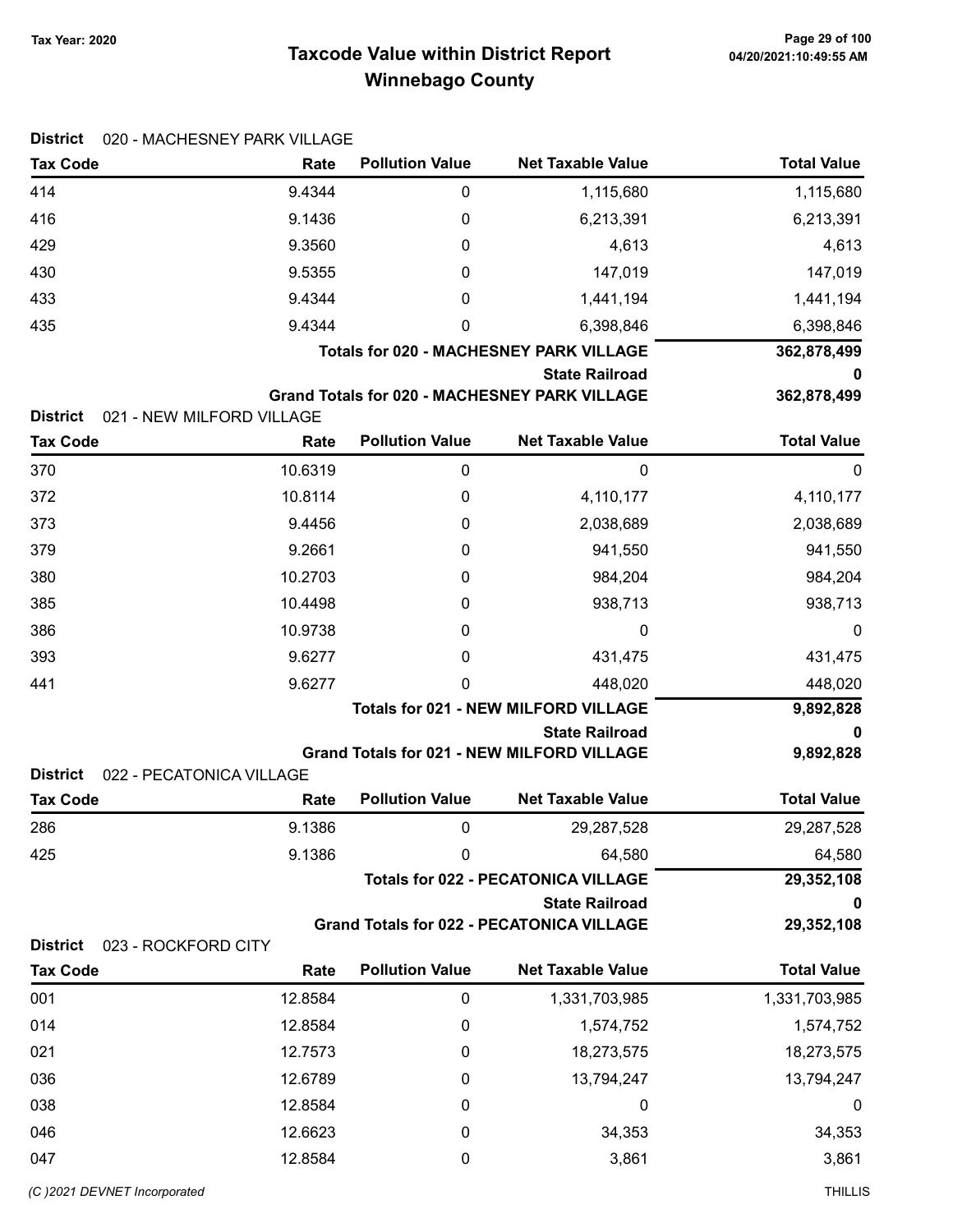## Taxcode Value within District Report Tax Year: 2020 Page 30 of 100 Winnebago County

#### District 023 - ROCKFORD CITY

| <b>Tax Code</b> | Rate    | <b>Pollution Value</b> | <b>Net Taxable Value</b> | <b>Total Value</b> |
|-----------------|---------|------------------------|--------------------------|--------------------|
| 048             | 12.8584 | $\pmb{0}$              | 66,397                   | 66,397             |
| 056             | 12.8584 | 0                      | 334,799                  | 334,799            |
| 082             | 12.8584 | $\pmb{0}$              | 98,080                   | 98,080             |
| 085             | 12.8584 | 0                      | 9,192,488                | 9,192,488          |
| 086             | 12.7597 | 0                      | 1,231,180                | 1,231,180          |
| 112             | 11.9896 | $\pmb{0}$              | 2,489,584                | 2,489,584          |
| 116             | 11.8101 | $\pmb{0}$              | 25,746                   | 25,746             |
| 117             | 12.8584 | $\pmb{0}$              | 11,362,015               | 11,362,015         |
| 123             | 11.8542 | 0                      | 706,527                  | 706,527            |
| 126             | 12.8584 | $\pmb{0}$              | 1,863,550                | 1,863,550          |
| 127             | 12.9938 | 0                      | 128,326,876              | 128,326,876        |
| 131             | 11.6747 | 0                      | 4,028                    | 4,028              |
| 146             | 12.9405 | $\pmb{0}$              | 18,759,846               | 18,759,846         |
| 154             | 12.7610 | 0                      | 115,026                  | 115,026            |
| 157             | 11.7568 | $\pmb{0}$              | 85,882                   | 85,882             |
| 172             | 12.8418 | 0                      | 239,137                  | 239,137            |
| 223             | 12.8584 | $\pmb{0}$              | 7,071,811                | 7,071,811          |
| 226             | 12.8584 | $\pmb{0}$              | 773,567                  | 773,567            |
| 258             | 11.7506 | 0                      | 0                        | 0                  |
| 259             | 10.8917 | $\pmb{0}$              | 0                        | $\pmb{0}$          |
| 315             | 11.8547 | $\pmb{0}$              | 73,514                   | 73,514             |
| 327             | 11.8155 | $\pmb{0}$              | 51,339                   | 51,339             |
| 361             | 11.9363 | 0                      | 4,184                    | 4,184              |
| 381             | 12.8770 | 0                      | 7,380,837                | 7,380,837          |
| 382             | 12.6975 | 0                      | 171,839                  | 171,839            |
| 383             | 12.8143 | 0                      | 1,482,942                | 1,482,942          |
| 391             | 12.8584 | 0                      | 890,850                  | 890,850            |
| 392             | 12.8584 | $\pmb{0}$              | 23,869,124               | 23,869,124         |
| 400             | 12.8584 | 0                      | 48,014                   | 48,014             |
| 403             | 12.8584 | 0                      | 69,898                   | 69,898             |
| 404             | 12.8584 | $\pmb{0}$              | 1,085,673                | 1,085,673          |
| 405             | 12.8584 | $\pmb{0}$              | 1,545,217                | 1,545,217          |
| 406             | 12.8584 | $\pmb{0}$              | 10,548                   | 10,548             |
| 407             | 12.8584 | 0                      | 703,876                  | 703,876            |
| 408             | 12.8584 | $\boldsymbol{0}$       | 281,186                  | 281,186            |
| 410             | 12.8584 | $\pmb{0}$              | 7,595,498                | 7,595,498          |
| 411             | 12.6789 | $\pmb{0}$              | 479                      | 479                |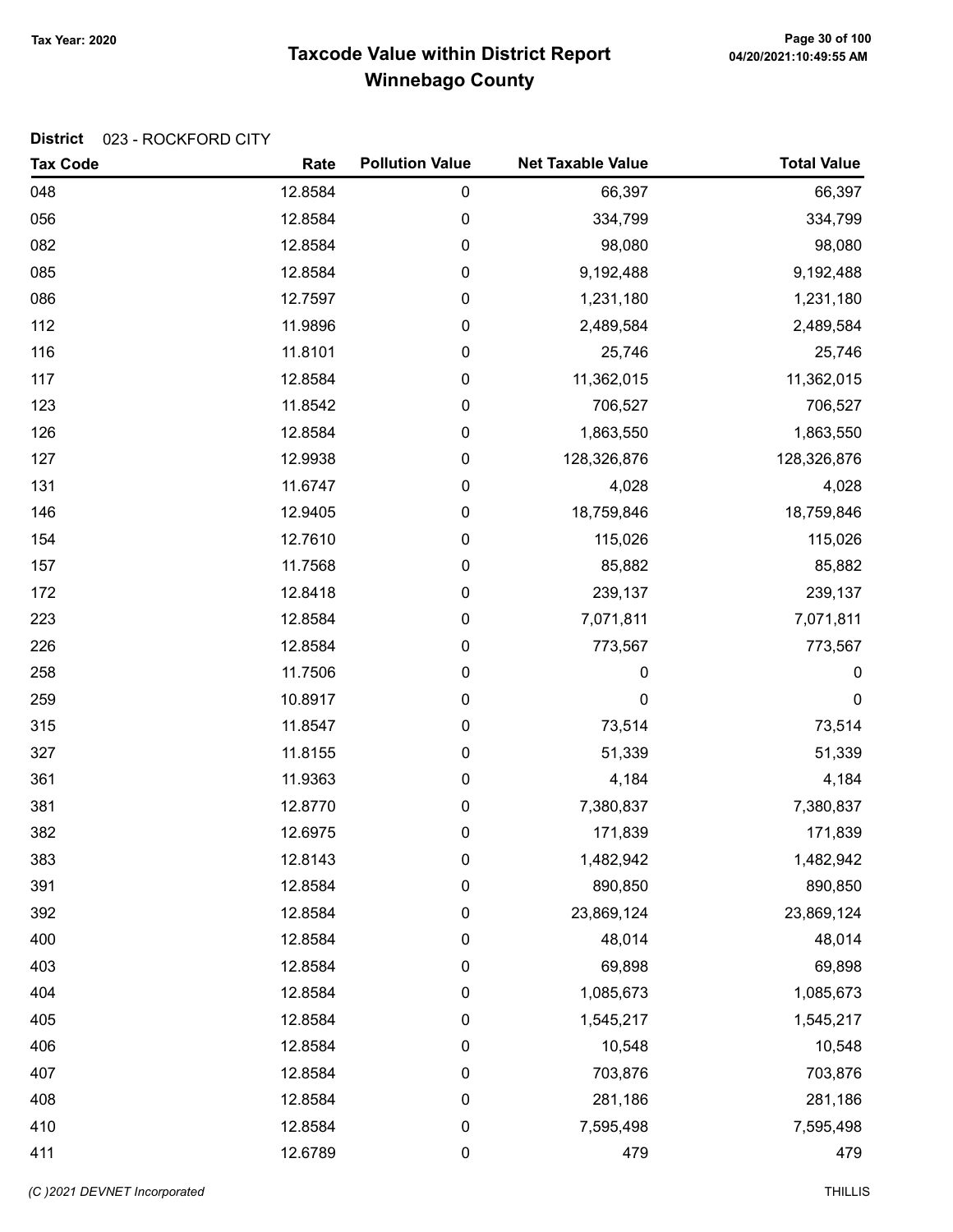## Taxcode Value within District Report Tax Year: 2020 Page 31 of 100 Winnebago County

|  | District 023 - ROCKFORD CITY |
|--|------------------------------|
|--|------------------------------|

| <b>Tax Code</b>                                             | Rate    | <b>Pollution Value</b> | <b>Net Taxable Value</b>                      | <b>Total Value</b> |
|-------------------------------------------------------------|---------|------------------------|-----------------------------------------------|--------------------|
| 412                                                         | 12.8584 | 0                      | 96,815                                        | 96,815             |
| 417                                                         | 12.8584 | 0                      | 860,378                                       | 860,378            |
| 418                                                         | 12.8584 | 0                      | 5,758,779                                     | 5,758,779          |
| 419                                                         | 12.8584 | 0                      | 457,568                                       | 457,568            |
| 421                                                         | 12.8584 | 0                      | 14,472,925                                    | 14,472,925         |
| 422                                                         | 12.8584 | $\boldsymbol{0}$       | 9,483,317                                     | 9,483,317          |
| 423                                                         | 12.8584 | $\boldsymbol{0}$       | 12,207,909                                    | 12,207,909         |
| 424                                                         | 12.8584 | 0                      | 8,615,975                                     | 8,615,975          |
| 450                                                         | 12.8584 | 0                      | 216,031                                       | 216,031            |
| 451                                                         | 12.8584 | 0                      | 42,223,018                                    | 42,223,018         |
| 453                                                         | 11.8064 | 0                      | 175,446                                       | 175,446            |
| 455                                                         | 12.8584 | 0                      | 6,517,372                                     | 6,517,372          |
| 460                                                         | 12.8584 | 0                      | 120,212                                       | 120,212            |
|                                                             |         |                        | <b>Totals for 023 - ROCKFORD CITY</b>         | 1,694,602,075      |
|                                                             |         |                        | <b>State Railroad</b>                         | 4,458,680          |
|                                                             |         |                        | <b>Grand Totals for 023 - ROCKFORD CITY</b>   | 1,699,060,755      |
| <b>District</b><br>024 - ROCKTON VILLAGE<br><b>Tax Code</b> | Rate    | <b>Pollution Value</b> | <b>Net Taxable Value</b>                      | <b>Total Value</b> |
| 197                                                         | 9.5891  | $\boldsymbol{0}$       | 114,056,210                                   | 114,056,210        |
| 198                                                         | 10.0435 | 0                      | 4,705,017                                     | 4,705,017          |
| 199                                                         | 10.2230 | 0                      | 44,182,808                                    | 44,182,808         |
| 204                                                         | 10.0210 | 0                      | 32,496                                        | 32,496             |
| 401                                                         | 9.5891  | 0                      | 3,979,992                                     | 3,979,992          |
| 402                                                         | 9.5891  | 0                      | 534,264                                       | 534,264            |
| 420                                                         | 9.5891  | 0                      | 1,718,942                                     | 1,718,942          |
|                                                             |         |                        | <b>Totals for 024 - ROCKTON VILLAGE</b>       | 169,209,729        |
|                                                             |         |                        | <b>State Railroad</b>                         | 185,263            |
|                                                             |         |                        | <b>Grand Totals for 024 - ROCKTON VILLAGE</b> | 169,394,992        |
| <b>District</b><br>025 - ROSCOE VILLAGE                     |         |                        |                                               |                    |
| <b>Tax Code</b>                                             | Rate    | <b>Pollution Value</b> | <b>Net Taxable Value</b>                      | <b>Total Value</b> |
| 049                                                         | 10.0648 | 0                      | 23,561,266                                    | 23,561,266         |
| 068                                                         | 10.2212 | 0                      | 3,232,526                                     | 3,232,526          |
| 130                                                         | 9.9864  | 0                      | 4,328,565                                     | 4,328,565          |
| 138                                                         | 9.9909  | 0                      | 40,259                                        | 40,259             |
| 149                                                         | 9.8853  | 0                      | 32,903,638                                    | 32,903,638         |
| 185                                                         | 10.0428 | 0                      | 12,101,995                                    | 12,101,995         |
| 189                                                         | 10.2223 | 0                      | 73,646,488                                    | 73,646,488         |
| 192                                                         | 10.0417 | 0                      | 18,509,319                                    | 18,509,319         |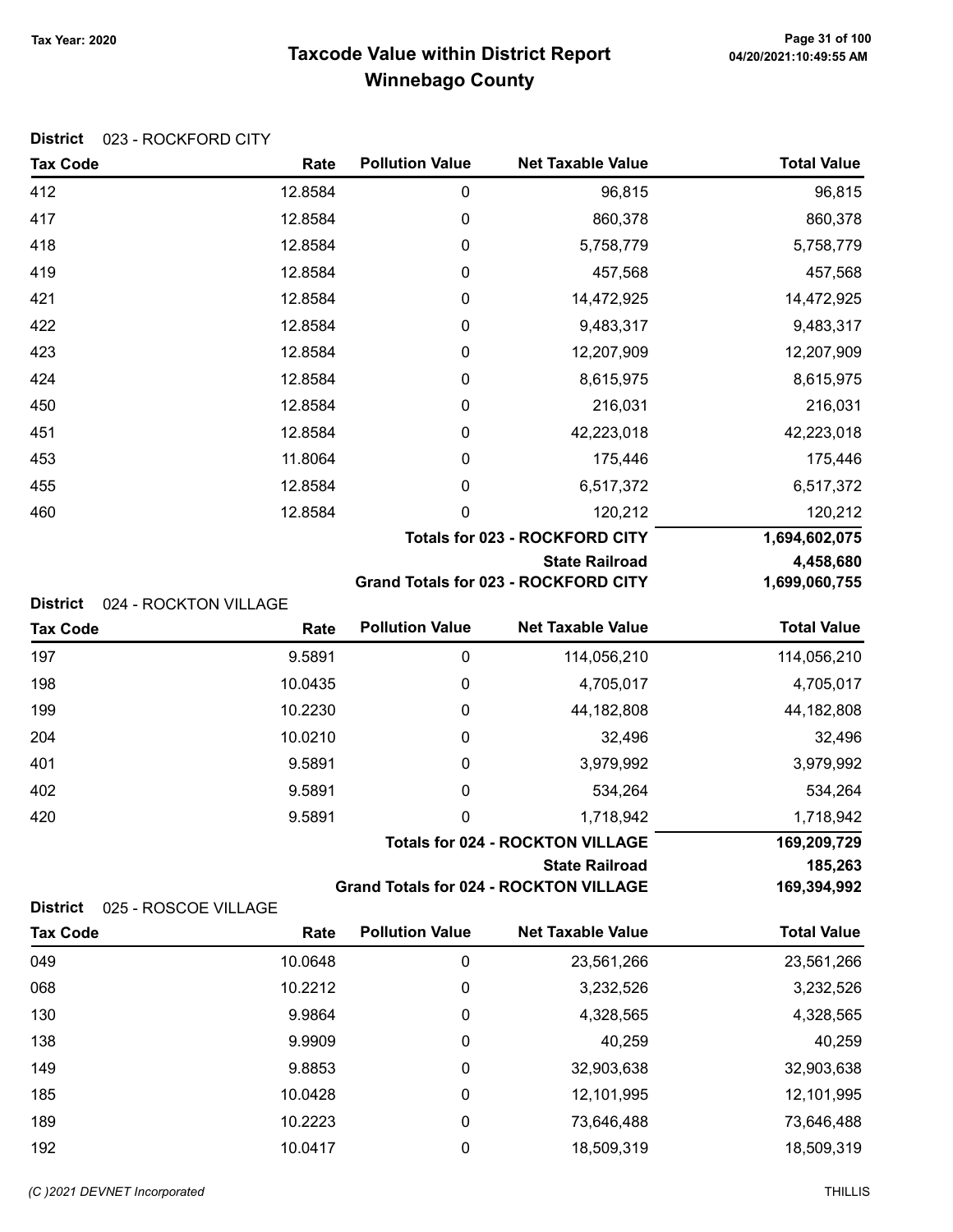## Taxcode Value within District Report Tax Year: 2020 Page 32 of 100 Winnebago County

| Tax Year: 2020 |  |
|----------------|--|
|                |  |

| <b>District</b> | 025 - ROSCOE VILLAGE            |                        |                                                                    |                    |
|-----------------|---------------------------------|------------------------|--------------------------------------------------------------------|--------------------|
| <b>Tax Code</b> | Rate                            | <b>Pollution Value</b> | <b>Net Taxable Value</b>                                           | <b>Total Value</b> |
| 200             | 9.8637                          | 0                      | 1,887,436                                                          | 1,887,436          |
| 205             | 10.0203                         | 0                      | 144,698                                                            | 144,698            |
| 206             | 10.1998                         | 0                      | 21,813,669                                                         | 21,813,669         |
| 207             | 9.5060                          | 0                      | 0                                                                  | 0                  |
| 209             | 9.7904                          | 0                      | 44,440,264                                                         | 44,440,264         |
| 447             | 10.0428                         | 0                      | 390,181                                                            | 390,181            |
|                 |                                 |                        | <b>Totals for 025 - ROSCOE VILLAGE</b>                             | 237,000,304        |
|                 |                                 |                        | <b>State Railroad</b>                                              | 0                  |
| <b>District</b> |                                 |                        | <b>Grand Totals for 025 - ROSCOE VILLAGE</b>                       | 237,000,304        |
| <b>Tax Code</b> | 026 - SOUTH BELOIT CITY<br>Rate | <b>Pollution Value</b> | <b>Net Taxable Value</b>                                           | <b>Total Value</b> |
| 175             | 9.6345                          | 0                      | 44,792,963                                                         | 44,792,963         |
| 177             | 9.0103                          | 0                      | 13,785,885                                                         | 13,785,885         |
| 190             | 9.0445                          | 0                      | 41,641,752                                                         | 41,641,752         |
| 201             | 9.2379                          | 0                      | 18,867,004                                                         | 18,867,004         |
| 290             | 9.0445                          | 0                      | 0                                                                  | 0                  |
| 347             | 9.0103                          | 0                      | 304,604                                                            | 304,604            |
| 348             | 9.0445                          | 0                      | 60,862                                                             | 60,862             |
| 457             | 9.0103                          | 0                      | 1,644,589                                                          | 1,644,589          |
| 458             | 9.0445                          | 0                      | 5,093,391                                                          | 5,093,391          |
|                 |                                 |                        | <b>Totals for 026 - SOUTH BELOIT CITY</b>                          | 126,191,050        |
|                 |                                 |                        | <b>State Railroad</b>                                              | 1,393,787          |
|                 |                                 |                        | Grand Totals for 026 - SOUTH BELOIT CITY                           | 127,584,837        |
| <b>District</b> | 027 - WINNEBAGO VILLAGE         | <b>Pollution Value</b> | <b>Net Taxable Value</b>                                           | <b>Total Value</b> |
| <b>Tax Code</b> | Rate                            |                        |                                                                    |                    |
| 325             | 10.5757                         | 0                      | 319,927                                                            | 319,927            |
| 328             | 10.7552                         | 0                      | 51,846,031                                                         | 51,846,031         |
|                 |                                 |                        | <b>Totals for 027 - WINNEBAGO VILLAGE</b><br><b>State Railroad</b> | 52,165,958<br>0    |
|                 |                                 |                        | <b>Grand Totals for 027 - WINNEBAGO VILLAGE</b>                    | 52,165,958         |
| <b>District</b> | 030 - BLACKHAWK FIRE            |                        |                                                                    |                    |
| <b>Tax Code</b> | Rate                            | <b>Pollution Value</b> | <b>Net Taxable Value</b>                                           | <b>Total Value</b> |
| 064             | 9.9161                          | 0                      | 14,678,862                                                         | 14,678,862         |
| 066             | 10.0956                         | 0                      | 12,991,210                                                         | 12,991,210         |
| 069             | 10.3160                         | 0                      | 7,041,274                                                          | 7,041,274          |
| 071             | 10.1365                         | 0                      | 11,275,754                                                         | 11,275,754         |
|                 |                                 |                        | <b>Totals for 030 - BLACKHAWK FIRE</b>                             | 45,987,100         |
|                 |                                 |                        | <b>State Railroad</b>                                              | 232,918            |
|                 |                                 |                        | <b>Grand Totals for 030 - BLACKHAWK FIRE</b>                       | 46,220,018         |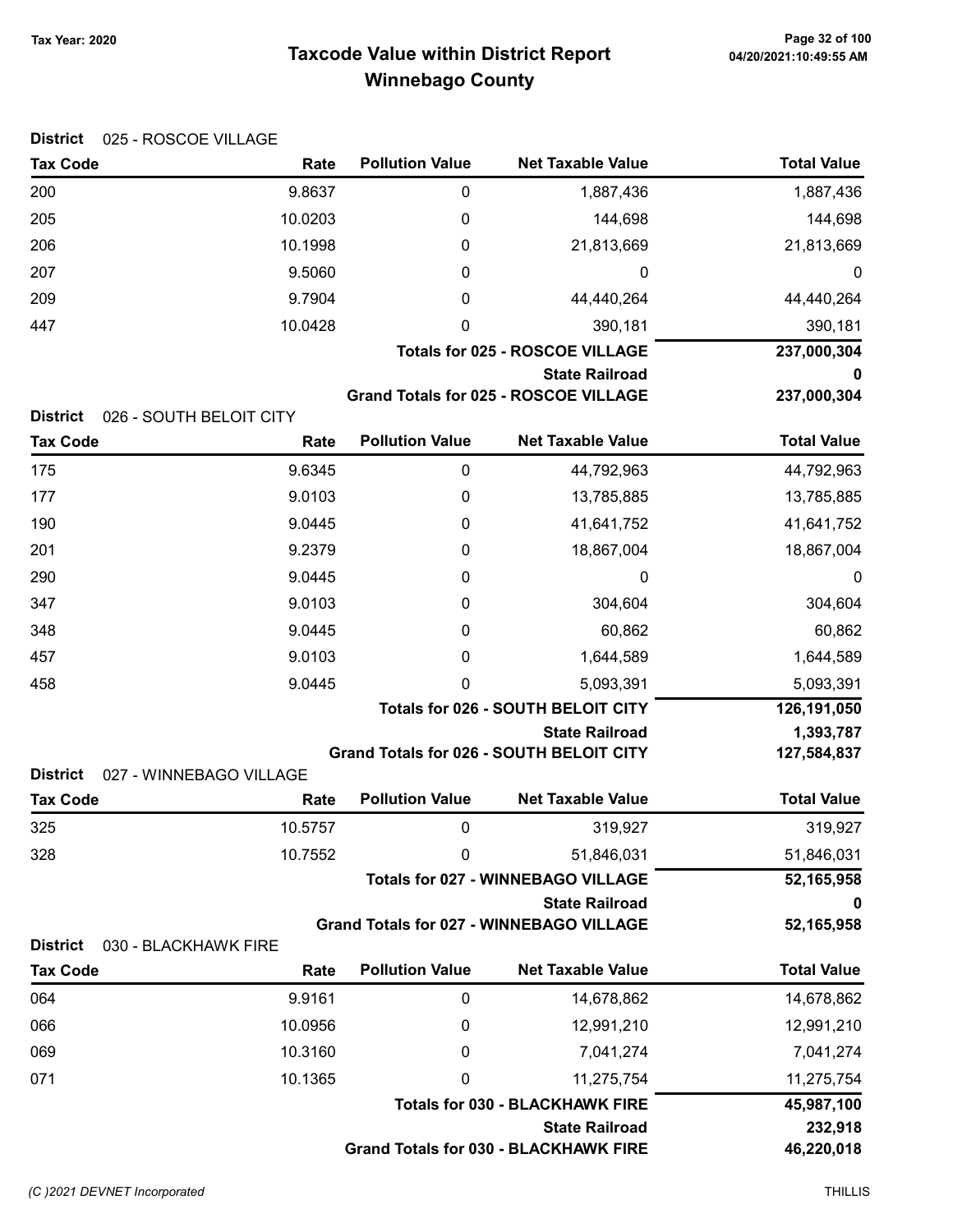#### Taxcode Value within District Report Tax Year: 2020 Page 33 of 100 Winnebago County

#### District 031 - CHERRY VALLEY FIRE

| <b>Tax Code</b>                 | Rate              | <b>Pollution Value</b> | <b>Net Taxable Value</b>                         | <b>Total Value</b>    |
|---------------------------------|-------------------|------------------------|--------------------------------------------------|-----------------------|
| 003                             | 10.8384           | $\boldsymbol{0}$       | 28,831,500                                       | 28,831,500            |
| 005                             | 10.4768           | 0                      | 11,340,410                                       | 11,340,410            |
| 017                             | 11.0179           | 0                      | 24,887,409                                       | 24,887,409            |
| 018                             | 10.6563           | 0                      | 54,336,417                                       | 54,336,417            |
| 072                             | 9.8342            | 0                      | 48,522                                           | 48,522                |
| 110                             | 10.1491           | $\boldsymbol{0}$       | 25,636,531                                       | 25,636,531            |
| 111                             | 9.7875            | $\boldsymbol{0}$       | 6,186,528                                        | 6,186,528             |
| 113                             | 11.1533           | $\boldsymbol{0}$       | 10,242,725                                       | 10,242,725            |
| 114                             | 9.9696            | 0                      | 77, 142, 385                                     | 77, 142, 385          |
| 115                             | 9.6080            | 0                      | 5,832,486                                        | 5,832,486             |
| 119                             | 10.1491           | 0                      | 13,881,466                                       | 13,881,466            |
| 120                             | 9.9696            | 0                      | 3,830,108                                        | 3,830,108             |
| 122                             | 9.7230            | 0                      | 558,022                                          | 558,022               |
| 124                             | 11.1533           | $\boldsymbol{0}$       | 7,358,371                                        | 7,358,371             |
| 125                             | 10.9738           | $\boldsymbol{0}$       | 129,815                                          | 129,815               |
| 128                             | 10.6122           | 0                      | 1,834,815                                        | 1,834,815             |
| 129                             | 10.9738           | 0                      | 14,082,084                                       | 14,082,084            |
| 343                             | 10.7917           | 0                      | 577,773                                          | 577,773               |
| 366                             | 9.8709            | 0                      | 762,812                                          | 762,812               |
| 367                             | 9.6243            | 0                      | 118,924                                          | 118,924               |
| 374                             | 10.8384           | $\boldsymbol{0}$       | 1,588,000                                        | 1,588,000             |
| 378                             | 11.0179           | $\boldsymbol{0}$       | 51,522,934                                       | 51,522,934            |
| 386                             | 10.9738           | 0                      | 0                                                | $\boldsymbol{0}$      |
| 396                             | 9.8709            | $\pmb{0}$              | $\pmb{0}$                                        | $\pmb{0}$             |
| 397                             | 9.4726            | 0                      | $\pmb{0}$                                        | $\mathbf 0$           |
| 439                             | 9.8342            | 0                      | 485,239                                          | 485,239               |
| 440                             | 9.9696            | 0                      | 26,485                                           | 26,485                |
|                                 |                   |                        | <b>Totals for 031 - CHERRY VALLEY FIRE</b>       | 341,241,761           |
|                                 |                   |                        | <b>State Railroad</b>                            | 820,317               |
| <b>District</b>                 |                   |                        | <b>Grand Totals for 031 - CHERRY VALLEY FIRE</b> | 342,062,078           |
| 033 - FIRE 1<br><b>Tax Code</b> | Rate              | <b>Pollution Value</b> | <b>Net Taxable Value</b>                         | <b>Total Value</b>    |
| 211                             | 8.9639            | $\boldsymbol{0}$       | $\boldsymbol{0}$                                 |                       |
| 212                             | 8.9690            |                        | $\mathbf 0$                                      | 0<br>$\boldsymbol{0}$ |
|                                 |                   | 0                      |                                                  |                       |
| 214                             | 9.0055            | 0                      | 17,562,154                                       | 17,562,154            |
| 220                             | 9.5221<br>10.0063 | 0                      | 36,845,693                                       | 36,845,693            |
| 228                             |                   | 0                      | 1,271,220                                        | 1,271,220             |
| 229                             | 9.9660            | 0                      | 2,001,693                                        | 2,001,693             |

(C)2021 DEVNET Incorporated THILLIS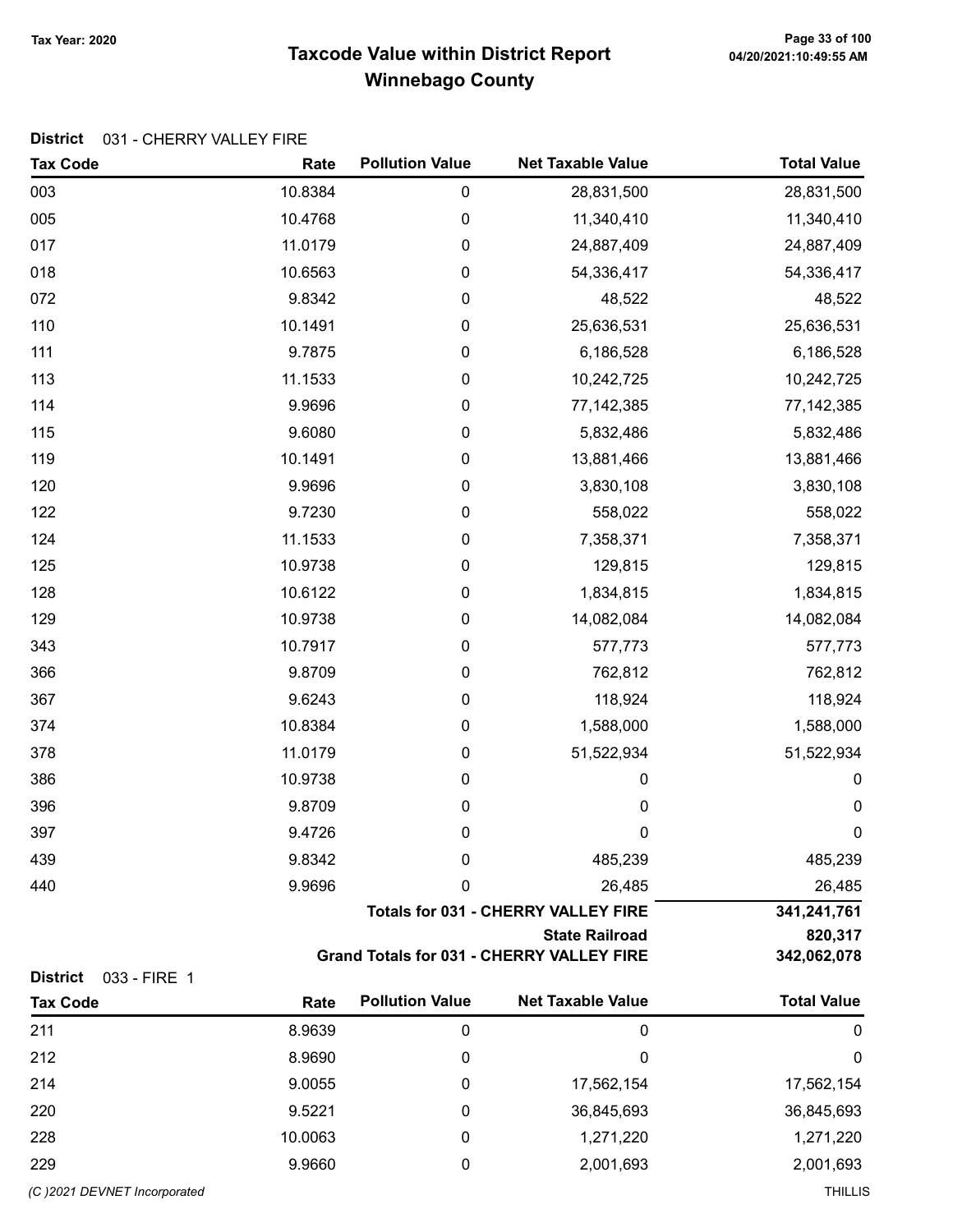## Taxcode Value within District Report Tax Year: 2020 Page 34 of 100 Winnebago County

| <b>District</b><br>033 - FIRE 1    |                                  |                        |                                                  |                    |
|------------------------------------|----------------------------------|------------------------|--------------------------------------------------|--------------------|
| <b>Tax Code</b>                    | Rate                             | <b>Pollution Value</b> | <b>Net Taxable Value</b>                         | <b>Total Value</b> |
| 230                                | 9.6655                           | $\pmb{0}$              | 22,103,932                                       | 22,103,932         |
| 231                                | 9.8511                           | 0                      | 130,550                                          | 130,550            |
| 232                                | 8.6661                           | 0                      | 970,119                                          | 970,119            |
| 233                                | 10.0063                          | 0                      | 14,473,425                                       | 14,473,425         |
| 234                                | 9.7058                           | 0                      | 273,465                                          | 273,465            |
| 246                                | 9.5351                           | 0                      | 8,997,229                                        | 8,997,229          |
| 247                                | 8.7630                           | $\mathbf 0$            | 7,161,542                                        | 7,161,542          |
| 248                                | 9.4108                           | 0                      | 71,092                                           | 71,092             |
|                                    |                                  |                        | Totals for 033 - FIRE 1                          | 111,862,114        |
|                                    |                                  |                        | <b>State Railroad</b>                            | 0                  |
|                                    |                                  |                        | Grand Totals for 033 - FIRE 1                    | 111,862,114        |
| <b>District</b><br><b>Tax Code</b> | 034 - GERMAN VALLEY FIRE<br>Rate | <b>Pollution Value</b> | <b>Net Taxable Value</b>                         | <b>Total Value</b> |
| 313                                | 10.1089                          | 0                      | 1,857,330                                        | 1,857,330          |
|                                    |                                  |                        | <b>Totals for 034 - GERMAN VALLEY FIRE</b>       | 1,857,330          |
|                                    |                                  |                        | <b>State Railroad</b>                            | 0                  |
|                                    |                                  |                        | <b>Grand Totals for 034 - GERMAN VALLEY FIRE</b> | 1,857,330          |
| <b>District</b>                    | 035 - HARLEM-ROSCOE FIRE         |                        |                                                  |                    |
| <b>Tax Code</b>                    | Rate                             | <b>Pollution Value</b> | <b>Net Taxable Value</b>                         | <b>Total Value</b> |
| 049                                | 10.0648                          | $\pmb{0}$              | 23,561,266                                       | 23,561,266         |
| 068                                | 10.2212                          | 0                      | 3,232,526                                        | 3,232,526          |
| 108                                | 9.3560                           | 0                      | 46,893                                           | 46,893             |
| 109                                | 9.5355                           | 0                      | 33,723,313                                       | 33,723,313         |
| 118                                | 9.4344                           | 0                      | 366,998                                          | 366,998            |
| 130                                | 9.9864                           | 0                      | 4,328,565                                        | 4,328,565          |
| 133                                | 9.4344                           | 0                      | 113,173,016                                      | 113,173,016        |
| 135                                | 9.3560                           | $\pmb{0}$              | 7,720,539                                        | 7,720,539          |
| 136                                | 9.3605                           | $\pmb{0}$              | 28,781,631                                       | 28,781,631         |
| 137                                | 9.2549                           | $\pmb{0}$              | 52,988,802                                       | 52,988,802         |
| 138                                | 9.9909                           | $\pmb{0}$              | 40,259                                           | 40,259             |
| 141                                | 9.2549                           | $\pmb{0}$              | 222,408                                          | 222,408            |
| 149                                | 9.8853                           | $\boldsymbol{0}$       | 32,903,638                                       | 32,903,638         |
| 151                                | 10.4386                          | $\mathbf 0$            | 846                                              | 846                |
| 152                                | 10.4386                          | $\boldsymbol{0}$       | 4,666,230                                        | 4,666,230          |
| 153                                | 9.4344                           | $\pmb{0}$              | 752,109                                          | 752,109            |
| 163                                | 9.2549                           | $\pmb{0}$              | 1,921,996                                        | 1,921,996          |
| 179                                | 8.7871                           | $\mathbf 0$            | 9,707,037                                        | 9,707,037          |
| 180                                | 9.4113                           | $\pmb{0}$              | 73,777,764                                       | 73,777,764         |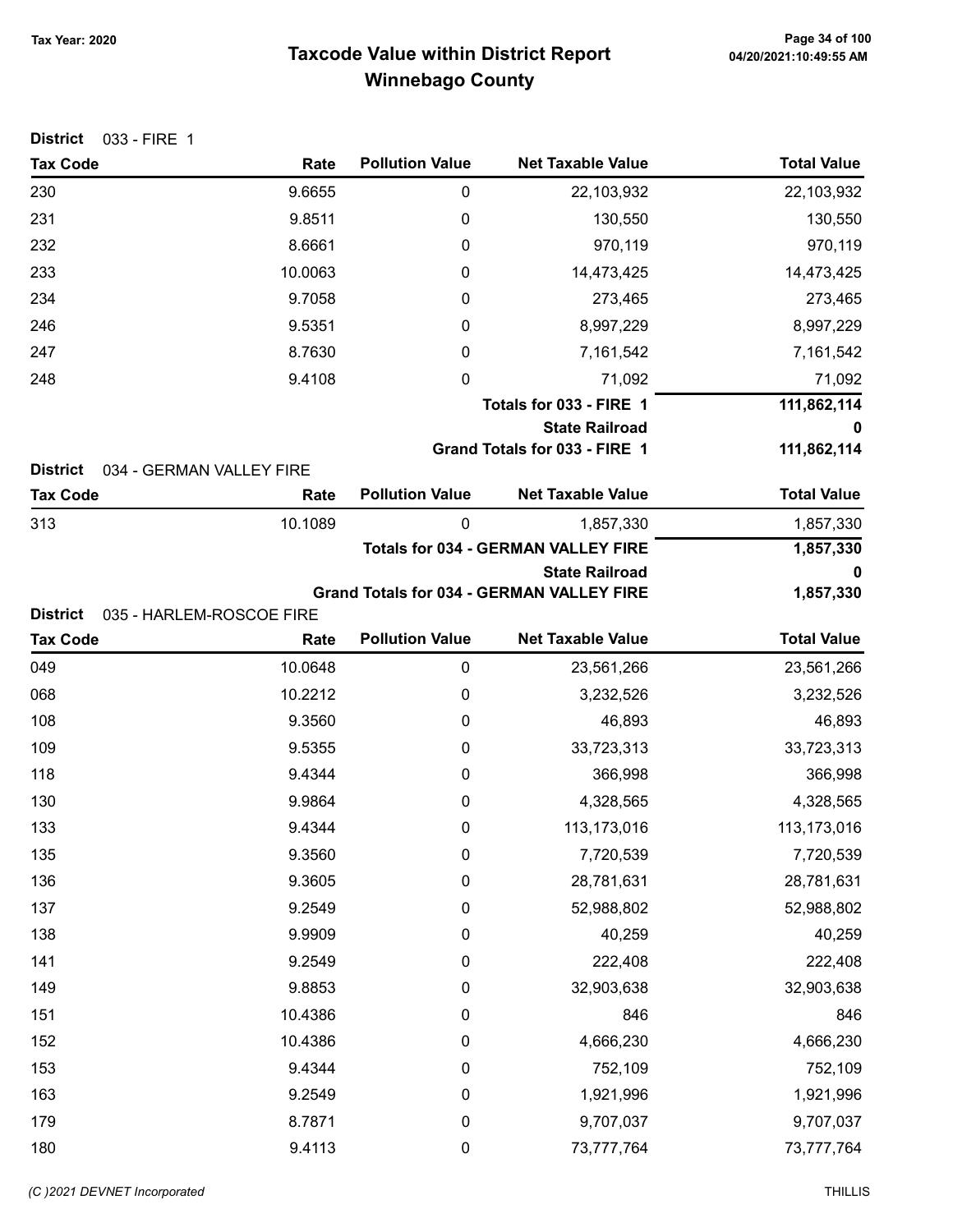## Taxcode Value within District Report Tax Year: 2020 Page 35 of 100 Winnebago County

#### District 035 - HARLEM-ROSCOE FIRE

| 181<br>9.4124<br>0<br>148,787,944<br>182<br>8.6961<br>0<br>682,344<br>183<br>8.6961<br>0<br>0<br>184<br>9.0228<br>0<br>1,163,396<br>185<br>10.0428<br>12,101,995<br>0<br>187<br>9.5919<br>0<br>2,860,031<br>188<br>9.5908<br>630,258<br>0<br>189<br>10.2223<br>0<br>73,646,488<br>10.0417<br>192<br>0<br>18,509,319<br>196<br>8.8756<br>0<br>13,267<br>10.0435<br>0<br>4,705,017<br>198<br>199<br>10.2230<br>0<br>44,182,808 | <b>Total Value</b>     |
|------------------------------------------------------------------------------------------------------------------------------------------------------------------------------------------------------------------------------------------------------------------------------------------------------------------------------------------------------------------------------------------------------------------------------|------------------------|
|                                                                                                                                                                                                                                                                                                                                                                                                                              | 148,787,944            |
|                                                                                                                                                                                                                                                                                                                                                                                                                              | 682,344                |
|                                                                                                                                                                                                                                                                                                                                                                                                                              | 0                      |
|                                                                                                                                                                                                                                                                                                                                                                                                                              | 1,163,396              |
|                                                                                                                                                                                                                                                                                                                                                                                                                              | 12,101,995             |
|                                                                                                                                                                                                                                                                                                                                                                                                                              | 2,860,031              |
|                                                                                                                                                                                                                                                                                                                                                                                                                              | 630,258                |
|                                                                                                                                                                                                                                                                                                                                                                                                                              | 73,646,488             |
|                                                                                                                                                                                                                                                                                                                                                                                                                              | 18,509,319             |
|                                                                                                                                                                                                                                                                                                                                                                                                                              | 13,267                 |
|                                                                                                                                                                                                                                                                                                                                                                                                                              | 4,705,017              |
|                                                                                                                                                                                                                                                                                                                                                                                                                              | 44,182,808             |
| 207<br>9.5060<br>0<br>0                                                                                                                                                                                                                                                                                                                                                                                                      | 0                      |
| 208<br>9.5355<br>48,344<br>0                                                                                                                                                                                                                                                                                                                                                                                                 | 48,344                 |
| 209<br>9.7904<br>0<br>44,440,264                                                                                                                                                                                                                                                                                                                                                                                             | 44,440,264             |
| 413<br>9.2549<br>508,825<br>0                                                                                                                                                                                                                                                                                                                                                                                                | 508,825                |
| 414<br>9.4344<br>0<br>1,115,680                                                                                                                                                                                                                                                                                                                                                                                              | 1,115,680              |
| 9.3560<br>429<br>0<br>4,613                                                                                                                                                                                                                                                                                                                                                                                                  | 4,613                  |
| 430<br>9.5355<br>0<br>147,019                                                                                                                                                                                                                                                                                                                                                                                                | 147,019                |
| 9.4344<br>433<br>0<br>1,441,194                                                                                                                                                                                                                                                                                                                                                                                              | 1,441,194              |
| 434<br>9.4344<br>215,802<br>0                                                                                                                                                                                                                                                                                                                                                                                                | 215,802                |
| 9.4344<br>435<br>0<br>6,398,846                                                                                                                                                                                                                                                                                                                                                                                              | 6,398,846              |
| 447<br>10.0428<br>0<br>390,181                                                                                                                                                                                                                                                                                                                                                                                               | 390,181                |
| <b>Totals for 035 - HARLEM-ROSCOE FIRE</b><br>753,909,471                                                                                                                                                                                                                                                                                                                                                                    |                        |
| <b>State Railroad</b>                                                                                                                                                                                                                                                                                                                                                                                                        | 481,666                |
| Grand Totals for 035 - HARLEM-ROSCOE FIRE                                                                                                                                                                                                                                                                                                                                                                                    | 754,391,137            |
| <b>District</b><br>036 - NEW MILFORD FIRE<br><b>Pollution Value</b><br><b>Net Taxable Value</b><br><b>Tax Code</b><br>Rate                                                                                                                                                                                                                                                                                                   | <b>Total Value</b>     |
| 10.4498<br>$\pmb{0}$<br>053<br>1,955,066                                                                                                                                                                                                                                                                                                                                                                                     | 1,955,066              |
| 092<br>9.2661<br>0<br>4,752,053                                                                                                                                                                                                                                                                                                                                                                                              | 4,752,053              |
| 093<br>8.3936<br>1,376,647<br>0                                                                                                                                                                                                                                                                                                                                                                                              | 1,376,647              |
| 095<br>9.6277<br>4,748,233<br>0                                                                                                                                                                                                                                                                                                                                                                                              | 4,748,233              |
| 10.6319<br>8,270,378<br>096<br>0                                                                                                                                                                                                                                                                                                                                                                                             |                        |
| 099<br>10.2703<br>5,475,152<br>0                                                                                                                                                                                                                                                                                                                                                                                             |                        |
| 8.3936<br>351<br>780,669<br>0                                                                                                                                                                                                                                                                                                                                                                                                | 8,270,378              |
| 10.6319<br>370<br>0<br>0                                                                                                                                                                                                                                                                                                                                                                                                     | 5,475,152              |
| 372<br>10.8114<br>4,110,177<br>0                                                                                                                                                                                                                                                                                                                                                                                             | 780,669                |
| 373<br>9.4456<br>2,038,689<br>0                                                                                                                                                                                                                                                                                                                                                                                              | $\boldsymbol{0}$       |
| (C) 2021 DEVNET Incorporated                                                                                                                                                                                                                                                                                                                                                                                                 | 4,110,177<br>2,038,689 |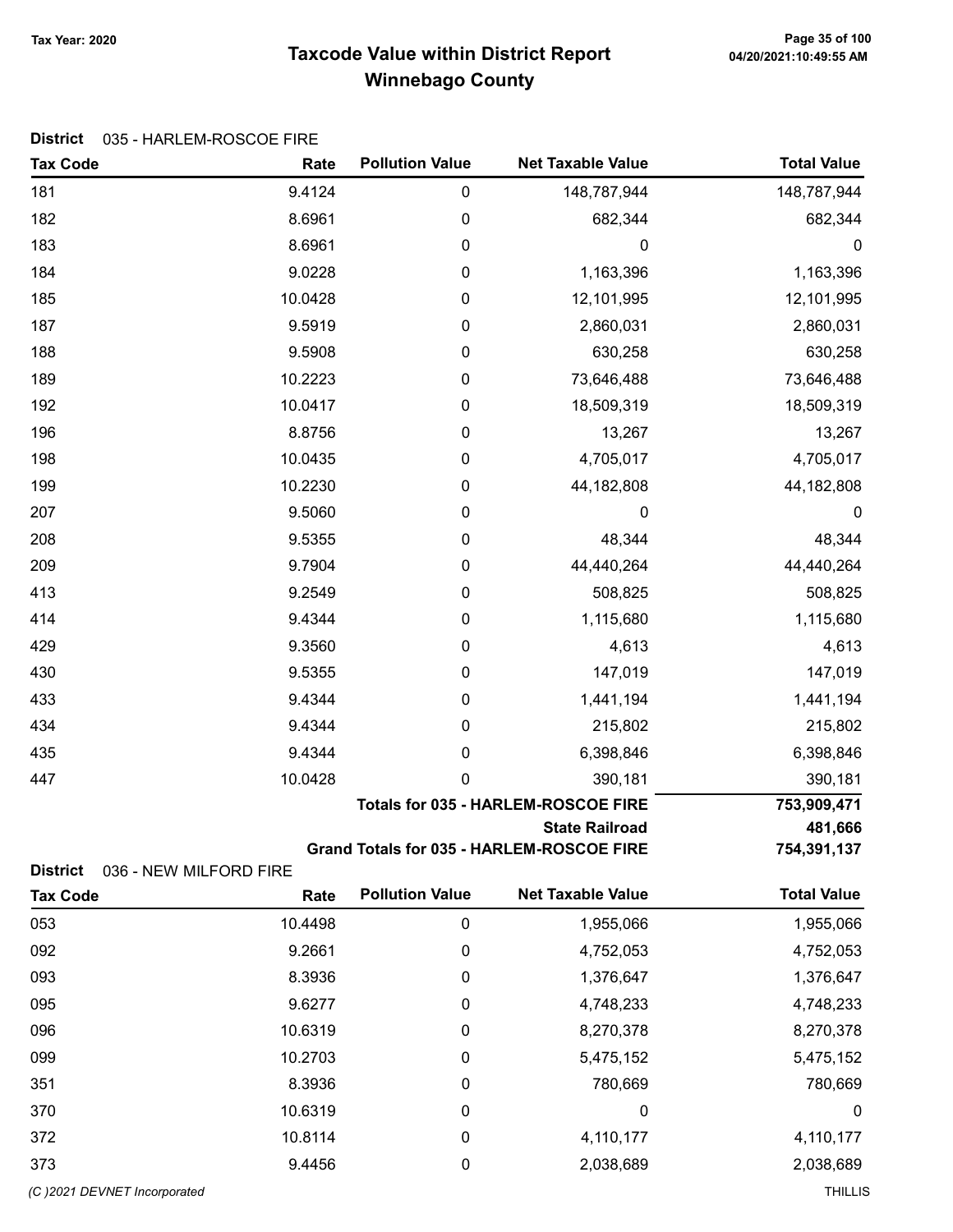## Taxcode Value within District Report Tax Year: 2020 Page 36 of 100 Winnebago County

|  | District 036 - NEW MILFORD FIRE |
|--|---------------------------------|
|--|---------------------------------|

| <b>Tax Code</b> | Rate    | <b>Pollution Value</b> | <b>Net Taxable Value</b>                 | <b>Total Value</b> |
|-----------------|---------|------------------------|------------------------------------------|--------------------|
| 379             | 9.2661  | 0                      | 941,550                                  | 941,550            |
| 380             | 10.2703 | 0                      | 984,204                                  | 984,204            |
| 385             | 10.4498 | 0                      | 938,713                                  | 938,713            |
| 393             | 9.6277  | 0                      | 431,475                                  | 431,475            |
| 394             | 9.6277  | 0                      | 0                                        | 0                  |
| 438             | 9.6277  | 0                      | 568,259                                  | 568,259            |
| 441             | 9.6277  | 0                      | 448,020                                  | 448,020            |
| 452             | 9.6277  | 0                      | 29,180                                   | 29,180             |
|                 |         |                        | <b>Totals for 036 - NEW MILFORD FIRE</b> | 37,848,465         |
|                 |         |                        | <b>State Railroad</b>                    | 190,324            |
|                 |         | $\sim$ $\sim$ $\sim$   |                                          |                    |

Grand Totals for 036 - NEW MILFORD FIRE 38,038,789

District 037 - NORTH PARK FIRE

| <b>Tax Code</b>                    | Rate                         | <b>Pollution Value</b> | <b>Net Taxable Value</b>                      | <b>Total Value</b> |
|------------------------------------|------------------------------|------------------------|-----------------------------------------------|--------------------|
| 010                                | 10.2464                      | 0                      | 3,236,803                                     | 3,236,803          |
| 013                                | 10.0631                      | 0                      | 23,473,269                                    | 23,473,269         |
| 031                                | 9.8836                       | 0                      | 4,947,008                                     | 4,947,008          |
| 040                                | 10.1680                      | $\boldsymbol{0}$       | 61,430                                        | 61,430             |
| 042                                | 10.2489                      | 0                      | 3,549,284                                     | 3,549,284          |
| 061                                | 10.3475                      | $\pmb{0}$              | 3,036,994                                     | 3,036,994          |
| 139                                | 8.9641                       | $\boldsymbol{0}$       | 8,156,252                                     | 8,156,252          |
| 140                                | 8.7808                       | 0                      | 55,950                                        | 55,950             |
| 142                                | 9.9683                       | $\boldsymbol{0}$       | 4,290                                         | 4,290              |
| 144                                | 9.1436                       | $\boldsymbol{0}$       | 115,485,142                                   | 115,485,142        |
| 145                                | 9.0652                       | $\boldsymbol{0}$       | 4,803,240                                     | 4,803,240          |
| 147                                | 10.1478                      | 0                      | 71,844                                        | 71,844             |
| 158                                | 10.1478                      | $\boldsymbol{0}$       | 6,541,092                                     | 6,541,092          |
| 159                                | 10.0694                      | 0                      | 249,773                                       | 249,773            |
| 160                                | 9.1436                       | 0                      | 514,899                                       | 514,899            |
| 164                                | 8.9641                       | 0                      | 93,113                                        | 93,113             |
| 194                                | 9.2447                       | 0                      | 2,538,390                                     | 2,538,390          |
| 416                                | 9.1436                       | 0                      | 6,213,391                                     | 6,213,391          |
|                                    |                              |                        | <b>Totals for 037 - NORTH PARK FIRE</b>       | 183,032,164        |
|                                    |                              |                        | <b>State Railroad</b>                         | 538,616            |
|                                    |                              |                        | <b>Grand Totals for 037 - NORTH PARK FIRE</b> | 183,570,780        |
| <b>District</b><br><b>Tax Code</b> | 038 - NORTHWEST FIRE<br>Rate | <b>Pollution Value</b> | <b>Net Taxable Value</b>                      | <b>Total Value</b> |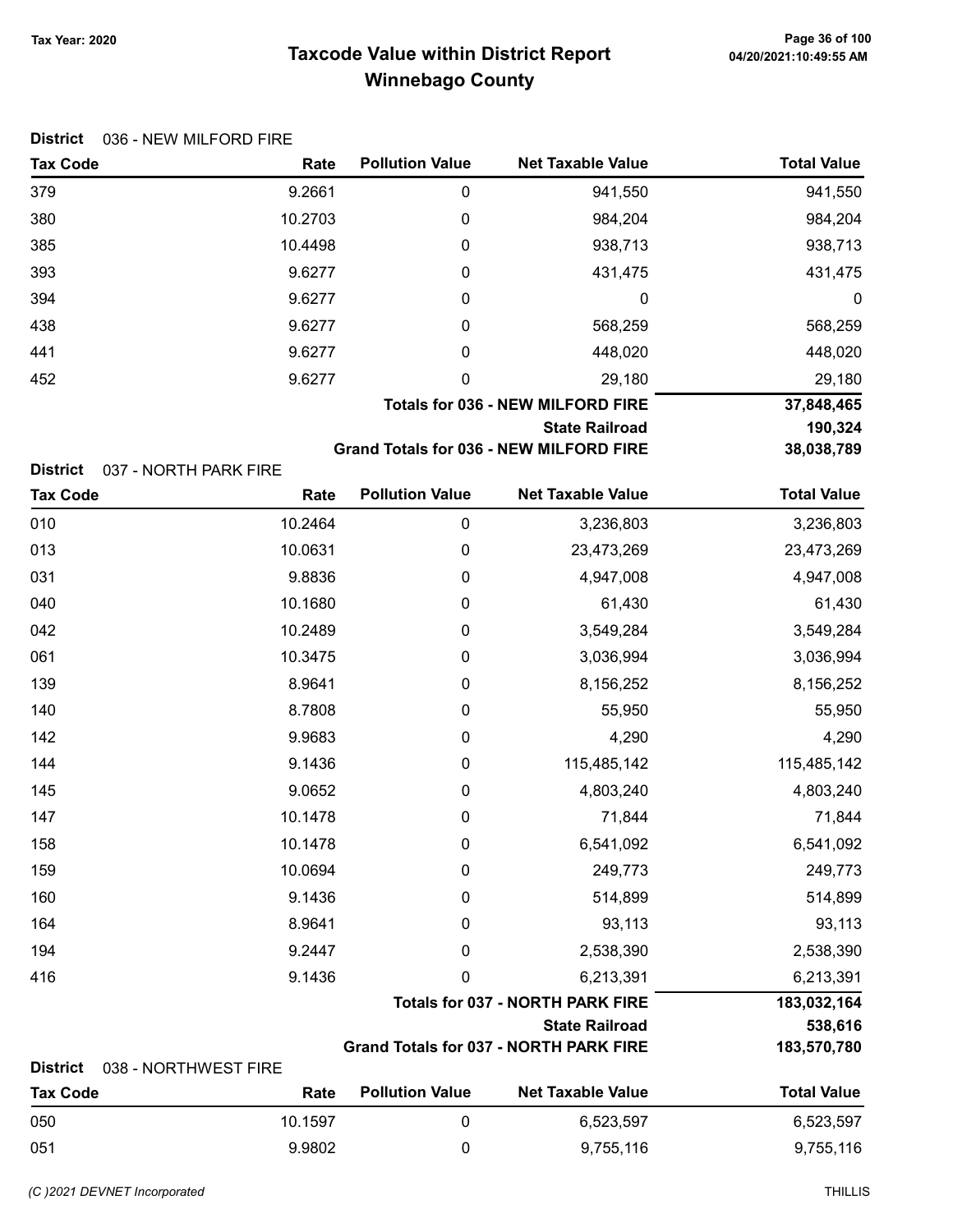# Taxcode Value within District Report Tax Year: 2020 Page 37 of 100 Winnebago County

#### District 038 - NORTHWEST FIRE

| <b>Tax Code</b> | Rate                  | <b>Pollution Value</b>                 | <b>Net Taxable Value</b>                     | <b>Total Value</b> |  |  |
|-----------------|-----------------------|----------------------------------------|----------------------------------------------|--------------------|--|--|
| 052             | 10.2006               | 0                                      | 422,942                                      | 422,942            |  |  |
| 148             | 9.1389                | 0                                      | 980                                          | 980                |  |  |
| 150             | 10.0623               | 0                                      | 105,565                                      | 105,565            |  |  |
| 156             | 9.0581                | 0                                      | 18,878,157                                   | 18,878,157         |  |  |
| 161             | 8.6307                | 0                                      | 133,041                                      | 133,041            |  |  |
| 162             | 9.2785                | 0                                      | 542,548                                      | 542,548            |  |  |
| 167             | 8.9594                | 0                                      | 5,705,600                                    | 5,705,600          |  |  |
| 169             | 9.3425                | 0                                      | 8,229,299                                    | 8,229,299          |  |  |
| 170             | 9.2376                | 0                                      | 115,132                                      | 115,132            |  |  |
| 171             | 10.2418               | 0                                      | 146,381                                      | 146,381            |  |  |
| 358             | 9.3425                | 0                                      | 0                                            | 0                  |  |  |
| 359             | 9.3425                | 0                                      | 3,886                                        | 3,886              |  |  |
| 360             | 8.9594                | 0                                      | 0                                            | $\mathbf 0$        |  |  |
| 362             | 8.5320                | 0                                      | 1,069,660                                    | 1,069,660          |  |  |
| 363             | 9.1798                | 0                                      | 53,158                                       | 53,158             |  |  |
| 365             | 9.5220                | 0                                      | 11,674,899                                   | 11,674,899         |  |  |
| 368             | 9.3425                | 0                                      | 0                                            | $\mathbf 0$        |  |  |
| 369             | 9.5220                | $\mathbf 0$                            | 117,390                                      | 117,390            |  |  |
|                 |                       | <b>Totals for 038 - NORTHWEST FIRE</b> |                                              |                    |  |  |
|                 |                       |                                        | <b>State Railroad</b>                        | 503,170            |  |  |
| <b>District</b> | 039 - PECATONICA FIRE |                                        | <b>Grand Totals for 038 - NORTHWEST FIRE</b> | 63,980,521         |  |  |
| <b>Tax Code</b> | Rate                  | <b>Pollution Value</b>                 | <b>Net Taxable Value</b>                     | <b>Total Value</b> |  |  |
| 263             | 9.0995                | 0                                      | 200,372                                      | 200,372            |  |  |
| 267             | 9.0833                | 0                                      | 1,495,127                                    | 1,495,127          |  |  |
| 268             | 8.2244                | 0                                      | 3,917,988                                    | 3,917,988          |  |  |
| 281             | 8.3636                | $\pmb{0}$                              | 47, 137, 340                                 | 47, 137, 340       |  |  |
| 282             | 9.2225                | 0                                      | 180,679                                      | 180,679            |  |  |
| 286             | 9.1386                | 0                                      | 29,287,528                                   | 29,287,528         |  |  |
| 305             | 8.8218                | $\boldsymbol{0}$                       | 292,481                                      | 292,481            |  |  |
| 308             | 9.6900                | $\boldsymbol{0}$                       | 797,753                                      | 797,753            |  |  |
| 309             | 8.8149                | 0                                      | 5,831,759                                    | 5,831,759          |  |  |
| 310             | 9.6969                | $\boldsymbol{0}$                       | 7,890,966                                    | 7,890,966          |  |  |
| 312             | 9.6738                | $\pmb{0}$                              | 1,613,628                                    | 1,613,628          |  |  |
| 314             | 9.7798                | $\pmb{0}$                              | 4,646,153                                    | 4,646,153          |  |  |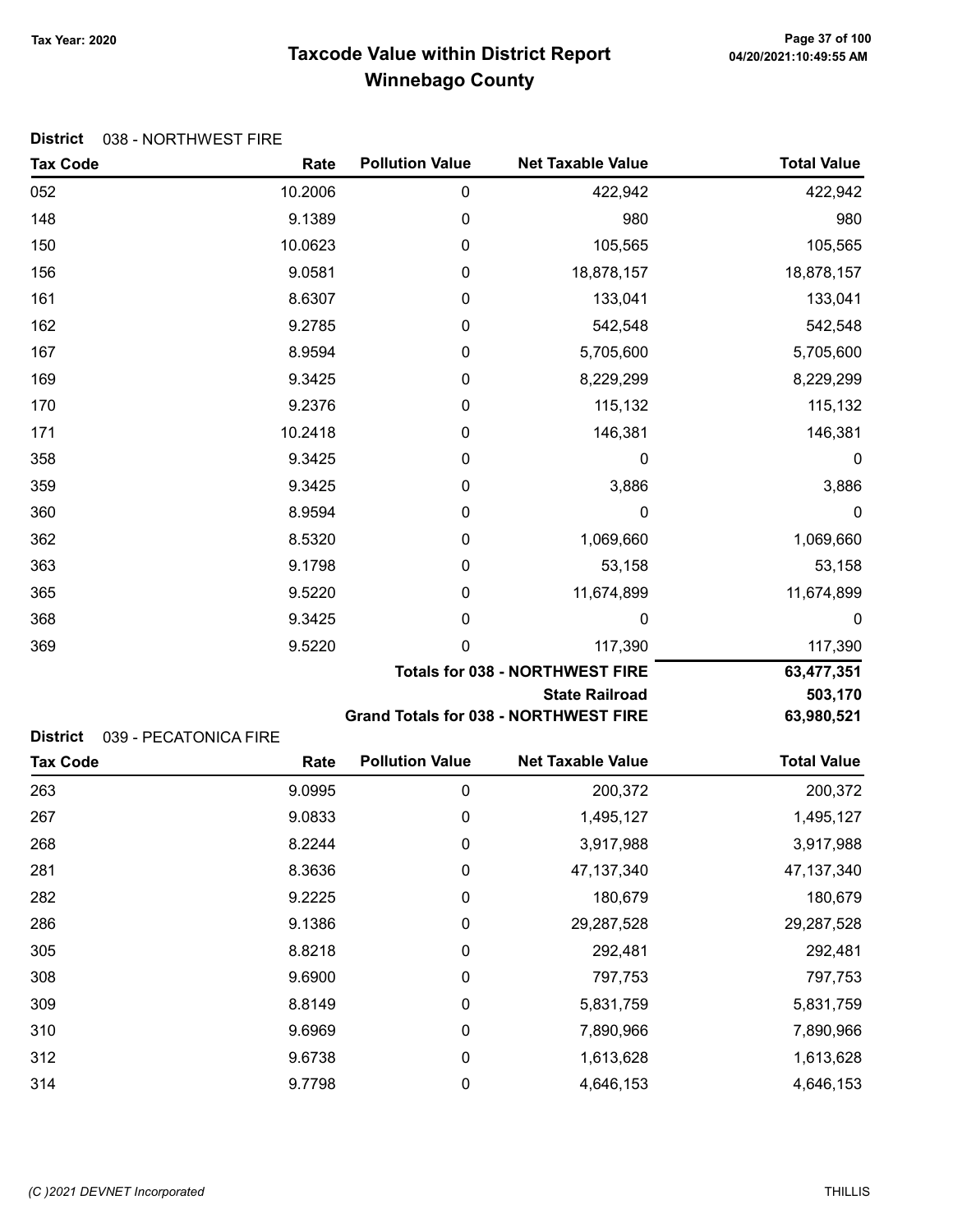# Taxcode Value within District Report Tax Year: 2020 Page 38 of 100 Winnebago County

| <b>District</b><br>039 - PECATONICA FIRE                    |         |                        |                                               |                    |
|-------------------------------------------------------------|---------|------------------------|-----------------------------------------------|--------------------|
| <b>Tax Code</b>                                             | Rate    | <b>Pollution Value</b> | <b>Net Taxable Value</b>                      | <b>Total Value</b> |
| 425                                                         | 9.1386  | 0                      | 64,580                                        | 64,580             |
|                                                             |         |                        | <b>Totals for 039 - PECATONICA FIRE</b>       | 103,356,354        |
|                                                             |         |                        | <b>State Railroad</b>                         | 593,894            |
|                                                             |         |                        | <b>Grand Totals for 039 - PECATONICA FIRE</b> | 103,950,248        |
| <b>District</b><br>040 - ROCK RIVER FIRE<br><b>Tax Code</b> | Rate    | <b>Pollution Value</b> | <b>Net Taxable Value</b>                      | <b>Total Value</b> |
| 084                                                         | 9.5180  | 0                      | 566,502                                       | 566,502            |
| 104                                                         | 9.6975  | 0                      | 2,217,113                                     | 2,217,113          |
|                                                             |         |                        | <b>Totals for 040 - ROCK RIVER FIRE</b>       | 2,783,615          |
|                                                             |         |                        | <b>State Railroad</b>                         | 912,680            |
|                                                             |         |                        | Grand Totals for 040 - ROCK RIVER FIRE        | 3,696,295          |
| <b>District</b><br>041 - ROCKTON FIRE                       |         |                        |                                               |                    |
| <b>Tax Code</b>                                             | Rate    | <b>Pollution Value</b> | <b>Net Taxable Value</b>                      | <b>Total Value</b> |
| 155                                                         | 9.1968  | 0                      | 8,348,886                                     | 8,348,886          |
| 165                                                         | 8.7694  | 0                      | 15,460,688                                    | 15,460,688         |
| 168                                                         | 8.7694  | 0                      | 0                                             | 0                  |
| 191                                                         | 8.7646  | 0                      | 13,364,729                                    | 13,364,729         |
| 193                                                         | 9.2165  | 0                      | 9,017,492                                     | 9,017,492          |
| 197                                                         | 9.5891  | 0                      | 114,056,210                                   | 114,056,210        |
| 200                                                         | 9.8637  | 0                      | 1,887,436                                     | 1,887,436          |
| 202                                                         | 8.9580  | 0                      | 47,812,600                                    | 47,812,600         |
| 203                                                         | 9.3899  | 0                      | 5,086,316                                     | 5,086,316          |
| 204                                                         | 10.0210 | 0                      | 32,496                                        | 32,496             |
| 205                                                         | 10.0203 | 0                      | 144,698                                       | 144,698            |
| 206                                                         | 10.1998 | 0                      | 21,813,669                                    | 21,813,669         |
| 210                                                         | 8.9008  | $\pmb{0}$              | 0                                             | 0                  |
| 213                                                         | 8.9424  | 0                      | 7,376,768                                     | 7,376,768          |
| 364                                                         | 8.6707  | 0                      | 258,540                                       | 258,540            |
| 401                                                         | 9.5891  | 0                      | 3,979,992                                     | 3,979,992          |
| 402                                                         | 9.5891  | 0                      | 534,264                                       | 534,264            |
| 420                                                         | 9.5891  | 0                      | 1,718,942                                     | 1,718,942          |
|                                                             |         |                        | <b>Totals for 041 - ROCKTON FIRE</b>          | 250,893,726        |
|                                                             |         |                        | <b>State Railroad</b>                         | 752,013            |
|                                                             |         |                        | <b>Grand Totals for 041 - ROCKTON FIRE</b>    | 251,645,739        |
| <b>District</b><br>042 - STILLMAN FIRE                      |         |                        |                                               |                    |
| <b>Tax Code</b>                                             | Rate    | <b>Pollution Value</b> | <b>Net Taxable Value</b>                      | <b>Total Value</b> |
| 090                                                         | 9.1459  | 0                      | 6,701                                         | 6,701              |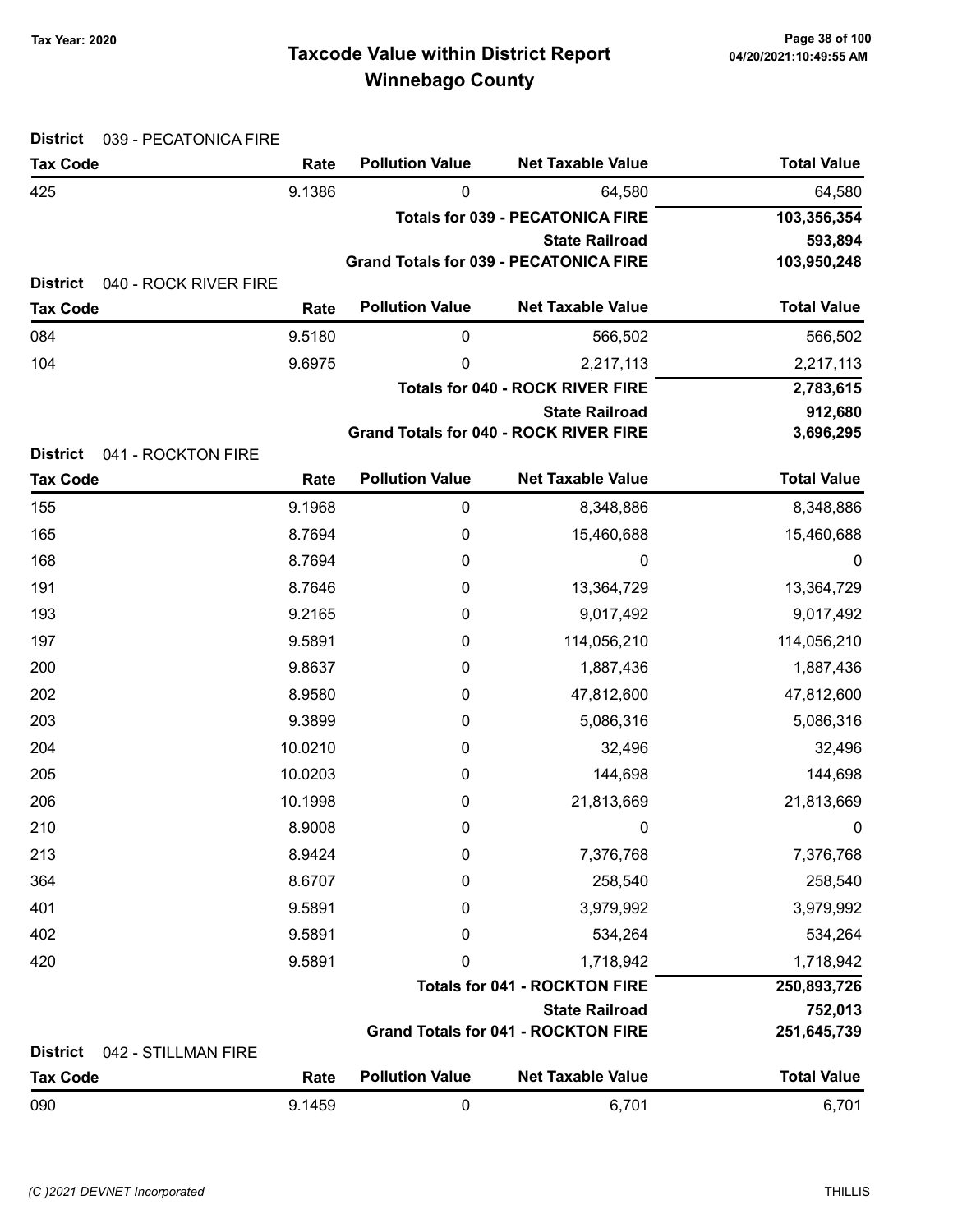# Taxcode Value within District Report Tax Year: 2020 Page 39 of 100 Winnebago County

| <b>District</b><br>042 - STILLMAN FIRE                 |                              |                                       |                                                  |                    |
|--------------------------------------------------------|------------------------------|---------------------------------------|--------------------------------------------------|--------------------|
| <b>Tax Code</b>                                        | Rate                         | <b>Pollution Value</b>                | <b>Net Taxable Value</b>                         | <b>Total Value</b> |
| 091                                                    | 8.2734                       | 0                                     | 9,913,834                                        | 9,913,834          |
|                                                        |                              | <b>Totals for 042 - STILLMAN FIRE</b> | 9,920,535                                        |                    |
|                                                        |                              |                                       | <b>State Railroad</b>                            | 0                  |
| <b>District</b>                                        | 043 - WEST SUBURBAN FIRE     |                                       | <b>Grand Totals for 042 - STILLMAN FIRE</b>      | 9,920,535          |
| <b>Tax Code</b>                                        | Rate                         | <b>Pollution Value</b>                | <b>Net Taxable Value</b>                         | <b>Total Value</b> |
| 057                                                    | 10.1548                      | 0                                     | 10,051,157                                       | 10,051,157         |
| 058                                                    | 9.9753                       | 0                                     | 1,707,468                                        | 1,707,468          |
| 059                                                    | 10.9581                      | 0                                     | 1,536,398                                        | 1,536,398          |
| 060                                                    | 10.0145                      | 0                                     | 1,699,266                                        | 1,699,266          |
| 062                                                    | 10.1940                      | 0                                     | 7,328,654                                        | 7,328,654          |
| 063                                                    | 10.1957                      | 0                                     | 2,287,203                                        | 2,287,203          |
| 073                                                    | 10.2349                      | 0                                     | 43,906                                           | 43,906             |
| 083                                                    | 10.1548                      | 0                                     | 639,997                                          | 639,997            |
|                                                        |                              |                                       | <b>Totals for 043 - WEST SUBURBAN FIRE</b>       | 25,294,049         |
|                                                        |                              |                                       | <b>State Railroad</b>                            | 29,695             |
|                                                        |                              |                                       | <b>Grand Totals for 043 - WEST SUBURBAN FIRE</b> | 25,323,744         |
| <b>District</b><br>044 - W B S FIRE<br><b>Tax Code</b> | Rate                         | <b>Pollution Value</b>                | <b>Net Taxable Value</b>                         | <b>Total Value</b> |
| 254                                                    | 9.6830                       | $\boldsymbol{0}$                      | 258,661                                          | 258,661            |
| 260                                                    | 9.6438                       | $\mathbf 0$                           | 15,291,249                                       | 15,291,249         |
| 262                                                    | 9.4420                       | 0                                     | 191,736                                          | 191,736            |
| 265                                                    | 9.6276                       | 0                                     | 975,547                                          | 975,547            |
| 266                                                    | 8.7687                       | 0                                     | 6,582,045                                        | 6,582,045          |
| 283                                                    | 9.7668                       | 0                                     | 154,831                                          | 154,831            |
| 284                                                    | 8.9079                       | 0                                     | 36,354                                           | 36,354             |
| 306                                                    | 10.2343                      | 0                                     | 419,447                                          | 419,447            |
| 311                                                    | 10.2412                      | 0                                     | 4,107,593                                        | 4,107,593          |
| 324                                                    | 9.7479                       | 0                                     | 1,854,021                                        | 1,854,021          |
| 325                                                    | 10.5757                      | 0                                     | 319,927                                          | 319,927            |
| 326                                                    | 9.7087                       | 0                                     | 49,164,959                                       | 49,164,959         |
| 328                                                    | 10.7552                      | 0                                     | 51,846,031                                       | 51,846,031         |
| 329                                                    | 9.8882                       | 0                                     | 1,867,541                                        | 1,867,541          |
|                                                        |                              |                                       | Totals for 044 - W B S FIRE                      | 133,069,942        |
|                                                        |                              |                                       | <b>State Railroad</b>                            | 687,021            |
|                                                        |                              |                                       | Grand Totals for 044 - W B S FIRE                | 133,756,963        |
| <b>District</b>                                        | 046 - ROCKFORD PARK DISTRICT |                                       |                                                  |                    |
| <b>Tax Code</b>                                        | Rate                         | <b>Pollution Value</b>                | <b>Net Taxable Value</b>                         | <b>Total Value</b> |
| 001                                                    | 12.8584                      | $\mathbf 0$                           | 1,331,733,056                                    | 1,331,733,056      |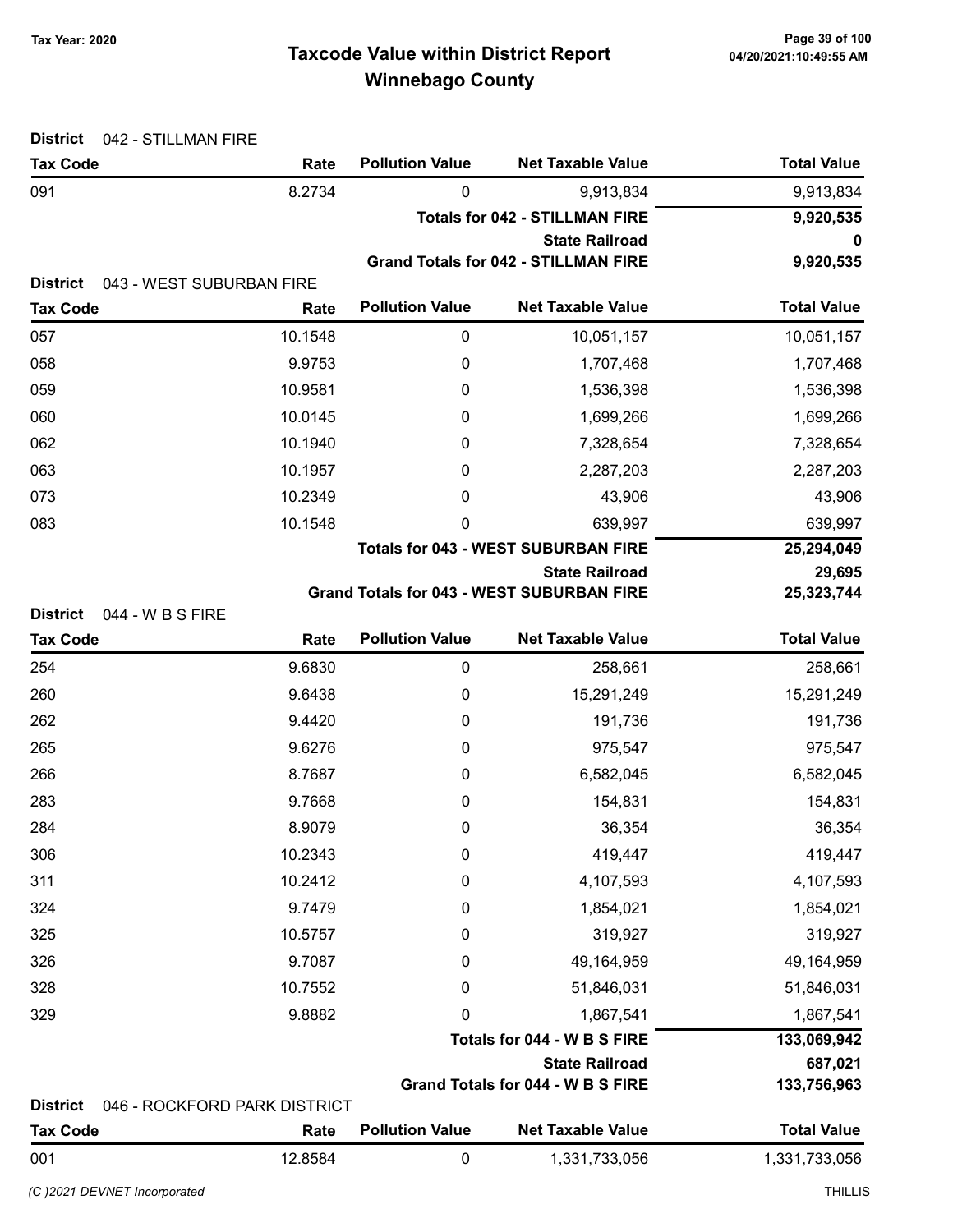# Taxcode Value within District Report Tax Year: 2020 Page 40 of 100 Winnebago County

### District 046 - ROCKFORD PARK DISTRICT

| <b>Tax Code</b> | Rate    | <b>Pollution Value</b> | <b>Net Taxable Value</b> | <b>Total Value</b> |
|-----------------|---------|------------------------|--------------------------|--------------------|
| 002             | 9.8131  | 0                      | 110,077,232              | 110,077,232        |
| 003             | 10.8384 | 0                      | 28,831,500               | 28,831,500         |
| 005             | 10.4768 | 0                      | 11,340,410               | 11,340,410         |
| 006             | 9.7145  | 0                      | 141,758,741              | 141,758,741        |
| 007             | 9.5350  | 0                      | 5,196,704                | 5,196,704          |
| 008             | 9.9142  | 0                      | 58,179,914               | 58,179,914         |
| 010             | 10.2464 | 0                      | 3,236,803                | 3,236,803          |
| 013             | 10.0631 | 0                      | 23,473,269               | 23,473,269         |
| 014             | 12.8584 | 0                      | 1,574,752                | 1,574,752          |
| 016             | 9.6298  | 0                      | 4,940                    | 4,940              |
| 017             | 11.0179 | 0                      | 24,887,409               | 24,887,409         |
| 018             | 10.6563 | 0                      | 54,336,417               | 54,336,417         |
| 019             | 9.2506  | 0                      | 0                        | $\boldsymbol{0}$   |
| 020             | 9.6361  | 0                      | 24,300                   | 24,300             |
| 021             | 12.7573 | 0                      | 18,273,575               | 18,273,575         |
| 026             | 9.8156  | 0                      | 33,836,747               | 33,836,747         |
| 030             | 9.6298  | 0                      | 398,295                  | 398,295            |
| 031             | 9.8836  | 0                      | 4,947,008                | 4,947,008          |
| 035             | 9.6336  | 0                      | 862,145                  | 862,145            |
| 036             | 12.6789 | 0                      | 13,794,247               | 13,794,247         |
| 038             | 12.8584 | 0                      | 0                        | $\boldsymbol{0}$   |
| 040             | 10.1680 | $\pmb{0}$              | 61,430                   | 61,430             |
| 042             | 10.2489 | 0                      | 3,549,284                | 3,549,284          |
| 044             | 9.7347  | $\pmb{0}$              | 16,462                   | 16,462             |
| 046             | 12.6623 | 0                      | 34,353                   | 34,353             |
| 047             | 12.8584 | 0                      | 3,861                    | 3,861              |
| 048             | 12.8584 | 0                      | 66,397                   | 66,397             |
| 050             | 10.1597 | 0                      | 6,523,597                | 6,523,597          |
| 051             | 9.9802  | 0                      | 9,755,116                | 9,755,116          |
| 052             | 10.2006 | 0                      | 422,942                  | 422,942            |
| 053             | 10.4498 | $\pmb{0}$              | 1,955,066                | 1,955,066          |
| 056             | 12.8584 | 0                      | 334,799                  | 334,799            |
| 057             | 10.1548 | 0                      | 10,051,157               | 10,051,157         |
| 058             | 9.9753  | 0                      | 1,707,468                | 1,707,468          |
| 059             | 10.9581 | 0                      | 1,536,398                | 1,536,398          |
| 060             | 10.0145 | $\pmb{0}$              | 1,699,266                | 1,699,266          |
| 061             | 10.3475 | 0                      | 3,036,994                | 3,036,994          |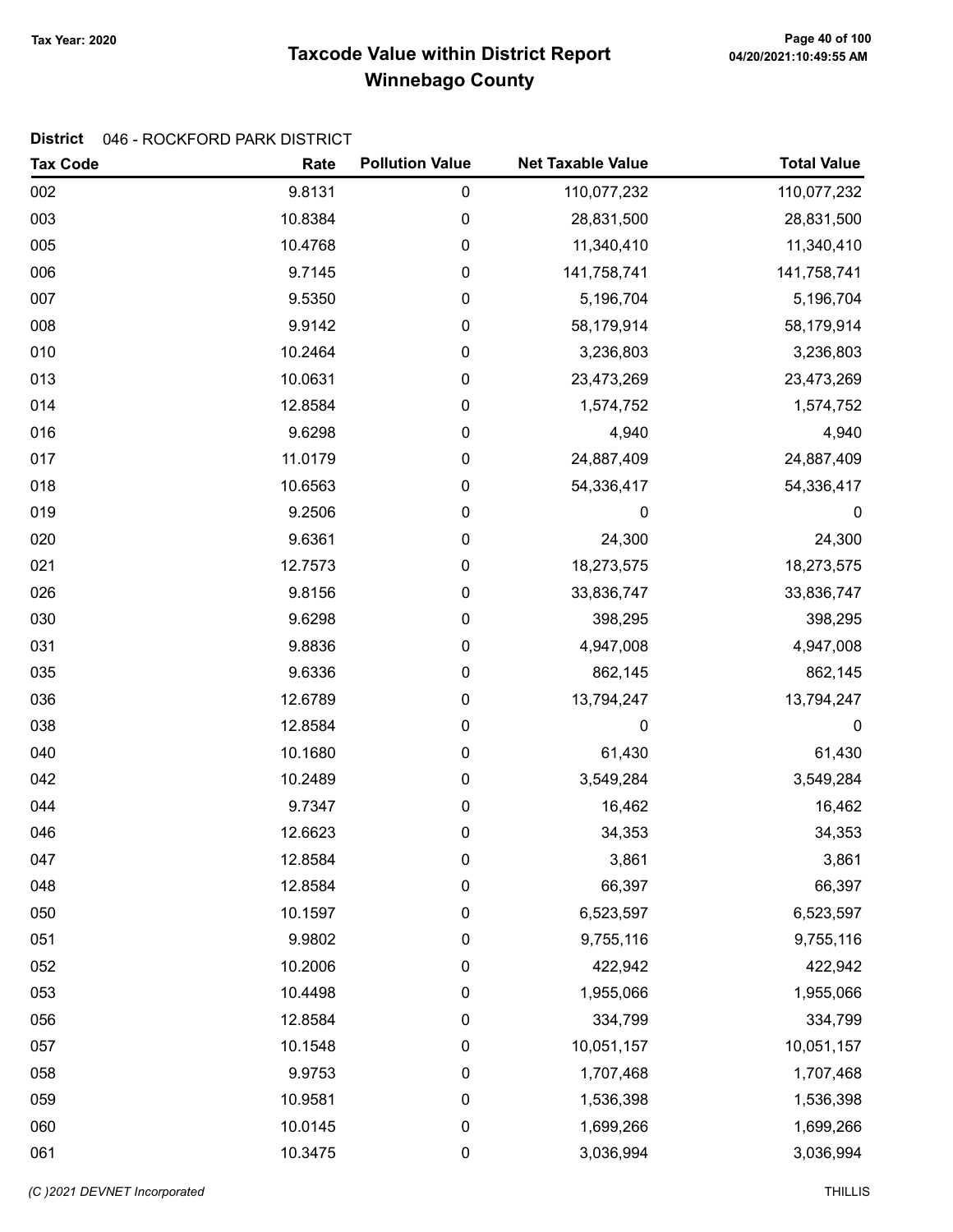# Taxcode Value within District Report Tax Year: 2020 Page 41 of 100 Winnebago County

### District 046 - ROCKFORD PARK DISTRICT

| <b>Tax Code</b> | Rate    | <b>Pollution Value</b> | <b>Net Taxable Value</b> | <b>Total Value</b> |
|-----------------|---------|------------------------|--------------------------|--------------------|
| 062             | 10.1940 | 0                      | 7,328,654                | 7,328,654          |
| 063             | 10.1957 | 0                      | 2,287,203                | 2,287,203          |
| 064             | 9.9161  | 0                      | 14,678,862               | 14,678,862         |
| 066             | 10.0956 | 0                      | 12,991,210               | 12,991,210         |
| 069             | 10.3160 | 0                      | 7,041,274                | 7,041,274          |
| 070             | 9.9142  | 0                      | 2,204,956                | 2,204,956          |
| 071             | 10.1365 | 0                      | 11,275,754               | 11,275,754         |
| 073             | 10.2349 | 0                      | 43,906                   | 43,906             |
| 076             | 9.7347  | 0                      | 1,174,819                | 1,174,819          |
| 077             | 9.6298  | 0                      | 158,630                  | 158,630            |
| 078             | 9.5312  | 0                      | 310,652                  | 310,652            |
| 082             | 12.8584 | 0                      | 98,080                   | 98,080             |
| 083             | 10.1548 | 0                      | 639,997                  | 639,997            |
| 084             | 9.5180  | 0                      | 566,502                  | 566,502            |
| 085             | 12.8584 | 0                      | 9,192,488                | 9,192,488          |
| 086             | 12.7597 | 0                      | 1,231,180                | 1,231,180          |
| 096             | 10.6319 | 0                      | 8,270,378                | 8,270,378          |
| 099             | 10.2703 | 0                      | 5,475,152                | 5,475,152          |
| 104             | 9.6975  | 0                      | 2,217,113                | 2,217,113          |
| 113             | 11.1533 | 0                      | 10,242,725               | 10,242,725         |
| 117             | 12.8584 | 0                      | 11,362,015               | 11,362,015         |
| 124             | 11.1533 | 0                      | 7,358,371                | 7,358,371          |
| 125             | 10.9738 | 0                      | 129,815                  | 129,815            |
| 126             | 12.8584 | 0                      | 1,863,550                | 1,863,550          |
| 127             | 12.9938 | 0                      | 128,738,162              | 128,738,162        |
| 128             | 10.6122 | 0                      | 1,834,815                | 1,834,815          |
| 129             | 10.9738 | 0                      | 14,082,084               | 14,082,084         |
| 142             | 9.9683  | 0                      | 4,290                    | 4,290              |
| 146             | 12.9405 | 0                      | 18,759,846               | 18,759,846         |
| 147             | 10.1478 | 0                      | 71,844                   | 71,844             |
| 150             | 10.0623 | 0                      | 105,565                  | 105,565            |
| 151             | 10.4386 | 0                      | 846                      | 846                |
| 152             | 10.4386 | 0                      | 4,666,230                | 4,666,230          |
| 154             | 12.7610 | 0                      | 115,026                  | 115,026            |
| 158             | 10.1478 | 0                      | 6,541,092                | 6,541,092          |
| 159             | 10.0694 | 0                      | 249,773                  | 249,773            |
| 171             | 10.2418 | 0                      | 146,381                  | 146,381            |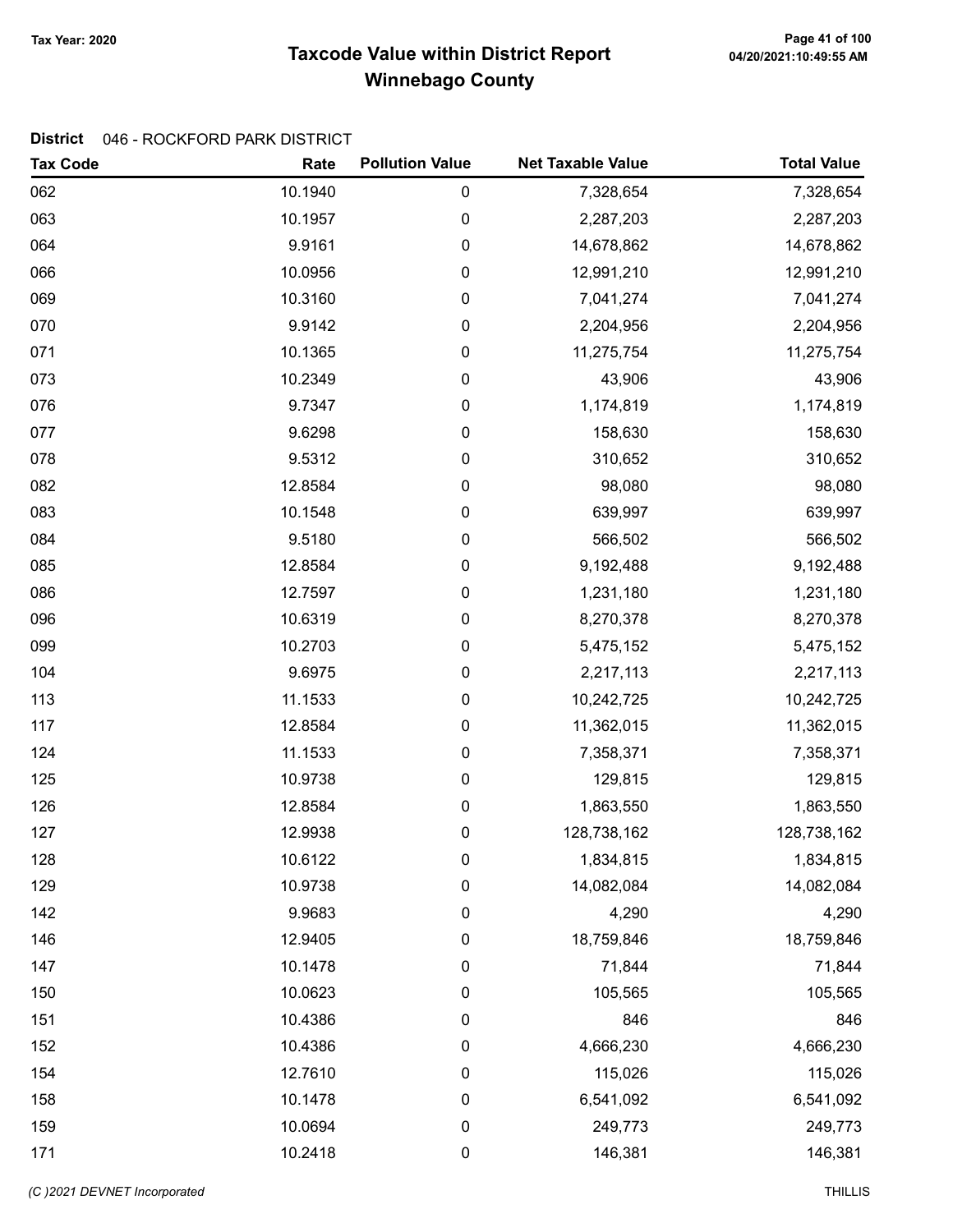# Taxcode Value within District Report Tax Year: 2020 Page 42 of 100 Winnebago County

#### District 046 - ROCKFORD PARK DISTRICT

| <b>Tax Code</b> | Rate    | <b>Pollution Value</b> | <b>Net Taxable Value</b> | <b>Total Value</b> |
|-----------------|---------|------------------------|--------------------------|--------------------|
| 172             | 12.8418 | 0                      | 239,137                  | 239,137            |
| 223             | 12.8584 | 0                      | 7,071,811                | 7,071,811          |
| 226             | 12.8584 | 0                      | 773,567                  | 773,567            |
| 343             | 10.7917 | 0                      | 577,773                  | 577,773            |
| 370             | 10.6319 | 0                      | 0                        | $\boldsymbol{0}$   |
| 372             | 10.8114 | 0                      | 4,110,177                | 4,110,177          |
| 374             | 10.8384 | 0                      | 1,588,000                | 1,588,000          |
| 378             | 11.0179 | 0                      | 51,522,934               | 51,522,934         |
| 380             | 10.2703 | 0                      | 984,204                  | 984,204            |
| 381             | 12.8770 | 0                      | 7,380,837                | 7,380,837          |
| 382             | 12.6975 | 0                      | 171,839                  | 171,839            |
| 383             | 12.8143 | 0                      | 1,482,942                | 1,482,942          |
| 385             | 10.4498 | 0                      | 938,713                  | 938,713            |
| 386             | 10.9738 | 0                      | 0                        | $\boldsymbol{0}$   |
| 391             | 12.8584 | 0                      | 890,850                  | 890,850            |
| 392             | 12.8584 | 0                      | 23,869,124               | 23,869,124         |
| 400             | 12.8584 | 0                      | 48,014                   | 48,014             |
| 403             | 12.8584 | 0                      | 69,898                   | 69,898             |
| 404             | 12.8584 | 0                      | 1,085,673                | 1,085,673          |
| 405             | 12.8584 | 0                      | 1,545,217                | 1,545,217          |
| 406             | 12.8584 | $\pmb{0}$              | 10,548                   | 10,548             |
| 407             | 12.8584 | 0                      | 703,876                  | 703,876            |
| 408             | 12.8584 | 0                      | 281,186                  | 281,186            |
| 409             | 9.8131  | 0                      | 11,368,388               | 11,368,388         |
| 410             | 12.8584 | 0                      | 7,595,498                | 7,595,498          |
| 411             | 12.6789 | 0                      | 479                      | 479                |
| 412             | 12.8584 | 0                      | 96,815                   | 96,815             |
| 417             | 12.8584 | 0                      | 860,378                  | 860,378            |
| 418             | 12.8584 | 0                      | 5,758,779                | 5,758,779          |
| 419             | 12.8584 | 0                      | 457,568                  | 457,568            |
| 421             | 12.8584 | $\pmb{0}$              | 14,472,925               | 14,472,925         |
| 422             | 12.8584 | 0                      | 9,483,317                | 9,483,317          |
| 423             | 12.8584 | 0                      | 12,207,909               | 12,207,909         |
| 424             | 12.8584 | 0                      | 8,615,975                | 8,615,975          |
| 426             | 9.9142  | 0                      | 2,326,192                | 2,326,192          |
| 427             | 9.6361  | $\pmb{0}$              | 10,516                   | 10,516             |
| 428             | 9.8156  | 0                      | 1,800,234                | 1,800,234          |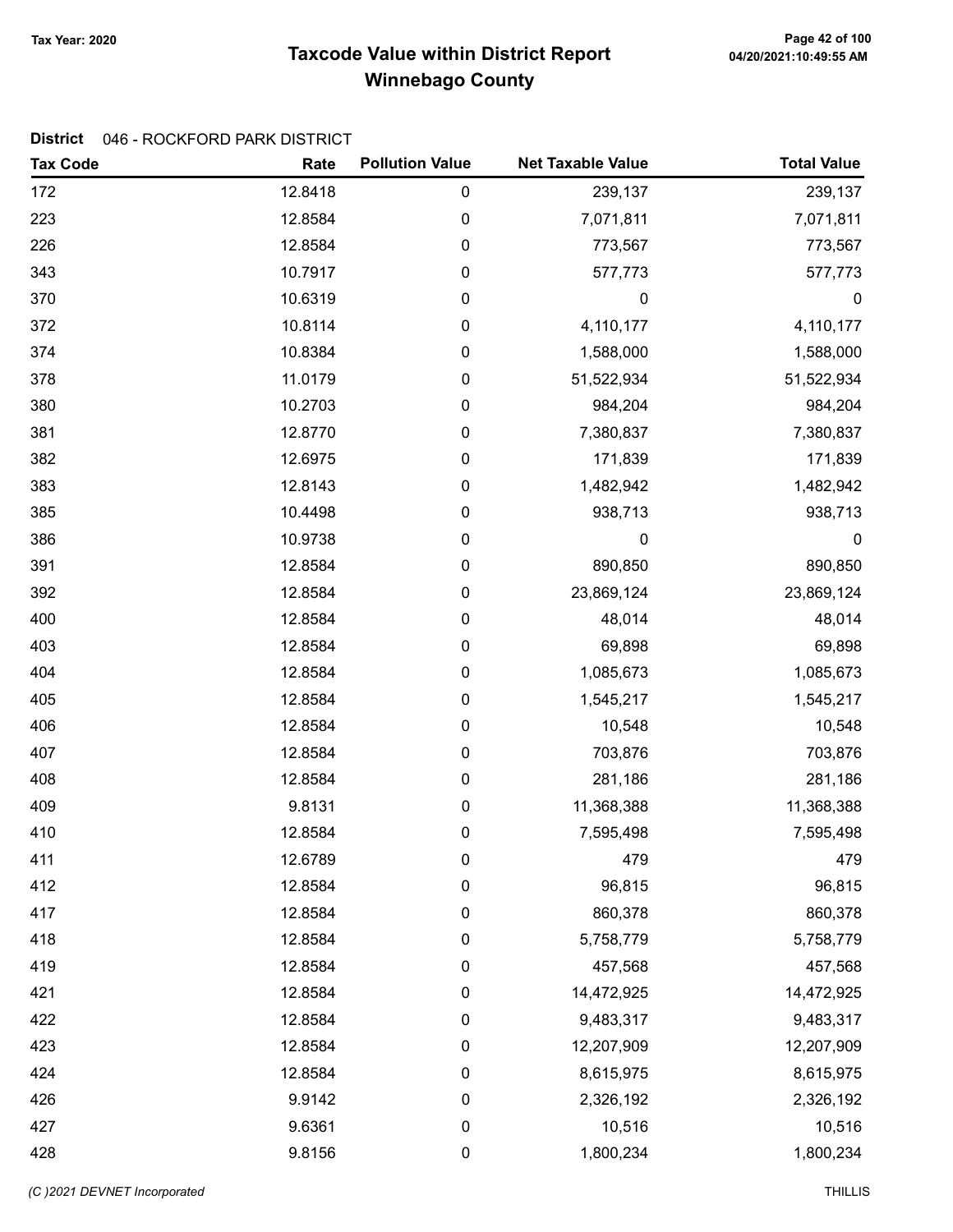### Taxcode Value within District Report Tax Year: 2020 Page 43 of 100 Winnebago County

### District 046 - ROCKFORD PARK DISTRICT

| <b>Tax Code</b>                      | Rate    | <b>Pollution Value</b> | <b>Net Taxable Value</b>                                                      | <b>Total Value</b>         |
|--------------------------------------|---------|------------------------|-------------------------------------------------------------------------------|----------------------------|
| 442                                  | 9.7145  | 0                      | 1,018,079                                                                     | 1,018,079                  |
| 444                                  | 9.8156  | 0                      | 14,124                                                                        | 14,124                     |
| 448                                  | 9.9142  | 0                      | 11,686                                                                        | 11,686                     |
| 450                                  | 12.8584 | 0                      | 216,031                                                                       | 216,031                    |
| 451                                  | 12.8584 | 0                      | 42,223,018                                                                    | 42,223,018                 |
| 453                                  | 11.8064 | 0                      | 175,446                                                                       | 175,446                    |
| 454                                  | 9.6361  | 0                      | 30,306                                                                        | 30,306                     |
| 455                                  | 12.8584 | 0                      | 6,517,372                                                                     | 6,517,372                  |
| 456                                  | 9.8131  | 0                      | 4,231,422                                                                     | 4,231,422                  |
| 460                                  | 12.8584 | 0                      | 120,212                                                                       | 120,212                    |
|                                      |         |                        | <b>Totals for 046 - ROCKFORD PARK DISTRICT</b>                                | 2,435,940,283              |
| <b>District</b><br>047 - SUMNER PARK |         |                        | <b>State Railroad</b><br><b>Grand Totals for 046 - ROCKFORD PARK DISTRICT</b> | 5,539,992<br>2,441,480,275 |
| <b>Tax Code</b>                      | Rate    | <b>Pollution Value</b> | <b>Net Taxable Value</b>                                                      | <b>Total Value</b>         |
| 281                                  | 8.3636  | 0                      | 47, 137, 340                                                                  | 47, 137, 340               |
| 282                                  | 9.2225  | 0                      | 180,679                                                                       | 180,679                    |
| 283                                  | 9.7668  | 0                      | 154,831                                                                       | 154,831                    |
| 284                                  | 8.9079  | 0                      | 36,354                                                                        | 36,354                     |
| 286                                  | 9.1386  | 0                      | 29,287,528                                                                    | 29,287,528                 |
| 306                                  | 10.2343 | 0                      | 419,447                                                                       | 419,447                    |
| 308                                  | 9.6900  | 0                      | 797,753                                                                       | 797,753                    |
| 309                                  | 8.8149  | 0                      | 5,831,759                                                                     | 5,831,759                  |
| 312                                  | 9.6738  | 0                      | 1,613,628                                                                     | 1,613,628                  |

Totals for 047 - SUMNER PARK 85,523,899

State Railroad 0 Grand Totals for 047 - SUMNER PARK 85,523,899

| District 048 - WINNEBAGO PARK DISTRICT |
|----------------------------------------|
|                                        |

| <b>Tax Code</b> | Rate    | <b>Pollution Value</b> | <b>Net Taxable Value</b> | <b>Total Value</b> |
|-----------------|---------|------------------------|--------------------------|--------------------|
| 315             | 11.8547 | 0                      | 73.514                   | 73,514             |
| 324             | 9.7479  |                        | 1,854,021                | 1,854,021          |
| 325             | 10.5757 |                        | 319,927                  | 319,927            |
| 326             | 9.7087  |                        | 49,164,959               | 49,164,959         |
| 327             | 11.8155 |                        | 51,339                   | 51,339             |
| 328             | 10.7552 |                        | 51,846,031               | 51,846,031         |

425 9.1386 0 64,580 64,580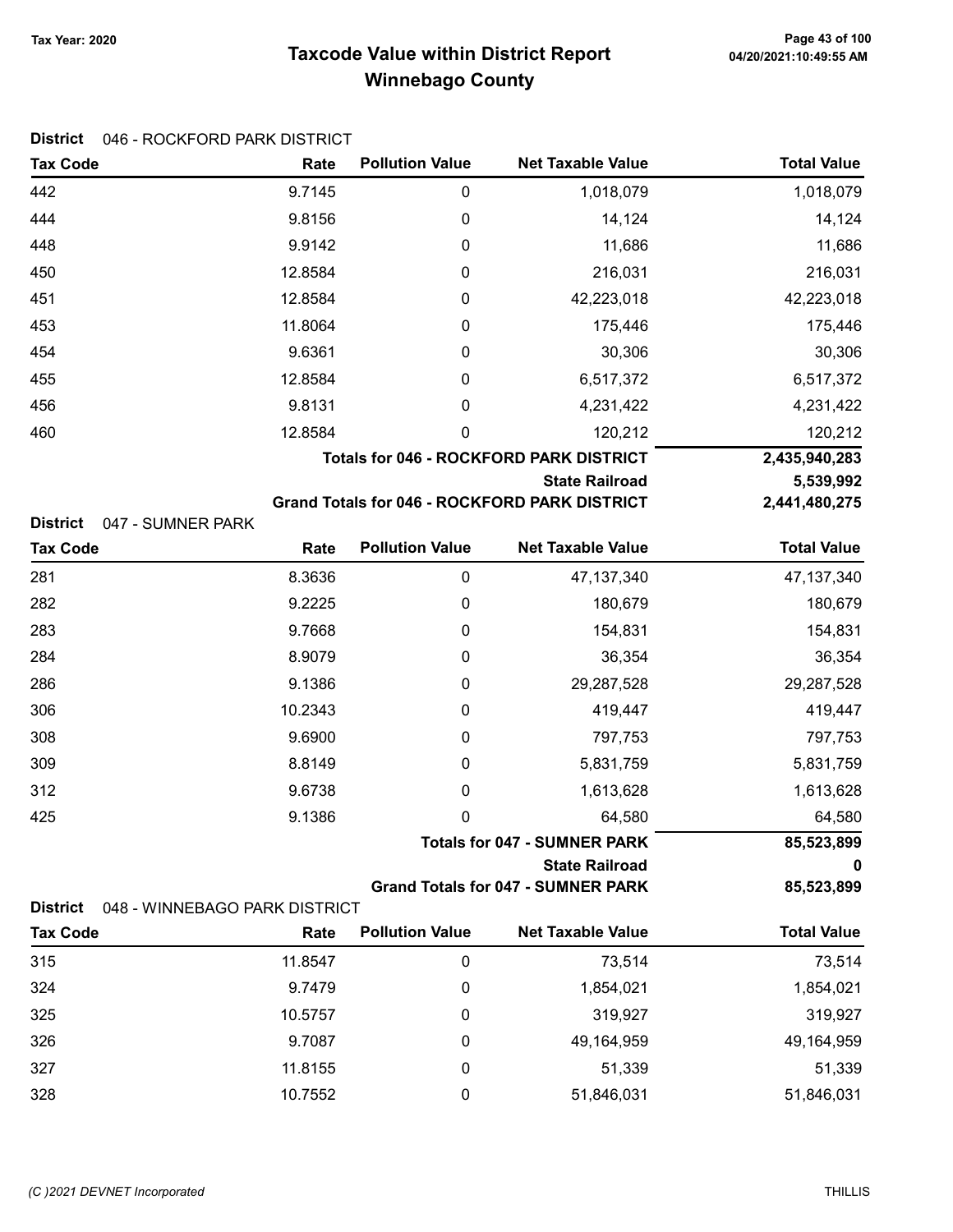# Taxcode Value within District Report Tax Year: 2020 Page 44 of 100 Winnebago County

| <b>District</b> | 048 - WINNEBAGO PARK DISTRICT |                        |                                                                  |                    |
|-----------------|-------------------------------|------------------------|------------------------------------------------------------------|--------------------|
| <b>Tax Code</b> | Rate                          | <b>Pollution Value</b> | <b>Net Taxable Value</b>                                         | <b>Total Value</b> |
| 329             | 9.8882                        | 0                      | 1,867,541                                                        | 1,867,541          |
|                 |                               |                        | <b>Totals for 048 - WINNEBAGO PARK DISTRICT</b>                  | 105,177,332        |
|                 |                               |                        | <b>State Railroad</b>                                            | 592,038            |
| <b>District</b> | 049 - SEWARD PARK DISTRICT    |                        | <b>Grand Totals for 048 - WINNEBAGO PARK DISTRICT</b>            | 105,769,370        |
| <b>Tax Code</b> | Rate                          | <b>Pollution Value</b> | <b>Net Taxable Value</b>                                         | <b>Total Value</b> |
| 305             | 8.8218                        | $\boldsymbol{0}$       | 292,481                                                          | 292,481            |
| 310             | 9.6969                        | 0                      | 7,890,966                                                        | 7,890,966          |
| 311             | 10.2412                       | 0                      | 4,107,593                                                        | 4,107,593          |
| 313             | 10.1089                       | 0                      | 1,857,330                                                        | 1,857,330          |
| 314             | 9.7798                        | 0                      | 4,646,153                                                        | 4,646,153          |
|                 |                               |                        | <b>Totals for 049 - SEWARD PARK DISTRICT</b>                     | 18,794,523         |
|                 |                               |                        | <b>State Railroad</b>                                            | 688,877            |
|                 |                               |                        | <b>Grand Totals for 049 - SEWARD PARK DISTRICT</b>               | 19,483,400         |
| <b>District</b> | 050 - DURAND SANITARY         | <b>Pollution Value</b> | <b>Net Taxable Value</b>                                         | <b>Total Value</b> |
| <b>Tax Code</b> | Rate                          |                        |                                                                  |                    |
| 228             | 10.0063                       | $\boldsymbol{0}$       | 1,271,220                                                        | 1,271,220          |
| 233             | 10.0063                       | 0                      | 14,473,425                                                       | 14,473,425         |
| 234             | 9.7058                        | $\Omega$               | 273,465                                                          | 273,465            |
|                 |                               |                        | <b>Totals for 050 - DURAND SANITARY</b><br><b>State Railroad</b> | 16,018,110<br>0    |
|                 |                               |                        | <b>Grand Totals for 050 - DURAND SANITARY</b>                    | 16,018,110         |
| <b>District</b> | 051 - ROCK RIVER WATER REC    |                        |                                                                  |                    |
| <b>Tax Code</b> | Rate                          | <b>Pollution Value</b> | <b>Net Taxable Value</b>                                         | <b>Total Value</b> |
| 001             | 12.8584                       | $\mathbf 0$            | 1,331,835,386                                                    | 1,331,835,386      |
| 002             | 9.8131                        | 0                      | 110,077,232                                                      | 110,077,232        |
| 006             | 9.7145                        | $\pmb{0}$              | 141,758,741                                                      | 141,758,741        |
| 008             | 9.9142                        | $\pmb{0}$              | 58,179,914                                                       | 58,179,914         |
| 010             | 10.2464                       | $\boldsymbol{0}$       | 3,236,803                                                        | 3,236,803          |
| 013             | 10.0631                       | $\boldsymbol{0}$       | 23,473,269                                                       | 23,473,269         |
| 014             | 12.8584                       | $\boldsymbol{0}$       | 1,574,752                                                        | 1,574,752          |
| 016             | 9.6298                        | $\boldsymbol{0}$       | 4,940                                                            | 4,940              |
| 017             | 11.0179                       | $\boldsymbol{0}$       | 24,887,409                                                       | 24,887,409         |
| 018             | 10.6563                       | $\boldsymbol{0}$       | 54,336,417                                                       | 54,336,417         |
| 021             | 12.7573                       | $\boldsymbol{0}$       | 18,273,575                                                       | 18,273,575         |
| 026             | 9.8156                        | $\boldsymbol{0}$       | 33,836,747                                                       | 33,836,747         |
| 030             |                               |                        |                                                                  |                    |
|                 | 9.6298                        | $\boldsymbol{0}$       | 398,295                                                          | 398,295            |
| 038             | 12.8584                       | $\pmb{0}$              | 0                                                                | $\boldsymbol{0}$   |
| 042             | 10.2489                       | $\pmb{0}$              | 3,549,284                                                        | 3,549,284          |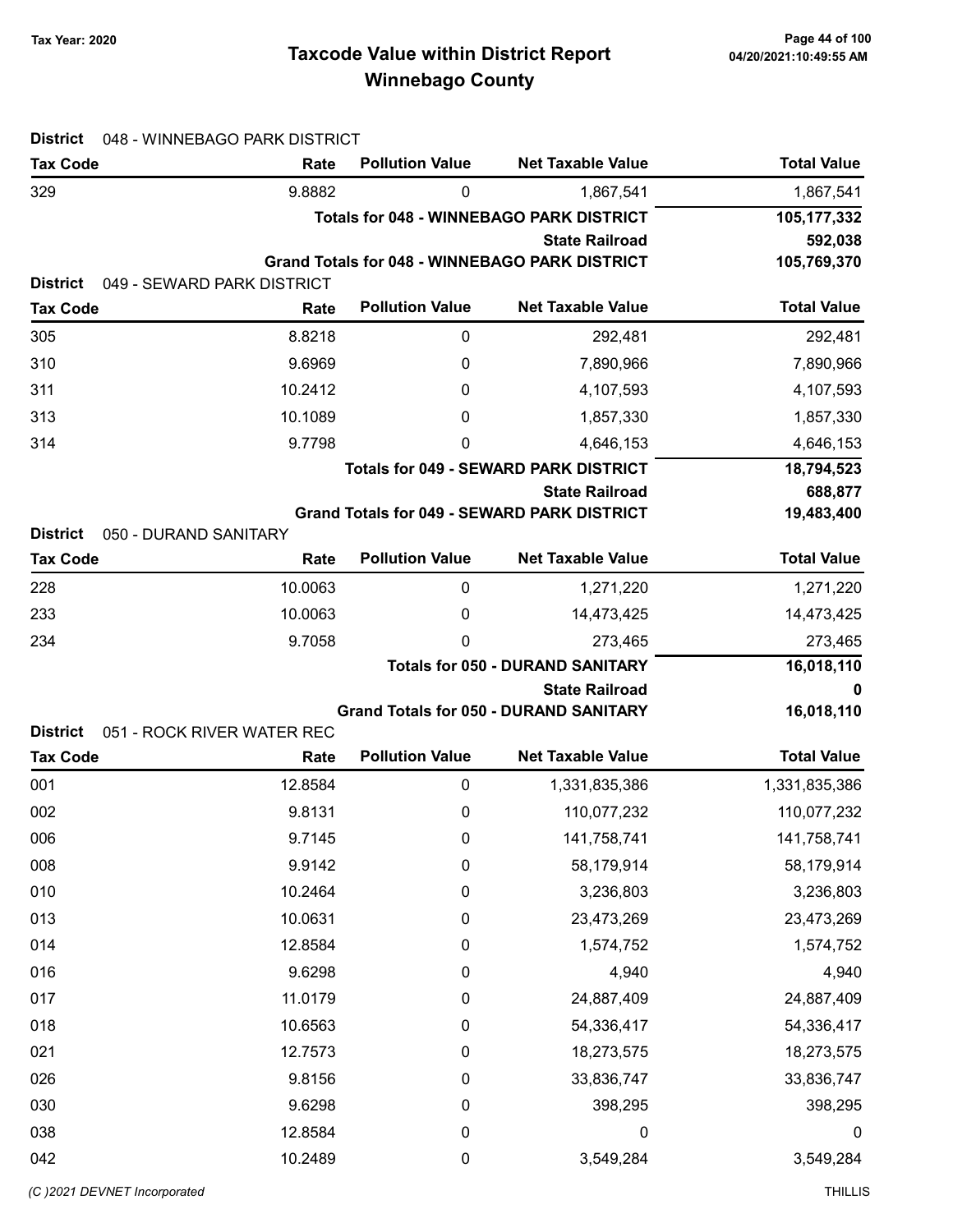# Taxcode Value within District Report Tax Year: 2020 Page 45 of 100 Winnebago County

#### District 051 - ROCK RIVER WATER REC

| <b>Tax Code</b> | Rate    | <b>Pollution Value</b> | <b>Net Taxable Value</b> | <b>Total Value</b> |
|-----------------|---------|------------------------|--------------------------|--------------------|
| 045             | 8.8114  | 0                      | 300,304                  | 300,304            |
| 047             | 12.8584 | 0                      | 3,861                    | 3,861              |
| 048             | 12.8584 | 0                      | 66,397                   | 66,397             |
| 049             | 10.0648 | 0                      | 23,561,266               | 23,561,266         |
| 050             | 10.1597 | 0                      | 6,523,597                | 6,523,597          |
| 053             | 10.4498 | 0                      | 1,955,066                | 1,955,066          |
| 056             | 12.8584 | 0                      | 334,799                  | 334,799            |
| 057             | 10.1548 | 0                      | 10,051,157               | 10,051,157         |
| 059             | 10.9581 | 0                      | 1,536,398                | 1,536,398          |
| 061             | 10.3475 | 0                      | 3,036,994                | 3,036,994          |
| 062             | 10.1940 | 0                      | 7,328,654                | 7,328,654          |
| 066             | 10.0956 | 0                      | 12,991,210               | 12,991,210         |
| 068             | 10.2212 | 0                      | 3,232,526                | 3,232,526          |
| 069             | 10.3160 | 0                      | 7,041,274                | 7,041,274          |
| 070             | 9.9142  | 0                      | 2,204,956                | 2,204,956          |
| 077             | 9.6298  | 0                      | 158,630                  | 158,630            |
| 078             | 9.5312  | 0                      | 310,652                  | 310,652            |
| 082             | 12.8584 | 0                      | 98,080                   | 98,080             |
| 083             | 10.1548 | 0                      | 639,997                  | 639,997            |
| 085             | 12.8584 | 0                      | 9,192,488                | 9,192,488          |
| 086             | 12.7597 | 0                      | 1,231,180                | 1,231,180          |
| 104             | 9.6975  | 0                      | 2,217,113                | 2,217,113          |
| 109             | 9.5355  | 0                      | 33,723,313               | 33,723,313         |
| 110             | 10.1491 | 0                      | 25,636,531               | 25,636,531         |
| 111             | 9.7875  | 0                      | 6,186,528                | 6,186,528          |
| 112             | 11.9896 | 0                      | 2,489,584                | 2,489,584          |
| 113             | 11.1533 | 0                      | 10,242,725               | 10,242,725         |
| 117             | 12.8584 | 0                      | 11,362,015               | 11,362,015         |
| 118             | 9.4344  | 0                      | 366,998                  | 366,998            |
| 119             | 10.1491 | 0                      | 13,881,466               | 13,881,466         |
| 123             | 11.8542 | 0                      | 706,527                  | 706,527            |
| 124             | 11.1533 | 0                      | 7,358,371                | 7,358,371          |
| 126             | 12.8584 | 0                      | 1,863,550                | 1,863,550          |
| 127             | 12.9938 | 0                      | 128,738,162              | 128,738,162        |
| 133             | 9.4344  | 0                      | 113,173,016              | 113,173,016        |
| 143             | 8.7103  | 0                      | 3,036,082                | 3,036,082          |
| 144             | 9.1436  | 0                      | 115,485,142              | 115,485,142        |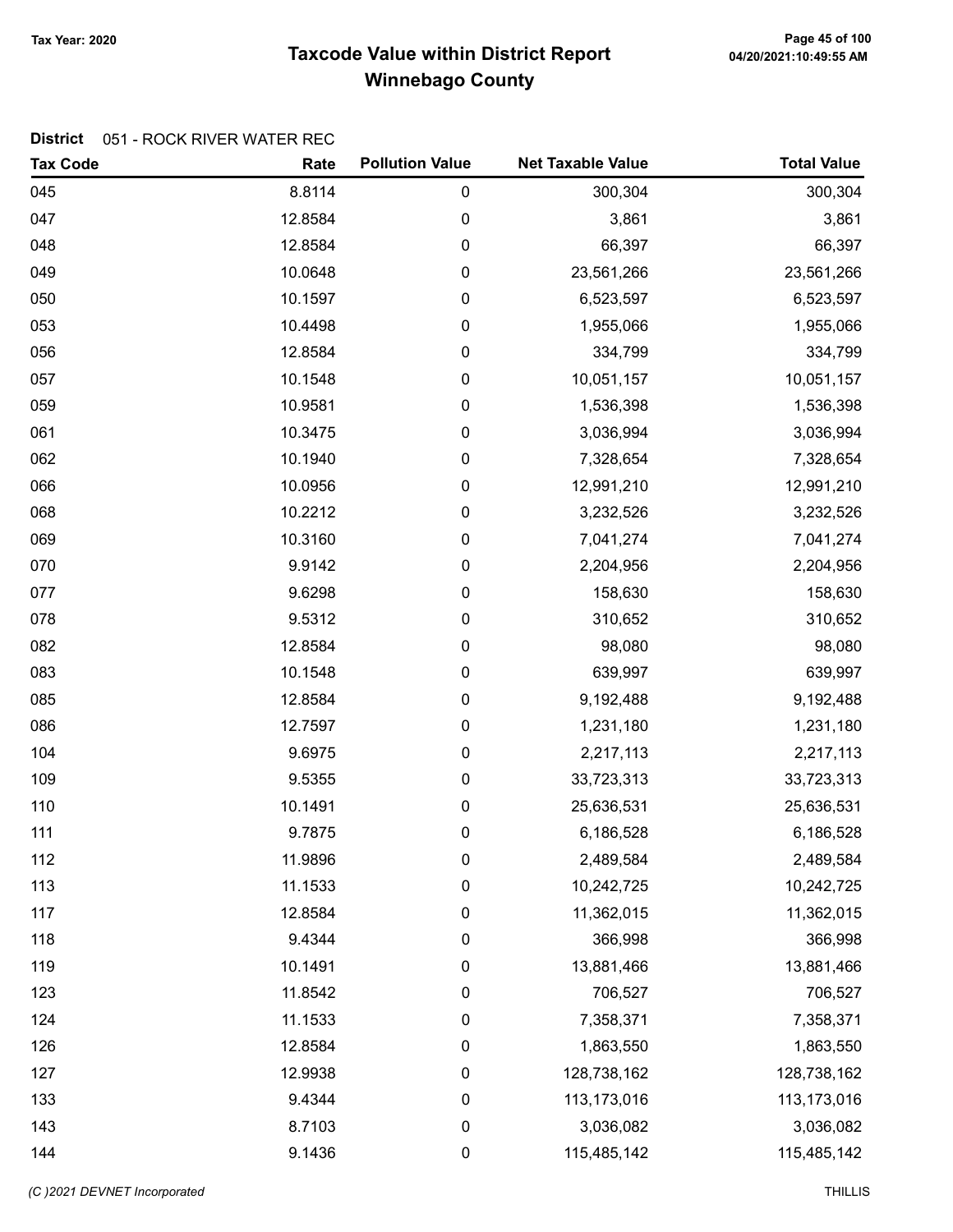# Taxcode Value within District Report Tax Year: 2020 Page 46 of 100 Winnebago County

### District 051 - ROCK RIVER WATER REC

| <b>Tax Code</b> | Rate    | <b>Pollution Value</b> | <b>Net Taxable Value</b> | <b>Total Value</b> |
|-----------------|---------|------------------------|--------------------------|--------------------|
| 146             | 12.9405 | $\pmb{0}$              | 18,759,846               | 18,759,846         |
| 147             | 10.1478 | $\pmb{0}$              | 71,844                   | 71,844             |
| 148             | 9.1389  | $\pmb{0}$              | 980                      | 980                |
| 151             | 10.4386 | $\pmb{0}$              | 846                      | 846                |
| 152             | 10.4386 | $\pmb{0}$              | 4,666,230                | 4,666,230          |
| 153             | 9.4344  | $\pmb{0}$              | 752,109                  | 752,109            |
| 158             | 10.1478 | $\pmb{0}$              | 6,541,092                | 6,541,092          |
| 160             | 9.1436  | $\pmb{0}$              | 514,899                  | 514,899            |
| 170             | 9.2376  | $\pmb{0}$              | 115,132                  | 115,132            |
| 171             | 10.2418 | $\pmb{0}$              | 146,381                  | 146,381            |
| 172             | 12.8418 | $\pmb{0}$              | 239,137                  | 239,137            |
| 187             | 9.5919  | 0                      | 2,860,031                | 2,860,031          |
| 188             | 9.5908  | $\pmb{0}$              | 630,258                  | 630,258            |
| 189             | 10.2223 | $\pmb{0}$              | 73,646,488               | 73,646,488         |
| 194             | 9.2447  | $\pmb{0}$              | 2,538,390                | 2,538,390          |
| 196             | 8.8756  | $\pmb{0}$              | 13,267                   | 13,267             |
| 199             | 10.2230 | $\pmb{0}$              | 44, 182, 808             | 44,182,808         |
| 200             | 9.8637  | $\pmb{0}$              | 1,887,436                | 1,887,436          |
| 206             | 10.1998 | 0                      | 21,813,669               | 21,813,669         |
| 207             | 9.5060  | $\pmb{0}$              | 0                        | 0                  |
| 208             | 9.5355  | $\pmb{0}$              | 48,344                   | 48,344             |
| 209             | 9.7904  | $\pmb{0}$              | 44,440,264               | 44,440,264         |
| 223             | 12.8584 | $\pmb{0}$              | 7,071,811                | 7,071,811          |
| 226             | 12.8584 | $\pmb{0}$              | 773,567                  | 773,567            |
| 328             | 10.7552 | $\pmb{0}$              | 51,846,031               | 51,846,031         |
| 329             | 9.8882  | 0                      | 1,867,541                | 1,867,541          |
| 343             | 10.7917 | $\pmb{0}$              | 577,773                  | 577,773            |
| 361             | 11.9363 | $\pmb{0}$              | 4,184                    | 4,184              |
| 365             | 9.5220  | $\boldsymbol{0}$       | 11,674,899               | 11,674,899         |
| 369             | 9.5220  | $\mathbf 0$            | 117,390                  | 117,390            |
| 372             | 10.8114 | $\pmb{0}$              | 4,110,177                | 4,110,177          |
| 373             | 9.4456  | $\pmb{0}$              | 2,038,689                | 2,038,689          |
| 378             | 11.0179 | $\pmb{0}$              | 51,522,934               | 51,522,934         |
| 381             | 12.8770 | $\pmb{0}$              | 7,380,837                | 7,380,837          |
| 385             | 10.4498 | $\boldsymbol{0}$       | 938,713                  | 938,713            |
| 391             | 12.8584 | $\pmb{0}$              | 890,850                  | 890,850            |
| 392             | 12.8584 | $\pmb{0}$              | 23,869,124               | 23,869,124         |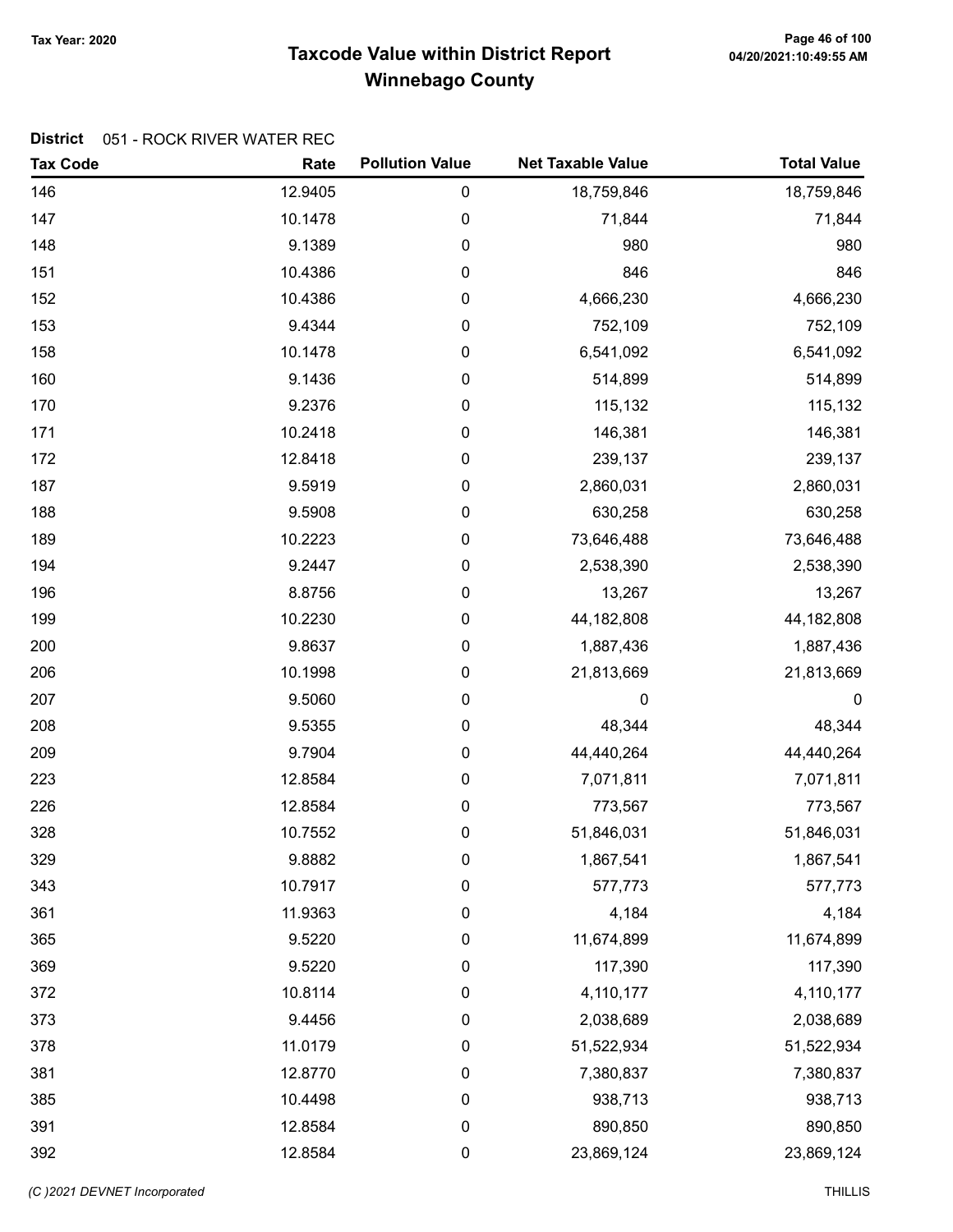# Taxcode Value within District Report Tax Year: 2020 Page 47 of 100 Winnebago County

#### District 051 - ROCK RIVER WATER REC

| <b>Tax Code</b> | Rate    | <b>Pollution Value</b> | <b>Net Taxable Value</b>                           | <b>Total Value</b> |
|-----------------|---------|------------------------|----------------------------------------------------|--------------------|
| 400             | 12.8584 | 0                      | 48,014                                             | 48,014             |
| 403             | 12.8584 | 0                      | 69,898                                             | 69,898             |
| 404             | 12.8584 | $\pmb{0}$              | 1,085,673                                          | 1,085,673          |
| 405             | 12.8584 | $\pmb{0}$              | 1,545,217                                          | 1,545,217          |
| 406             | 12.8584 | 0                      | 10,548                                             | 10,548             |
| 407             | 12.8584 | 0                      | 703,876                                            | 703,876            |
| 408             | 12.8584 | 0                      | 281,186                                            | 281,186            |
| 409             | 9.8131  | 0                      | 11,368,388                                         | 11,368,388         |
| 410             | 12.8584 | 0                      | 7,595,498                                          | 7,595,498          |
| 412             | 12.8584 | $\pmb{0}$              | 96,815                                             | 96,815             |
| 414             | 9.4344  | $\pmb{0}$              | 1,115,680                                          | 1,115,680          |
| 416             | 9.1436  | 0                      | 6,213,391                                          | 6,213,391          |
| 417             | 12.8584 | 0                      | 860,378                                            | 860,378            |
| 418             | 12.8584 | $\pmb{0}$              | 5,758,779                                          | 5,758,779          |
| 419             | 12.8584 | 0                      | 457,568                                            | 457,568            |
| 421             | 12.8584 | 0                      | 14,472,925                                         | 14,472,925         |
| 422             | 12.8584 | $\pmb{0}$              | 9,483,317                                          | 9,483,317          |
| 423             | 12.8584 | $\pmb{0}$              | 12,207,909                                         | 12,207,909         |
| 424             | 12.8584 | $\pmb{0}$              | 8,615,975                                          | 8,615,975          |
| 426             | 9.9142  | 0                      | 2,326,192                                          | 2,326,192          |
| 428             | 9.8156  | 0                      | 1,800,234                                          | 1,800,234          |
| 430             | 9.5355  | 0                      | 147,019                                            | 147,019            |
| 433             | 9.4344  | 0                      | 1,441,194                                          | 1,441,194          |
| 434             | 9.4344  | $\pmb{0}$              | 215,802                                            | 215,802            |
| 435             | 9.4344  | 0                      | 6,398,846                                          | 6,398,846          |
| 442             | 9.7145  | 0                      | 1,018,079                                          | 1,018,079          |
| 444             | 9.8156  | 0                      | 14,124                                             | 14,124             |
| 448             | 9.9142  | 0                      | 11,686                                             | 11,686             |
| 450             | 12.8584 | 0                      | 216,031                                            | 216,031            |
| 451             | 12.8584 | 0                      | 42,223,018                                         | 42,223,018         |
| 455             | 12.8584 | 0                      | 6,517,372                                          | 6,517,372          |
| 456             | 9.8131  | 0                      | 4,231,422                                          | 4,231,422          |
| 460             | 12.8584 | 0                      | 120,212                                            | 120,212            |
|                 |         |                        | <b>Totals for 051 - ROCK RIVER WATER REC</b>       | 2,910,915,610      |
|                 |         |                        | <b>State Railroad</b>                              | 5,955,834          |
|                 |         |                        | <b>Grand Totals for 051 - ROCK RIVER WATER REC</b> | 2,916,871,444      |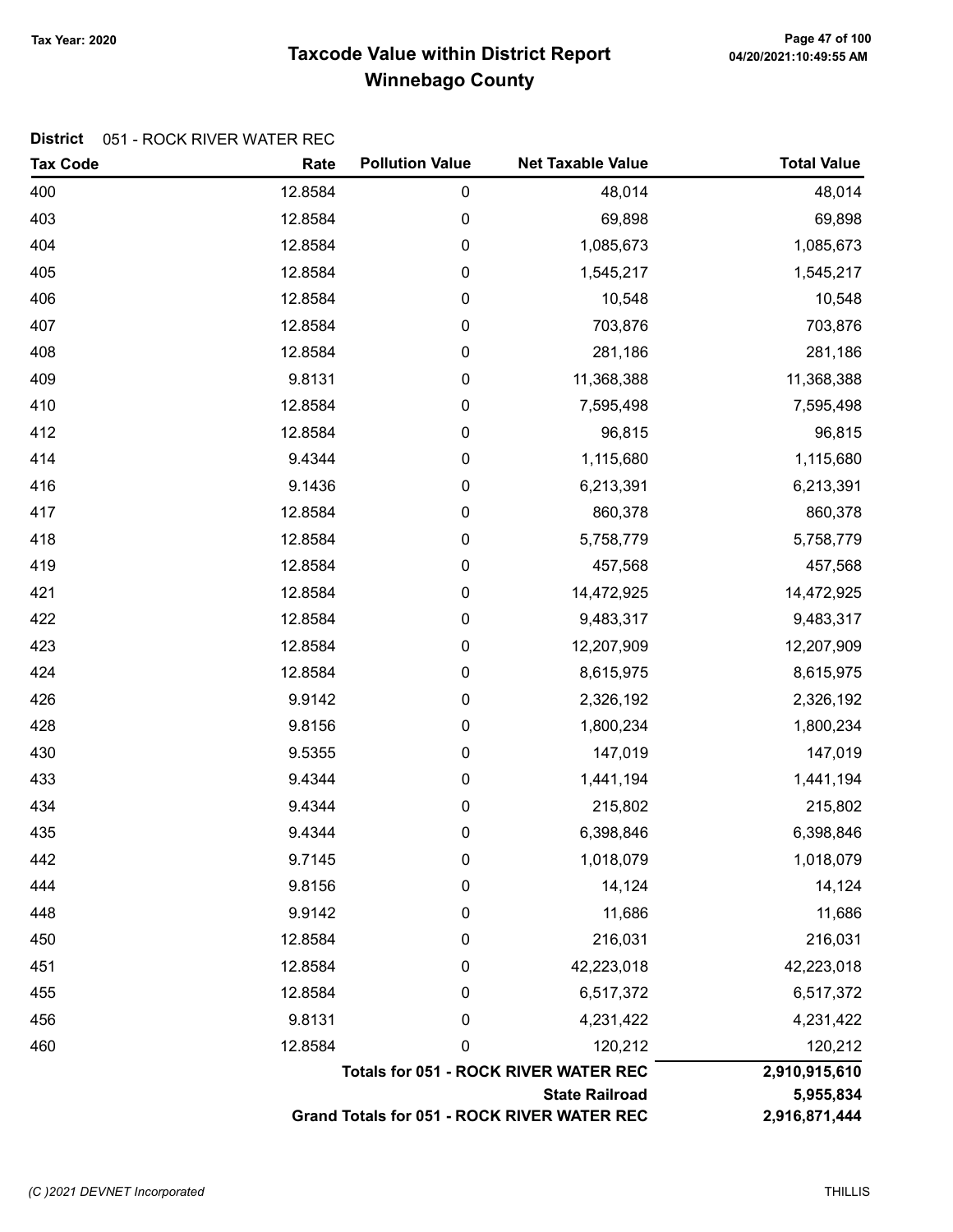| <b>District</b>                    | 052 - PRESTON & CENTRAL TIF   |                        |                                                         |                        |
|------------------------------------|-------------------------------|------------------------|---------------------------------------------------------|------------------------|
| <b>Tax Code</b>                    | Rate                          | <b>Pollution Value</b> | <b>Net Taxable Value</b>                                | <b>Total Value</b>     |
| 126                                | 12.8584                       | 0                      | 681,784                                                 | 681,784                |
|                                    |                               |                        | <b>Totals for 052 - PRESTON &amp; CENTRAL TIF</b>       | 681,784                |
|                                    |                               |                        | <b>State Railroad</b>                                   | 0                      |
|                                    |                               |                        | <b>Grand Totals for 052 - PRESTON &amp; CENTRAL TIF</b> | 681,784                |
| <b>District</b><br><b>Tax Code</b> | 053 - SEWARD SANITARY<br>Rate | <b>Pollution Value</b> | <b>Net Taxable Value</b>                                | <b>Total Value</b>     |
|                                    | 9.7798                        |                        |                                                         |                        |
| 314                                |                               | 0                      | 4,646,153<br><b>Totals for 053 - SEWARD SANITARY</b>    | 4,646,153<br>4,646,153 |
|                                    |                               |                        | <b>State Railroad</b>                                   | 61,245                 |
|                                    |                               |                        | <b>Grand Totals for 053 - SEWARD SANITARY</b>           | 4,707,398              |
| <b>District</b>                    | 054 - CHERRY VALLEY LIBRARY   |                        |                                                         |                        |
| <b>Tax Code</b>                    | Rate                          | <b>Pollution Value</b> | <b>Net Taxable Value</b>                                | <b>Total Value</b>     |
| 003                                | 10.8384                       | 0                      | 28,831,500                                              | 28,831,500             |
| 017                                | 11.0179                       | 0                      | 24,887,409                                              | 24,887,409             |
| 072                                | 9.8342                        | 0                      | 48,522                                                  | 48,522                 |
| 095                                | 9.6277                        | 0                      | 4,748,233                                               | 4,748,233              |
| 096                                | 10.6319                       | 0                      | 8,270,378                                               | 8,270,378              |
| 110                                | 10.1491                       | 0                      | 25,636,531                                              | 25,636,531             |
| 113                                | 11.1533                       | 0                      | 10,242,725                                              | 10,242,725             |
| 114                                | 9.9696                        | 0                      | 77, 142, 385                                            | 77, 142, 385           |
| 119                                | 10.1491                       | 0                      | 13,881,466                                              | 13,881,466             |
| 120                                | 9.9696                        | 0                      | 3,830,108                                               | 3,830,108              |
| 122                                | 9.7230                        | 0                      | 558,022                                                 | 558,022                |
| 124                                | 11.1533                       | 0                      | 7,358,371                                               | 7,358,371              |
| 125                                | 10.9738                       | 0                      | 129,815                                                 | 129,815                |
| 129                                | 10.9738                       | $\pmb{0}$              | 14,082,084                                              | 14,082,084             |
| 366                                | 9.8709                        | 0                      | 762,812                                                 | 762,812                |
| 367                                | 9.6243                        | 0                      | 118,924                                                 | 118,924                |
| 370                                | 10.6319                       | 0                      | 0                                                       | $\boldsymbol{0}$       |
| 372                                | 10.8114                       | 0                      | 4,110,177                                               | 4,110,177              |
| 374                                | 10.8384                       | 0                      | 1,588,000                                               | 1,588,000              |
| 378                                | 11.0179                       | 0                      | 51,522,934                                              | 51,522,934             |
| 386                                | 10.9738                       | 0                      | 0                                                       | $\boldsymbol{0}$       |
| 393                                | 9.6277                        | 0                      | 431,475                                                 | 431,475                |
| 394                                | 9.6277                        | 0                      | 0                                                       | 0                      |
| 396                                | 9.8709                        | 0                      | $\boldsymbol{0}$                                        | 0                      |
| 438                                | 9.6277                        | 0                      | 568,259                                                 | 568,259                |
| 439                                | 9.8342                        | $\pmb{0}$              | 485,239                                                 | 485,239                |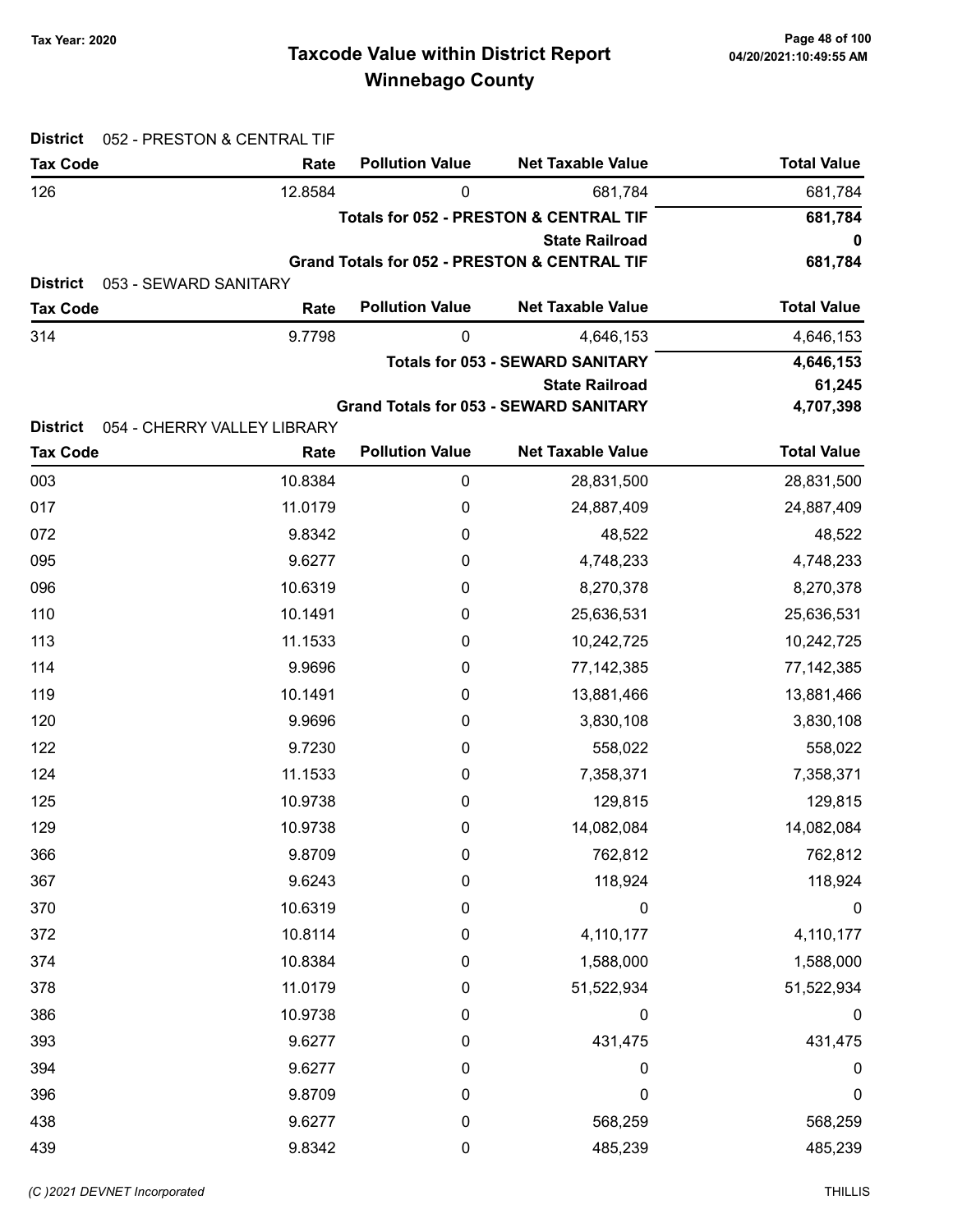# Taxcode Value within District Report Tax Year: 2020 Page 49 of 100 Winnebago County

| <b>District</b><br>054 - CHERRY VALLEY LIBRARY |                              |                        |                                               |                    |  |
|------------------------------------------------|------------------------------|------------------------|-----------------------------------------------|--------------------|--|
| <b>Tax Code</b>                                | Rate                         | <b>Pollution Value</b> | <b>Net Taxable Value</b>                      | <b>Total Value</b> |  |
| 440                                            | 9.9696                       | $\pmb{0}$              | 26,485                                        | 26,485             |  |
| 441                                            | 9.6277                       | 0                      | 448,020                                       | 448,020            |  |
| 452                                            | 9.6277                       | 0                      | 29,180                                        | 29,180             |  |
|                                                |                              |                        | <b>Totals for 054 - CHERRY VALLEY LIBRARY</b> | 279,739,054        |  |
|                                                |                              |                        | <b>State Railroad</b>                         | 1,041,372          |  |
| <b>District</b>                                | 055 - NORTH SUBURBAN LIBRARY |                        | Grand Totals for 054 - CHERRY VALLEY LIBRARY  | 280,780,426        |  |
| <b>Tax Code</b>                                | Rate                         | <b>Pollution Value</b> | <b>Net Taxable Value</b>                      | <b>Total Value</b> |  |
| 002                                            | 9.8131                       | $\pmb{0}$              | 110,077,232                                   | 110,077,232        |  |
| 006                                            | 9.7145                       | $\boldsymbol{0}$       | 141,758,741                                   | 141,758,741        |  |
| 007                                            | 9.5350                       | 0                      | 5,196,704                                     | 5,196,704          |  |
| 008                                            | 9.9142                       | $\boldsymbol{0}$       | 58,179,914                                    | 58,179,914         |  |
| 010                                            | 10.2464                      | $\boldsymbol{0}$       | 3,236,803                                     | 3,236,803          |  |
| 012                                            | 8.6319                       | $\boldsymbol{0}$       | 188,642                                       | 188,642            |  |
| 020                                            | 9.6361                       | 0                      | 24,300                                        | 24,300             |  |
| 026                                            | 9.8156                       | $\boldsymbol{0}$       | 33,836,747                                    | 33,836,747         |  |
| 035                                            | 9.6336                       | $\boldsymbol{0}$       | 862,145                                       | 862,145            |  |
| 040                                            | 10.1680                      | 0                      | 61,430                                        | 61,430             |  |
| 042                                            | 10.2489                      | $\boldsymbol{0}$       | 3,549,284                                     | 3,549,284          |  |
| 044                                            | 9.7347                       | 0                      | 16,462                                        | 16,462             |  |
| 045                                            | 8.8114                       | $\boldsymbol{0}$       | 300,304                                       | 300,304            |  |
| 049                                            | 10.0648                      | 0                      | 23,561,266                                    | 23,561,266         |  |
| 061                                            | 10.3475                      | $\boldsymbol{0}$       | 3,036,994                                     | 3,036,994          |  |
| 068                                            | 10.2212                      | $\boldsymbol{0}$       | 3,232,526                                     | 3,232,526          |  |
| 070                                            | 9.9142                       | 0                      | 2,204,956                                     | 2,204,956          |  |
| 076                                            | 9.7347                       | $\pmb{0}$              | 1,174,819                                     | 1,174,819          |  |
| 108                                            | 9.3560                       | $\pmb{0}$              | 46,893                                        | 46,893             |  |
| 109                                            | 9.5355                       | $\boldsymbol{0}$       | 33,723,313                                    | 33,723,313         |  |
| 118                                            | 9.4344                       | $\boldsymbol{0}$       | 366,998                                       | 366,998            |  |
| 130                                            | 9.9864                       | $\boldsymbol{0}$       | 4,328,565                                     | 4,328,565          |  |
| 133                                            | 9.4344                       | $\pmb{0}$              | 113,173,016                                   | 113,173,016        |  |
| 134                                            | 8.5308                       | $\pmb{0}$              | 12,458                                        | 12,458             |  |
| 135                                            | 9.3560                       | $\boldsymbol{0}$       | 7,720,539                                     | 7,720,539          |  |
| 136                                            | 9.3605                       | $\boldsymbol{0}$       | 28,781,631                                    | 28,781,631         |  |
| 137                                            | 9.2549                       | $\boldsymbol{0}$       | 52,988,802                                    | 52,988,802         |  |
| 138                                            | 9.9909                       | $\boldsymbol{0}$       | 40,259                                        | 40,259             |  |
| 139                                            | 8.9641                       | $\boldsymbol{0}$       | 8,156,252                                     | 8,156,252          |  |
| 141                                            | 9.2549                       | $\boldsymbol{0}$       | 222,408                                       | 222,408            |  |
| (C)2021 DEVNET Incorporated                    |                              |                        |                                               | <b>THILLIS</b>     |  |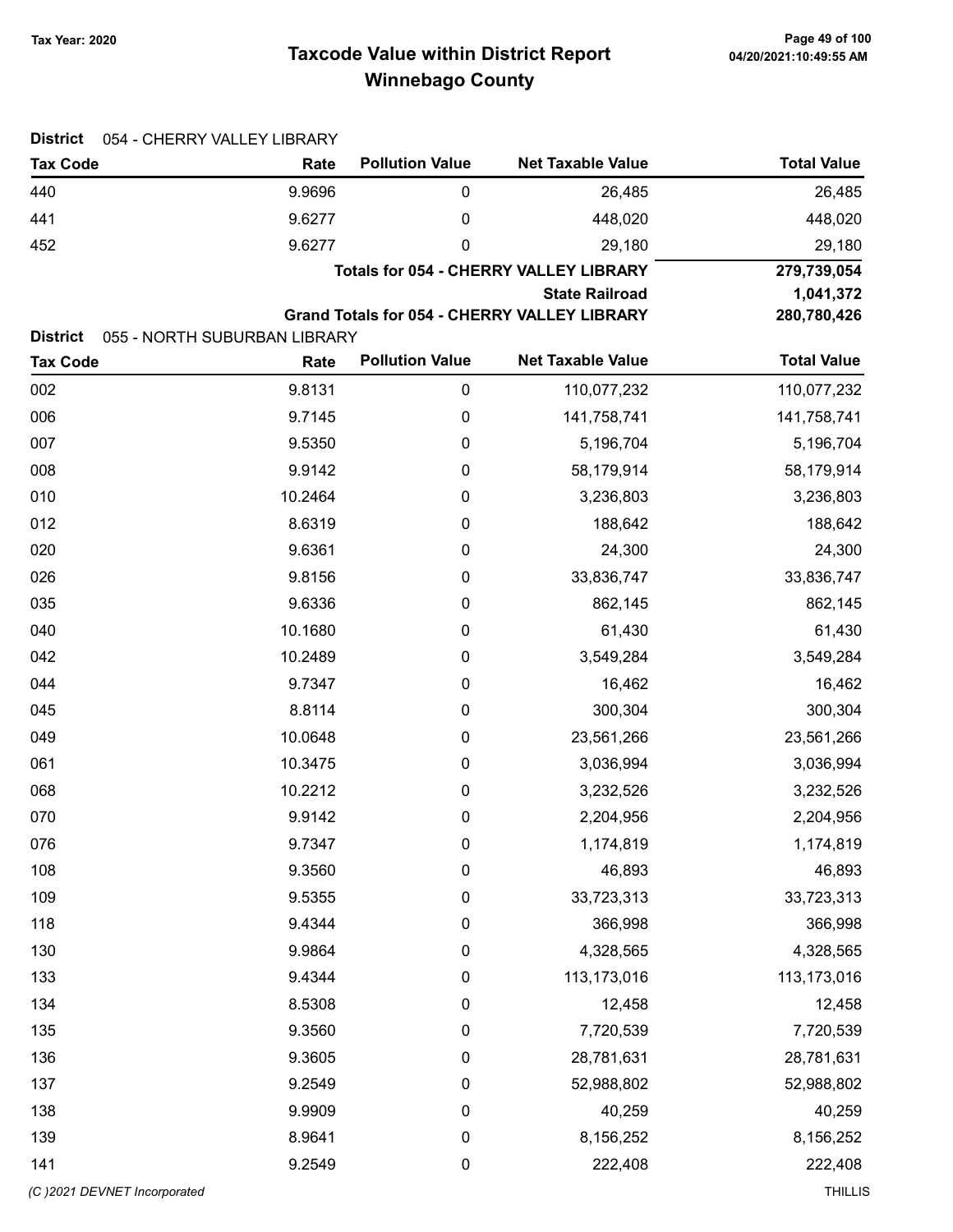# Taxcode Value within District Report Tax Year: 2020 Page 50 of 100 Winnebago County

#### District 055 - NORTH SUBURBAN LIBRARY

| <b>Tax Code</b> | Rate    | <b>Pollution Value</b> | <b>Net Taxable Value</b> | <b>Total Value</b> |
|-----------------|---------|------------------------|--------------------------|--------------------|
| 142             | 9.9683  | $\pmb{0}$              | 4,290                    | 4,290              |
| 143             | 8.7103  | $\mathbf 0$            | 3,036,082                | 3,036,082          |
| 144             | 9.1436  | $\pmb{0}$              | 115,485,142              | 115,485,142        |
| 145             | 9.0652  | $\pmb{0}$              | 4,803,240                | 4,803,240          |
| 147             | 10.1478 | $\pmb{0}$              | 71,844                   | 71,844             |
| 149             | 9.8853  | $\pmb{0}$              | 32,903,638               | 32,903,638         |
| 151             | 10.4386 | $\pmb{0}$              | 846                      | 846                |
| 152             | 10.4386 | $\boldsymbol{0}$       | 4,666,230                | 4,666,230          |
| 153             | 9.4344  | $\pmb{0}$              | 752,109                  | 752,109            |
| 158             | 10.1478 | $\pmb{0}$              | 6,541,092                | 6,541,092          |
| 159             | 10.0694 | $\pmb{0}$              | 249,773                  | 249,773            |
| 160             | 9.1436  | $\pmb{0}$              | 514,899                  | 514,899            |
| 163             | 9.2549  | $\boldsymbol{0}$       | 1,921,996                | 1,921,996          |
| 164             | 8.9641  | $\pmb{0}$              | 93,113                   | 93,113             |
| 169             | 9.3425  | $\boldsymbol{0}$       | 8,229,299                | 8,229,299          |
| 176             | 8.6872  | $\pmb{0}$              | 375,886                  | 375,886            |
| 178             | 8.0630  | $\pmb{0}$              | 14,079                   | 14,079             |
| 179             | 8.7871  | $\pmb{0}$              | 9,707,037                | 9,707,037          |
| 180             | 9.4113  | $\pmb{0}$              | 73,777,764               | 73,777,764         |
| 181             | 9.4124  | $\pmb{0}$              | 148,787,944              | 148,787,944        |
| 184             | 9.0228  | $\pmb{0}$              | 1,163,396                | 1,163,396          |
| 185             | 10.0428 | $\boldsymbol{0}$       | 12,101,995               | 12,101,995         |
| 187             | 9.5919  | $\pmb{0}$              | 2,860,031                | 2,860,031          |
| 188             | 9.5908  | $\boldsymbol{0}$       | 630,258                  | 630,258            |
| 189             | 10.2223 | $\pmb{0}$              | 73,646,488               | 73,646,488         |
| 192             | 10.0417 | 0                      | 18,509,319               | 18,509,319         |
| 194             | 9.2447  | 0                      | 2,538,390                | 2,538,390          |
| 198             | 10.0435 | $\pmb{0}$              | 4,705,017                | 4,705,017          |
| 199             | 10.2230 | $\boldsymbol{0}$       | 44, 182, 808             | 44,182,808         |
| 200             | 9.8637  | $\mathbf 0$            | 1,887,436                | 1,887,436          |
| 208             | 9.5355  | 0                      | 48,344                   | 48,344             |
| 209             | 9.7904  | $\pmb{0}$              | 44,440,264               | 44,440,264         |
| 358             | 9.3425  | $\boldsymbol{0}$       | $\boldsymbol{0}$         | $\boldsymbol{0}$   |
| 359             | 9.3425  | $\boldsymbol{0}$       | 3,886                    | 3,886              |
| 365             | 9.5220  | $\boldsymbol{0}$       | 11,674,899               | 11,674,899         |
| 368             | 9.3425  | $\boldsymbol{0}$       | 0                        | 0                  |
| 369             | 9.5220  | $\pmb{0}$              | 117,390                  | 117,390            |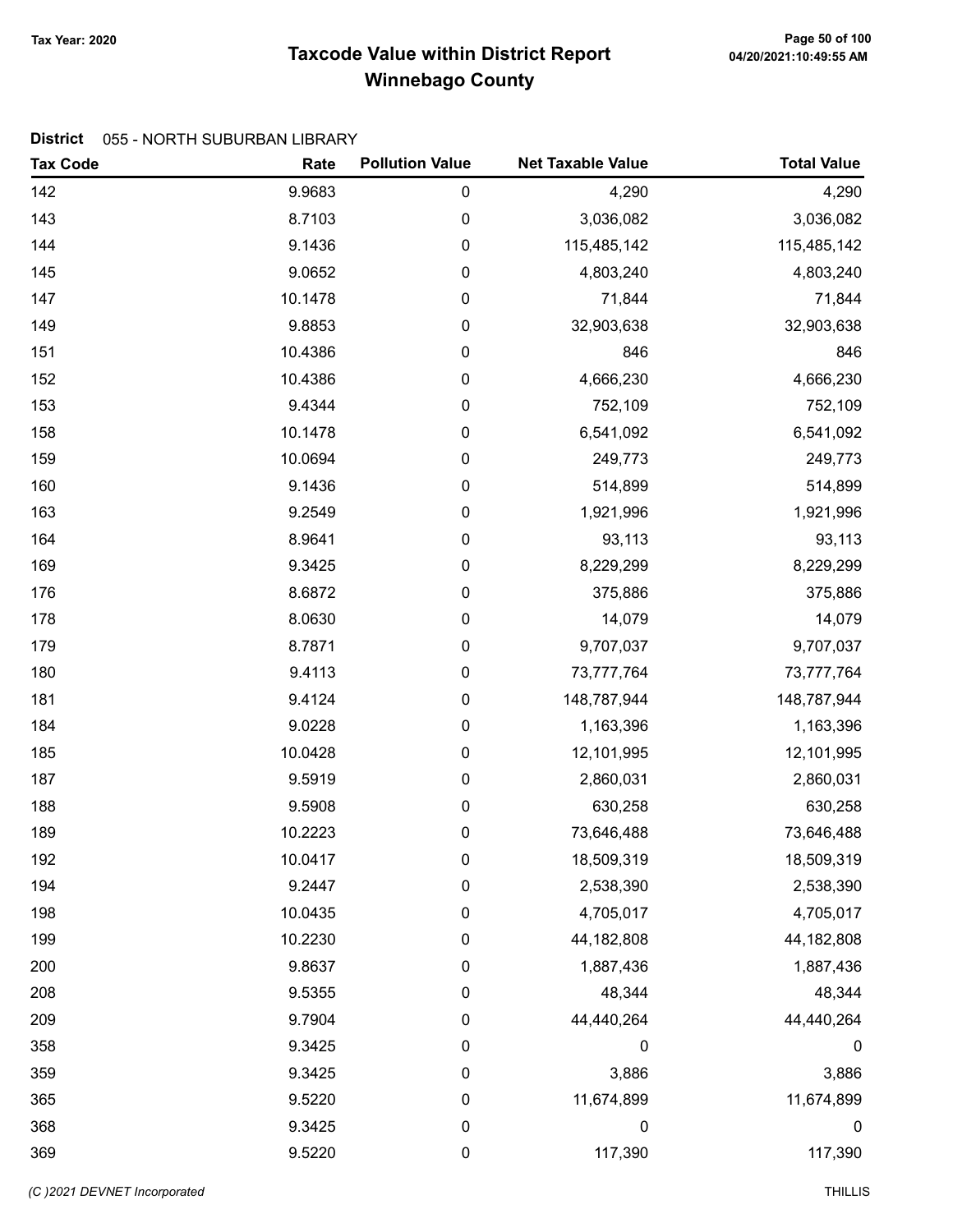# Taxcode Value within District Report Tax Year: 2020 Page 51 of 100 Winnebago County

Tax Code **Rate Pollution Value** Net Taxable Value Total Value

#### District 055 - NORTH SUBURBAN LIBRARY

| 409                                                            | 9.8131           | $\mathbf 0$                   | 11,368,388                                           | 11,368,388             |
|----------------------------------------------------------------|------------------|-------------------------------|------------------------------------------------------|------------------------|
| 413                                                            | 9.2549           | $\boldsymbol{0}$              | 508,825                                              | 508,825                |
| 414                                                            | 9.4344           | $\boldsymbol{0}$              | 1,115,680                                            | 1,115,680              |
| 416                                                            | 9.1436           | $\pmb{0}$                     | 6,213,391                                            | 6,213,391              |
| 426                                                            | 9.9142           | $\boldsymbol{0}$              | 2,326,192                                            | 2,326,192              |
| 427                                                            | 9.6361           | $\boldsymbol{0}$              | 10,516                                               | 10,516                 |
| 428                                                            | 9.8156           | 0                             | 1,800,234                                            | 1,800,234              |
| 429                                                            | 9.3560           | $\boldsymbol{0}$              | 4,613                                                | 4,613                  |
| 430                                                            | 9.5355           | $\boldsymbol{0}$              | 147,019                                              | 147,019                |
| 433                                                            | 9.4344           | $\boldsymbol{0}$              | 1,441,194                                            | 1,441,194              |
| 434                                                            | 9.4344           | $\pmb{0}$                     | 215,802                                              | 215,802                |
| 435                                                            | 9.4344           | $\boldsymbol{0}$              | 6,398,846                                            | 6,398,846              |
| 442                                                            | 9.7145           | $\boldsymbol{0}$              | 1,018,079                                            | 1,018,079              |
| 443                                                            | 8.6319           | 0                             | 53,848                                               | 53,848                 |
| 444                                                            | 9.8156           | $\boldsymbol{0}$              | 14,124                                               | 14,124                 |
| 447                                                            | 10.0428          | 0                             | 390,181                                              | 390,181                |
| 448                                                            | 9.9142           | $\boldsymbol{0}$              | 11,686                                               | 11,686                 |
| 454                                                            | 9.6361           | 0                             | 30,306                                               | 30,306                 |
| 456                                                            | 9.8131           | 0                             | 4,231,422                                            | 4,231,422              |
|                                                                |                  |                               |                                                      |                        |
|                                                                |                  |                               | <b>Totals for 055 - NORTH SUBURBAN LIBRARY</b>       | 1,307,806,973          |
|                                                                |                  |                               | <b>State Railroad</b>                                | 1,201,708              |
|                                                                |                  |                               | <b>Grand Totals for 055 - NORTH SUBURBAN LIBRARY</b> | 1,309,008,681          |
| <b>District</b><br>056 - PECATONICA LIBRARY<br><b>Tax Code</b> | Rate             | <b>Pollution Value</b>        | <b>Net Taxable Value</b>                             | <b>Total Value</b>     |
| 231                                                            |                  | $\boldsymbol{0}$              |                                                      |                        |
|                                                                | 9.8511           | 0                             | 130,550                                              | 130,550                |
| 232                                                            | 8.6661           | $\boldsymbol{0}$              | 970,119                                              | 970,119                |
| 265                                                            | 9.6276           |                               | 975,547                                              | 975,547                |
| 266<br>267                                                     | 8.7687<br>9.0833 | $\pmb{0}$<br>$\boldsymbol{0}$ | 6,582,045<br>1,495,127                               | 6,582,045              |
| 268                                                            | 8.2244           | $\boldsymbol{0}$              | 3,917,988                                            | 1,495,127<br>3,917,988 |
| 281                                                            | 8.3636           | $\boldsymbol{0}$              | 47, 137, 340                                         | 47, 137, 340           |
| 282                                                            | 9.2225           | $\boldsymbol{0}$              | 180,679                                              | 180,679                |
| 283                                                            | 9.7668           | $\boldsymbol{0}$              | 154,831                                              | 154,831                |
| 284                                                            | 8.9079           | $\boldsymbol{0}$              | 36,354                                               | 36,354                 |
| 286                                                            | 9.1386           | $\boldsymbol{0}$              | 29,287,528                                           | 29,287,528             |
| 305                                                            | 8.8218           | $\boldsymbol{0}$              | 292,481                                              | 292,481                |
| 309                                                            | 8.8149           | $\boldsymbol{0}$              | 5,831,759                                            | 5,831,759              |
| 312                                                            | 9.6738           | $\boldsymbol{0}$              | 1,613,628                                            | 1,613,628              |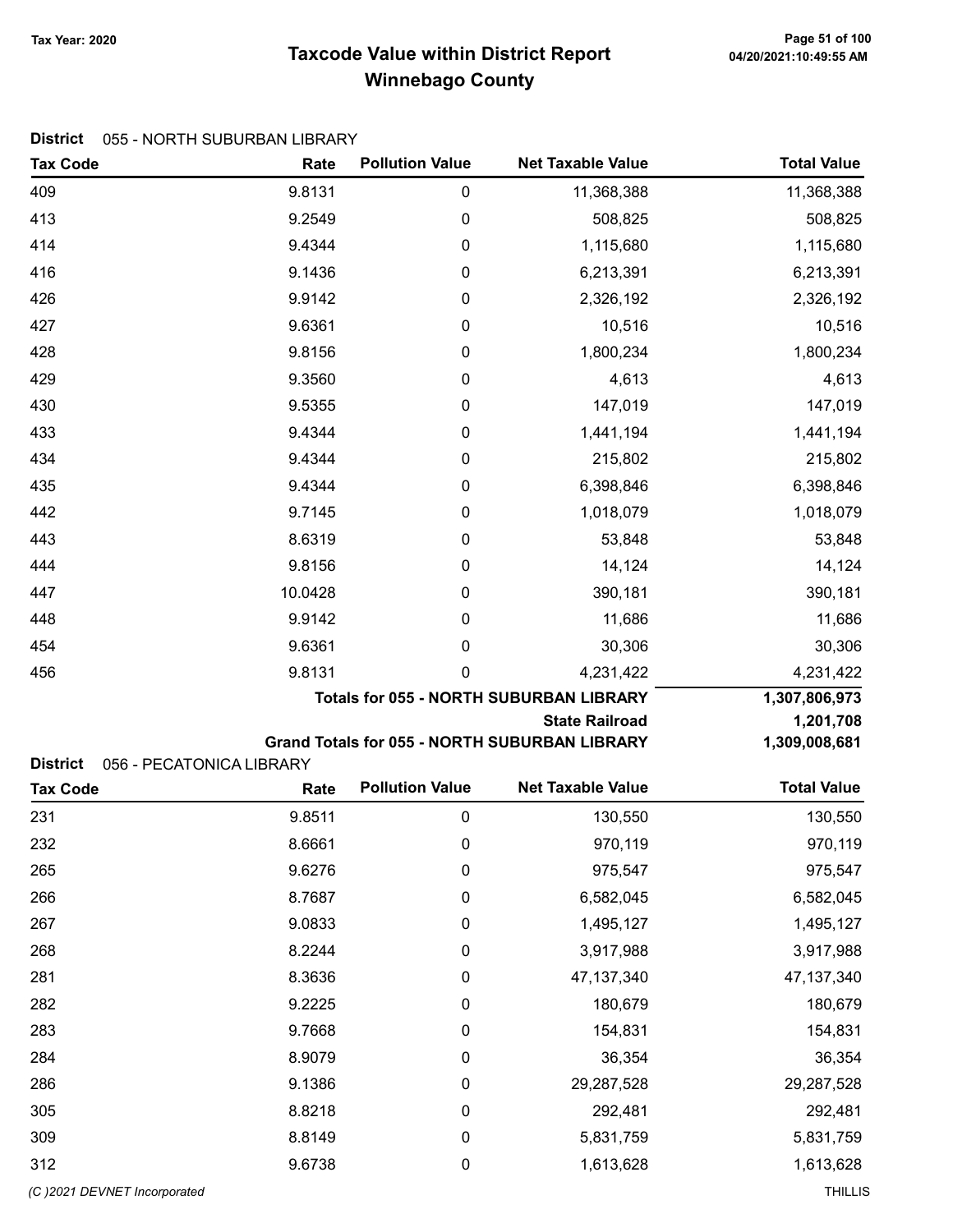# Taxcode Value within District Report Tax Year: 2020 Page 52 of 100 Winnebago County

| <b>District</b> | 056 - PECATONICA LIBRARY           |                        |                                                  |                    |
|-----------------|------------------------------------|------------------------|--------------------------------------------------|--------------------|
| <b>Tax Code</b> | Rate                               | <b>Pollution Value</b> | <b>Net Taxable Value</b>                         | <b>Total Value</b> |
| 425             | 9.1386                             | $\mathbf 0$            | 64,580                                           | 64,580             |
|                 |                                    |                        | <b>Totals for 056 - PECATONICA LIBRARY</b>       | 98,670,556         |
|                 |                                    |                        | <b>State Railroad</b>                            | 0                  |
| <b>District</b> |                                    |                        | <b>Grand Totals for 056 - PECATONICA LIBRARY</b> | 98,670,556         |
| <b>Tax Code</b> | 057 - TALCOTT FREE LIBRARY<br>Rate | <b>Pollution Value</b> | <b>Net Taxable Value</b>                         | <b>Total Value</b> |
| 191             | 8.7646                             | $\boldsymbol{0}$       | 13,364,729                                       | 13,364,729         |
| 193             | 9.2165                             | 0                      | 9,017,492                                        | 9,017,492          |
| 197             | 9.5891                             | $\boldsymbol{0}$       | 114,056,210                                      | 114,056,210        |
| 202             | 8.9580                             | $\boldsymbol{0}$       | 47,812,600                                       | 47,812,600         |
| 203             | 9.3899                             | $\boldsymbol{0}$       | 5,086,316                                        | 5,086,316          |
| 204             | 10.0210                            | 0                      | 32,496                                           | 32,496             |
| 205             | 10.0203                            | 0                      | 144,698                                          | 144,698            |
| 206             | 10.1998                            | 0                      | 21,813,669                                       | 21,813,669         |
| 401             | 9.5891                             | 0                      | 3,979,992                                        | 3,979,992          |
| 402             | 9.5891                             | 0                      | 534,264                                          | 534,264            |
| 420             | 9.5891                             | 0                      | 1,718,942                                        | 1,718,942          |
|                 |                                    |                        | <b>Totals for 057 - TALCOTT FREE LIBRARY</b>     | 217,561,408        |
|                 |                                    |                        | <b>State Railroad</b>                            | 528,383            |
|                 |                                    |                        | Grand Totals for 057 - TALCOTT FREE LIBRARY      | 218,089,791        |
| <b>District</b> | 058 - WINNEBAGO LIBRARY            |                        |                                                  |                    |
| <b>Tax Code</b> | Rate                               | <b>Pollution Value</b> | <b>Net Taxable Value</b>                         | <b>Total Value</b> |
| 052             | 10.2006                            | $\boldsymbol{0}$       | 422,942                                          | 422,942            |
| 063             | 10.1957                            | 0                      | 2,287,203                                        | 2,287,203          |
| 069             | 10.3160                            | 0                      | 7,041,274                                        | 7,041,274          |
| 071             | 10.1365                            | 0                      | 11,275,754                                       | 11,275,754         |
| 073             | 10.2349                            | $\pmb{0}$              | 43,906                                           | 43,906             |
| 162             | 9.2785                             | $\pmb{0}$              | 542,548                                          | 542,548            |
| 248             | 9.4108                             | $\boldsymbol{0}$       | 71,092                                           | 71,092             |
| 254             | 9.6830                             | $\boldsymbol{0}$       | 258,661                                          | 258,661            |
| 260             | 9.6438                             | $\boldsymbol{0}$       | 15,291,249                                       | 15,291,249         |
| 263             | 9.0995                             | $\boldsymbol{0}$       | 200,372                                          | 200,372            |
| 306             | 10.2343                            | $\pmb{0}$              | 419,447                                          | 419,447            |
| 308             | 9.6900                             | $\pmb{0}$              | 797,753                                          | 797,753            |
| 310             | 9.6969                             | $\boldsymbol{0}$       | 7,890,966                                        | 7,890,966          |
| 311             | 10.2412                            | $\boldsymbol{0}$       | 4,107,593                                        | 4,107,593          |
| 313             | 10.1089                            | $\boldsymbol{0}$       | 1,857,330                                        | 1,857,330          |
| 314             | 9.7798                             | $\pmb{0}$              | 4,646,153                                        | 4,646,153          |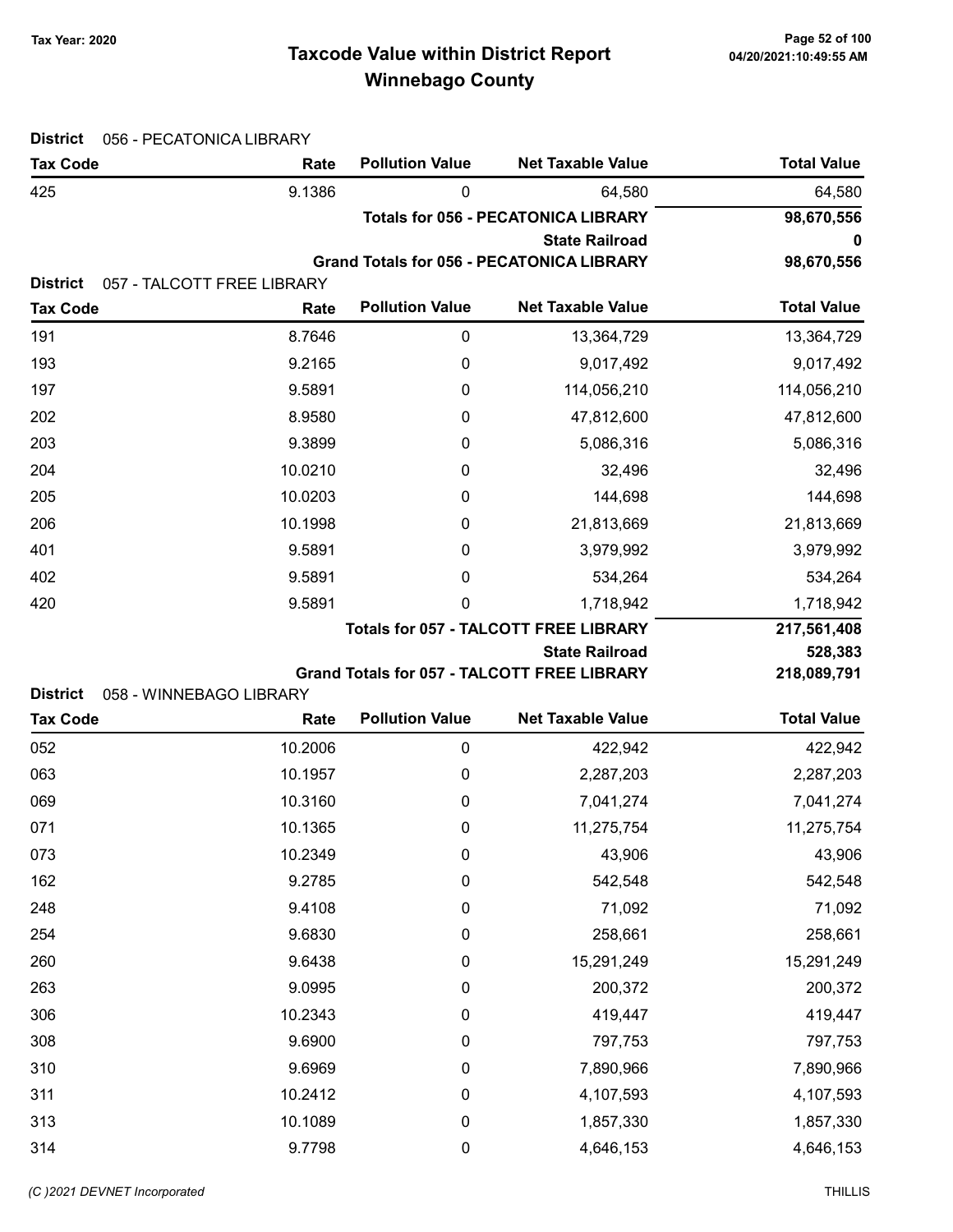# Taxcode Value within District Report Tax Year: 2020 Page 53 of 100 Winnebago County

| <b>District</b>             | 058 - WINNEBAGO LIBRARY     |                        |                                                 |                    |
|-----------------------------|-----------------------------|------------------------|-------------------------------------------------|--------------------|
| <b>Tax Code</b>             | Rate                        | <b>Pollution Value</b> | <b>Net Taxable Value</b>                        | <b>Total Value</b> |
| 324                         | 9.7479                      | 0                      | 1,854,021                                       | 1,854,021          |
| 325                         | 10.5757                     | 0                      | 319,927                                         | 319,927            |
| 326                         | 9.7087                      | 0                      | 49,164,959                                      | 49,164,959         |
| 328                         | 10.7552                     | 0                      | 51,846,031                                      | 51,846,031         |
| 329                         | 9.8882                      | 0                      | 1,867,541                                       | 1,867,541          |
| 363                         | 9.1798                      | 0                      | 53,158                                          | 53,158             |
|                             |                             |                        | <b>Totals for 058 - WINNEBAGO LIBRARY</b>       | 162,259,880        |
|                             |                             |                        | <b>State Railroad</b>                           | 0                  |
| <b>District</b>             | 059 - ROCKFORD CITY LIBRARY |                        | <b>Grand Totals for 058 - WINNEBAGO LIBRARY</b> | 162,259,880        |
| <b>Tax Code</b>             | Rate                        | <b>Pollution Value</b> | <b>Net Taxable Value</b>                        | <b>Total Value</b> |
| 001                         | 12.8584                     | 0                      | 1,331,835,386                                   | 1,331,835,386      |
| 014                         | 12.8584                     | 0                      | 1,574,752                                       | 1,574,752          |
| 021                         | 12.7573                     | 0                      | 18,273,575                                      | 18,273,575         |
| 036                         | 12.6789                     | 0                      | 13,794,247                                      | 13,794,247         |
| 038                         | 12.8584                     | 0                      | 0                                               | $\boldsymbol{0}$   |
| 046                         | 12.6623                     | 0                      | 34,353                                          | 34,353             |
| 047                         | 12.8584                     | 0                      | 3,861                                           | 3,861              |
| 048                         | 12.8584                     | 0                      | 66,397                                          | 66,397             |
| 056                         | 12.8584                     | 0                      | 334,799                                         | 334,799            |
| 082                         | 12.8584                     | 0                      | 98,080                                          | 98,080             |
| 085                         | 12.8584                     | 0                      | 9,192,488                                       | 9,192,488          |
| 086                         | 12.7597                     | 0                      | 1,231,180                                       | 1,231,180          |
| 112                         | 11.9896                     | 0                      | 2,489,584                                       | 2,489,584          |
| 116                         | 11.8101                     | 0                      | 25,746                                          | 25,746             |
| 117                         | 12.8584                     | $\pmb{0}$              | 11,362,015                                      | 11,362,015         |
| 123                         | 11.8542                     | 0                      | 706,527                                         | 706,527            |
| 126                         | 12.8584                     | 0                      | 1,863,550                                       | 1,863,550          |
| 127                         | 12.9938                     | 0                      | 128,738,162                                     | 128,738,162        |
| 131                         | 11.6747                     | 0                      | 4,028                                           | 4,028              |
| 146                         | 12.9405                     | 0                      | 18,759,846                                      | 18,759,846         |
| 154                         | 12.7610                     | 0                      | 115,026                                         | 115,026            |
| 157                         | 11.7568                     | 0                      | 85,882                                          | 85,882             |
| 172                         | 12.8418                     | 0                      | 239,137                                         | 239,137            |
| 223                         | 12.8584                     | 0                      | 7,071,811                                       | 7,071,811          |
| 226                         | 12.8584                     | 0                      | 773,567                                         | 773,567            |
| 258                         | 11.7506                     | $\boldsymbol{0}$       | 0                                               | 0                  |
| 259                         | 10.8917                     | 0                      | 0                                               | $\mathbf 0$        |
| (C)2021 DEVNET Incorporated |                             |                        |                                                 | THILLIS            |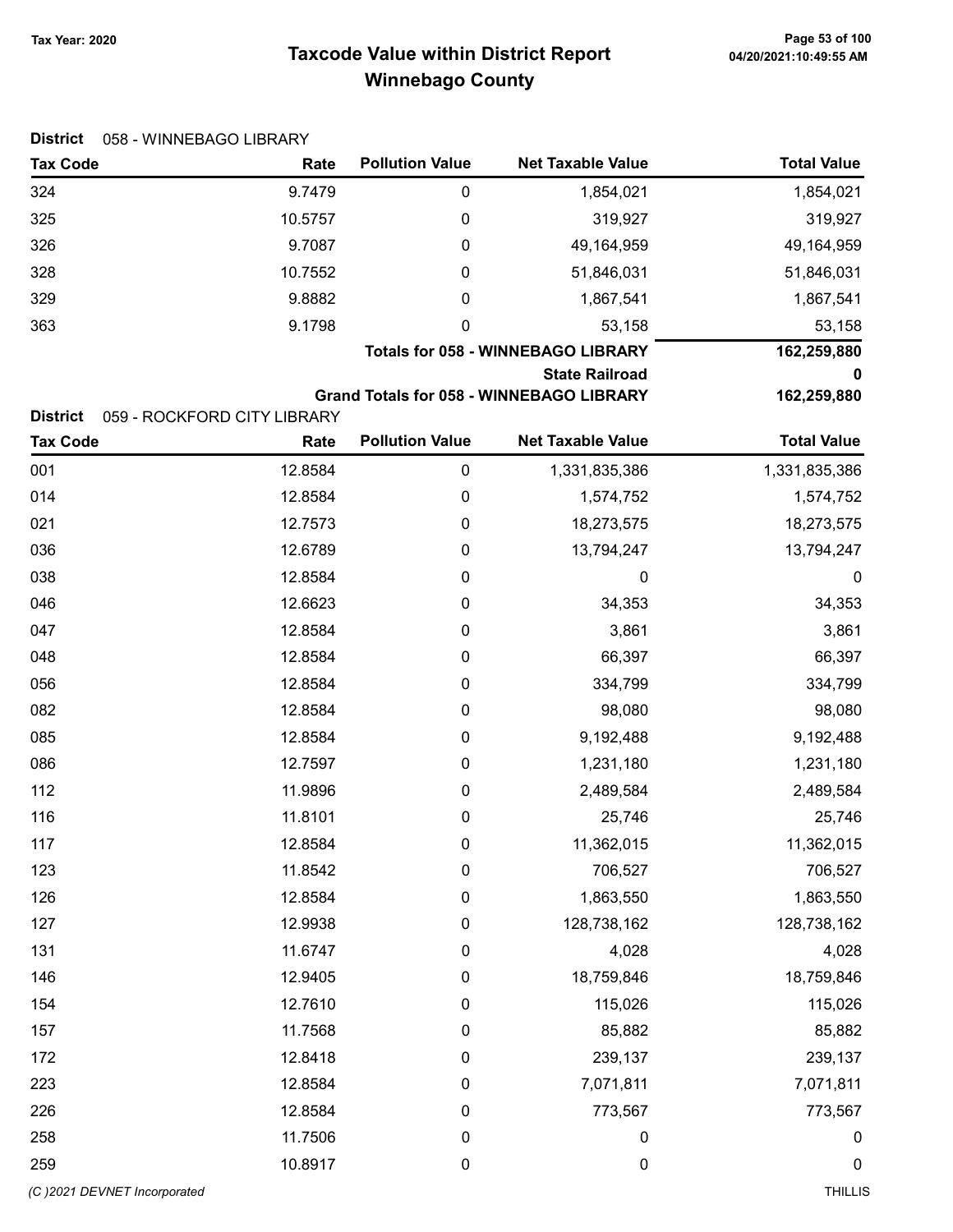### Taxcode Value within District Report Tax Year: 2020 Page 54 of 100 Winnebago County

#### District 059 - ROCKFORD CITY LIBRARY

| 0<br>315<br>11.8547<br>73,514<br>0<br>327<br>11.8155<br>51,339<br>361<br>11.9363<br>0<br>4,184<br>381<br>0<br>7,380,837<br>12.8770<br>382<br>12.6975<br>0<br>171,839 | 73,514                                                                        |
|----------------------------------------------------------------------------------------------------------------------------------------------------------------------|-------------------------------------------------------------------------------|
|                                                                                                                                                                      | 51,339<br>4,184<br>7,380,837<br>171,839<br>1,482,942<br>890,850<br>23,869,124 |
|                                                                                                                                                                      |                                                                               |
|                                                                                                                                                                      |                                                                               |
|                                                                                                                                                                      |                                                                               |
|                                                                                                                                                                      |                                                                               |
| 383<br>12.8143<br>0<br>1,482,942                                                                                                                                     |                                                                               |
| 391<br>12.8584<br>0<br>890,850                                                                                                                                       |                                                                               |
| 392<br>12.8584<br>0<br>23,869,124                                                                                                                                    |                                                                               |
| 400<br>0<br>48,014<br>12.8584                                                                                                                                        | 48,014                                                                        |
| 403<br>12.8584<br>0<br>69,898                                                                                                                                        | 69,898                                                                        |
| 404<br>12.8584<br>0<br>1,085,673                                                                                                                                     | 1,085,673                                                                     |
| 405<br>12.8584<br>0<br>1,545,217                                                                                                                                     | 1,545,217                                                                     |
| 406<br>12.8584<br>0<br>10,548                                                                                                                                        | 10,548                                                                        |
| 407<br>12.8584<br>0<br>703,876                                                                                                                                       | 703,876                                                                       |
| 408<br>0<br>281,186<br>12.8584                                                                                                                                       | 281,186                                                                       |
| 410<br>12.8584<br>0<br>7,595,498                                                                                                                                     | 7,595,498                                                                     |
| 411<br>12.6789<br>0<br>479                                                                                                                                           | 479                                                                           |
| 412<br>0<br>96,815<br>12.8584                                                                                                                                        | 96,815                                                                        |
| 417<br>12.8584<br>0<br>860,378                                                                                                                                       | 860,378                                                                       |
| 418<br>12.8584<br>0<br>5,758,779                                                                                                                                     | 5,758,779                                                                     |
| 419<br>12.8584<br>0<br>457,568                                                                                                                                       | 457,568                                                                       |
| 421<br>0<br>12.8584<br>14,472,925                                                                                                                                    | 14,472,925                                                                    |
| 422<br>12.8584<br>0<br>9,483,317                                                                                                                                     | 9,483,317                                                                     |
| 423<br>12.8584<br>0<br>12,207,909                                                                                                                                    | 12,207,909                                                                    |
| 424<br>12.8584<br>0<br>8,615,975                                                                                                                                     | 8,615,975                                                                     |
| 216,031<br>450<br>12.8584<br>0                                                                                                                                       | 216,031                                                                       |
| 12.8584<br>42,223,018<br>451<br>0                                                                                                                                    | 42,223,018                                                                    |
| 11.8064<br>453<br>0<br>175,446                                                                                                                                       | 175,446                                                                       |
| 455<br>12.8584<br>0<br>6,517,372                                                                                                                                     | 6,517,372                                                                     |
| 460<br>12.8584<br>0<br>120,212                                                                                                                                       | 120,212                                                                       |
| <b>Totals for 059 - ROCKFORD CITY LIBRARY</b>                                                                                                                        | 1,695,144,762                                                                 |
| <b>State Railroad</b>                                                                                                                                                | 4,458,680                                                                     |
| <b>Grand Totals for 059 - ROCKFORD CITY LIBRARY</b><br><b>District</b><br>060 - GREATER RKFD AIRPORT                                                                 | 1,699,603,442                                                                 |
| <b>Pollution Value</b><br><b>Net Taxable Value</b><br><b>Tax Code</b><br>Rate                                                                                        | <b>Total Value</b>                                                            |
| 001<br>12.8584<br>1,331,835,386<br>0                                                                                                                                 | 1,331,835,386                                                                 |

002 9.8131 0 110,077,232 110,077,232 003 10.8384 0 28,831,500 28,831,500 (C )2021 DEVNET Incorporated THILLIS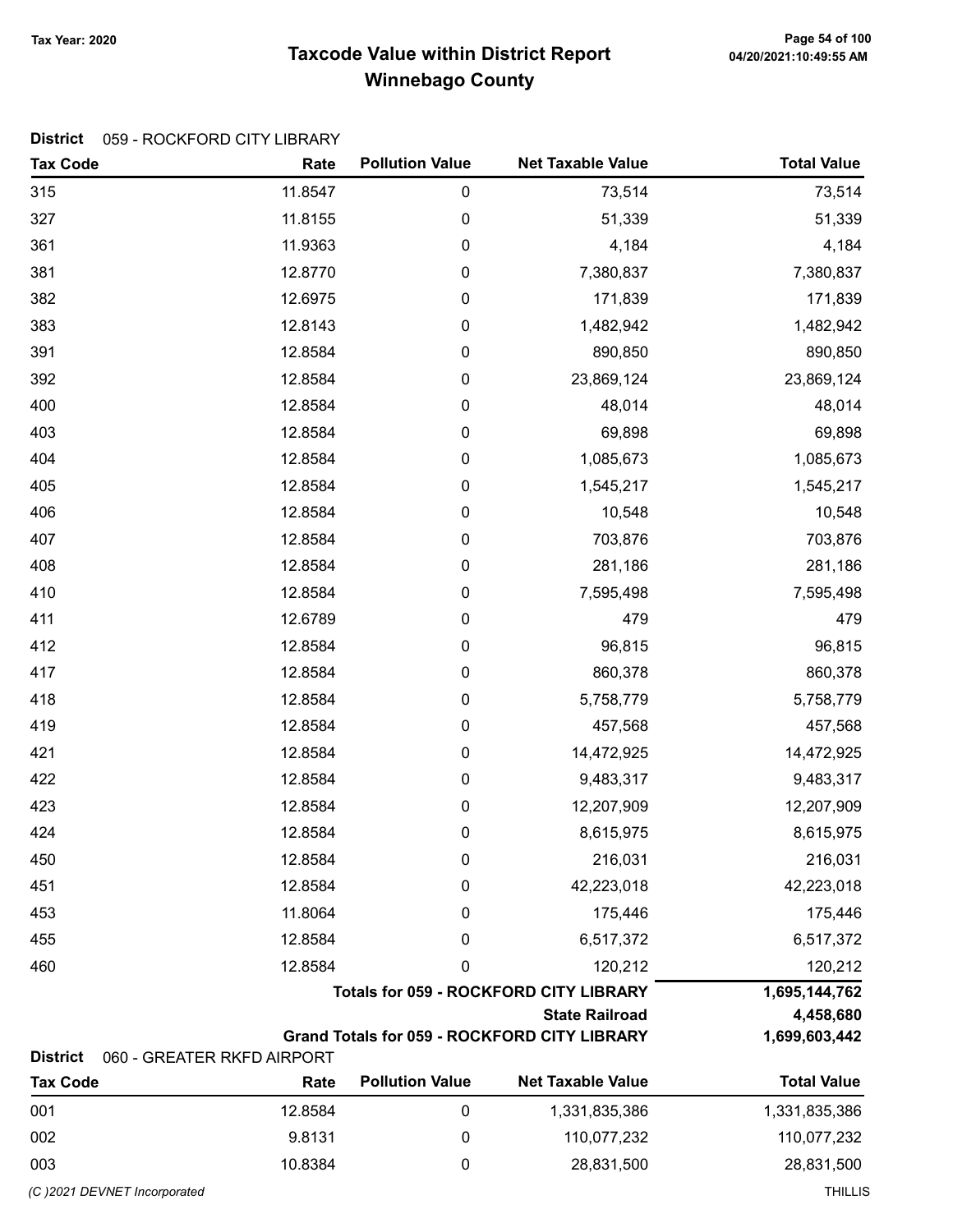# Taxcode Value within District Report Tax Year: 2020 Page 55 of 100 Winnebago County

| <b>Tax Code</b> | Rate    | <b>Pollution Value</b> | <b>Net Taxable Value</b> | <b>Total Value</b> |
|-----------------|---------|------------------------|--------------------------|--------------------|
| 005             | 10.4768 | 0                      | 11,340,410               | 11,340,410         |
| 006             | 9.7145  | 0                      | 141,758,741              | 141,758,741        |
| 007             | 9.5350  | 0                      | 5,196,704                | 5,196,704          |
| 008             | 9.9142  | 0                      | 58,179,914               | 58,179,914         |
| 010             | 10.2464 | 0                      | 3,236,803                | 3,236,803          |
| 012             | 8.6319  | $\pmb{0}$              | 188,642                  | 188,642            |
| 013             | 10.0631 | $\pmb{0}$              | 23,473,269               | 23,473,269         |
| 014             | 12.8584 | 0                      | 1,574,752                | 1,574,752          |
| 016             | 9.6298  | 0                      | 4,940                    | 4,940              |
| 017             | 11.0179 | 0                      | 24,887,409               | 24,887,409         |
| 018             | 10.6563 | 0                      | 54,336,417               | 54,336,417         |
| 019             | 9.2506  | 0                      | 0                        | $\boldsymbol{0}$   |
| 020             | 9.6361  | $\pmb{0}$              | 24,300                   | 24,300             |
| 021             | 12.7573 | $\pmb{0}$              | 18,273,575               | 18,273,575         |
| 026             | 9.8156  | 0                      | 33,836,747               | 33,836,747         |
| 030             | 9.6298  | 0                      | 398,295                  | 398,295            |
| 031             | 9.8836  | 0                      | 4,947,008                | 4,947,008          |
| 035             | 9.6336  | 0                      | 862,145                  | 862,145            |
| 036             | 12.6789 | 0                      | 13,794,247               | 13,794,247         |
| 038             | 12.8584 | 0                      | 0                        | $\mathbf 0$        |
| 040             | 10.1680 | $\pmb{0}$              | 61,430                   | 61,430             |
| 042             | 10.2489 | $\pmb{0}$              | 3,549,284                | 3,549,284          |
| 044             | 9.7347  | $\pmb{0}$              | 16,462                   | 16,462             |
| 045             | 8.8114  | $\pmb{0}$              | 300,304                  | 300,304            |
| 047             | 12.8584 | 0                      | 3,861                    | 3,861              |
| 048             | 12.8584 | 0                      | 66,397                   | 66,397             |
| 049             | 10.0648 | 0                      | 23,561,266               | 23,561,266         |
| 050             | 10.1597 | 0                      | 6,523,597                | 6,523,597          |
| 051             | 9.9802  | 0                      | 9,755,116                | 9,755,116          |
| 052             | 10.2006 | 0                      | 422,942                  | 422,942            |
| 053             | 10.4498 | $\pmb{0}$              | 1,955,066                | 1,955,066          |
| 056             | 12.8584 | 0                      | 334,799                  | 334,799            |
| 057             | 10.1548 | 0                      | 10,051,157               | 10,051,157         |
| 058             | 9.9753  | 0                      | 1,707,468                | 1,707,468          |
| 059             | 10.9581 | 0                      | 1,536,398                | 1,536,398          |
| 060             | 10.0145 | $\pmb{0}$              | 1,699,266                | 1,699,266          |
| 061             | 10.3475 | 0                      | 3,036,994                | 3,036,994          |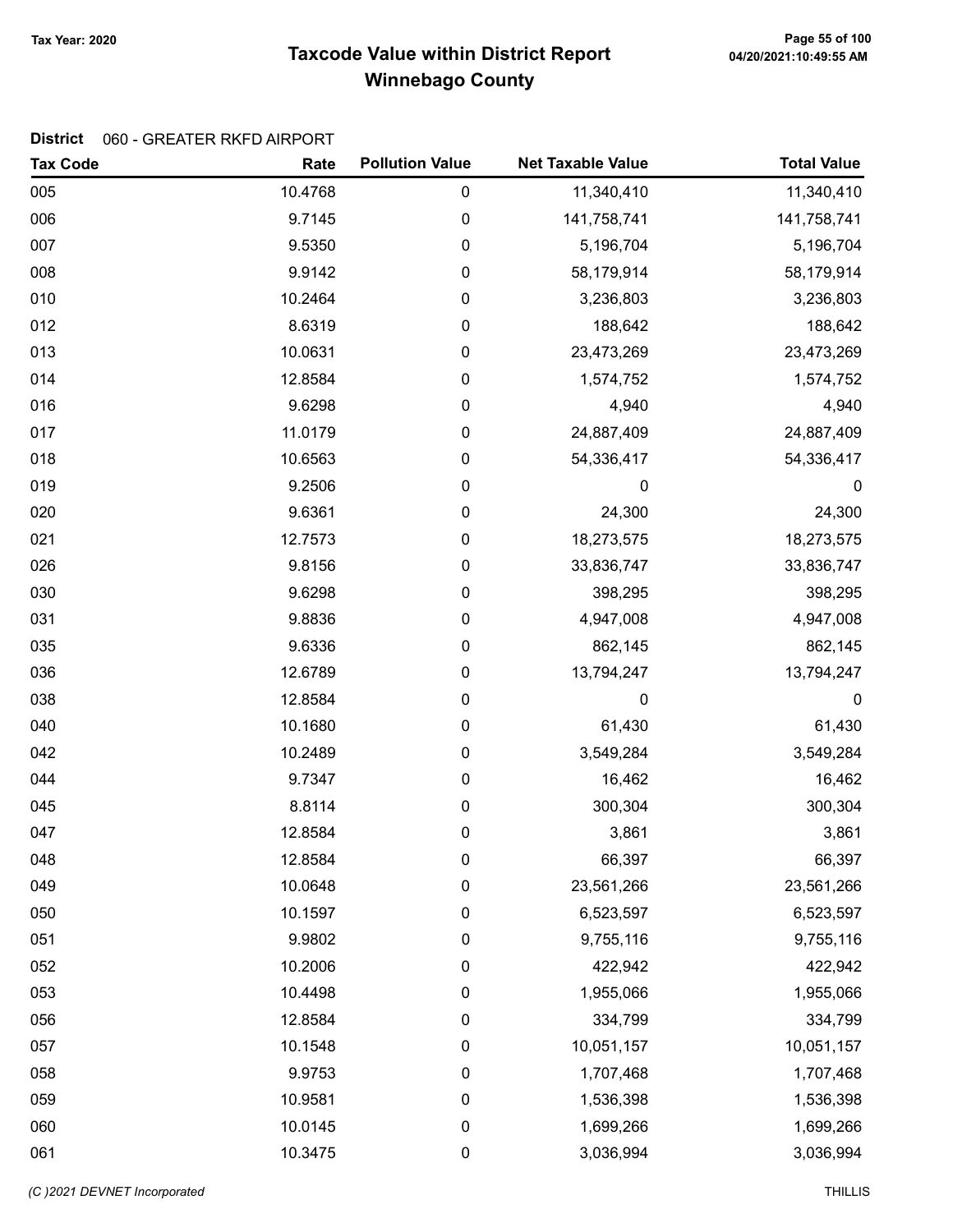# Taxcode Value within District Report Tax Year: 2020 Page 56 of 100 Winnebago County

| <b>Tax Code</b> | Rate    | <b>Pollution Value</b> | <b>Net Taxable Value</b> | <b>Total Value</b> |
|-----------------|---------|------------------------|--------------------------|--------------------|
| 062             | 10.1940 | 0                      | 7,328,654                | 7,328,654          |
| 063             | 10.1957 | 0                      | 2,287,203                | 2,287,203          |
| 064             | 9.9161  | 0                      | 14,678,862               | 14,678,862         |
| 066             | 10.0956 | 0                      | 12,991,210               | 12,991,210         |
| 069             | 10.3160 | 0                      | 7,041,274                | 7,041,274          |
| 070             | 9.9142  | 0                      | 2,204,956                | 2,204,956          |
| 071             | 10.1365 | 0                      | 11,275,754               | 11,275,754         |
| 072             | 9.8342  | 0                      | 48,522                   | 48,522             |
| 073             | 10.2349 | 0                      | 43,906                   | 43,906             |
| 076             | 9.7347  | 0                      | 1,174,819                | 1,174,819          |
| 077             | 9.6298  | 0                      | 158,630                  | 158,630            |
| 078             | 9.5312  | 0                      | 310,652                  | 310,652            |
| 082             | 12.8584 | 0                      | 98,080                   | 98,080             |
| 083             | 10.1548 | 0                      | 639,997                  | 639,997            |
| 084             | 9.5180  | 0                      | 566,502                  | 566,502            |
| 085             | 12.8584 | 0                      | 9,192,488                | 9,192,488          |
| 090             | 9.1459  | 0                      | 6,701                    | 6,701              |
| 091             | 8.2734  | 0                      | 9,913,834                | 9,913,834          |
| 092             | 9.2661  | 0                      | 4,752,053                | 4,752,053          |
| 093             | 8.3936  | 0                      | 1,376,647                | 1,376,647          |
| 095             | 9.6277  | 0                      | 4,748,233                | 4,748,233          |
| 096             | 10.6319 | 0                      | 8,270,378                | 8,270,378          |
| 099             | 10.2703 | 0                      | 5,475,152                | 5,475,152          |
| 104             | 9.6975  | 0                      | 2,217,113                | 2,217,113          |
| 108             | 9.3560  | 0                      | 46,893                   | 46,893             |
| 109             | 9.5355  | 0                      | 33,723,313               | 33,723,313         |
| 110             | 10.1491 | 0                      | 25,636,531               | 25,636,531         |
| 111             | 9.7875  | 0                      | 6,186,528                | 6,186,528          |
| 112             | 11.9896 | 0                      | 2,489,584                | 2,489,584          |
| 113             | 11.1533 | 0                      | 10,242,725               | 10,242,725         |
| 114             | 9.9696  | 0                      | 77,142,385               | 77, 142, 385       |
| 115             | 9.6080  | 0                      | 5,832,486                | 5,832,486          |
| 116             | 11.8101 | 0                      | 25,746                   | 25,746             |
| 117             | 12.8584 | 0                      | 11,362,015               | 11,362,015         |
| 118             | 9.4344  | 0                      | 366,998                  | 366,998            |
| 119             | 10.1491 | 0                      | 13,881,466               | 13,881,466         |
| 120             | 9.9696  | 0                      | 3,830,108                | 3,830,108          |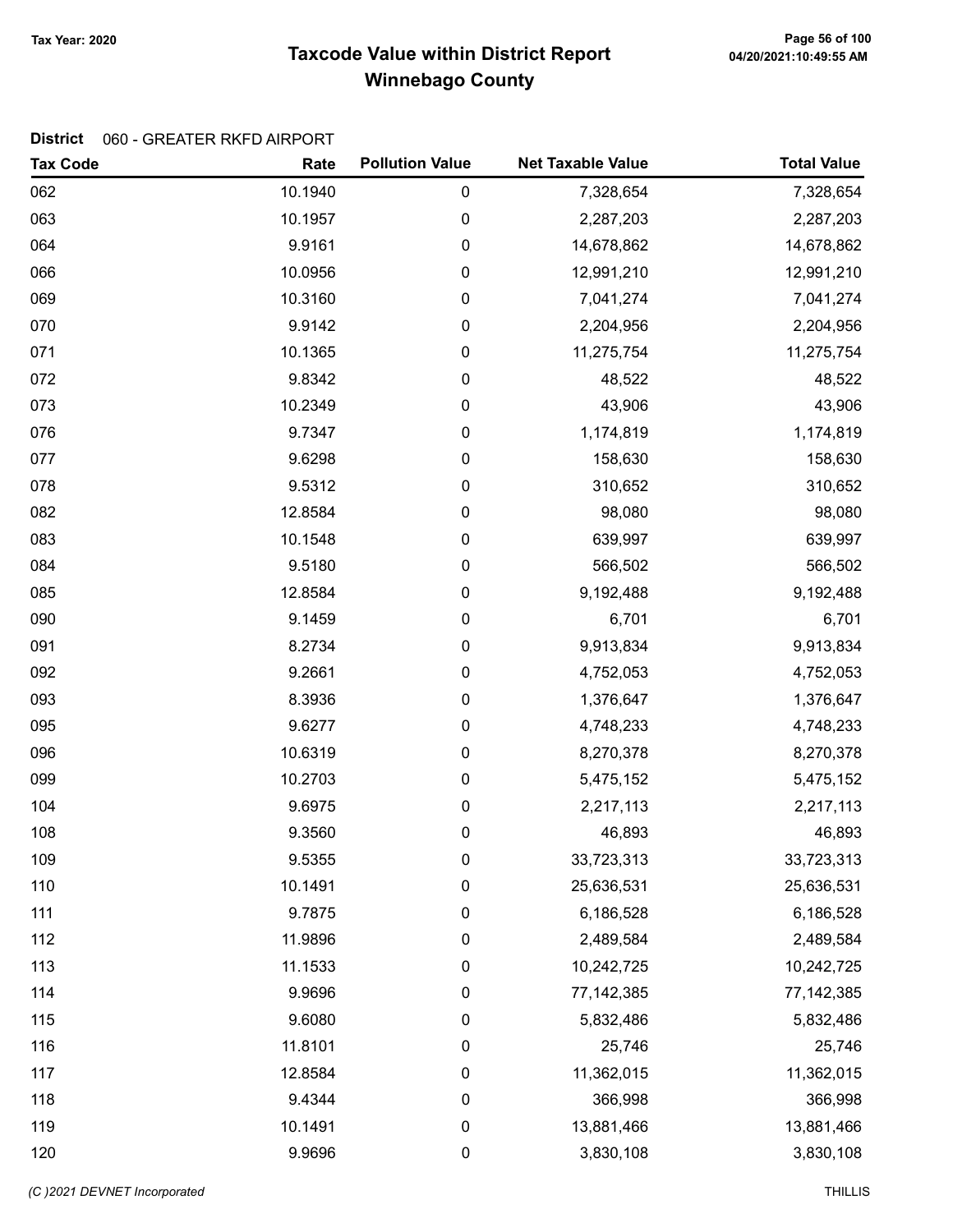# Taxcode Value within District Report Tax Year: 2020 Page 57 of 100 Winnebago County

| <b>Tax Code</b> | Rate    | <b>Pollution Value</b> | <b>Net Taxable Value</b> | <b>Total Value</b> |
|-----------------|---------|------------------------|--------------------------|--------------------|
| 122             | 9.7230  | 0                      | 558,022                  | 558,022            |
| 123             | 11.8542 | 0                      | 706,527                  | 706,527            |
| 124             | 11.1533 | $\pmb{0}$              | 7,358,371                | 7,358,371          |
| 125             | 10.9738 | 0                      | 129,815                  | 129,815            |
| 126             | 12.8584 | 0                      | 1,863,550                | 1,863,550          |
| 127             | 12.9938 | $\boldsymbol{0}$       | 128,738,162              | 128,738,162        |
| 128             | 10.6122 | $\pmb{0}$              | 1,834,815                | 1,834,815          |
| 129             | 10.9738 | $\boldsymbol{0}$       | 14,082,084               | 14,082,084         |
| 130             | 9.9864  | $\pmb{0}$              | 4,328,565                | 4,328,565          |
| 131             | 11.6747 | $\pmb{0}$              | 4,028                    | 4,028              |
| 133             | 9.4344  | $\pmb{0}$              | 113,173,016              | 113,173,016        |
| 134             | 8.5308  | 0                      | 12,458                   | 12,458             |
| 135             | 9.3560  | $\boldsymbol{0}$       | 7,720,539                | 7,720,539          |
| 136             | 9.3605  | $\pmb{0}$              | 28,781,631               | 28,781,631         |
| 137             | 9.2549  | $\boldsymbol{0}$       | 52,988,802               | 52,988,802         |
| 138             | 9.9909  | $\pmb{0}$              | 40,259                   | 40,259             |
| 139             | 8.9641  | $\pmb{0}$              | 8,156,252                | 8,156,252          |
| 140             | 8.7808  | $\pmb{0}$              | 55,950                   | 55,950             |
| 141             | 9.2549  | 0                      | 222,408                  | 222,408            |
| 142             | 9.9683  | $\boldsymbol{0}$       | 4,290                    | 4,290              |
| 143             | 8.7103  | $\pmb{0}$              | 3,036,082                | 3,036,082          |
| 144             | 9.1436  | 0                      | 115,485,142              | 115,485,142        |
| 145             | 9.0652  | 0                      | 4,803,240                | 4,803,240          |
| 146             | 12.9405 | $\pmb{0}$              | 18,759,846               | 18,759,846         |
| 147             | 10.1478 | $\pmb{0}$              | 71,844                   | 71,844             |
| 149             | 9.8853  | 0                      | 32,903,638               | 32,903,638         |
| 150             | 10.0623 | 0                      | 105,565                  | 105,565            |
| 151             | 10.4386 | $\boldsymbol{0}$       | 846                      | 846                |
| 152             | 10.4386 | 0                      | 4,666,230                | 4,666,230          |
| 153             | 9.4344  | 0                      | 752,109                  | 752,109            |
| 154             | 12.7610 | $\boldsymbol{0}$       | 115,026                  | 115,026            |
| 155             | 9.1968  | $\pmb{0}$              | 8,348,886                | 8,348,886          |
| 156             | 9.0581  | $\pmb{0}$              | 18,878,157               | 18,878,157         |
| 157             | 11.7568 | 0                      | 85,882                   | 85,882             |
| 158             | 10.1478 | 0                      | 6,541,092                | 6,541,092          |
| 159             | 10.0694 | $\boldsymbol{0}$       | 249,773                  | 249,773            |
| 160             | 9.1436  | $\boldsymbol{0}$       | 514,899                  | 514,899            |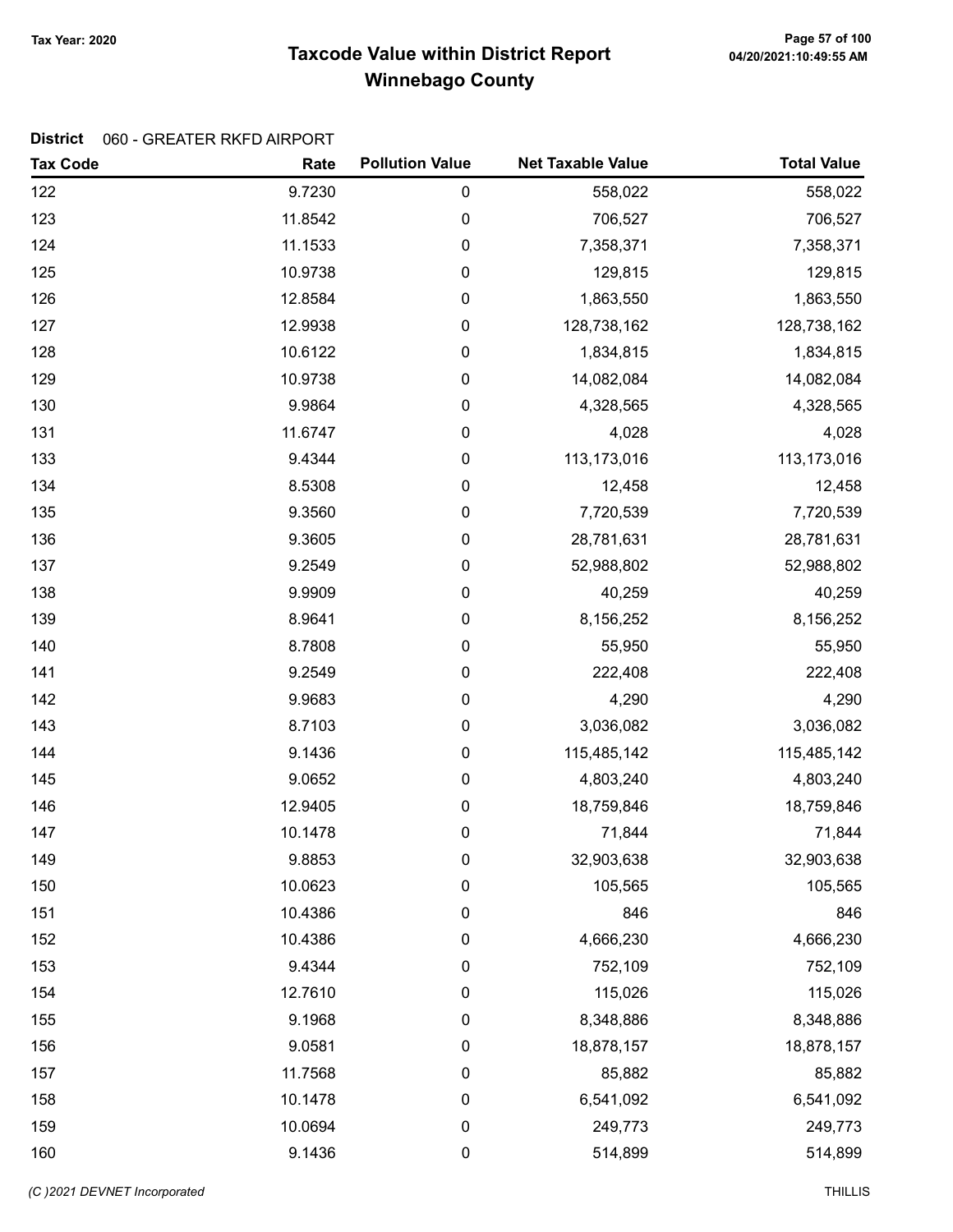# Taxcode Value within District Report Tax Year: 2020 Page 58 of 100 Winnebago County

| <b>Tax Code</b> | Rate    | <b>Pollution Value</b> | <b>Net Taxable Value</b> | <b>Total Value</b> |
|-----------------|---------|------------------------|--------------------------|--------------------|
| 161             | 8.6307  | $\pmb{0}$              | 133,041                  | 133,041            |
| 162             | 9.2785  | 0                      | 542,548                  | 542,548            |
| 163             | 9.2549  | $\pmb{0}$              | 1,921,996                | 1,921,996          |
| 164             | 8.9641  | 0                      | 93,113                   | 93,113             |
| 165             | 8.7694  | 0                      | 15,460,688               | 15,460,688         |
| 168             | 8.7694  | $\pmb{0}$              | 0                        | $\pmb{0}$          |
| 169             | 9.3425  | 0                      | 8,229,299                | 8,229,299          |
| 170             | 9.2376  | 0                      | 115,132                  | 115,132            |
| 171             | 10.2418 | 0                      | 146,381                  | 146,381            |
| 194             | 9.2447  | $\pmb{0}$              | 2,538,390                | 2,538,390          |
| 200             | 9.8637  | 0                      | 1,887,436                | 1,887,436          |
| 208             | 9.5355  | 0                      | 48,344                   | 48,344             |
| 223             | 12.8584 | 0                      | 7,071,811                | 7,071,811          |
| 226             | 12.8584 | 0                      | 773,567                  | 773,567            |
| 343             | 10.7917 | 0                      | 577,773                  | 577,773            |
| 351             | 8.3936  | 0                      | 780,669                  | 780,669            |
| 358             | 9.3425  | $\pmb{0}$              | 0                        | $\pmb{0}$          |
| 359             | 9.3425  | 0                      | 3,886                    | 3,886              |
| 361             | 11.9363 | 0                      | 4,184                    | 4,184              |
| 365             | 9.5220  | 0                      | 11,674,899               | 11,674,899         |
| 368             | 9.3425  | 0                      | 0                        | 0                  |
| 369             | 9.5220  | 0                      | 117,390                  | 117,390            |
| 370             | 10.6319 | 0                      | 0                        | $\boldsymbol{0}$   |
| 372             | 10.8114 | 0                      | 4,110,177                | 4,110,177          |
| 373             | 9.4456  | 0                      | 2,038,689                | 2,038,689          |
| 374             | 10.8384 | 0                      | 1,588,000                | 1,588,000          |
| 378             | 11.0179 | 0                      | 51,522,934               | 51,522,934         |
| 379             | 9.2661  | 0                      | 941,550                  | 941,550            |
| 380             | 10.2703 | 0                      | 984,204                  | 984,204            |
| 381             | 12.8770 | 0                      | 7,380,837                | 7,380,837          |
| 382             | 12.6975 | $\boldsymbol{0}$       | 171,839                  | 171,839            |
| 383             | 12.8143 | $\pmb{0}$              | 1,482,942                | 1,482,942          |
| 385             | 10.4498 | 0                      | 938,713                  | 938,713            |
| 386             | 10.9738 | 0                      | 0                        | $\boldsymbol{0}$   |
| 391             | 12.8584 | $\boldsymbol{0}$       | 890,850                  | 890,850            |
| 392             | 12.8584 | $\pmb{0}$              | 23,869,124               | 23,869,124         |
| 393             | 9.6277  | 0                      | 431,475                  | 431,475            |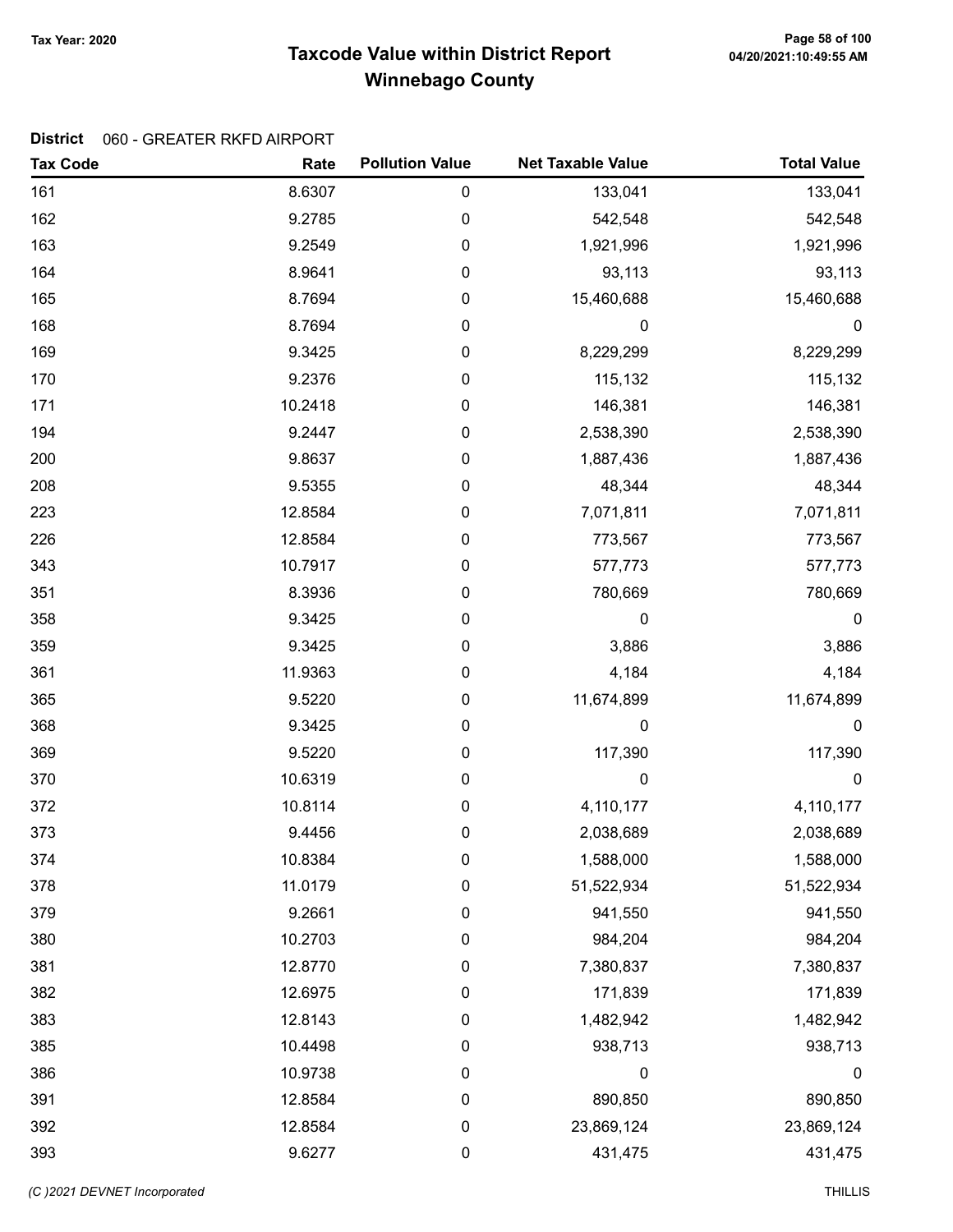# Taxcode Value within District Report Tax Year: 2020 Page 59 of 100 Winnebago County

| <b>Tax Code</b> | Rate    | <b>Pollution Value</b> | <b>Net Taxable Value</b> | <b>Total Value</b> |
|-----------------|---------|------------------------|--------------------------|--------------------|
| 394             | 9.6277  | 0                      | 0                        | $\pmb{0}$          |
| 397             | 9.4726  | 0                      | 0                        | $\mathbf 0$        |
| 400             | 12.8584 | 0                      | 48,014                   | 48,014             |
| 403             | 12.8584 | 0                      | 69,898                   | 69,898             |
| 404             | 12.8584 | 0                      | 1,085,673                | 1,085,673          |
| 405             | 12.8584 | 0                      | 1,545,217                | 1,545,217          |
| 406             | 12.8584 | 0                      | 10,548                   | 10,548             |
| 407             | 12.8584 | 0                      | 703,876                  | 703,876            |
| 408             | 12.8584 | 0                      | 281,186                  | 281,186            |
| 409             | 9.8131  | 0                      | 11,368,388               | 11,368,388         |
| 410             | 12.8584 | 0                      | 7,595,498                | 7,595,498          |
| 411             | 12.6789 | 0                      | 479                      | 479                |
| 412             | 12.8584 | 0                      | 96,815                   | 96,815             |
| 413             | 9.2549  | 0                      | 508,825                  | 508,825            |
| 414             | 9.4344  | 0                      | 1,115,680                | 1,115,680          |
| 416             | 9.1436  | 0                      | 6,213,391                | 6,213,391          |
| 417             | 12.8584 | 0                      | 860,378                  | 860,378            |
| 418             | 12.8584 | 0                      | 5,758,779                | 5,758,779          |
| 419             | 12.8584 | 0                      | 457,568                  | 457,568            |
| 421             | 12.8584 | 0                      | 14,472,925               | 14,472,925         |
| 422             | 12.8584 | 0                      | 9,483,317                | 9,483,317          |
| 423             | 12.8584 | 0                      | 12,207,909               | 12,207,909         |
| 424             | 12.8584 | 0                      | 8,615,975                | 8,615,975          |
| 426             | 9.9142  | 0                      | 2,326,192                | 2,326,192          |
| 427             | 9.6361  | 0                      | 10,516                   | 10,516             |
| 428             | 9.8156  | 0                      | 1,800,234                | 1,800,234          |
| 429             | 9.3560  | 0                      | 4,613                    | 4,613              |
| 430             | 9.5355  | 0                      | 147,019                  | 147,019            |
| 433             | 9.4344  | 0                      | 1,441,194                | 1,441,194          |
| 434             | 9.4344  | 0                      | 215,802                  | 215,802            |
| 435             | 9.4344  | $\pmb{0}$              | 6,398,846                | 6,398,846          |
| 438             | 9.6277  | 0                      | 568,259                  | 568,259            |
| 439             | 9.8342  | 0                      | 485,239                  | 485,239            |
| 440             | 9.9696  | 0                      | 26,485                   | 26,485             |
| 441             | 9.6277  | 0                      | 448,020                  | 448,020            |
| 442             | 9.7145  | $\pmb{0}$              | 1,018,079                | 1,018,079          |
| 443             | 8.6319  | 0                      | 53,848                   | 53,848             |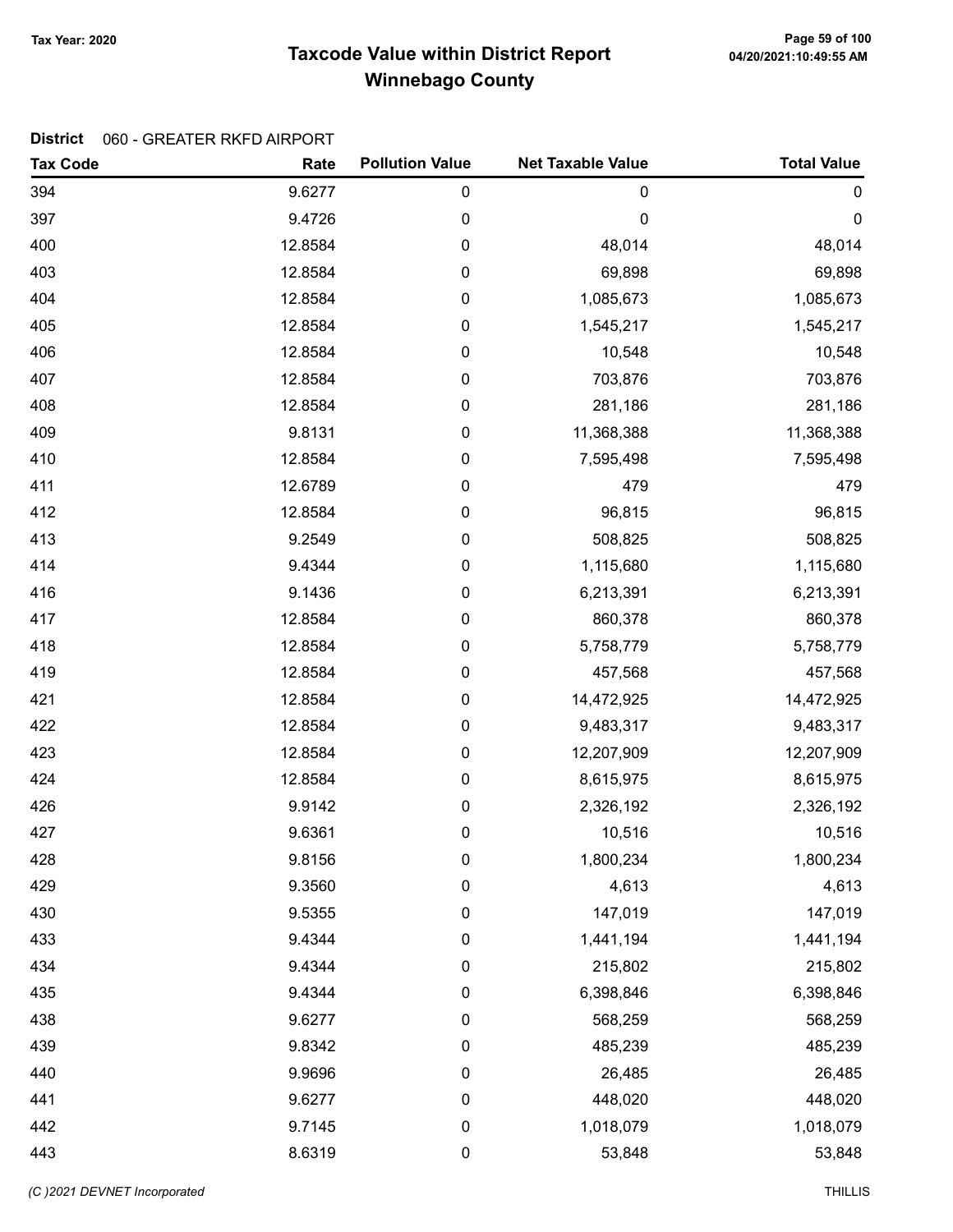### Taxcode Value within District Report Tax Year: 2020 Page 60 of 100 Winnebago County

| <b>District</b> | 060 - GREATER RKFD AIRPORT      |                        |                                                                                  |                          |
|-----------------|---------------------------------|------------------------|----------------------------------------------------------------------------------|--------------------------|
| <b>Tax Code</b> | Rate                            | <b>Pollution Value</b> | <b>Net Taxable Value</b>                                                         | <b>Total Value</b>       |
| 444             | 9.8156                          | 0                      | 14,124                                                                           | 14,124                   |
| 448             | 9.9142                          | 0                      | 11,686                                                                           | 11,686                   |
| 450             | 12.8584                         | 0                      | 216,031                                                                          | 216,031                  |
| 451             | 12.8584                         | 0                      | 42,223,018                                                                       | 42,223,018               |
| 452             | 9.6277                          | $\boldsymbol{0}$       | 29,180                                                                           | 29,180                   |
| 453             | 11.8064                         | 0                      | 175,446                                                                          | 175,446                  |
| 454             | 9.6361                          | 0                      | 30,306                                                                           | 30,306                   |
| 455             | 12.8584                         | 0                      | 6,517,372                                                                        | 6,517,372                |
| 456             | 9.8131                          | 0                      | 4,231,422                                                                        | 4,231,422                |
| 460             | 12.8584                         | 0                      | 120,212                                                                          | 120,212                  |
|                 |                                 |                        | <b>Totals for 060 - GREATER RKFD AIRPORT</b>                                     | 3,114,771,805            |
|                 |                                 |                        | <b>State Railroad</b>                                                            | 7,704,720                |
|                 |                                 |                        | <b>Grand Totals for 060 - GREATER RKFD AIRPORT</b>                               | 3, 122, 476, 525         |
| <b>District</b> | 061 - SOUTH BELOIT CITY LIBRARY | <b>Pollution Value</b> | <b>Net Taxable Value</b>                                                         | <b>Total Value</b>       |
| <b>Tax Code</b> | Rate                            |                        |                                                                                  |                          |
| 175             | 9.6345                          | $\pmb{0}$              | 44,792,963                                                                       | 44,792,963               |
| 177             | 9.0103                          | 0                      | 13,785,885                                                                       | 13,785,885               |
| 190             | 9.0445                          | 0                      | 41,641,752                                                                       | 41,641,752               |
| 201             | 9.2379                          | 0                      | 18,867,004                                                                       | 18,867,004               |
| 290             | 9.0445                          | 0                      | 0                                                                                | 0                        |
| 347             | 9.0103                          | 0                      | 304,604                                                                          | 304,604                  |
| 348             | 9.0445                          | 0                      | 60,862                                                                           | 60,862                   |
| 457             | 9.0103                          | 0                      | 1,644,589                                                                        | 1,644,589                |
| 458             | 9.0445                          | 0                      | 5,093,391                                                                        | 5,093,391                |
|                 |                                 |                        | <b>Totals for 061 - SOUTH BELOIT CITY LIBRARY</b>                                | 126,191,050              |
|                 |                                 |                        | <b>State Railroad</b><br><b>Grand Totals for 061 - SOUTH BELOIT CITY LIBRARY</b> | 1,393,787<br>127,584,837 |
| <b>District</b> | 062 - RKFD - WINN DRAINAGE      |                        |                                                                                  |                          |
| <b>Tax Code</b> | Rate                            | <b>Pollution Value</b> | <b>Net Taxable Value</b>                                                         | <b>Total Value</b>       |
| 060             | 10.0145                         | 0                      | 1,699,266                                                                        | 1,699,266                |
| 062             | 10.1940                         | 0                      | 7,328,654                                                                        | 7,328,654                |
| 073             | 10.2349                         | 0                      | 43,906                                                                           | 43,906                   |
| 254             | 9.6830                          | 0                      | 258,661                                                                          | 258,661                  |
| 315             | 11.8547                         | 0                      | 73,514                                                                           | 73,514                   |
| 324             | 9.7479                          | 0                      | 1,854,021                                                                        | 1,854,021                |
|                 |                                 |                        | <b>Totals for 062 - RKFD - WINN DRAINAGE</b>                                     | 11,258,022               |
|                 |                                 |                        |                                                                                  |                          |

State Railroad 0

Grand Totals for 062 - RKFD - WINN DRAINAGE 11,258,022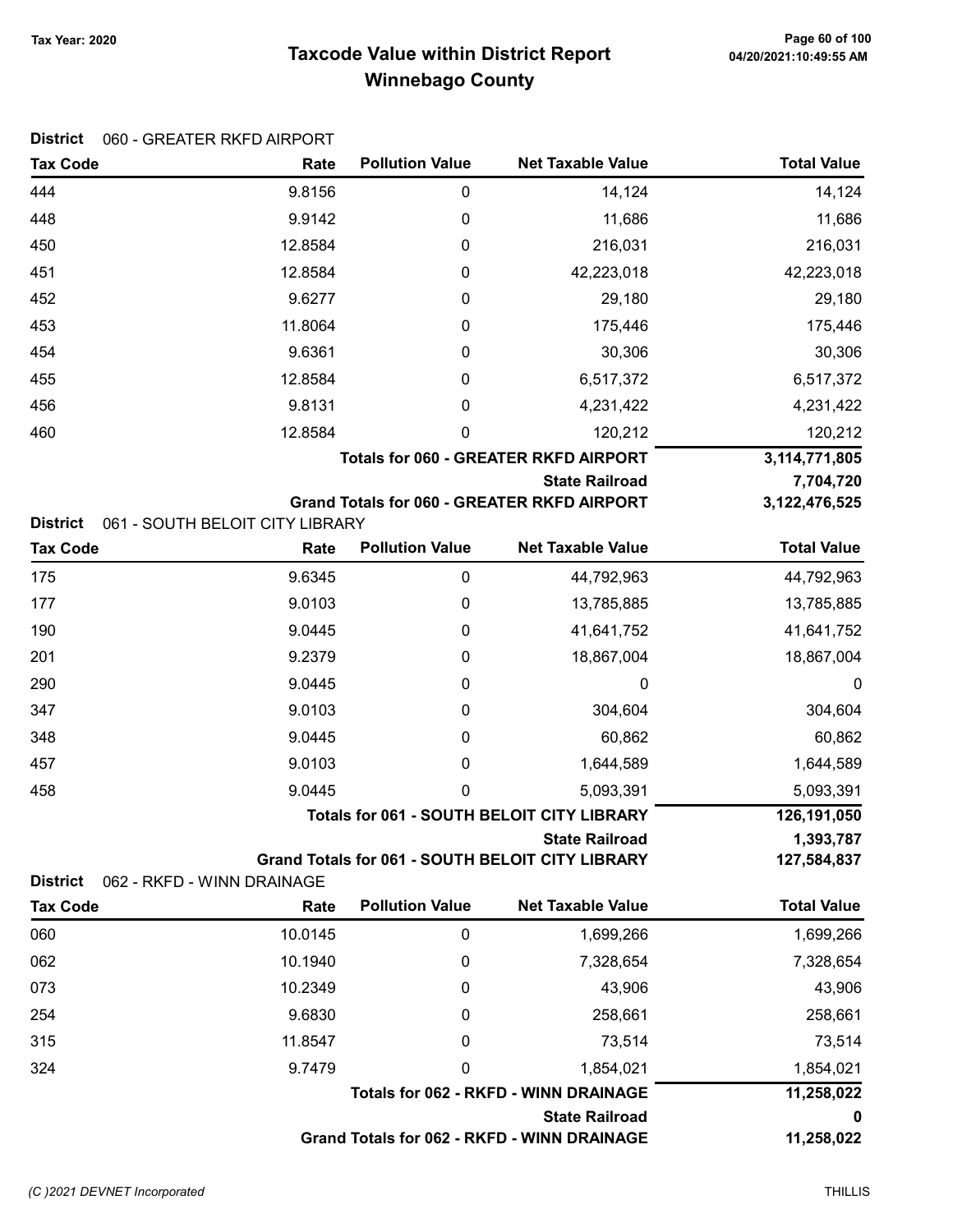# Taxcode Value within District Report Tax Year: 2020 Page 61 of 100 Winnebago County

| <b>District</b>                                | 063 - WESTSIDE TIF #2              |                             |                                                                                     |                    |
|------------------------------------------------|------------------------------------|-----------------------------|-------------------------------------------------------------------------------------|--------------------|
| <b>Tax Code</b>                                | Rate                               | <b>Pollution Value</b>      | <b>Net Taxable Value</b>                                                            | <b>Total Value</b> |
| 082                                            | 12.8584                            | 0                           | 3,890                                                                               | 3,890              |
|                                                |                                    |                             | Totals for 063 - WESTSIDE TIF #2                                                    | 3,890              |
|                                                |                                    |                             | <b>State Railroad</b>                                                               | 0                  |
| <b>District</b>                                | 064 - LINCOLN-ACRES STREET LIGHT   |                             | Grand Totals for 063 - WESTSIDE TIF #2                                              | 3,890              |
| <b>Tax Code</b>                                | Rate                               | <b>Net Taxable Value</b>    | <b>Total Value</b>                                                                  |                    |
| 083                                            | 10.1548                            | <b>Pollution Value</b><br>0 | 639,997                                                                             | 639,997            |
|                                                |                                    |                             | <b>Totals for 064 - LINCOLN-ACRES STREET LIGHT</b>                                  | 639,997            |
|                                                |                                    |                             | <b>State Railroad</b>                                                               | 0                  |
|                                                |                                    |                             | <b>Grand Totals for 064 - LINCOLN-ACRES STREET LIGHT</b>                            | 639,997            |
| <b>District</b>                                | 065 - WASHINGTON PARK STREET LIGHT |                             |                                                                                     |                    |
| <b>Tax Code</b>                                | Rate                               | <b>Pollution Value</b>      | <b>Net Taxable Value</b>                                                            | <b>Total Value</b> |
| 059                                            | 10.9581                            | 0                           | 1,536,398                                                                           | 1,536,398          |
|                                                |                                    |                             | <b>Totals for 065 - WASHINGTON PARK STREET LIGHT</b>                                | 1,536,398          |
|                                                |                                    |                             | <b>State Railroad</b><br><b>Grand Totals for 065 - WASHINGTON PARK STREET LIGHT</b> | 0                  |
| <b>District</b>                                | 066 - EAST STATE & ALPINE TIF      |                             |                                                                                     | 1,536,398          |
| <b>Tax Code</b>                                | Rate                               | <b>Pollution Value</b>      | <b>Net Taxable Value</b>                                                            | <b>Total Value</b> |
| 117                                            | 12.8584                            | 0                           | 1,006,164                                                                           | 1,006,164          |
|                                                |                                    |                             | Totals for 066 - EAST STATE & ALPINE TIF                                            | 1,006,164          |
|                                                |                                    |                             | <b>State Railroad</b>                                                               | 0                  |
| Grand Totals for 066 - EAST STATE & ALPINE TIF |                                    |                             |                                                                                     | 1,006,164          |
| <b>District</b>                                | 067 - WEST STATE & CENTRAL TIF     |                             |                                                                                     |                    |
| <b>Tax Code</b>                                | Rate                               | <b>Pollution Value</b>      | <b>Net Taxable Value</b>                                                            | <b>Total Value</b> |
| 085                                            | 12.8584                            | 0                           | 781,086                                                                             | 781,086            |
|                                                |                                    |                             | <b>Totals for 067 - WEST STATE &amp; CENTRAL TIF</b>                                | 781,086            |
|                                                |                                    |                             | <b>State Railroad</b><br><b>Grand Totals for 067 - WEST STATE &amp; CENTRAL TIF</b> | 0<br>781,086       |
| <b>District</b>                                | 068 - WEST STATE & KILBURN TIF     |                             |                                                                                     |                    |
| <b>Tax Code</b>                                | Rate                               | <b>Pollution Value</b>      | <b>Net Taxable Value</b>                                                            | <b>Total Value</b> |
| 226                                            | 12.8584                            | 0                           | 316,517                                                                             | 316,517            |
|                                                |                                    |                             | Totals for 068 - WEST STATE & KILBURN TIF                                           | 316,517            |
|                                                |                                    |                             | <b>State Railroad</b>                                                               | 0                  |
|                                                |                                    |                             | Grand Totals for 068 - WEST STATE & KILBURN TIF                                     | 316,517            |
| <b>District</b><br><b>Tax Code</b>             | 070 - HARLEM SCHOOL DIST 122       | <b>Pollution Value</b>      | <b>Net Taxable Value</b>                                                            | <b>Total Value</b> |
|                                                | Rate                               |                             |                                                                                     |                    |
| 002                                            | 9.8131                             | 0                           | 110,077,232                                                                         | 110,077,232        |
| 006                                            | 9.7145                             | 0                           | 141,758,741                                                                         | 141,758,741        |
| 007                                            | 9.5350                             | 0                           | 5,196,704                                                                           | 5,196,704          |
| 010                                            | 10.2464                            | 0                           | 3,236,803                                                                           | 3,236,803          |
| 019                                            | 9.2506                             | 0                           | 0                                                                                   | 0                  |
| (C) 2021 DEVNET Incorporated                   |                                    |                             |                                                                                     | <b>THILLIS</b>     |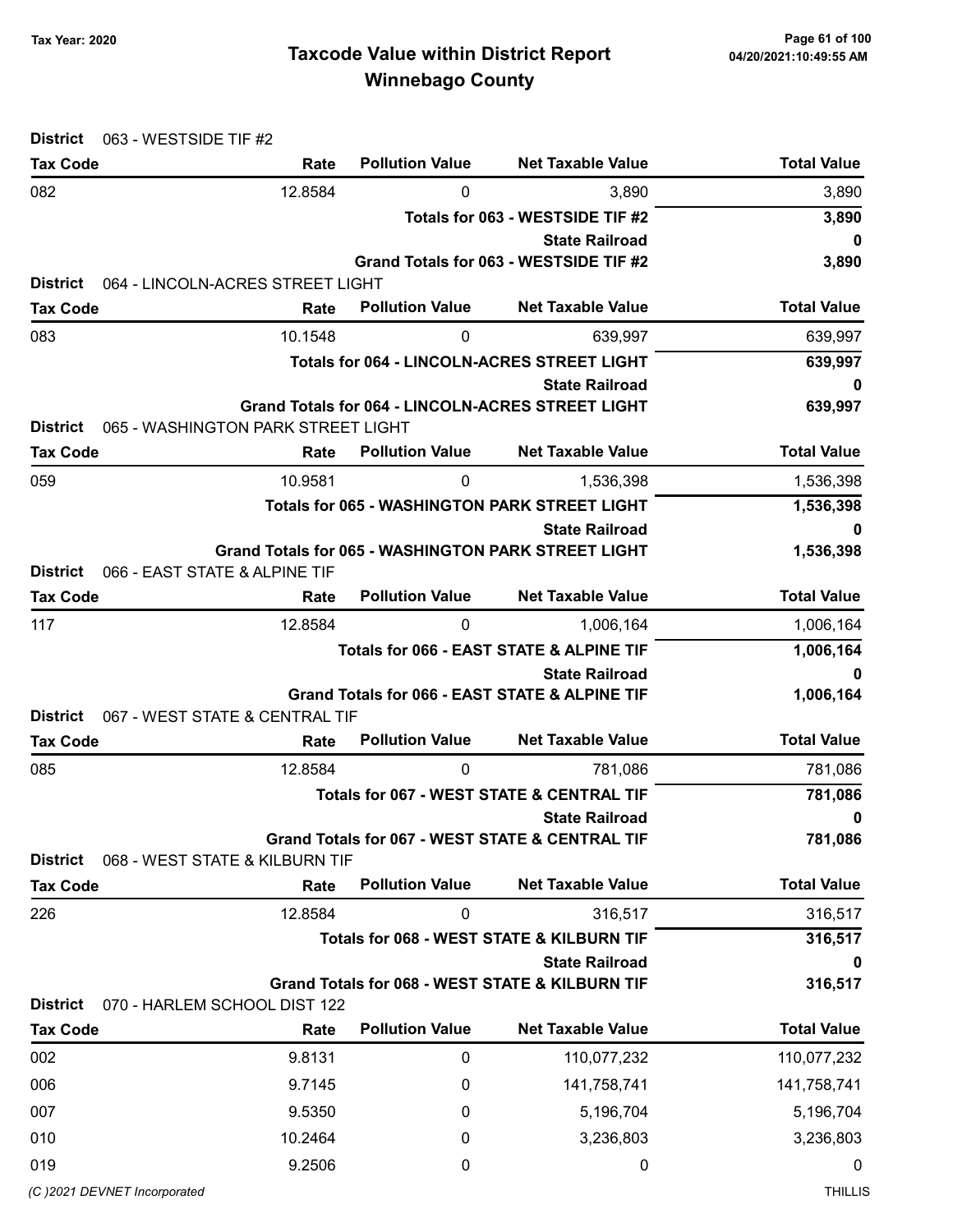# Taxcode Value within District Report Tax Year: 2020 Page 62 of 100 Winnebago County

#### District 070 - HARLEM SCHOOL DIST 122

| <b>Tax Code</b> | Rate                                                             | <b>Pollution Value</b> | <b>Net Taxable Value</b>                      | <b>Total Value</b> |
|-----------------|------------------------------------------------------------------|------------------------|-----------------------------------------------|--------------------|
| 021             | 12.7573                                                          | 0                      | 18,273,575                                    | 18,273,575         |
| 035             | 9.6336                                                           | 0                      | 862,145                                       | 862,145            |
| 049             | 10.0648                                                          | 0                      | 23,561,266                                    | 23,561,266         |
| 118             | 9.4344                                                           | 0                      | 366,998                                       | 366,998            |
| 133             | 9.4344                                                           | $\pmb{0}$              | 113,173,016                                   | 113,173,016        |
| 134             | 8.5308                                                           | 0                      | 12,458                                        | 12,458             |
| 137             | 9.2549                                                           | 0                      | 52,988,802                                    | 52,988,802         |
| 139             | 8.9641                                                           | 0                      | 8,156,252                                     | 8,156,252          |
| 141             | 9.2549                                                           | 0                      | 222,408                                       | 222,408            |
| 142             | 9.9683                                                           | 0                      | 4,290                                         | 4,290              |
| 143             | 8.7103                                                           | 0                      | 3,036,082                                     | 3,036,082          |
| 144             | 9.1436                                                           | 0                      | 115,485,142                                   | 115,485,142        |
| 147             | 10.1478                                                          | 0                      | 71,844                                        | 71,844             |
| 149             | 9.8853                                                           | $\pmb{0}$              | 32,903,638                                    | 32,903,638         |
| 151             | 10.4386                                                          | 0                      | 846                                           | 846                |
| 152             | 10.4386                                                          | 0                      | 4,666,230                                     | 4,666,230          |
| 153             | 9.4344                                                           | 0                      | 752,109                                       | 752,109            |
| 158             | 10.1478                                                          | 0                      | 6,541,092                                     | 6,541,092          |
| 160             | 9.1436                                                           | 0                      | 514,899                                       | 514,899            |
| 163             | 9.2549                                                           | 0                      | 1,921,996                                     | 1,921,996          |
| 164             | 8.9641                                                           | 0                      | 93,113                                        | 93,113             |
| 409             | 9.8131                                                           | 0                      | 11,368,388                                    | 11,368,388         |
| 413             | 9.2549                                                           | 0                      | 508,825                                       | 508,825            |
| 414             | 9.4344                                                           | 0                      | 1,115,680                                     | 1,115,680          |
| 416             | 9.1436                                                           | 0                      | 6,213,391                                     | 6,213,391          |
| 433             | 9.4344                                                           | 0                      | 1,441,194                                     | 1,441,194          |
| 434             | 9.4344                                                           | 0                      | 215,802                                       | 215,802            |
| 435             | 9.4344                                                           | 0                      | 6,398,846                                     | 6,398,846          |
| 442             | 9.7145                                                           | 0                      | 1,018,079                                     | 1,018,079          |
| 456             | 9.8131                                                           | 0                      | 4,231,422                                     | 4,231,422          |
|                 | Totals for 070 - HARLEM SCHOOL DIST 122<br><b>State Railroad</b> |                        |                                               | 676,389,308        |
|                 |                                                                  | 630,080                |                                               |                    |
| <b>District</b> | 071 - KINNIKINNICK SD #131                                       |                        | Grand Totals for 070 - HARLEM SCHOOL DIST 122 | 677,019,388        |
| <b>Tax Code</b> | Rate                                                             | <b>Pollution Value</b> | <b>Net Taxable Value</b>                      | <b>Total Value</b> |
|                 |                                                                  |                        |                                               |                    |

| 136 | 9.3605 | 28,781,631  | 28,781,631  |
|-----|--------|-------------|-------------|
| 138 | 9.9909 | 40,259      | 40,259      |
| 181 | 9.4124 | 148,787,944 | 148,787,944 |
|     |        |             |             |

(C)2021 DEVNET Incorporated THILLIS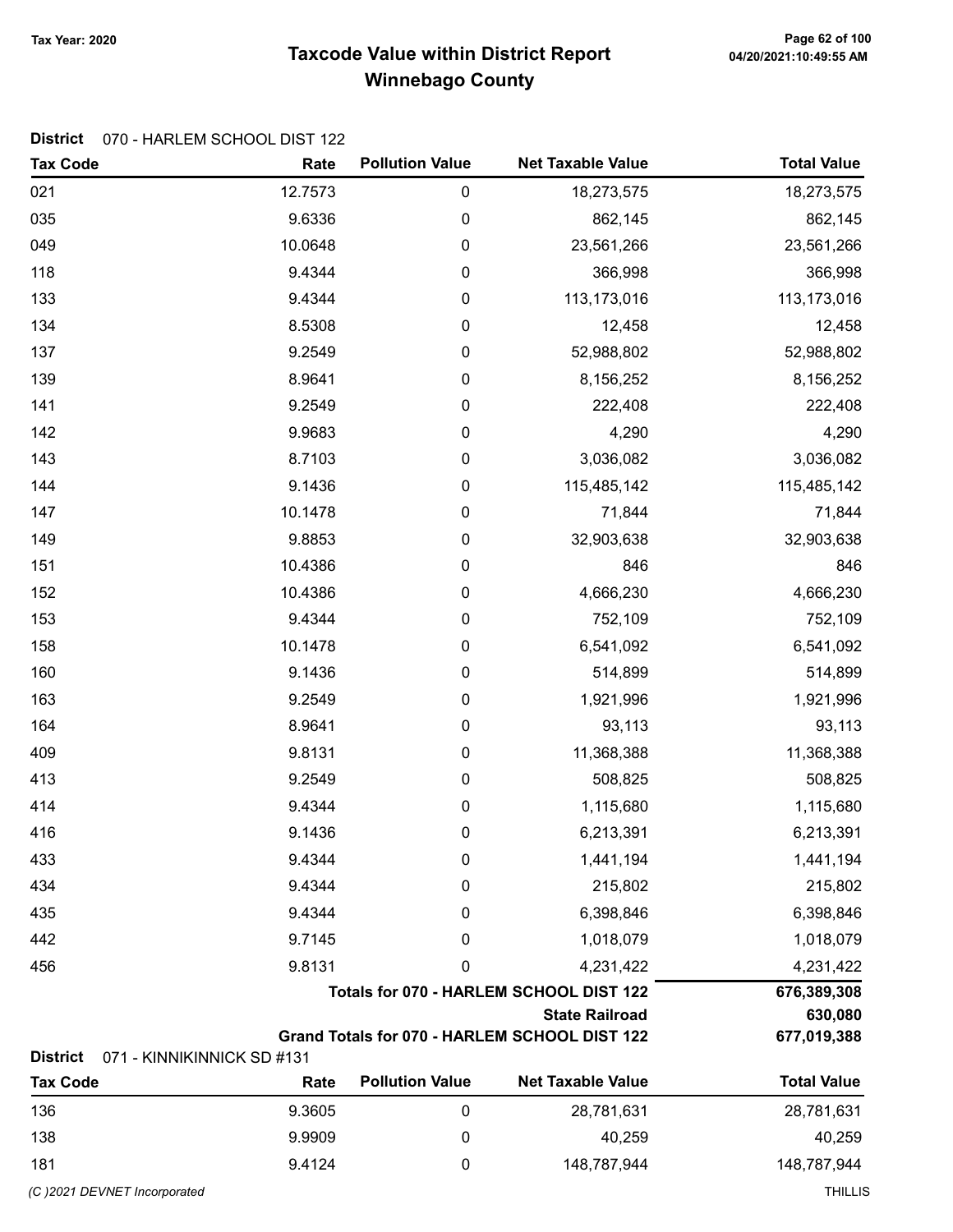District 071 - KINNIKINNICK SD #131

# Taxcode Value within District Report Tax Year: 2020 Page 63 of 100 Winnebago County

| <b>Tax Code</b>                    | Rate                                          | <b>Pollution Value</b> | <b>Net Taxable Value</b>                            | <b>Total Value</b> |
|------------------------------------|-----------------------------------------------|------------------------|-----------------------------------------------------|--------------------|
| 185                                | 10.0428                                       | 0                      | 12,101,995                                          | 12,101,995         |
| 187                                | 9.5919                                        | 0                      | 2,860,031                                           | 2,860,031          |
| 189                                | 10.2223                                       | 0                      | 73,646,488                                          | 73,646,488         |
| 198                                | 10.0435                                       | 0                      | 4,705,017                                           | 4,705,017          |
| 199                                | 10.2230                                       | 0                      | 44,182,808                                          | 44,182,808         |
| 203                                | 9.3899                                        | 0                      | 5,086,316                                           | 5,086,316          |
| 204                                | 10.0210                                       | 0                      | 32,496                                              | 32,496             |
| 205                                | 10.0203                                       | 0                      | 144,698                                             | 144,698            |
| 206                                | 10.1998                                       | 0                      | 21,813,669                                          | 21,813,669         |
| 447                                | 10.0428                                       | 0                      | 390,181                                             | 390,181            |
|                                    |                                               |                        | Totals for 071 - KINNIKINNICK SD #131               | 342,573,533        |
|                                    |                                               |                        | <b>State Railroad</b>                               | 126,749            |
| <b>District</b>                    | 072 - PRAIRIE HILL SCHOOL DIST 133            |                        | Grand Totals for 071 - KINNIKINNICK SD #131         | 342,700,282        |
| <b>Tax Code</b>                    | Rate                                          | <b>Pollution Value</b> | <b>Net Taxable Value</b>                            | <b>Total Value</b> |
| 068                                | 10.2212                                       | $\pmb{0}$              | 3,232,526                                           | 3,232,526          |
| 175                                | 9.6345                                        | 0                      | 44,792,963                                          | 44,792,963         |
| 176                                | 8.6872                                        | 0                      | 375,886                                             | 375,886            |
| 180                                | 9.4113                                        | 0                      | 73,777,764                                          | 73,777,764         |
| 188                                | 9.5908                                        | 0                      | 630,258                                             | 630,258            |
| 192                                | 10.0417                                       | 0                      | 18,509,319                                          | 18,509,319         |
|                                    | Totals for 072 - PRAIRIE HILL SCHOOL DIST 133 |                        |                                                     | 141,318,716        |
|                                    |                                               |                        | <b>State Railroad</b>                               | 0                  |
| <b>District</b>                    | 073 - SHIRLAND SCHOOL DIST 134                |                        | Grand Totals for 072 - PRAIRIE HILL SCHOOL DIST 133 | 141,318,716        |
| <b>Tax Code</b>                    | Rate                                          | <b>Pollution Value</b> | <b>Net Taxable Value</b>                            | <b>Total Value</b> |
| 193                                | 9.2165                                        | 0                      | 9,017,492                                           | 9,017,492          |
| 210                                | 8.9008                                        | 0                      | 0                                                   | 0                  |
| 211                                | 8.9639                                        | 0                      | 0                                                   | 0                  |
| 212                                | 8.9690                                        | 0                      | 0                                                   | 0                  |
| 213                                | 8.9424                                        | 0                      | 7,376,768                                           | 7,376,768          |
| 214                                | 9.0055                                        | 0                      | 17,562,154                                          | 17,562,154         |
|                                    |                                               |                        | Totals for 073 - SHIRLAND SCHOOL DIST 134           | 33,956,414         |
|                                    |                                               |                        | <b>State Railroad</b>                               | 0                  |
|                                    |                                               |                        | Grand Totals for 073 - SHIRLAND SCHOOL DIST 134     | 33,956,414         |
| <b>District</b><br><b>Tax Code</b> | 074 - ROCKTON SCHOOL DIST 140<br>Rate         | <b>Pollution Value</b> | <b>Net Taxable Value</b>                            | <b>Total Value</b> |
| 161                                | 8.6307                                        | 0                      | 133,041                                             | 133,041            |
| 165                                | 8.7694                                        | 0                      | 15,460,688                                          | 15,460,688         |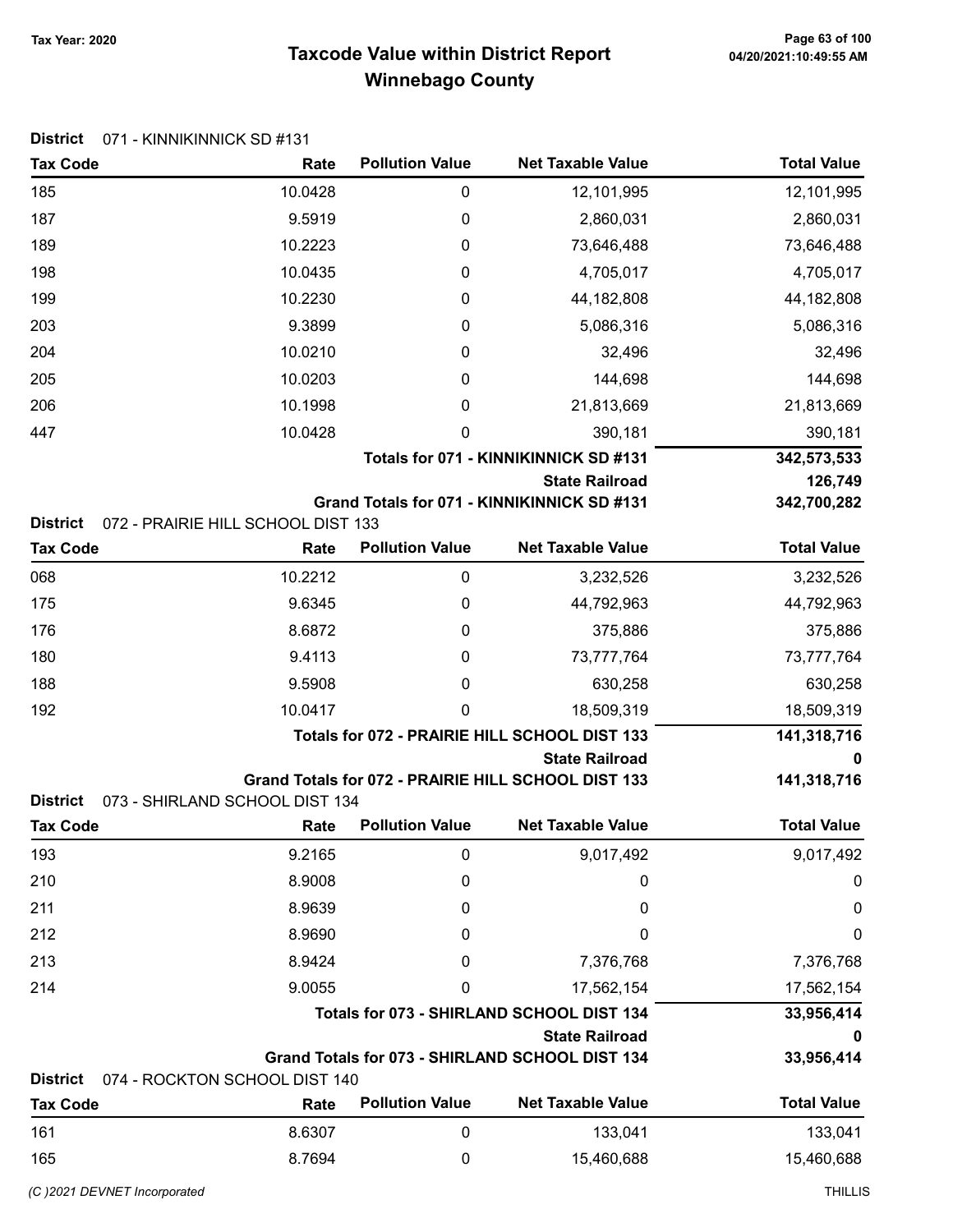# Taxcode Value within District Report Tax Year: 2020 Page 64 of 100 Winnebago County

| <b>Tax Code</b>                    | Rate                              | <b>Pollution Value</b> | <b>Net Taxable Value</b>                          | <b>Total Value</b>     |
|------------------------------------|-----------------------------------|------------------------|---------------------------------------------------|------------------------|
| 168                                | 8.7694                            | 0                      | 0                                                 | 0                      |
| 182                                | 8.6961                            | 0                      | 682,344                                           | 682,344                |
| 183                                | 8.6961                            | 0                      | 0                                                 | 0                      |
| 196                                | 8.8756                            | 0                      | 13,267                                            | 13,267                 |
| 197                                | 9.5891                            | 0                      | 114,056,210                                       | 114,056,210            |
| 200                                | 9.8637                            | 0                      | 1,887,436                                         | 1,887,436              |
| 201                                | 9.2379                            | 0                      | 18,867,004                                        | 18,867,004             |
| 202                                | 8.9580                            | 0                      | 47,812,600                                        | 47,812,600             |
| 207                                | 9.5060                            | 0                      | 0                                                 | 0                      |
| 209                                | 9.7904                            | 0                      | 44,440,264                                        | 44,440,264             |
| 247                                | 8.7630                            | 0                      | 7,161,542                                         | 7,161,542              |
| 362                                | 8.5320                            | 0                      | 1,069,660                                         | 1,069,660              |
| 364                                | 8.6707                            | 0                      | 258,540                                           | 258,540                |
| 401                                | 9.5891                            | 0                      | 3,979,992                                         | 3,979,992              |
| 402                                | 9.5891                            | 0                      | 534,264                                           | 534,264                |
| 420                                | 9.5891                            | 0                      | 1,718,942                                         | 1,718,942              |
|                                    |                                   |                        | Totals for 074 - ROCKTON SCHOOL DIST 140          | 258,075,794            |
|                                    |                                   |                        | <b>State Railroad</b>                             | 699,395                |
|                                    |                                   |                        | Grand Totals for 074 - ROCKTON SCHOOL DIST 140    | 258,775,189            |
| <b>District</b><br><b>Tax Code</b> | 075 - NORTH BOONE SD #200<br>Rate | <b>Pollution Value</b> | <b>Net Taxable Value</b>                          | <b>Total Value</b>     |
|                                    |                                   |                        |                                                   |                        |
| 184                                | 9.0228                            | 0                      | 1,163,396<br>Totals for 075 - NORTH BOONE SD #200 | 1,163,396<br>1,163,396 |
|                                    |                                   |                        | <b>State Railroad</b>                             | 0                      |
|                                    |                                   |                        | Grand Totals for 075 - NORTH BOONE SD #200        | 1,163,396              |
| <b>District</b>                    | 076 - ROCKFORD SCHOOL DIST 205    |                        |                                                   |                        |
| Tax Code                           | Rate                              | <b>Pollution Value</b> | <b>Net Taxable Value</b>                          | <b>Total Value</b>     |
| 001                                | 12.8584                           | $\pmb{0}$              | 1,331,733,056                                     | 1,331,733,056          |
| 003                                | 10.8384                           | 0                      | 28,831,500                                        | 28,831,500             |
| 005                                | 10.4768                           | 0                      | 11,340,410                                        | 11,340,410             |
| 008                                | 9.9142                            | 0                      | 58,179,914                                        | 58,179,914             |
| 012                                | 8.6319                            | $\boldsymbol{0}$       | 188,642                                           | 188,642                |
| 013                                | 10.0631                           | 0                      | 23,473,269                                        | 23,473,269             |
| 014                                | 12.8584                           | 0                      | 1,574,752                                         | 1,574,752              |
| 016                                | 9.6298                            | 0                      | 4,940                                             | 4,940                  |
| 017                                | 11.0179                           | 0                      | 24,887,409                                        | 24,887,409             |
| 018                                | 10.6563                           | 0                      | 54,336,417                                        | 54,336,417             |
|                                    |                                   |                        |                                                   |                        |
| 020                                | 9.6361                            | 0                      | 24,300                                            | 24,300                 |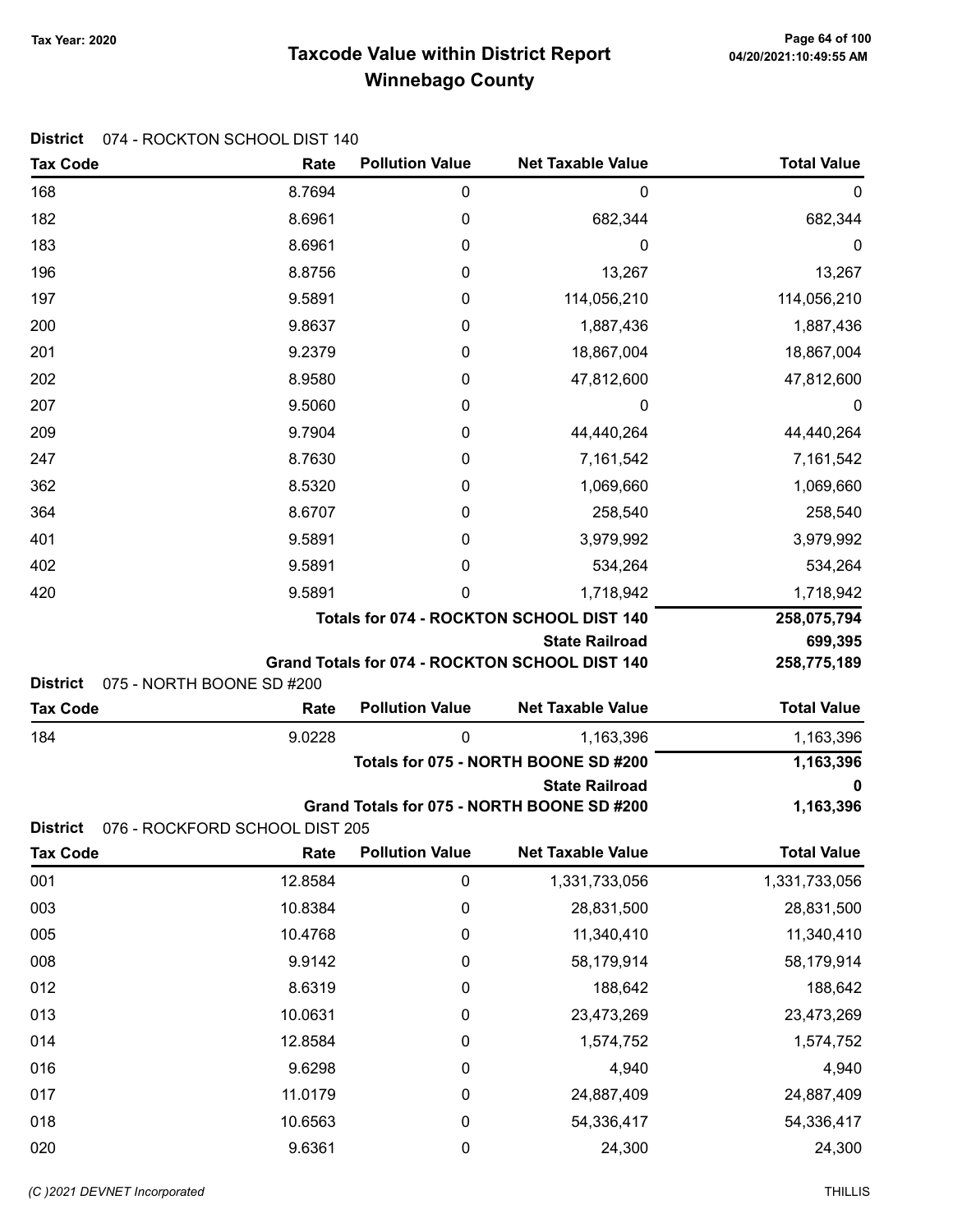# Taxcode Value within District Report Tax Year: 2020 Page 65 of 100 Winnebago County

#### District 076 - ROCKFORD SCHOOL DIST 205

| <b>Tax Code</b> | Rate    | <b>Pollution Value</b> | <b>Net Taxable Value</b> | <b>Total Value</b> |
|-----------------|---------|------------------------|--------------------------|--------------------|
| 026             | 9.8156  | 0                      | 33,836,747               | 33,836,747         |
| 030             | 9.6298  | $\mathbf 0$            | 398,295                  | 398,295            |
| 031             | 9.8836  | 0                      | 4,947,008                | 4,947,008          |
| 036             | 12.6789 | 0                      | 13,794,247               | 13,794,247         |
| 038             | 12.8584 | 0                      | 0                        | $\boldsymbol{0}$   |
| 040             | 10.1680 | 0                      | 61,430                   | 61,430             |
| 042             | 10.2489 | 0                      | 3,549,284                | 3,549,284          |
| 044             | 9.7347  | 0                      | 16,462                   | 16,462             |
| 045             | 8.8114  | 0                      | 300,304                  | 300,304            |
| 046             | 12.6623 | 0                      | 34,353                   | 34,353             |
| 047             | 12.8584 | 0                      | 3,861                    | 3,861              |
| 048             | 12.8584 | 0                      | 66,397                   | 66,397             |
| 050             | 10.1597 | 0                      | 6,523,597                | 6,523,597          |
| 051             | 9.9802  | 0                      | 9,755,116                | 9,755,116          |
| 053             | 10.4498 | 0                      | 1,955,066                | 1,955,066          |
| 056             | 12.8584 | 0                      | 334,799                  | 334,799            |
| 057             | 10.1548 | 0                      | 10,051,157               | 10,051,157         |
| 058             | 9.9753  | 0                      | 1,707,468                | 1,707,468          |
| 059             | 10.9581 | 0                      | 1,536,398                | 1,536,398          |
| 060             | 10.0145 | 0                      | 1,699,266                | 1,699,266          |
| 061             | 10.3475 | 0                      | 3,036,994                | 3,036,994          |
| 062             | 10.1940 | 0                      | 7,328,654                | 7,328,654          |
| 064             | 9.9161  | 0                      | 14,678,862               | 14,678,862         |
| 066             | 10.0956 | 0                      | 12,991,210               | 12,991,210         |
| 070             | 9.9142  | 0                      | 2,204,956                | 2,204,956          |
| 072             | 9.8342  | 0                      | 48,522                   | 48,522             |
| 076             | 9.7347  | 0                      | 1,174,819                | 1,174,819          |
| 077             | 9.6298  | $\pmb{0}$              | 158,630                  | 158,630            |
| 078             | 9.5312  | 0                      | 310,652                  | 310,652            |
| 082             | 12.8584 | $\boldsymbol{0}$       | 98,080                   | 98,080             |
| 083             | 10.1548 | $\pmb{0}$              | 639,997                  | 639,997            |
| 084             | 9.5180  | $\pmb{0}$              | 566,502                  | 566,502            |
| 085             | 12.8584 | $\pmb{0}$              | 9,192,488                | 9,192,488          |
| 086             | 12.7597 | 0                      | 1,231,180                | 1,231,180          |
| 090             | 9.1459  | $\pmb{0}$              | 6,701                    | 6,701              |
| 092             | 9.2661  | $\pmb{0}$              | 4,752,053                | 4,752,053          |
| 095             | 9.6277  | $\pmb{0}$              | 4,748,233                | 4,748,233          |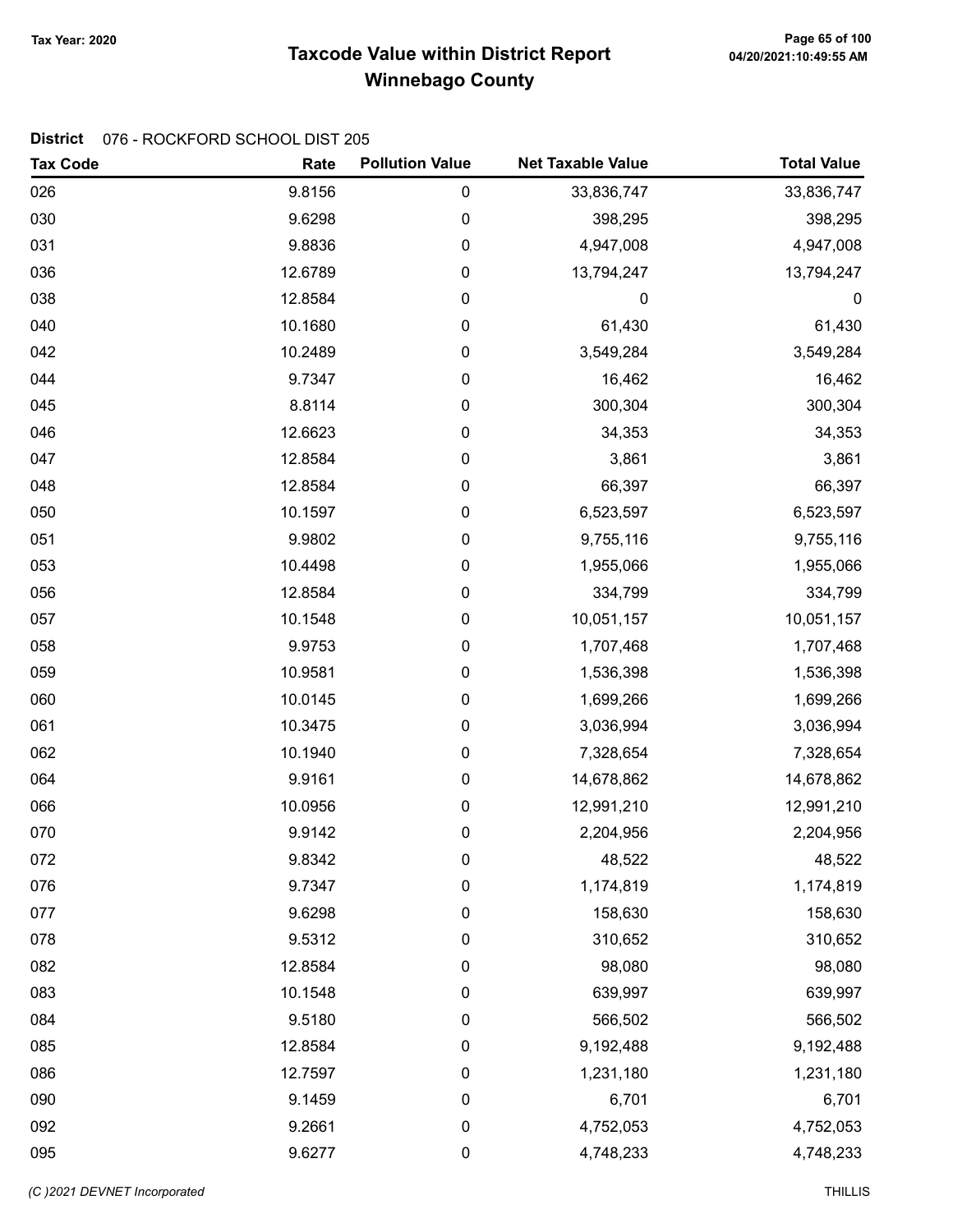# Taxcode Value within District Report Tax Year: 2020 Page 66 of 100 Winnebago County

### District 076 - ROCKFORD SCHOOL DIST 205

| <b>Tax Code</b> | Rate    | <b>Pollution Value</b> | <b>Net Taxable Value</b> | <b>Total Value</b> |
|-----------------|---------|------------------------|--------------------------|--------------------|
| 096             | 10.6319 | $\pmb{0}$              | 8,270,378                | 8,270,378          |
| 099             | 10.2703 | 0                      | 5,475,152                | 5,475,152          |
| 104             | 9.6975  | $\pmb{0}$              | 2,217,113                | 2,217,113          |
| 108             | 9.3560  | 0                      | 46,893                   | 46,893             |
| 109             | 9.5355  | 0                      | 33,723,313               | 33,723,313         |
| 110             | 10.1491 | 0                      | 25,636,531               | 25,636,531         |
| 111             | 9.7875  | 0                      | 6,186,528                | 6,186,528          |
| 112             | 11.9896 | 0                      | 2,489,584                | 2,489,584          |
| 113             | 11.1533 | 0                      | 10,242,725               | 10,242,725         |
| 114             | 9.9696  | 0                      | 77, 142, 385             | 77, 142, 385       |
| 115             | 9.6080  | $\pmb{0}$              | 5,832,486                | 5,832,486          |
| 116             | 11.8101 | $\pmb{0}$              | 25,746                   | 25,746             |
| 117             | 12.8584 | $\pmb{0}$              | 11,362,015               | 11,362,015         |
| 119             | 10.1491 | 0                      | 13,881,466               | 13,881,466         |
| 120             | 9.9696  | 0                      | 3,830,108                | 3,830,108          |
| 123             | 11.8542 | 0                      | 706,527                  | 706,527            |
| 124             | 11.1533 | 0                      | 7,358,371                | 7,358,371          |
| 125             | 10.9738 | $\pmb{0}$              | 129,815                  | 129,815            |
| 126             | 12.8584 | $\pmb{0}$              | 1,863,550                | 1,863,550          |
| 127             | 12.9938 | 0                      | 128,738,162              | 128,738,162        |
| 128             | 10.6122 | 0                      | 1,834,815                | 1,834,815          |
| 129             | 10.9738 | 0                      | 14,082,084               | 14,082,084         |
| 130             | 9.9864  | 0                      | 4,328,565                | 4,328,565          |
| 131             | 11.6747 | 0                      | 4,028                    | 4,028              |
| 135             | 9.3560  | 0                      | 7,720,539                | 7,720,539          |
| 140             | 8.7808  | 0                      | 55,950                   | 55,950             |
| 145             | 9.0652  | 0                      | 4,803,240                | 4,803,240          |
| 146             | 12.9405 | 0                      | 18,759,846               | 18,759,846         |
| 148             | 9.1389  | 0                      | 980                      | 980                |
| 150             | 10.0623 | 0                      | 105,565                  | 105,565            |
| 154             | 12.7610 | 0                      | 115,026                  | 115,026            |
| 155             | 9.1968  | 0                      | 8,348,886                | 8,348,886          |
| 156             | 9.0581  | 0                      | 18,878,157               | 18,878,157         |
| 157             | 11.7568 | 0                      | 85,882                   | 85,882             |
| 159             | 10.0694 | 0                      | 249,773                  | 249,773            |
| 167             | 8.9594  | 0                      | 5,705,600                | 5,705,600          |
| 169             | 9.3425  | 0                      | 8,229,299                | 8,229,299          |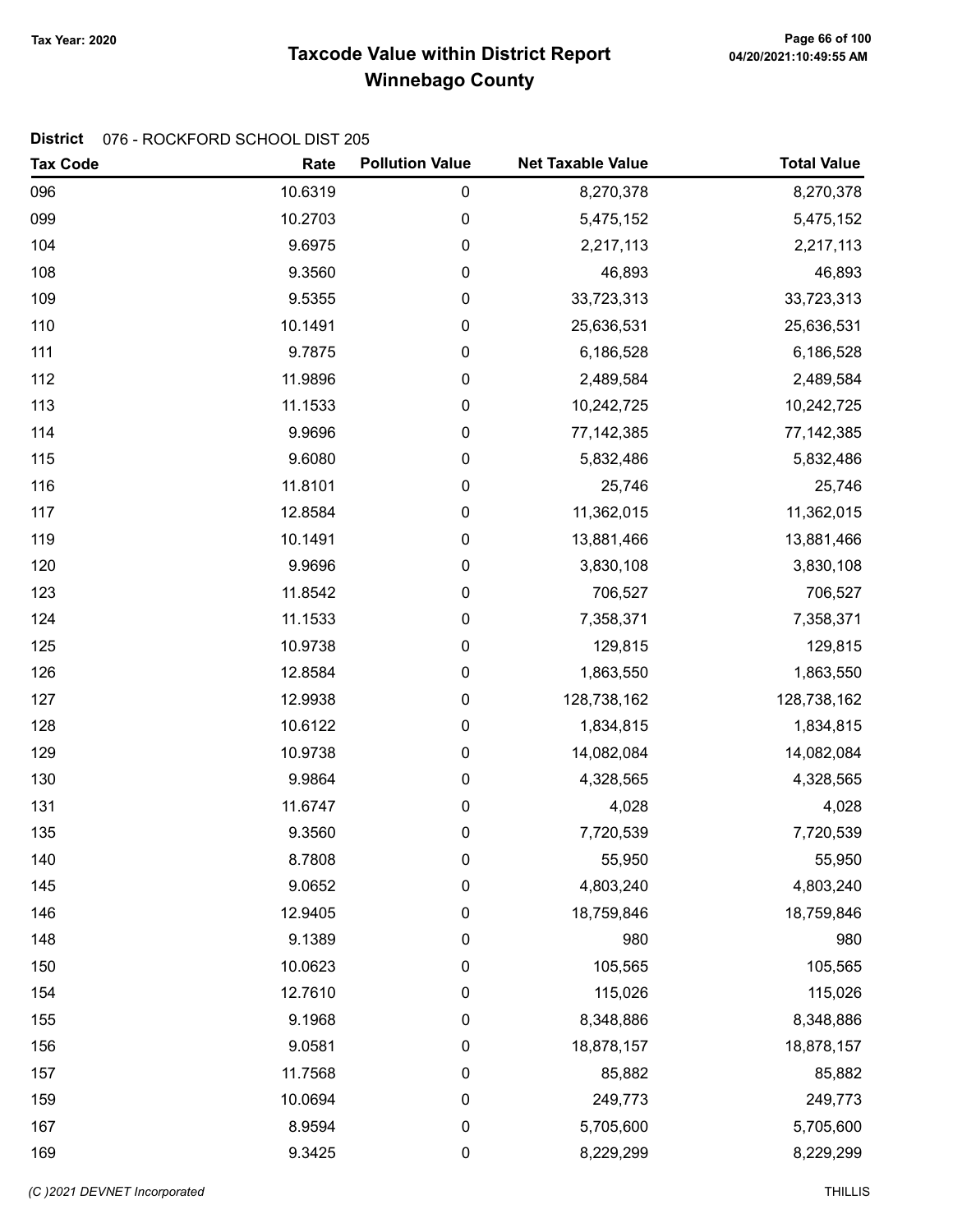# Taxcode Value within District Report Tax Year: 2020 Page 67 of 100 Winnebago County

### District 076 - ROCKFORD SCHOOL DIST 205

| <b>Tax Code</b> | Rate    | <b>Pollution Value</b> | <b>Net Taxable Value</b> | <b>Total Value</b> |
|-----------------|---------|------------------------|--------------------------|--------------------|
| 170             | 9.2376  | $\pmb{0}$              | 115,132                  | 115,132            |
| 171             | 10.2418 | 0                      | 146,381                  | 146,381            |
| 172             | 12.8418 | $\pmb{0}$              | 239,137                  | 239,137            |
| 194             | 9.2447  | 0                      | 2,538,390                | 2,538,390          |
| 208             | 9.5355  | 0                      | 48,344                   | 48,344             |
| 223             | 12.8584 | $\pmb{0}$              | 7,071,811                | 7,071,811          |
| 226             | 12.8584 | 0                      | 773,567                  | 773,567            |
| 343             | 10.7917 | 0                      | 577,773                  | 577,773            |
| 358             | 9.3425  | 0                      | 0                        | 0                  |
| 359             | 9.3425  | $\pmb{0}$              | 3,886                    | 3,886              |
| 360             | 8.9594  | 0                      | 0                        | $\mathbf 0$        |
| 361             | 11.9363 | 0                      | 4,184                    | 4,184              |
| 365             | 9.5220  | 0                      | 11,674,899               | 11,674,899         |
| 366             | 9.8709  | 0                      | 762,812                  | 762,812            |
| 368             | 9.3425  | $\pmb{0}$              | 0                        | $\boldsymbol{0}$   |
| 369             | 9.5220  | 0                      | 117,390                  | 117,390            |
| 370             | 10.6319 | $\pmb{0}$              | $\pmb{0}$                | $\pmb{0}$          |
| 372             | 10.8114 | 0                      | 4,110,177                | 4,110,177          |
| 373             | 9.4456  | 0                      | 2,038,689                | 2,038,689          |
| 374             | 10.8384 | 0                      | 1,588,000                | 1,588,000          |
| 378             | 11.0179 | 0                      | 51,522,934               | 51,522,934         |
| 379             | 9.2661  | 0                      | 941,550                  | 941,550            |
| 380             | 10.2703 | 0                      | 984,204                  | 984,204            |
| 383             | 12.8143 | 0                      | 1,482,942                | 1,482,942          |
| 385             | 10.4498 | 0                      | 938,713                  | 938,713            |
| 386             | 10.9738 | 0                      | 0                        | $\mathbf 0$        |
| 391             | 12.8584 | 0                      | 890,850                  | 890,850            |
| 392             | 12.8584 | 0                      | 23,869,124               | 23,869,124         |
| 393             | 9.6277  | 0                      | 431,475                  | 431,475            |
| 394             | 9.6277  | 0                      | 0                        | 0                  |
| 396             | 9.8709  | 0                      | $\mathbf 0$              | 0                  |
| 397             | 9.4726  | 0                      | $\mathbf 0$              | $\pmb{0}$          |
| 400             | 12.8584 | 0                      | 48,014                   | 48,014             |
| 403             | 12.8584 | 0                      | 69,898                   | 69,898             |
| 404             | 12.8584 | 0                      | 1,085,673                | 1,085,673          |
| 405             | 12.8584 | $\mathbf 0$            | 1,545,217                | 1,545,217          |
| 406             | 12.8584 | $\pmb{0}$              | 10,548                   | 10,548             |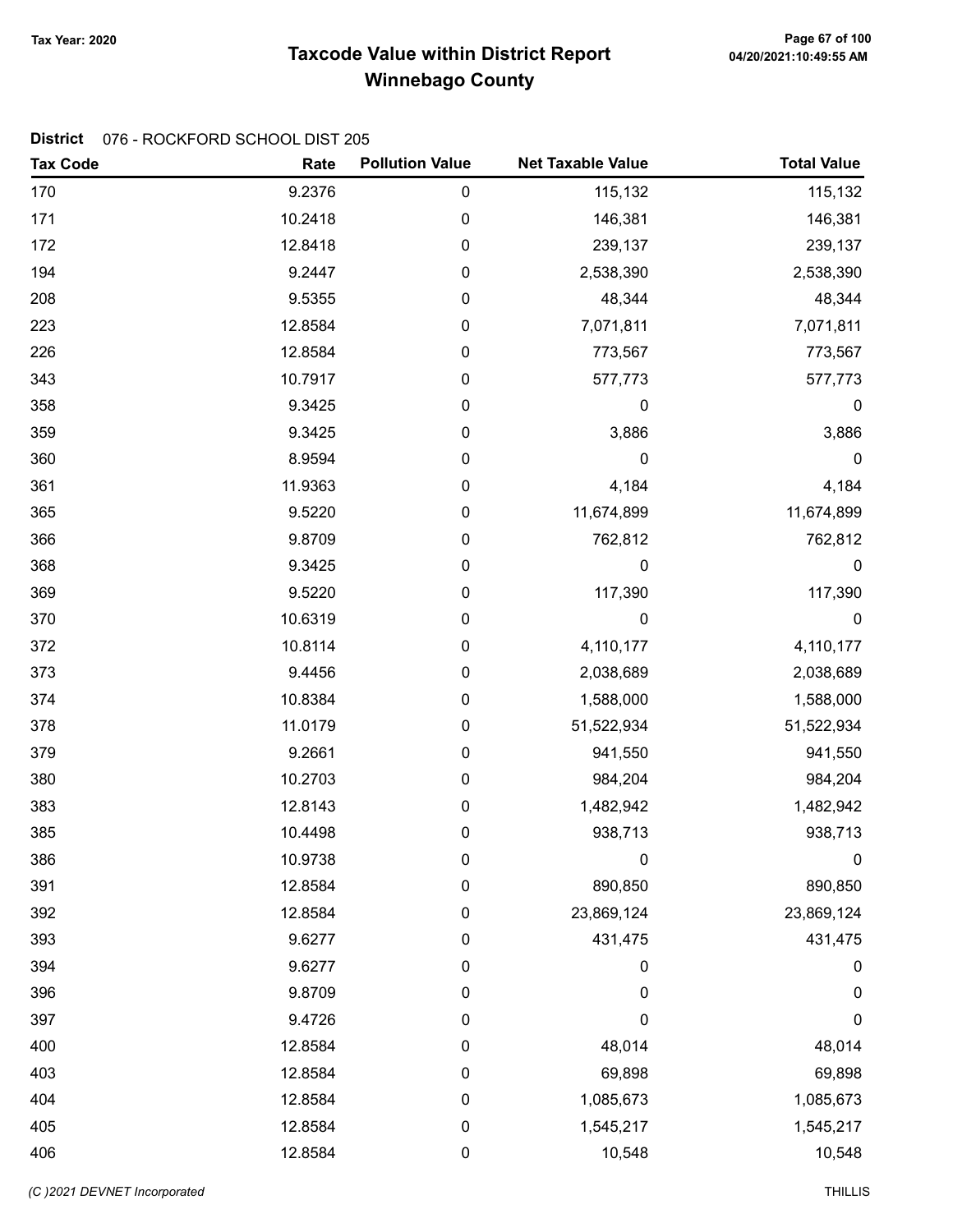# Taxcode Value within District Report Tax Year: 2020 Page 68 of 100 Winnebago County

### District 076 - ROCKFORD SCHOOL DIST 205

| <b>Tax Code</b> | Rate                         | <b>Pollution Value</b> | <b>Net Taxable Value</b>                        | <b>Total Value</b> |
|-----------------|------------------------------|------------------------|-------------------------------------------------|--------------------|
| 407             | 12.8584                      | 0                      | 703,876                                         | 703,876            |
| 408             | 12.8584                      | 0                      | 281,186                                         | 281,186            |
| 410             | 12.8584                      | 0                      | 7,595,498                                       | 7,595,498          |
| 411             | 12.6789                      | 0                      | 479                                             | 479                |
| 412             | 12.8584                      | 0                      | 96,815                                          | 96,815             |
| 417             | 12.8584                      | 0                      | 860,378                                         | 860,378            |
| 418             | 12.8584                      | 0                      | 5,758,779                                       | 5,758,779          |
| 419             | 12.8584                      | 0                      | 457,568                                         | 457,568            |
| 421             | 12.8584                      | 0                      | 14,472,925                                      | 14,472,925         |
| 422             | 12.8584                      | 0                      | 9,483,317                                       | 9,483,317          |
| 423             | 12.8584                      | 0                      | 12,207,909                                      | 12,207,909         |
| 424             | 12.8584                      | 0                      | 8,615,975                                       | 8,615,975          |
| 426             | 9.9142                       | 0                      | 2,326,192                                       | 2,326,192          |
| 427             | 9.6361                       | 0                      | 10,516                                          | 10,516             |
| 428             | 9.8156                       | 0                      | 1,800,234                                       | 1,800,234          |
| 429             | 9.3560                       | 0                      | 4,613                                           | 4,613              |
| 430             | 9.5355                       | 0                      | 147,019                                         | 147,019            |
| 438             | 9.6277                       | 0                      | 568,259                                         | 568,259            |
| 439             | 9.8342                       | 0                      | 485,239                                         | 485,239            |
| 440             | 9.9696                       | 0                      | 26,485                                          | 26,485             |
| 441             | 9.6277                       | 0                      | 448,020                                         | 448,020            |
| 443             | 8.6319                       | 0                      | 53,848                                          | 53,848             |
| 444             | 9.8156                       | 0                      | 14,124                                          | 14,124             |
| 448             | 9.9142                       | 0                      | 11,686                                          | 11,686             |
| 450             | 12.8584                      | 0                      | 216,031                                         | 216,031            |
| 451             | 12.8584                      | 0                      | 42,223,018                                      | 42,223,018         |
| 452             | 9.6277                       | 0                      | 29,180                                          | 29,180             |
| 454             | 9.6361                       | 0                      | 30,306                                          | 30,306             |
| 455             | 12.8584                      | 0                      | 6,517,372                                       | 6,517,372          |
| 460             | 12.8584                      | 0                      | 120,212                                         | 120,212            |
|                 |                              |                        | Totals for 076 - ROCKFORD SCHOOL DIST 205       | 2,357,980,253      |
|                 |                              |                        | <b>State Railroad</b>                           | 6,797,109          |
| <b>District</b> | 077 - HONONEGAH HIGH SD #207 |                        | Grand Totals for 076 - ROCKFORD SCHOOL DIST 205 | 2,364,777,362      |
| <b>Tax Code</b> | Rate                         | <b>Pollution Value</b> | <b>Net Taxable Value</b>                        | <b>Total Value</b> |
| 068             | 10.2212                      | 0                      | 3,232,526                                       | 3,232,526          |
| 136             | 9.3605                       | 0                      | 28,781,631                                      | 28,781,631         |

138 **9.9909** 9.9909 0 40,259 40,259 40,259

(C )2021 DEVNET Incorporated THILLIS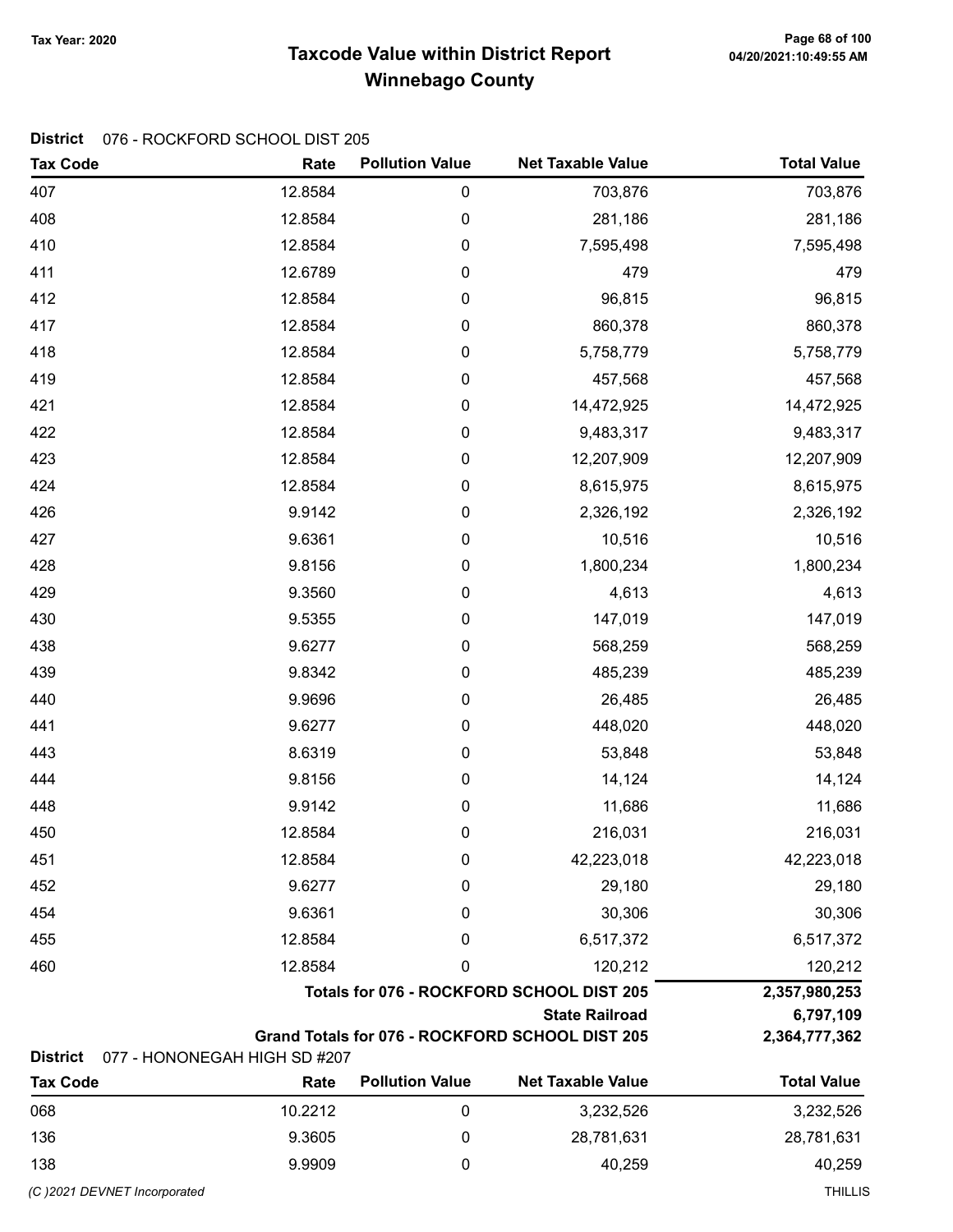# Taxcode Value within District Report Tax Year: 2020 Page 69 of 100 Winnebago County

#### District 077 - HONONEGAH HIGH SD #207

| <b>Tax Code</b> | Rate    | <b>Pollution Value</b> | <b>Net Taxable Value</b> | <b>Total Value</b> |
|-----------------|---------|------------------------|--------------------------|--------------------|
| 161             | 8.6307  | 0                      | 133,041                  | 133,041            |
| 165             | 8.7694  | $\pmb{0}$              | 15,460,688               | 15,460,688         |
| 168             | 8.7694  | $\pmb{0}$              | 0                        | $\boldsymbol{0}$   |
| 175             | 9.6345  | $\pmb{0}$              | 44,792,963               | 44,792,963         |
| 176             | 8.6872  | 0                      | 375,886                  | 375,886            |
| 180             | 9.4113  | $\pmb{0}$              | 73,777,764               | 73,777,764         |
| 181             | 9.4124  | $\pmb{0}$              | 148,787,944              | 148,787,944        |
| 182             | 8.6961  | $\pmb{0}$              | 682,344                  | 682,344            |
| 183             | 8.6961  | $\pmb{0}$              | 0                        | 0                  |
| 185             | 10.0428 | $\pmb{0}$              | 12,101,995               | 12,101,995         |
| 187             | 9.5919  | $\pmb{0}$              | 2,860,031                | 2,860,031          |
| 188             | 9.5908  | 0                      | 630,258                  | 630,258            |
| 189             | 10.2223 | $\pmb{0}$              | 73,646,488               | 73,646,488         |
| 192             | 10.0417 | $\pmb{0}$              | 18,509,319               | 18,509,319         |
| 193             | 9.2165  | $\pmb{0}$              | 9,017,492                | 9,017,492          |
| 196             | 8.8756  | $\pmb{0}$              | 13,267                   | 13,267             |
| 197             | 9.5891  | $\pmb{0}$              | 114,056,210              | 114,056,210        |
| 198             | 10.0435 | $\pmb{0}$              | 4,705,017                | 4,705,017          |
| 199             | 10.2230 | 0                      | 44, 182, 808             | 44,182,808         |
| 200             | 9.8637  | $\pmb{0}$              | 1,887,436                | 1,887,436          |
| 201             | 9.2379  | $\pmb{0}$              | 18,867,004               | 18,867,004         |
| 202             | 8.9580  | $\pmb{0}$              | 47,812,600               | 47,812,600         |
| 203             | 9.3899  | $\pmb{0}$              | 5,086,316                | 5,086,316          |
| 204             | 10.0210 | $\pmb{0}$              | 32,496                   | 32,496             |
| 205             | 10.0203 | $\pmb{0}$              | 144,698                  | 144,698            |
| 206             | 10.1998 | 0                      | 21,813,669               | 21,813,669         |
| 207             | 9.5060  | 0                      | 0                        | 0                  |
| 209             | 9.7904  | 0                      | 44,440,264               | 44,440,264         |
| 210             | 8.9008  | 0                      | 0                        | 0                  |
| 211             | 8.9639  | 0                      | 0                        | 0                  |
| 212             | 8.9690  | 0                      | $\mathbf 0$              | 0                  |
| 213             | 8.9424  | 0                      | 7,376,768                | 7,376,768          |
| 214             | 9.0055  | 0                      | 17,562,154               | 17,562,154         |
| 247             | 8.7630  | 0                      | 7,161,542                | 7,161,542          |
| 362             | 8.5320  | 0                      | 1,069,660                | 1,069,660          |
| 364             | 8.6707  | 0                      | 258,540                  | 258,540            |
| 401             | 9.5891  | $\pmb{0}$              | 3,979,992                | 3,979,992          |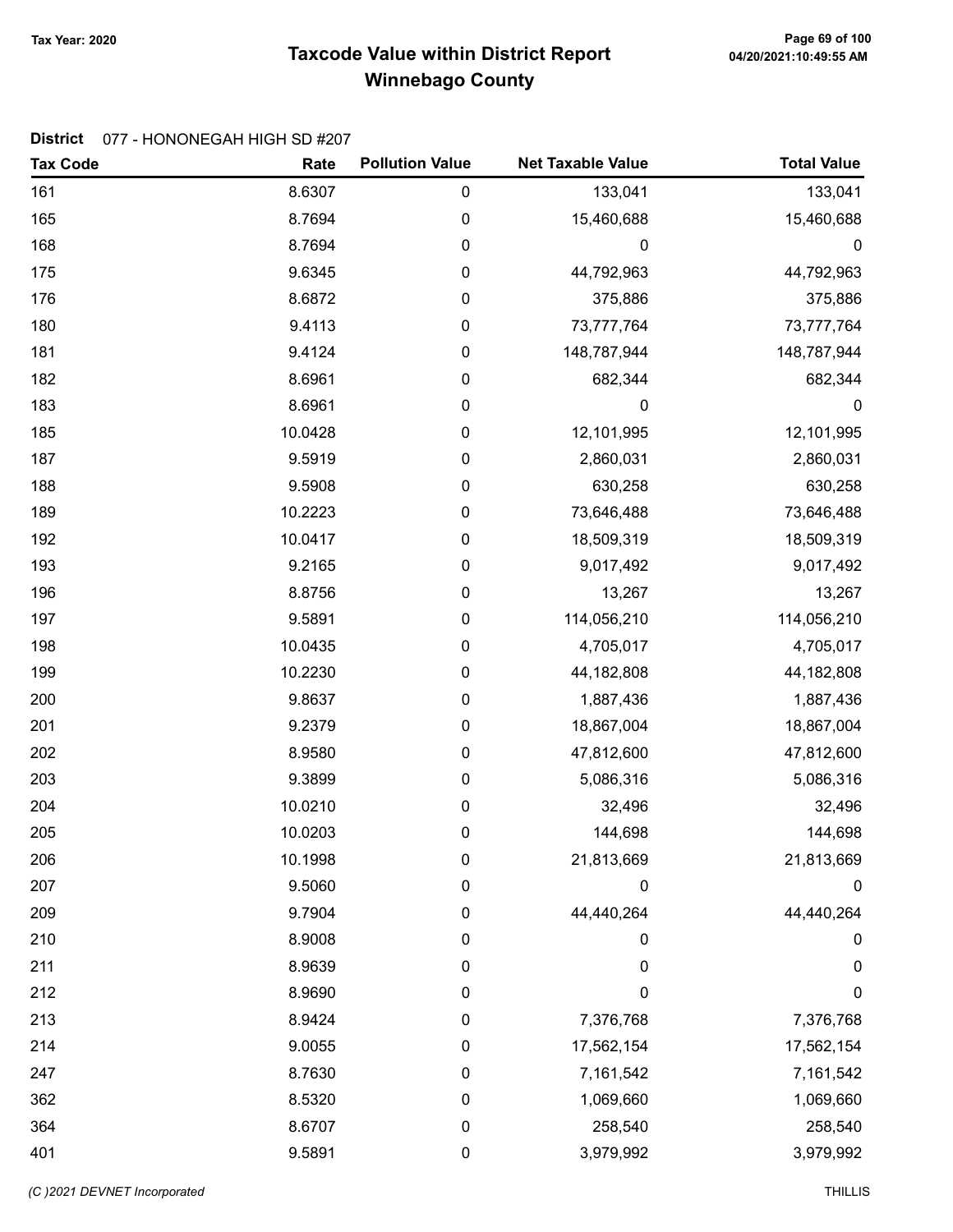# Taxcode Value within District Report Tax Year: 2020 Page 70 of 100 Winnebago County

| <b>District</b> | 077 - HONONEGAH HIGH SD #207   |                                         |                                                                      |                           |
|-----------------|--------------------------------|-----------------------------------------|----------------------------------------------------------------------|---------------------------|
| <b>Tax Code</b> | Rate                           | <b>Pollution Value</b>                  | <b>Net Taxable Value</b>                                             | <b>Total Value</b>        |
| 402             | 9.5891                         | 0                                       | 534,264                                                              | 534,264                   |
| 420             | 9.5891                         | 0                                       | 1,718,942                                                            | 1,718,942                 |
| 447             | 10.0428                        | 0                                       | 390,181                                                              | 390,181                   |
|                 |                                | Totals for 077 - HONONEGAH HIGH SD #207 | 775,924,457                                                          |                           |
|                 |                                |                                         | <b>State Railroad</b>                                                | 826,144                   |
| <b>District</b> | 078 - MERIDIAN SCHOOL DIST 223 |                                         | Grand Totals for 077 - HONONEGAH HIGH SD #207                        | 776,750,601               |
| <b>Tax Code</b> | Rate                           | <b>Pollution Value</b>                  | <b>Net Taxable Value</b>                                             | <b>Total Value</b>        |
| 091             | 8.2734                         | $\mathbf 0$                             | 9,913,834                                                            | 9,913,834                 |
| 093             | 8.3936                         | 0                                       | 1,376,647                                                            | 1,376,647                 |
| 351             | 8.3936                         | 0                                       | 780,669                                                              | 780,669                   |
| 453             | 11.8064                        | 0                                       | 175,446                                                              | 175,446                   |
|                 |                                |                                         | Totals for 078 - MERIDIAN SCHOOL DIST 223                            | 12,246,596                |
|                 |                                |                                         | <b>State Railroad</b>                                                | 51,476                    |
|                 |                                |                                         | Grand Totals for 078 - MERIDIAN SCHOOL DIST 223                      | 12,298,072                |
| <b>District</b> | 079 - SOUTH BELOIT SD #320     |                                         |                                                                      |                           |
| <b>Tax Code</b> | Rate                           | <b>Pollution Value</b>                  | <b>Net Taxable Value</b>                                             | <b>Total Value</b>        |
| 177             | 9.0103                         | $\pmb{0}$                               | 13,785,885                                                           | 13,785,885                |
| 178             | 8.0630                         | 0                                       | 14,079                                                               | 14,079                    |
| 179             | 8.7871                         | 0                                       | 9,707,037                                                            | 9,707,037                 |
| 190             | 9.0445                         | 0                                       | 41,641,752                                                           | 41,641,752                |
| 191             | 8.7646                         | 0                                       | 13,364,729                                                           | 13,364,729                |
| 290             | 9.0445                         | 0                                       | 0                                                                    | $\boldsymbol{0}$          |
| 347             | 9.0103                         | 0                                       | 304,604                                                              | 304,604                   |
| 348             | 9.0445                         | 0                                       | 60,862                                                               | 60,862                    |
| 457             | 9.0103                         | 0                                       | 1,644,589                                                            | 1,644,589                 |
| 458             | 9.0445                         | 0                                       | 5,093,391                                                            | 5,093,391                 |
|                 |                                |                                         | Totals for 079 - SOUTH BELOIT SD #320                                | 85,616,928                |
|                 |                                |                                         | <b>State Railroad</b><br>Grand Totals for 079 - SOUTH BELOIT SD #320 | 1,525,221<br>87, 142, 149 |
| <b>District</b> | 080 - PECATONICA UNIT SD #321  |                                         |                                                                      |                           |
| <b>Tax Code</b> | Rate                           | <b>Pollution Value</b>                  | <b>Net Taxable Value</b>                                             | <b>Total Value</b>        |
| 232             | 8.6661                         | $\pmb{0}$                               | 970,119                                                              | 970,119                   |
| 259             | 10.8917                        | 0                                       | 0                                                                    | $\boldsymbol{0}$          |
| 266             | 8.7687                         | 0                                       | 6,582,045                                                            | 6,582,045                 |
| 268             | 8.2244                         | 0                                       | 3,917,988                                                            | 3,917,988                 |
| 281             | 8.3636                         | 0                                       | 47, 137, 340                                                         | 47, 137, 340              |
| 284             | 8.9079                         | 0                                       | 36,354                                                               | 36,354                    |
| 286             | 9.1386                         | 0                                       | 29,287,528                                                           | 29,287,528                |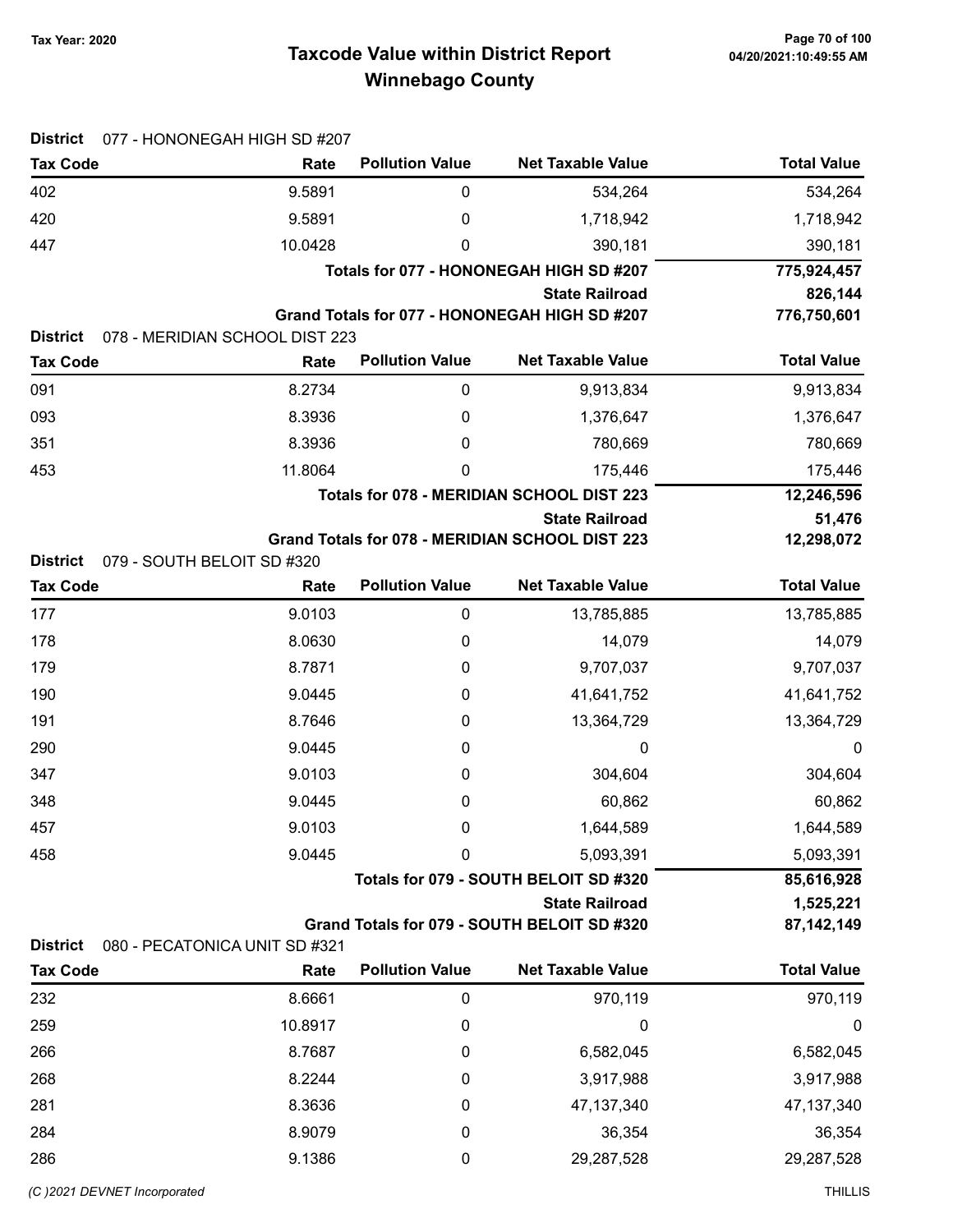# Taxcode Value within District Report Tax Year: 2020 Page 71 of 100 Winnebago County

| <b>District</b> | 080 - PECATONICA UNIT SD #321 |                        |                                                |                    |
|-----------------|-------------------------------|------------------------|------------------------------------------------|--------------------|
| <b>Tax Code</b> | Rate                          | <b>Pollution Value</b> | <b>Net Taxable Value</b>                       | <b>Total Value</b> |
| 305             | 8.8218                        | 0                      | 292,481                                        | 292,481            |
| 309             | 8.8149                        | 0                      | 5,831,759                                      | 5,831,759          |
| 425             | 9.1386                        | 0                      | 64,580                                         | 64,580             |
|                 |                               |                        | Totals for 080 - PECATONICA UNIT SD #321       | 94,120,194         |
|                 |                               |                        | <b>State Railroad</b>                          |                    |
| <b>District</b> | 081 - DURAND UNIT SD #322     |                        | Grand Totals for 080 - PECATONICA UNIT SD #321 | 94,120,194         |
| <b>Tax Code</b> | Rate                          | <b>Pollution Value</b> | <b>Net Taxable Value</b>                       | <b>Total Value</b> |
| 220             | 9.5221                        | 0                      | 36,845,693                                     | 36,845,693         |
| 228             | 10.0063                       | 0                      | 1,271,220                                      | 1,271,220          |
| 229             | 9.9660                        | 0                      | 2,001,693                                      | 2,001,693          |
| 230             | 9.6655                        | 0                      | 22,103,932                                     | 22,103,932         |
| 231             | 9.8511                        | 0                      | 130,550                                        | 130,550            |
| 233             | 10.0063                       | 0                      | 14,473,425                                     | 14,473,425         |
| 234             | 9.7058                        | 0                      | 273,465                                        | 273,465            |
| 246             | 9.5351                        | 0                      | 8,997,229                                      | 8,997,229          |
|                 |                               |                        | Totals for 081 - DURAND UNIT SD #322           | 86,097,207         |
|                 |                               |                        | <b>State Railroad</b>                          | 0                  |
|                 |                               |                        | Grand Totals for 081 - DURAND UNIT SD #322     | 86,097,207         |
| <b>District</b> | 082 - WINNEBAGO UNIT SD #323  |                        |                                                |                    |
| <b>Tax Code</b> | Rate                          | <b>Pollution Value</b> | <b>Net Taxable Value</b>                       | <b>Total Value</b> |
| 052             | 10.2006                       | $\pmb{0}$              | 422,942                                        | 422,942            |
| 063             | 10.1957                       | 0                      | 2,287,203                                      | 2,287,203          |
| 069             | 10.3160                       | 0                      | 7,041,274                                      | 7,041,274          |
| 071             | 10.1365                       | 0                      | 11,275,754                                     | 11,275,754         |
| 073             | 10.2349                       | 0                      | 43,906                                         | 43,906             |
| 162             | 9.2785                        | 0                      | 542,548                                        | 542,548            |
| 248             | 9.4108                        | 0                      | 71,092                                         | 71,092             |
| 254             | 9.6830                        | 0                      | 258,661                                        | 258,661            |
| 258             | 11.7506                       | 0                      | 0                                              | $\boldsymbol{0}$   |
| 260             | 9.6438                        | 0                      | 15,291,249                                     | 15,291,249         |
| 262             | 9.4420                        | 0                      | 191,736                                        | 191,736            |
| 263             | 9.0995                        | 0                      | 200,372                                        | 200,372            |
| 265             | 9.6276                        | 0                      | 975,547                                        | 975,547            |
| 267             | 9.0833                        | 0                      | 1,495,127                                      | 1,495,127          |
| 282             | 9.2225                        | 0                      | 180,679                                        | 180,679            |
| 283             | 9.7668                        | 0                      | 154,831                                        | 154,831            |
| 306             | 10.2343                       | $\pmb{0}$              | 419,447                                        | 419,447            |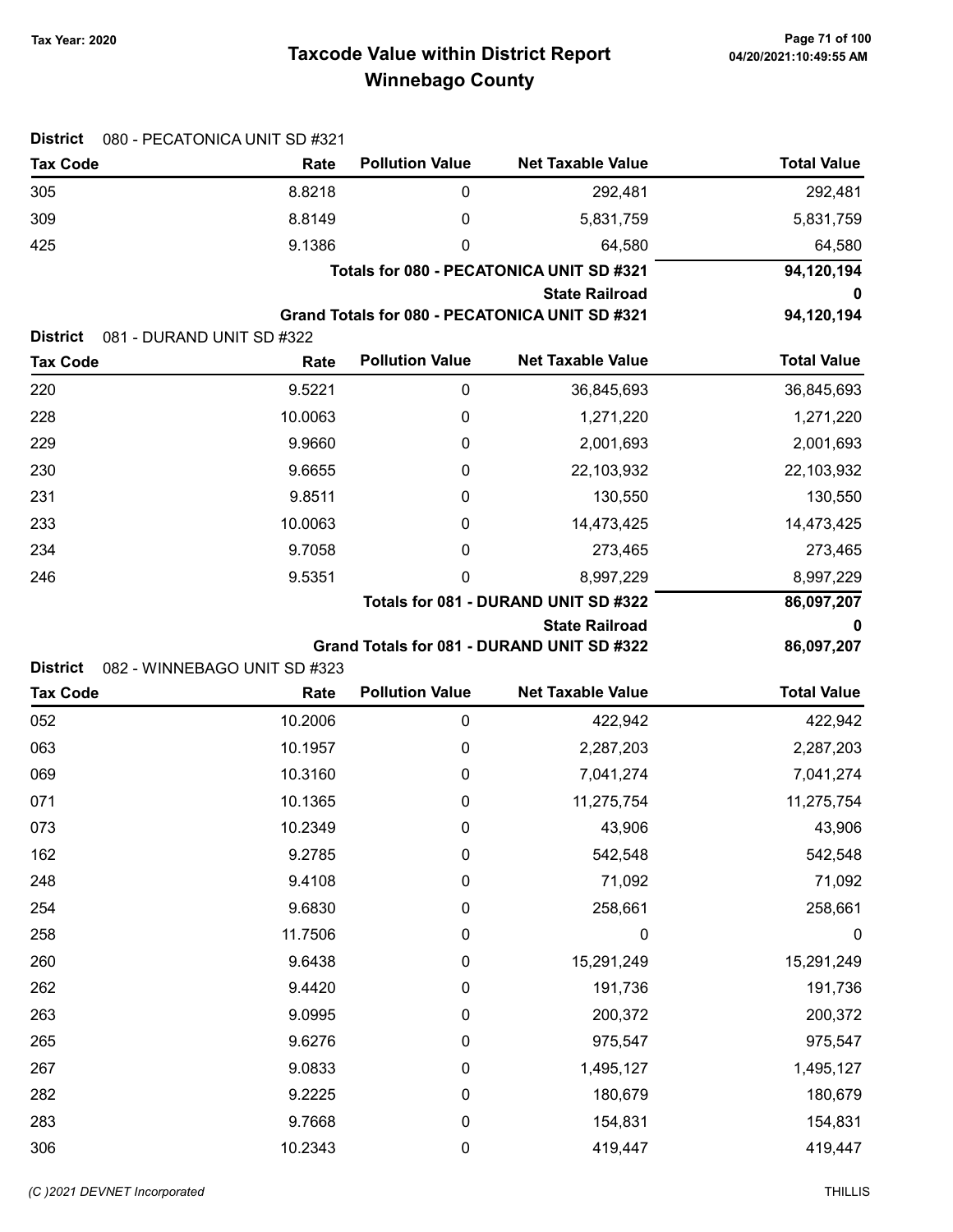# Taxcode Value within District Report Tax Year: 2020 Page 72 of 100 Winnebago County

|  | District 082 - WINNEBAGO UNIT SD #323 |
|--|---------------------------------------|
|--|---------------------------------------|

| <b>Tax Code</b> | Rate                           | <b>Pollution Value</b> | <b>Net Taxable Value</b>                             | <b>Total Value</b>    |
|-----------------|--------------------------------|------------------------|------------------------------------------------------|-----------------------|
| 308             | 9.6900                         | 0                      | 797,753                                              | 797,753               |
| 310             | 9.6969                         | 0                      | 7,890,966                                            | 7,890,966             |
| 311             | 10.2412                        | 0                      | 4,107,593                                            | 4,107,593             |
| 312             | 9.6738                         | 0                      | 1,613,628                                            | 1,613,628             |
| 313             | 10.1089                        | 0                      | 1,857,330                                            | 1,857,330             |
| 314             | 9.7798                         | 0                      | 4,646,153                                            | 4,646,153             |
| 315             | 11.8547                        | 0                      | 73,514                                               | 73,514                |
| 324             | 9.7479                         | 0                      | 1,854,021                                            | 1,854,021             |
| 325             | 10.5757                        | 0                      | 319,927                                              | 319,927               |
| 326             | 9.7087                         | 0                      | 49,164,959                                           | 49,164,959            |
| 327             | 11.8155                        | 0                      | 51,339                                               | 51,339                |
| 328             | 10.7552                        | 0                      | 51,846,031                                           | 51,846,031            |
| 329             | 9.8882                         | 0                      | 1,867,541                                            | 1,867,541             |
| 363             | 9.1798                         | 0                      | 53,158                                               | 53,158                |
| 381             | 12.8770                        | 0                      | 7,380,837                                            | 7,380,837             |
| 382             | 12.6975                        | 0                      | 171,839                                              | 171,839               |
|                 |                                |                        | Totals for 082 - WINNEBAGO UNIT SD #323              | 174,548,957           |
|                 |                                |                        | <b>State Railroad</b>                                | 1,436,812             |
| <b>District</b> | 083 - HIAWATHA SCHOOL DIST 426 |                        | Grand Totals for 082 - WINNEBAGO UNIT SD #323        | 175,985,769           |
|                 |                                |                        |                                                      |                       |
|                 |                                | <b>Pollution Value</b> | <b>Net Taxable Value</b>                             |                       |
| <b>Tax Code</b> | Rate                           |                        |                                                      | <b>Total Value</b>    |
| 122             | 9.7230                         | 0<br>0                 | 558,022                                              | 558,022               |
| 367             | 9.6243                         |                        | 118,924<br>Totals for 083 - HIAWATHA SCHOOL DIST 426 | 118,924               |
|                 |                                |                        | <b>State Railroad</b>                                | 676,946<br>0          |
|                 |                                |                        | Grand Totals for 083 - HIAWATHA SCHOOL DIST 426      | 676,946               |
| <b>District</b> | 084 - COMMUNITY COLLEGE 511    |                        |                                                      |                       |
| <b>Tax Code</b> | Rate                           | <b>Pollution Value</b> | <b>Net Taxable Value</b>                             | <b>Total Value</b>    |
| 001             | 12.8584                        | $\pmb{0}$              | 1,331,835,386                                        | 1,331,835,386         |
| 002             | 9.8131                         | 0                      | 110,077,232                                          | 110,077,232           |
| 003             | 10.8384                        | 0                      | 28,831,500                                           | 28,831,500            |
| 005             | 10.4768                        | 0                      | 11,340,410                                           | 11,340,410            |
| 006             | 9.7145                         | 0                      | 141,758,741                                          | 141,758,741           |
| 007             | 9.5350                         | 0                      | 5,196,704                                            | 5,196,704             |
| 008             | 9.9142                         | 0                      | 58,179,914                                           | 58,179,914            |
| 010             | 10.2464                        | 0                      | 3,236,803                                            | 3,236,803             |
| 012<br>013      | 8.6319<br>10.0631              | $\pmb{0}$<br>0         | 188,642<br>23,473,269                                | 188,642<br>23,473,269 |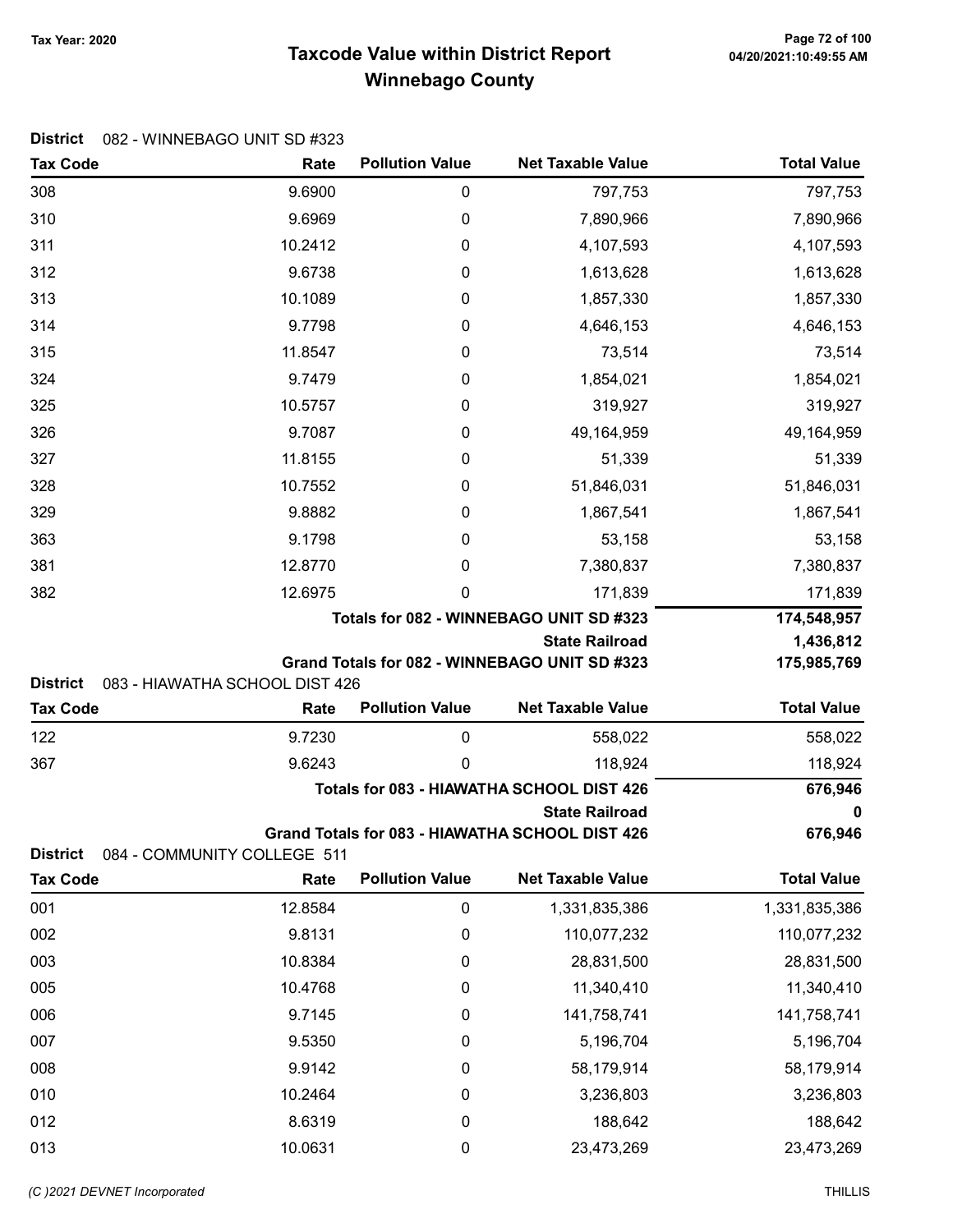# Taxcode Value within District Report Tax Year: 2020 Page 73 of 100 Winnebago County

| <b>Tax Code</b> | Rate    | <b>Pollution Value</b> | <b>Net Taxable Value</b> | <b>Total Value</b> |
|-----------------|---------|------------------------|--------------------------|--------------------|
| 014             | 12.8584 | $\pmb{0}$              | 1,574,752                | 1,574,752          |
| 016             | 9.6298  | $\mathbf 0$            | 4,940                    | 4,940              |
| 017             | 11.0179 | $\mathbf 0$            | 24,887,409               | 24,887,409         |
| 018             | 10.6563 | $\boldsymbol{0}$       | 54,336,417               | 54,336,417         |
| 019             | 9.2506  | $\boldsymbol{0}$       | $\boldsymbol{0}$         | 0                  |
| 020             | 9.6361  | 0                      | 24,300                   | 24,300             |
| 021             | 12.7573 | $\mathbf 0$            | 18,273,575               | 18,273,575         |
| 026             | 9.8156  | $\mathbf 0$            | 33,836,747               | 33,836,747         |
| 030             | 9.6298  | 0                      | 398,295                  | 398,295            |
| 031             | 9.8836  | $\mathbf 0$            | 4,947,008                | 4,947,008          |
| 035             | 9.6336  | $\mathbf 0$            | 862,145                  | 862,145            |
| 036             | 12.6789 | $\boldsymbol{0}$       | 13,794,247               | 13,794,247         |
| 038             | 12.8584 | 0                      | 0                        | $\pmb{0}$          |
| 040             | 10.1680 | $\pmb{0}$              | 61,430                   | 61,430             |
| 042             | 10.2489 | $\mathbf 0$            | 3,549,284                | 3,549,284          |
| 044             | 9.7347  | $\mathbf 0$            | 16,462                   | 16,462             |
| 045             | 8.8114  | $\mathbf 0$            | 300,304                  | 300,304            |
| 046             | 12.6623 | $\boldsymbol{0}$       | 34,353                   | 34,353             |
| 047             | 12.8584 | $\boldsymbol{0}$       | 3,861                    | 3,861              |
| 048             | 12.8584 | $\mathbf 0$            | 66,397                   | 66,397             |
| 049             | 10.0648 | $\mathbf 0$            | 23,561,266               | 23,561,266         |
| 050             | 10.1597 | $\mathbf 0$            | 6,523,597                | 6,523,597          |
| 051             | 9.9802  | $\boldsymbol{0}$       | 9,755,116                | 9,755,116          |
| 052             | 10.2006 | $\boldsymbol{0}$       | 422,942                  | 422,942            |
| 053             | 10.4498 | $\boldsymbol{0}$       | 1,955,066                | 1,955,066          |
| 056             | 12.8584 | 0                      | 334,799                  | 334,799            |
| 057             | 10.1548 | $\boldsymbol{0}$       | 10,051,157               | 10,051,157         |
| 058             | 9.9753  | $\pmb{0}$              | 1,707,468                | 1,707,468          |
| 059             | 10.9581 | 0                      | 1,536,398                | 1,536,398          |
| 060             | 10.0145 | 0                      | 1,699,266                | 1,699,266          |
| 061             | 10.3475 | 0                      | 3,036,994                | 3,036,994          |
| 062             | 10.1940 | $\mathbf 0$            | 7,328,654                | 7,328,654          |
| 063             | 10.1957 | $\mathbf 0$            | 2,287,203                | 2,287,203          |
| 064             | 9.9161  | 0                      | 14,678,862               | 14,678,862         |
| 066             | 10.0956 | 0                      | 12,991,210               | 12,991,210         |
| 068             | 10.2212 | 0                      | 3,232,526                | 3,232,526          |
| 069             | 10.3160 | $\pmb{0}$              | 7,041,274                | 7,041,274          |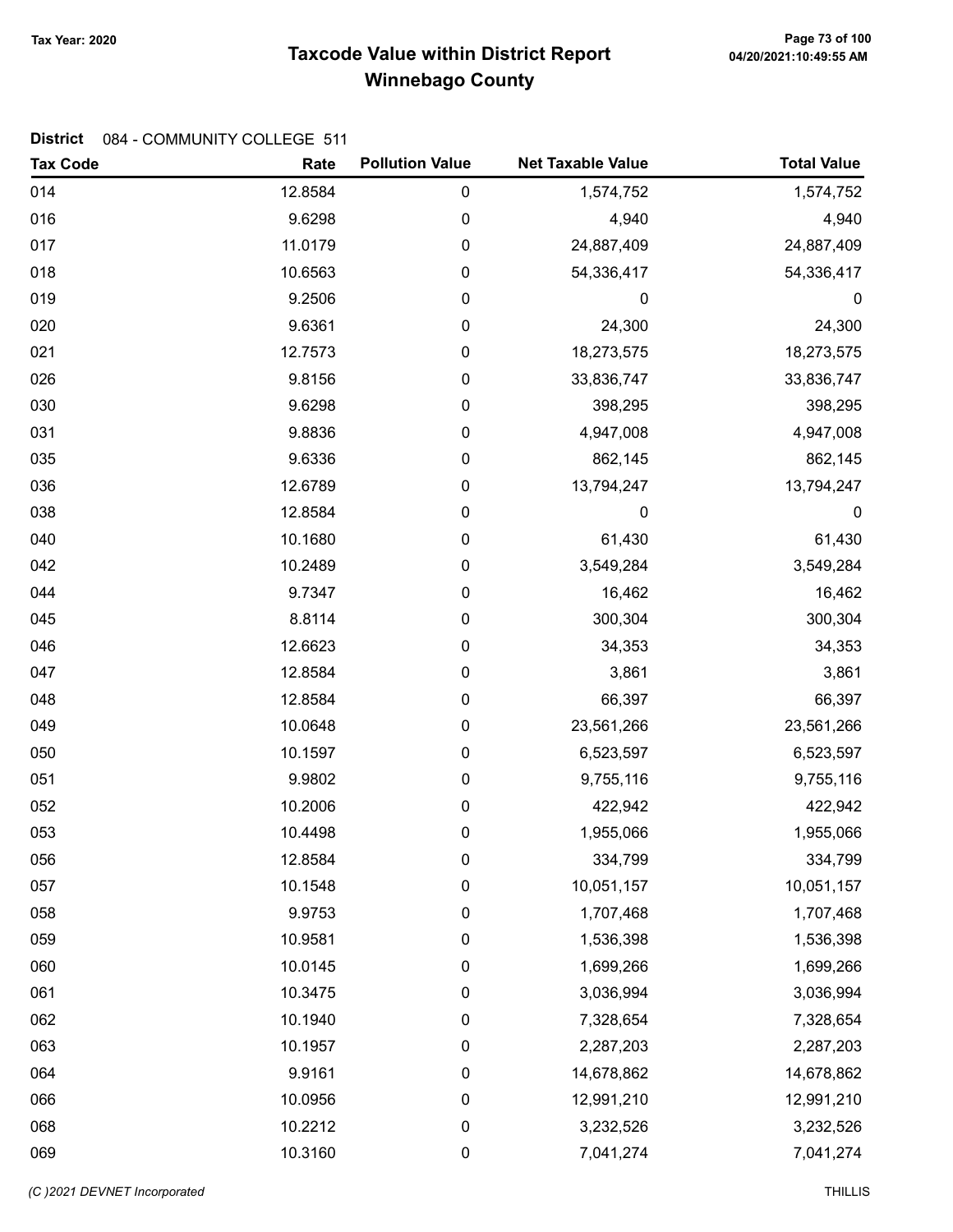# Page 74 of 100 میں Page 74 of 100<br>Taxcode Value within District Report و 120/2021:10:49:55 AM Winnebago County

| <b>Tax Code</b> | Rate    | <b>Pollution Value</b> | <b>Net Taxable Value</b> | <b>Total Value</b> |
|-----------------|---------|------------------------|--------------------------|--------------------|
| 070             | 9.9142  | 0                      | 2,204,956                | 2,204,956          |
| 071             | 10.1365 | 0                      | 11,275,754               | 11,275,754         |
| 072             | 9.8342  | 0                      | 48,522                   | 48,522             |
| 073             | 10.2349 | 0                      | 43,906                   | 43,906             |
| 076             | 9.7347  | 0                      | 1,174,819                | 1,174,819          |
| 077             | 9.6298  | 0                      | 158,630                  | 158,630            |
| 078             | 9.5312  | 0                      | 310,652                  | 310,652            |
| 082             | 12.8584 | 0                      | 98,080                   | 98,080             |
| 083             | 10.1548 | 0                      | 639,997                  | 639,997            |
| 084             | 9.5180  | 0                      | 566,502                  | 566,502            |
| 085             | 12.8584 | 0                      | 9,192,488                | 9,192,488          |
| 086             | 12.7597 | 0                      | 1,231,180                | 1,231,180          |
| 090             | 9.1459  | 0                      | 6,701                    | 6,701              |
| 091             | 8.2734  | 0                      | 9,913,834                | 9,913,834          |
| 092             | 9.2661  | 0                      | 4,752,053                | 4,752,053          |
| 093             | 8.3936  | 0                      | 1,376,647                | 1,376,647          |
| 095             | 9.6277  | 0                      | 4,748,233                | 4,748,233          |
| 096             | 10.6319 | 0                      | 8,270,378                | 8,270,378          |
| 099             | 10.2703 | 0                      | 5,475,152                | 5,475,152          |
| 104             | 9.6975  | 0                      | 2,217,113                | 2,217,113          |
| 108             | 9.3560  | 0                      | 46,893                   | 46,893             |
| 109             | 9.5355  | 0                      | 33,723,313               | 33,723,313         |
| 110             | 10.1491 | 0                      | 25,636,531               | 25,636,531         |
| 111             | 9.7875  | 0                      | 6,186,528                | 6,186,528          |
| 112             | 11.9896 | 0                      | 2,489,584                | 2,489,584          |
| 113             | 11.1533 | 0                      | 10,242,725               | 10,242,725         |
| 114             | 9.9696  | 0                      | 77, 142, 385             | 77, 142, 385       |
| 115             | 9.6080  | 0                      | 5,832,486                | 5,832,486          |
| 116             | 11.8101 | 0                      | 25,746                   | 25,746             |
| 117             | 12.8584 | 0                      | 11,362,015               | 11,362,015         |
| 118             | 9.4344  | 0                      | 366,998                  | 366,998            |
| 119             | 10.1491 | 0                      | 13,881,466               | 13,881,466         |
| 120             | 9.9696  | 0                      | 3,830,108                | 3,830,108          |
| 123             | 11.8542 | 0                      | 706,527                  | 706,527            |
| 124             | 11.1533 | 0                      | 7,358,371                | 7,358,371          |
| 125             | 10.9738 | 0                      | 129,815                  | 129,815            |
| 126             | 12.8584 | 0                      | 1,863,550                | 1,863,550          |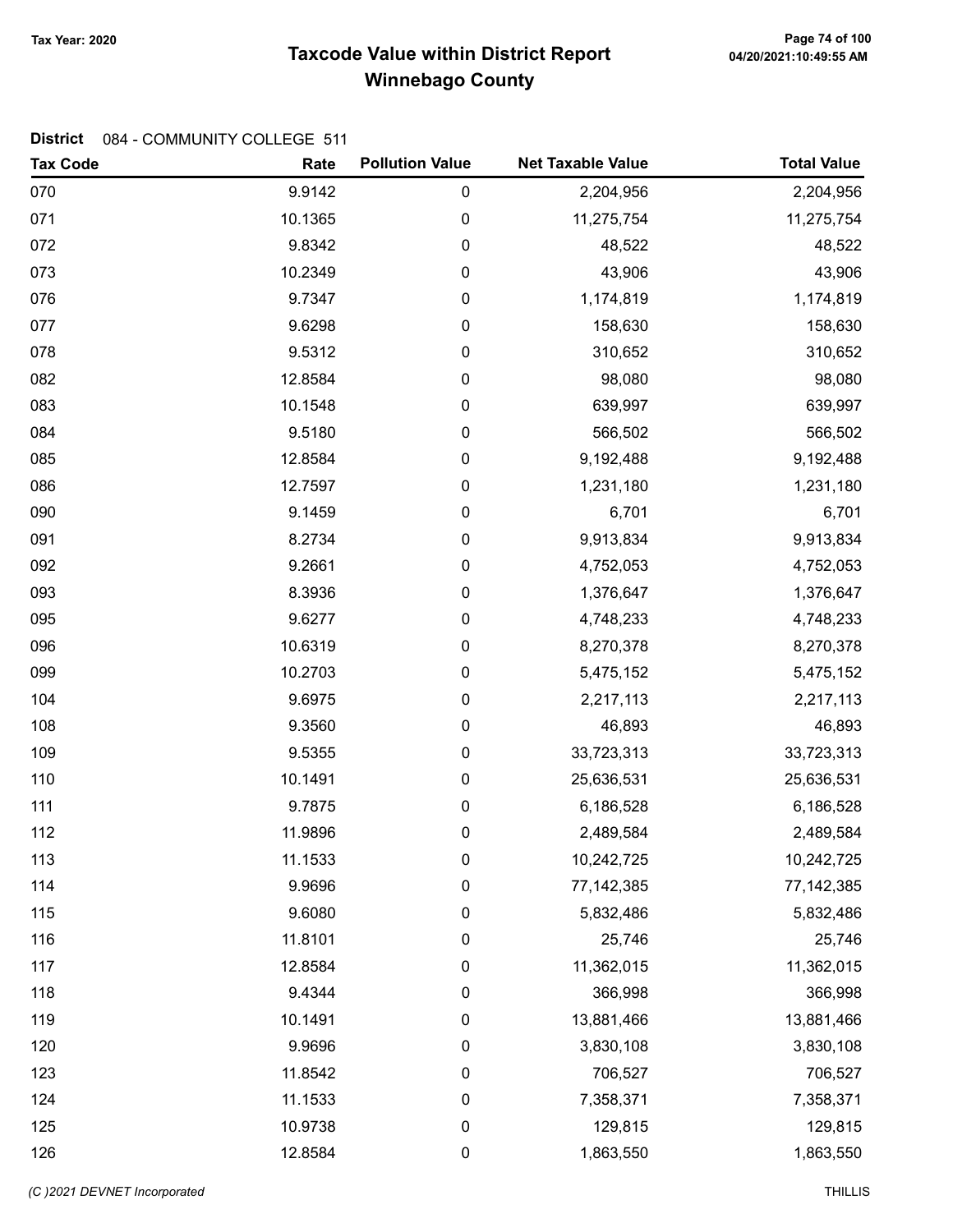# Taxcode Value within District Report Tax Year: 2020 Page 75 of 100 Winnebago County

| <b>Tax Code</b> | Rate    | <b>Pollution Value</b> | <b>Net Taxable Value</b> | <b>Total Value</b> |
|-----------------|---------|------------------------|--------------------------|--------------------|
| 127             | 12.9938 | 0                      | 128,738,162              | 128,738,162        |
| 128             | 10.6122 | 0                      | 1,834,815                | 1,834,815          |
| 129             | 10.9738 | 0                      | 14,082,084               | 14,082,084         |
| 130             | 9.9864  | 0                      | 4,328,565                | 4,328,565          |
| 131             | 11.6747 | 0                      | 4,028                    | 4,028              |
| 133             | 9.4344  | 0                      | 113,173,016              | 113,173,016        |
| 134             | 8.5308  | $\boldsymbol{0}$       | 12,458                   | 12,458             |
| 135             | 9.3560  | $\boldsymbol{0}$       | 7,720,539                | 7,720,539          |
| 136             | 9.3605  | 0                      | 28,781,631               | 28,781,631         |
| 137             | 9.2549  | 0                      | 52,988,802               | 52,988,802         |
| 138             | 9.9909  | $\boldsymbol{0}$       | 40,259                   | 40,259             |
| 139             | 8.9641  | 0                      | 8,156,252                | 8,156,252          |
| 140             | 8.7808  | 0                      | 55,950                   | 55,950             |
| 141             | 9.2549  | $\boldsymbol{0}$       | 222,408                  | 222,408            |
| 142             | 9.9683  | $\boldsymbol{0}$       | 4,290                    | 4,290              |
| 143             | 8.7103  | 0                      | 3,036,082                | 3,036,082          |
| 144             | 9.1436  | 0                      | 115,485,142              | 115,485,142        |
| 145             | 9.0652  | 0                      | 4,803,240                | 4,803,240          |
| 146             | 12.9405 | 0                      | 18,759,846               | 18,759,846         |
| 147             | 10.1478 | 0                      | 71,844                   | 71,844             |
| 148             | 9.1389  | $\boldsymbol{0}$       | 980                      | 980                |
| 149             | 9.8853  | $\boldsymbol{0}$       | 32,903,638               | 32,903,638         |
| 150             | 10.0623 | 0                      | 105,565                  | 105,565            |
| 151             | 10.4386 | $\pmb{0}$              | 846                      | 846                |
| 152             | 10.4386 | 0                      | 4,666,230                | 4,666,230          |
| 153             | 9.4344  | 0                      | 752,109                  | 752,109            |
| 154             | 12.7610 | 0                      | 115,026                  | 115,026            |
| 155             | 9.1968  | $\pmb{0}$              | 8,348,886                | 8,348,886          |
| 156             | 9.0581  | $\boldsymbol{0}$       | 18,878,157               | 18,878,157         |
| 157             | 11.7568 | $\boldsymbol{0}$       | 85,882                   | 85,882             |
| 158             | 10.1478 | $\boldsymbol{0}$       | 6,541,092                | 6,541,092          |
| 159             | 10.0694 | $\pmb{0}$              | 249,773                  | 249,773            |
| 160             | 9.1436  | $\pmb{0}$              | 514,899                  | 514,899            |
| 161             | 8.6307  | 0                      | 133,041                  | 133,041            |
| 162             | 9.2785  | $\boldsymbol{0}$       | 542,548                  | 542,548            |
| 163             | 9.2549  | $\pmb{0}$              | 1,921,996                | 1,921,996          |
| 164             | 8.9641  | $\pmb{0}$              | 93,113                   | 93,113             |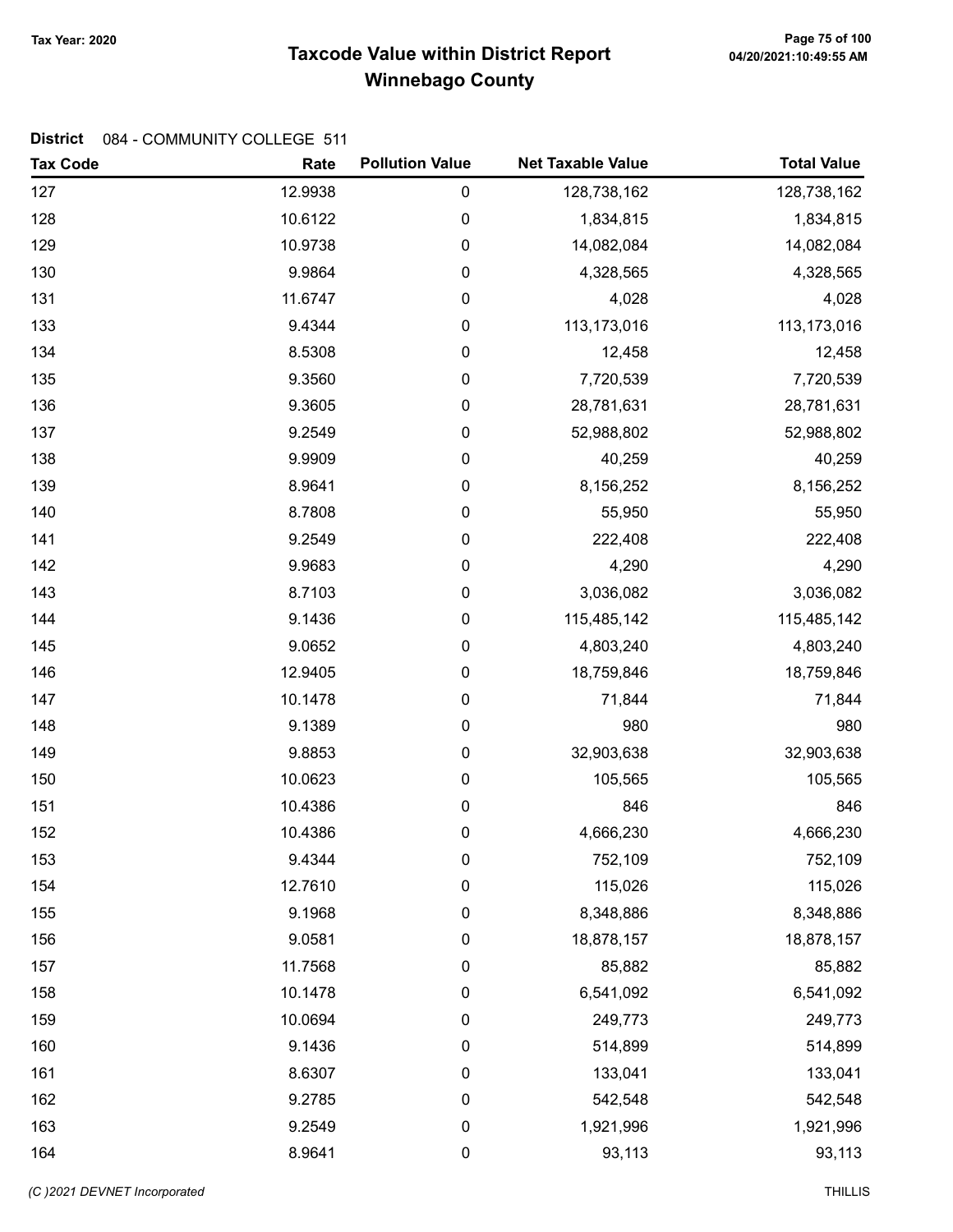# Taxcode Value within District Report Tax Year: 2020 Page 76 of 100 Winnebago County

| <b>Tax Code</b> | Rate    | <b>Pollution Value</b> | <b>Net Taxable Value</b> | <b>Total Value</b> |
|-----------------|---------|------------------------|--------------------------|--------------------|
| 165             | 8.7694  | $\pmb{0}$              | 15,460,688               | 15,460,688         |
| 167             | 8.9594  | 0                      | 5,705,600                | 5,705,600          |
| 168             | 8.7694  | $\pmb{0}$              | 0                        | $\boldsymbol{0}$   |
| 169             | 9.3425  | 0                      | 8,229,299                | 8,229,299          |
| 170             | 9.2376  | 0                      | 115,132                  | 115,132            |
| 171             | 10.2418 | $\pmb{0}$              | 146,381                  | 146,381            |
| 172             | 12.8418 | $\pmb{0}$              | 239,137                  | 239,137            |
| 175             | 9.6345  | $\pmb{0}$              | 44,792,963               | 44,792,963         |
| 176             | 8.6872  | 0                      | 375,886                  | 375,886            |
| 177             | 9.0103  | $\pmb{0}$              | 13,785,885               | 13,785,885         |
| 178             | 8.0630  | 0                      | 14,079                   | 14,079             |
| 179             | 8.7871  | 0                      | 9,707,037                | 9,707,037          |
| 180             | 9.4113  | $\pmb{0}$              | 73,777,764               | 73,777,764         |
| 181             | 9.4124  | $\pmb{0}$              | 148,787,944              | 148,787,944        |
| 182             | 8.6961  | $\pmb{0}$              | 682,344                  | 682,344            |
| 183             | 8.6961  | 0                      | 0                        | 0                  |
| 184             | 9.0228  | $\pmb{0}$              | 1,163,396                | 1,163,396          |
| 185             | 10.0428 | $\pmb{0}$              | 12,101,995               | 12,101,995         |
| 187             | 9.5919  | 0                      | 2,860,031                | 2,860,031          |
| 188             | 9.5908  | $\pmb{0}$              | 630,258                  | 630,258            |
| 189             | 10.2223 | $\pmb{0}$              | 73,646,488               | 73,646,488         |
| 190             | 9.0445  | $\pmb{0}$              | 41,641,752               | 41,641,752         |
| 191             | 8.7646  | 0                      | 13,364,729               | 13,364,729         |
| 192             | 10.0417 | $\pmb{0}$              | 18,509,319               | 18,509,319         |
| 193             | 9.2165  | 0                      | 9,017,492                | 9,017,492          |
| 194             | 9.2447  | 0                      | 2,538,390                | 2,538,390          |
| 196             | 8.8756  | $\pmb{0}$              | 13,267                   | 13,267             |
| 197             | 9.5891  | $\pmb{0}$              | 114,056,210              | 114,056,210        |
| 198             | 10.0435 | 0                      | 4,705,017                | 4,705,017          |
| 199             | 10.2230 | $\mathbf 0$            | 44, 182, 808             | 44,182,808         |
| 200             | 9.8637  | $\pmb{0}$              | 1,887,436                | 1,887,436          |
| 201             | 9.2379  | $\pmb{0}$              | 18,867,004               | 18,867,004         |
| 202             | 8.9580  | $\pmb{0}$              | 47,812,600               | 47,812,600         |
| 203             | 9.3899  | $\pmb{0}$              | 5,086,316                | 5,086,316          |
| 204             | 10.0210 | $\boldsymbol{0}$       | 32,496                   | 32,496             |
| 205             | 10.0203 | $\pmb{0}$              | 144,698                  | 144,698            |
| 206             | 10.1998 | $\pmb{0}$              | 21,813,669               | 21,813,669         |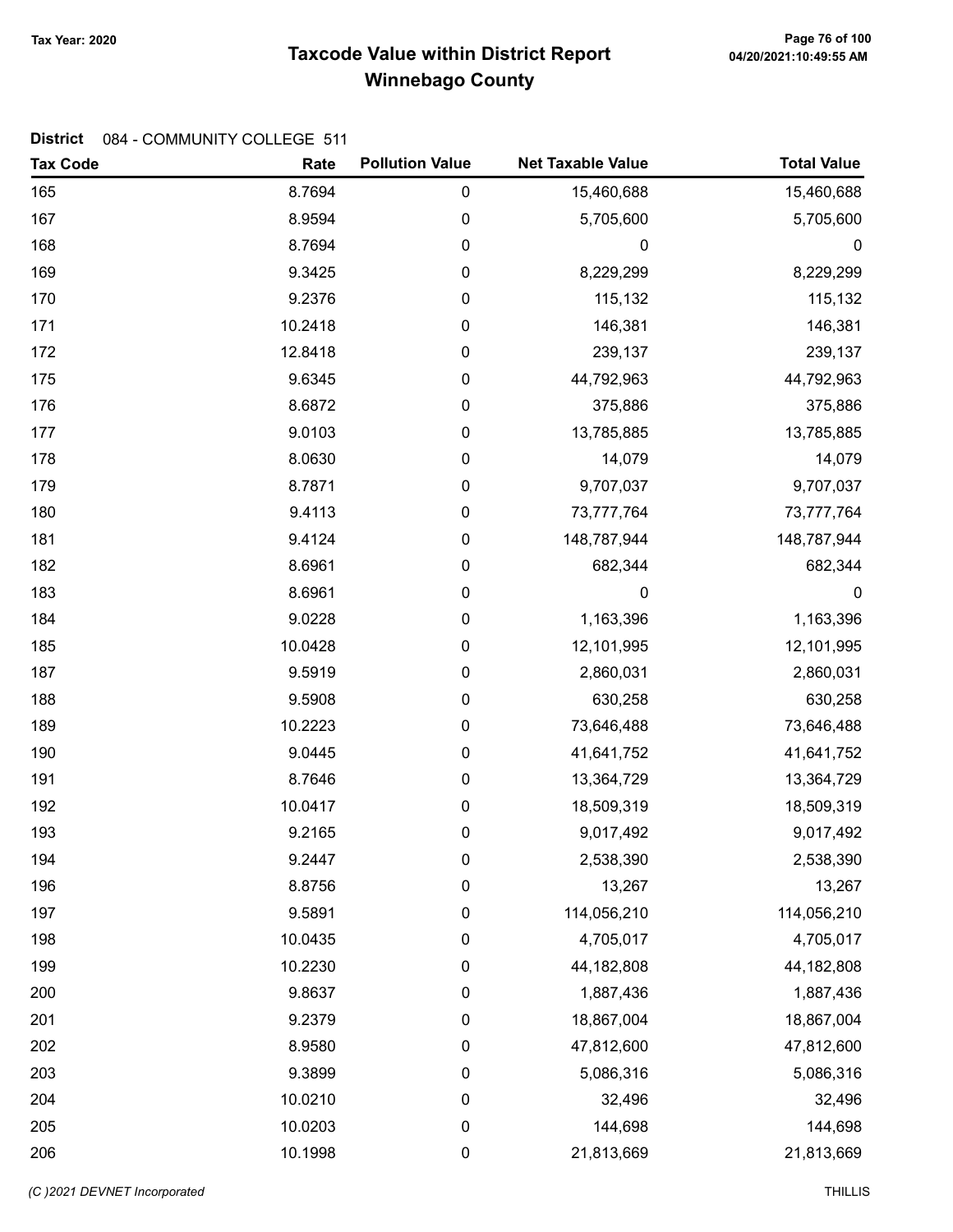# Taxcode Value within District Report Tax Year: 2020 Page 77 of 100 Winnebago County

| <b>Tax Code</b> | Rate    | <b>Pollution Value</b> | <b>Net Taxable Value</b> | <b>Total Value</b> |
|-----------------|---------|------------------------|--------------------------|--------------------|
| 207             | 9.5060  | 0                      | 0                        | $\mathbf 0$        |
| 208             | 9.5355  | 0                      | 48,344                   | 48,344             |
| 209             | 9.7904  | 0                      | 44,440,264               | 44,440,264         |
| 210             | 8.9008  | 0                      | 0                        | 0                  |
| 211             | 8.9639  | 0                      | 0                        | 0                  |
| 212             | 8.9690  | 0                      | 0                        | 0                  |
| 213             | 8.9424  | 0                      | 7,376,768                | 7,376,768          |
| 214             | 9.0055  | 0                      | 17,562,154               | 17,562,154         |
| 220             | 9.5221  | 0                      | 36,845,693               | 36,845,693         |
| 223             | 12.8584 | 0                      | 7,071,811                | 7,071,811          |
| 226             | 12.8584 | 0                      | 773,567                  | 773,567            |
| 228             | 10.0063 | 0                      | 1,271,220                | 1,271,220          |
| 229             | 9.9660  | 0                      | 2,001,693                | 2,001,693          |
| 230             | 9.6655  | 0                      | 22,103,932               | 22,103,932         |
| 231             | 9.8511  | 0                      | 130,550                  | 130,550            |
| 232             | 8.6661  | 0                      | 970,119                  | 970,119            |
| 233             | 10.0063 | 0                      | 14,473,425               | 14,473,425         |
| 234             | 9.7058  | 0                      | 273,465                  | 273,465            |
| 246             | 9.5351  | 0                      | 8,997,229                | 8,997,229          |
| 247             | 8.7630  | 0                      | 7,161,542                | 7,161,542          |
| 248             | 9.4108  | 0                      | 71,092                   | 71,092             |
| 254             | 9.6830  | 0                      | 258,661                  | 258,661            |
| 258             | 11.7506 | 0                      | 0                        | 0                  |
| 259             | 10.8917 | 0                      | $\mathbf 0$              | $\mathbf 0$        |
| 260             | 9.6438  | 0                      | 15,291,249               | 15,291,249         |
| 262             | 9.4420  | 0                      | 191,736                  | 191,736            |
| 263             | 9.0995  | 0                      | 200,372                  | 200,372            |
| 265             | 9.6276  | 0                      | 975,547                  | 975,547            |
| 266             | 8.7687  | 0                      | 6,582,045                | 6,582,045          |
| 267             | 9.0833  | 0                      | 1,495,127                | 1,495,127          |
| 268             | 8.2244  | 0                      | 3,917,988                | 3,917,988          |
| 281             | 8.3636  | 0                      | 47, 137, 340             | 47, 137, 340       |
| 282             | 9.2225  | 0                      | 180,679                  | 180,679            |
| 283             | 9.7668  | 0                      | 154,831                  | 154,831            |
| 284             | 8.9079  | 0                      | 36,354                   | 36,354             |
| 286             | 9.1386  | 0                      | 29,287,528               | 29,287,528         |
| 290             | 9.0445  | 0                      | $\boldsymbol{0}$         | $\boldsymbol{0}$   |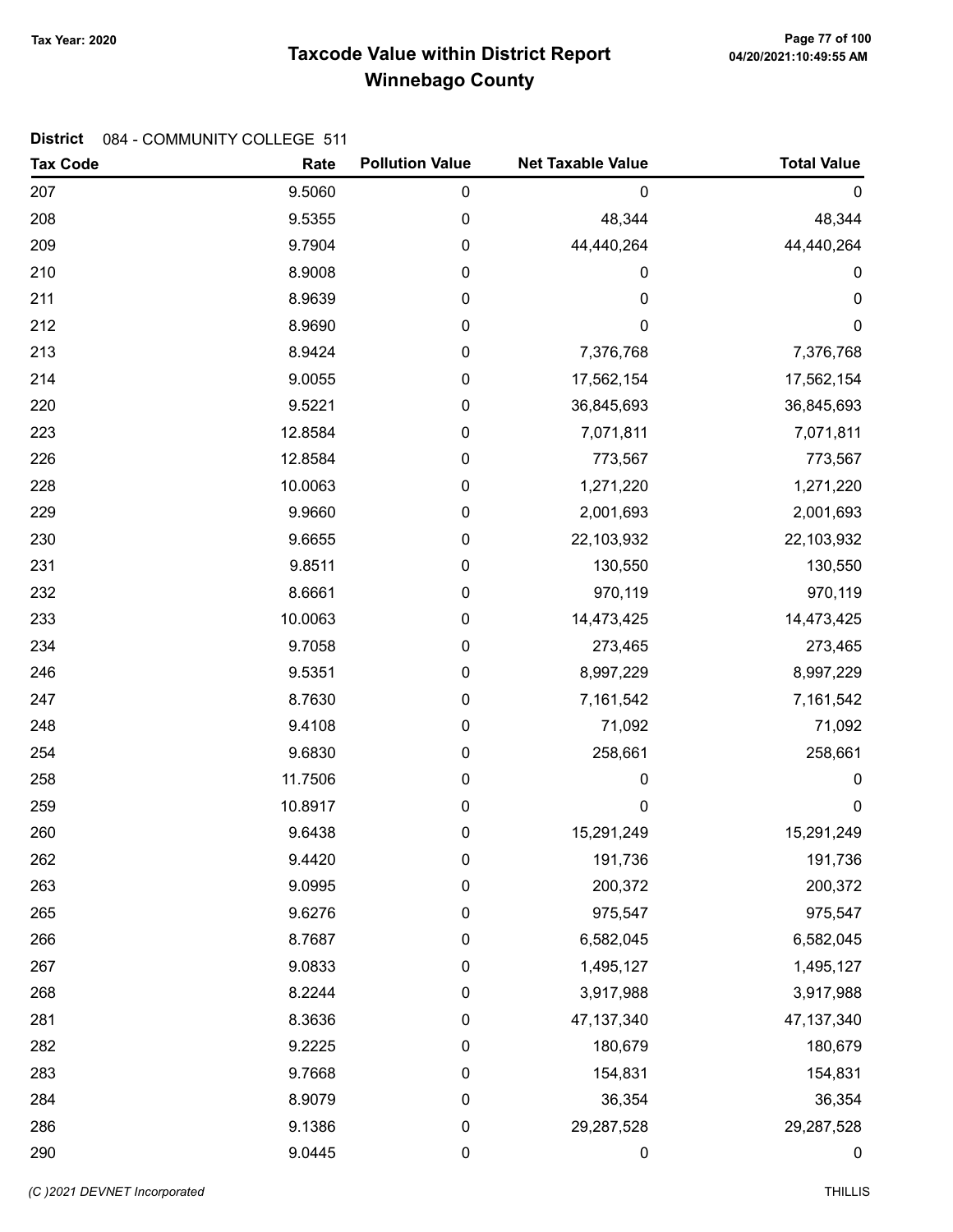# Taxcode Value within District Report Tax Year: 2020 Page 78 of 100 Winnebago County

| <b>Tax Code</b> | Rate    | <b>Pollution Value</b> | <b>Net Taxable Value</b> | <b>Total Value</b> |
|-----------------|---------|------------------------|--------------------------|--------------------|
| 305             | 8.8218  | 0                      | 292,481                  | 292,481            |
| 306             | 10.2343 | 0                      | 419,447                  | 419,447            |
| 308             | 9.6900  | 0                      | 797,753                  | 797,753            |
| 309             | 8.8149  | 0                      | 5,831,759                | 5,831,759          |
| 310             | 9.6969  | 0                      | 7,890,966                | 7,890,966          |
| 311             | 10.2412 | 0                      | 4,107,593                | 4,107,593          |
| 312             | 9.6738  | 0                      | 1,613,628                | 1,613,628          |
| 313             | 10.1089 | 0                      | 1,857,330                | 1,857,330          |
| 314             | 9.7798  | 0                      | 4,646,153                | 4,646,153          |
| 315             | 11.8547 | 0                      | 73,514                   | 73,514             |
| 324             | 9.7479  | 0                      | 1,854,021                | 1,854,021          |
| 325             | 10.5757 | 0                      | 319,927                  | 319,927            |
| 326             | 9.7087  | 0                      | 49,164,959               | 49,164,959         |
| 327             | 11.8155 | 0                      | 51,339                   | 51,339             |
| 328             | 10.7552 | 0                      | 51,846,031               | 51,846,031         |
| 329             | 9.8882  | 0                      | 1,867,541                | 1,867,541          |
| 343             | 10.7917 | 0                      | 577,773                  | 577,773            |
| 347             | 9.0103  | 0                      | 304,604                  | 304,604            |
| 348             | 9.0445  | 0                      | 60,862                   | 60,862             |
| 351             | 8.3936  | 0                      | 780,669                  | 780,669            |
| 358             | 9.3425  | 0                      | 0                        | 0                  |
| 359             | 9.3425  | 0                      | 3,886                    | 3,886              |
| 360             | 8.9594  | 0                      | 0                        | 0                  |
| 361             | 11.9363 | 0                      | 4,184                    | 4,184              |
| 362             | 8.5320  | 0                      | 1,069,660                | 1,069,660          |
| 363             | 9.1798  | 0                      | 53,158                   | 53,158             |
| 364             | 8.6707  | 0                      | 258,540                  | 258,540            |
| 365             | 9.5220  | 0                      | 11,674,899               | 11,674,899         |
| 366             | 9.8709  | 0                      | 762,812                  | 762,812            |
| 368             | 9.3425  | 0                      | 0                        | $\boldsymbol{0}$   |
| 369             | 9.5220  | $\pmb{0}$              | 117,390                  | 117,390            |
| 370             | 10.6319 | 0                      | $\boldsymbol{0}$         | $\mathbf 0$        |
| 372             | 10.8114 | 0                      | 4,110,177                | 4,110,177          |
| 373             | 9.4456  | 0                      | 2,038,689                | 2,038,689          |
| 374             | 10.8384 | 0                      | 1,588,000                | 1,588,000          |
| 378             | 11.0179 | 0                      | 51,522,934               | 51,522,934         |
| 379             | 9.2661  | 0                      | 941,550                  | 941,550            |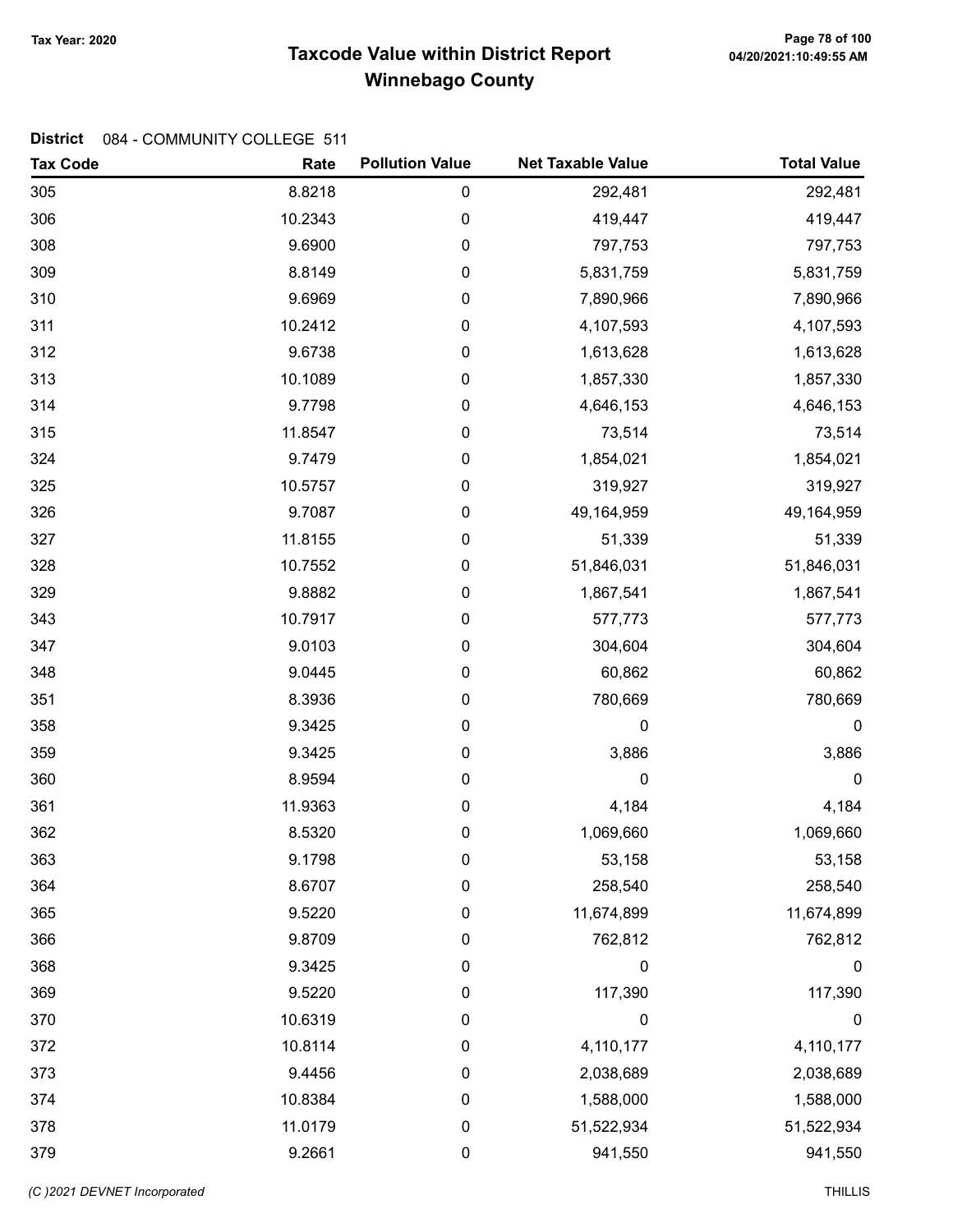# Taxcode Value within District Report Tax Year: 2020 Page 79 of 100 Winnebago County

| <b>Tax Code</b> | Rate    | <b>Pollution Value</b> | <b>Net Taxable Value</b> | <b>Total Value</b> |
|-----------------|---------|------------------------|--------------------------|--------------------|
| 380             | 10.2703 | $\mathbf 0$            | 984,204                  | 984,204            |
| 381             | 12.8770 | $\boldsymbol{0}$       | 7,380,837                | 7,380,837          |
| 382             | 12.6975 | $\mathbf 0$            | 171,839                  | 171,839            |
| 383             | 12.8143 | $\mathbf 0$            | 1,482,942                | 1,482,942          |
| 385             | 10.4498 | $\mathbf 0$            | 938,713                  | 938,713            |
| 386             | 10.9738 | $\pmb{0}$              | 0                        | $\mathbf 0$        |
| 391             | 12.8584 | $\mathbf 0$            | 890,850                  | 890,850            |
| 392             | 12.8584 | $\mathbf 0$            | 23,869,124               | 23,869,124         |
| 393             | 9.6277  | $\mathbf 0$            | 431,475                  | 431,475            |
| 394             | 9.6277  | $\pmb{0}$              | 0                        | $\pmb{0}$          |
| 396             | 9.8709  | $\mathbf 0$            | 0                        | 0                  |
| 397             | 9.4726  | $\mathbf 0$            | 0                        | 0                  |
| 400             | 12.8584 | $\boldsymbol{0}$       | 48,014                   | 48,014             |
| 401             | 9.5891  | $\mathbf 0$            | 3,979,992                | 3,979,992          |
| 402             | 9.5891  | $\mathbf 0$            | 534,264                  | 534,264            |
| 403             | 12.8584 | $\mathbf 0$            | 69,898                   | 69,898             |
| 404             | 12.8584 | $\mathbf 0$            | 1,085,673                | 1,085,673          |
| 405             | 12.8584 | $\boldsymbol{0}$       | 1,545,217                | 1,545,217          |
| 406             | 12.8584 | $\boldsymbol{0}$       | 10,548                   | 10,548             |
| 407             | 12.8584 | $\boldsymbol{0}$       | 703,876                  | 703,876            |
| 408             | 12.8584 | $\mathbf 0$            | 281,186                  | 281,186            |
| 409             | 9.8131  | $\mathbf 0$            | 11,368,388               | 11,368,388         |
| 410             | 12.8584 | $\mathbf 0$            | 7,595,498                | 7,595,498          |
| 411             | 12.6789 | $\pmb{0}$              | 479                      | 479                |
| 412             | 12.8584 | $\boldsymbol{0}$       | 96,815                   | 96,815             |
| 413             | 9.2549  | $\boldsymbol{0}$       | 508,825                  | 508,825            |
| 414             | 9.4344  | $\boldsymbol{0}$       | 1,115,680                | 1,115,680          |
| 416             | 9.1436  | $\pmb{0}$              | 6,213,391                | 6,213,391          |
| 417             | 12.8584 | 0                      | 860,378                  | 860,378            |
| 418             | 12.8584 | $\mathbf 0$            | 5,758,779                | 5,758,779          |
| 419             | 12.8584 | $\mathbf 0$            | 457,568                  | 457,568            |
| 420             | 9.5891  | $\mathbf 0$            | 1,718,942                | 1,718,942          |
| 421             | 12.8584 | $\mathbf 0$            | 14,472,925               | 14,472,925         |
| 422             | 12.8584 | 0                      | 9,483,317                | 9,483,317          |
| 423             | 12.8584 | 0                      | 12,207,909               | 12,207,909         |
| 424             | 12.8584 | $\mathbf 0$            | 8,615,975                | 8,615,975          |
| 425             | 9.1386  | $\pmb{0}$              | 64,580                   | 64,580             |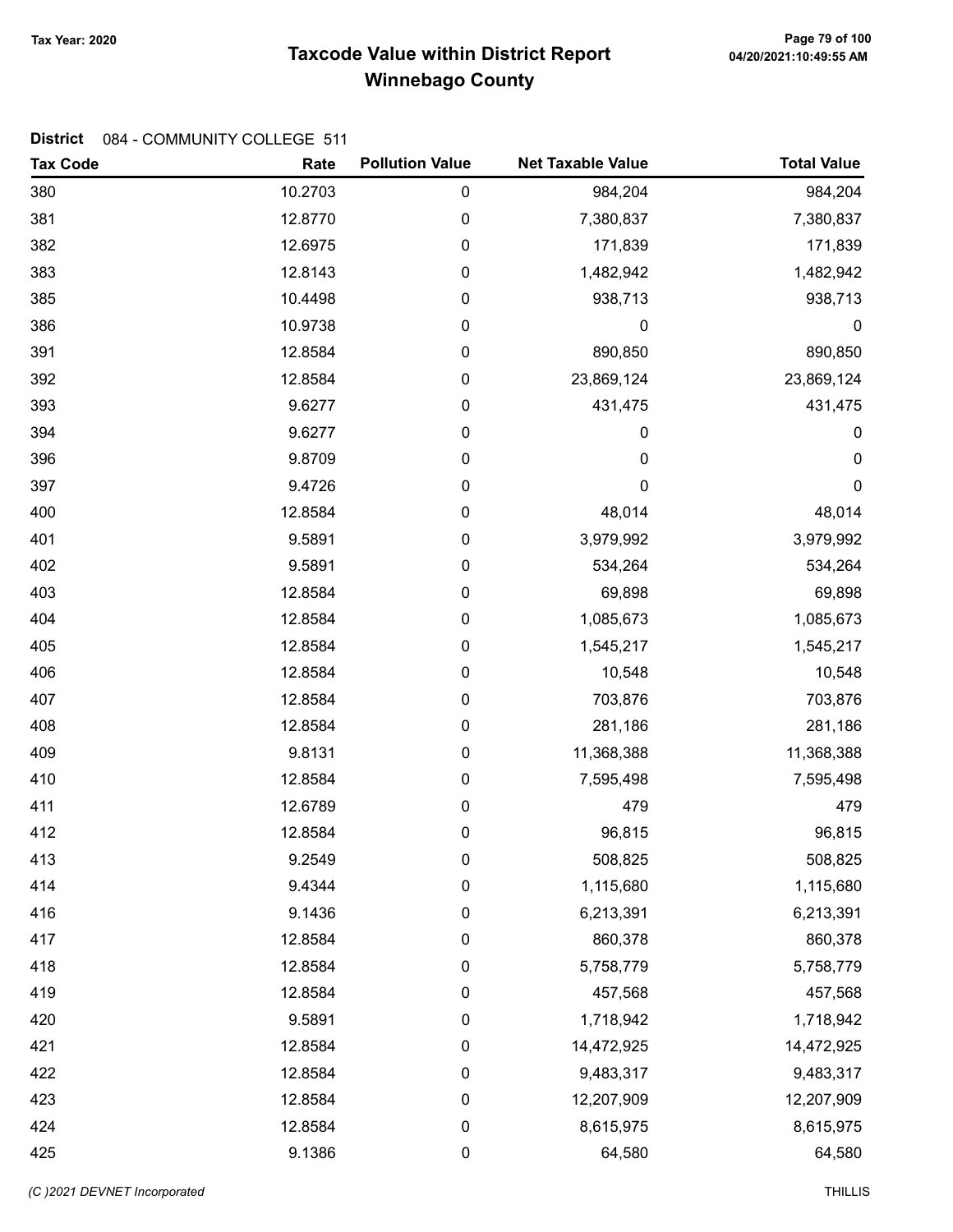# Taxcode Value within District Report Tax Year: 2020 Page 80 of 100 Winnebago County

| <b>Tax Code</b> | Rate                        | <b>Pollution Value</b> | <b>Net Taxable Value</b>                            | <b>Total Value</b> |
|-----------------|-----------------------------|------------------------|-----------------------------------------------------|--------------------|
| 426             | 9.9142                      | $\boldsymbol{0}$       | 2,326,192                                           | 2,326,192          |
| 427             | 9.6361                      | $\pmb{0}$              | 10,516                                              | 10,516             |
| 428             | 9.8156                      | $\pmb{0}$              | 1,800,234                                           | 1,800,234          |
| 429             | 9.3560                      | $\mathbf 0$            | 4,613                                               | 4,613              |
| 430             | 9.5355                      | $\boldsymbol{0}$       | 147,019                                             | 147,019            |
| 433             | 9.4344                      | $\mathbf 0$            | 1,441,194                                           | 1,441,194          |
| 434             | 9.4344                      | $\mathbf 0$            | 215,802                                             | 215,802            |
| 435             | 9.4344                      | $\mathbf 0$            | 6,398,846                                           | 6,398,846          |
| 438             | 9.6277                      | $\mathbf 0$            | 568,259                                             | 568,259            |
| 439             | 9.8342                      | $\pmb{0}$              | 485,239                                             | 485,239            |
| 440             | 9.9696                      | $\boldsymbol{0}$       | 26,485                                              | 26,485             |
| 441             | 9.6277                      | $\boldsymbol{0}$       | 448,020                                             | 448,020            |
| 442             | 9.7145                      | $\boldsymbol{0}$       | 1,018,079                                           | 1,018,079          |
| 443             | 8.6319                      | $\mathbf 0$            | 53,848                                              | 53,848             |
| 444             | 9.8156                      | $\mathbf 0$            | 14,124                                              | 14,124             |
| 447             | 10.0428                     | $\mathbf 0$            | 390,181                                             | 390,181            |
| 448             | 9.9142                      | $\boldsymbol{0}$       | 11,686                                              | 11,686             |
| 450             | 12.8584                     | $\boldsymbol{0}$       | 216,031                                             | 216,031            |
| 451             | 12.8584                     | $\boldsymbol{0}$       | 42,223,018                                          | 42,223,018         |
| 452             | 9.6277                      | $\boldsymbol{0}$       | 29,180                                              | 29,180             |
| 453             | 11.8064                     | $\mathbf 0$            | 175,446                                             | 175,446            |
| 454             | 9.6361                      | $\mathbf 0$            | 30,306                                              | 30,306             |
| 455             | 12.8584                     | $\mathbf 0$            | 6,517,372                                           | 6,517,372          |
| 456             | 9.8131                      | $\pmb{0}$              | 4,231,422                                           | 4,231,422          |
| 457             | 9.0103                      | $\pmb{0}$              | 1,644,589                                           | 1,644,589          |
| 458             | 9.0445                      | 0                      | 5,093,391                                           | 5,093,391          |
| 460             | 12.8584                     | 0                      | 120,212                                             | 120,212            |
|                 |                             |                        | <b>Totals for 084 - COMMUNITY COLLEGE 511</b>       | 4,264,189,626      |
|                 |                             |                        | <b>State Railroad</b>                               | 11,266,842         |
| <b>District</b> | 085 - COMMUNITY COLLEGE 523 |                        | Grand Totals for 084 - COMMUNITY COLLEGE 511        | 4,275,456,468      |
| <b>Tax Code</b> | Rate                        | <b>Pollution Value</b> | <b>Net Taxable Value</b>                            | <b>Total Value</b> |
| 122             | 9.7230                      | 0                      | 558,022                                             | 558,022            |
| 367             | 9.6243                      | 0                      | 118,924                                             | 118,924            |
|                 |                             |                        | <b>Totals for 085 - COMMUNITY COLLEGE 523</b>       | 676,946            |
|                 |                             | <b>State Railroad</b>  |                                                     |                    |
|                 |                             |                        | <b>Grand Totals for 085 - COMMUNITY COLLEGE 523</b> | 676,946            |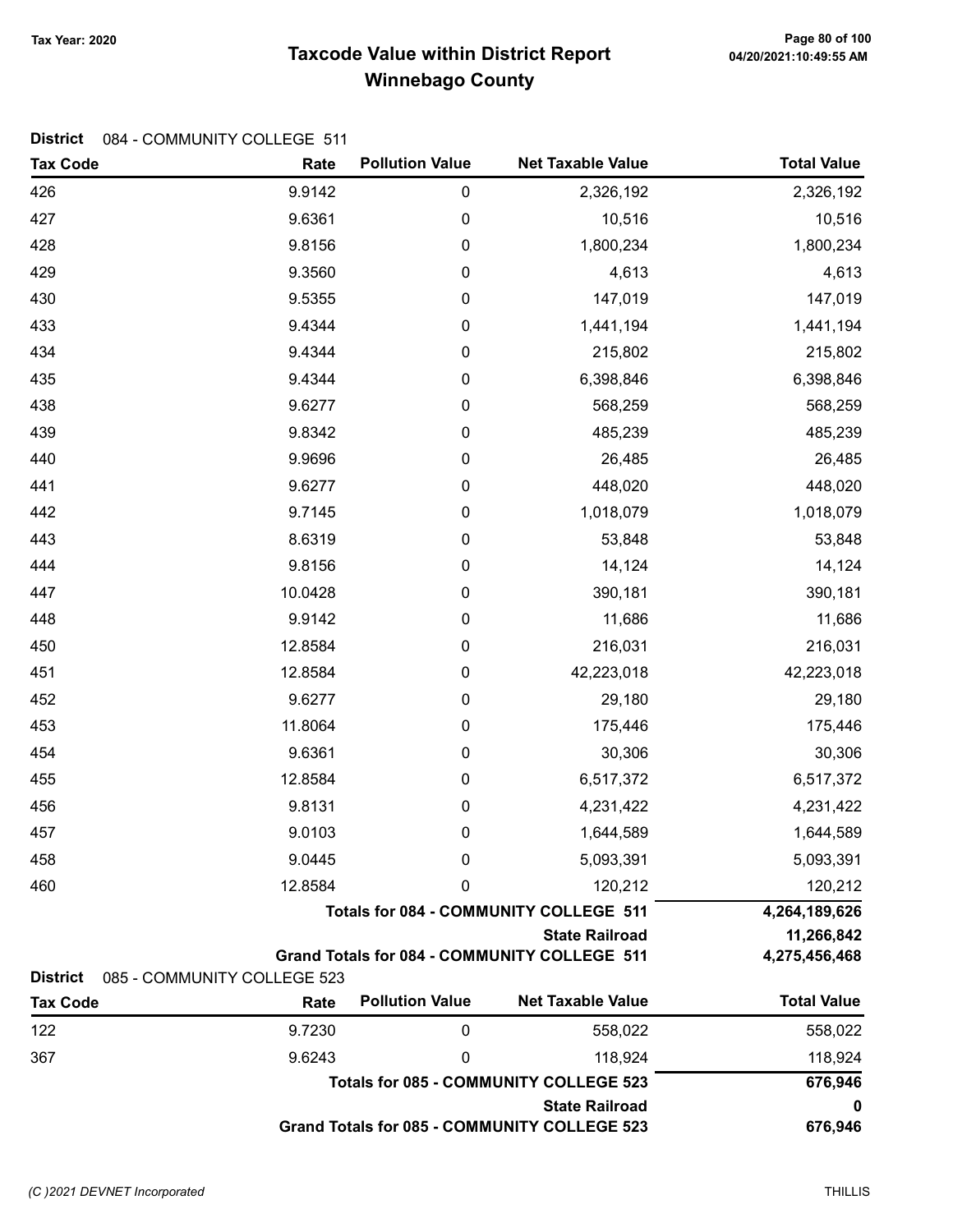# Page 81 of 100 میں Page 81 of 100<br>Taxcode Value within District Report و 20/20/2021:10:49:55 AM Winnebago County

| <b>District</b>                         | 088 - NORTH MAIN & AUBURN TIF    |                        |                                                                       |                    |
|-----------------------------------------|----------------------------------|------------------------|-----------------------------------------------------------------------|--------------------|
| <b>Tax Code</b>                         | Rate                             | <b>Pollution Value</b> | <b>Net Taxable Value</b>                                              | <b>Total Value</b> |
| 086                                     | 12.7597                          | 0                      | 236,565                                                               | 236,565            |
|                                         |                                  |                        | <b>Totals for 088 - NORTH MAIN &amp; AUBURN TIF</b>                   | 236,565            |
|                                         |                                  |                        | <b>State Railroad</b>                                                 | 0                  |
| <b>District</b>                         | 089 - JACKSON SCHOOL TIF         |                        | <b>Grand Totals for 088 - NORTH MAIN &amp; AUBURN TIF</b>             | 236,565            |
| <b>Tax Code</b>                         | Rate                             | <b>Pollution Value</b> | <b>Net Taxable Value</b>                                              | <b>Total Value</b> |
| 223                                     | 12.8584                          | 0                      | 314,395                                                               | 314,395            |
|                                         |                                  |                        | Totals for 089 - JACKSON SCHOOL TIF                                   | 314,395            |
|                                         |                                  |                        | <b>State Railroad</b>                                                 | 0                  |
|                                         |                                  |                        | Grand Totals for 089 - JACKSON SCHOOL TIF                             | 314,395            |
| 093 - NORTH MAIN TIF<br><b>District</b> |                                  |                        |                                                                       |                    |
| <b>Tax Code</b>                         | Rate                             | <b>Pollution Value</b> | <b>Net Taxable Value</b>                                              | <b>Total Value</b> |
| 391                                     | 12.8584                          | 0                      | 406,848                                                               | 406,848            |
|                                         |                                  |                        | <b>Totals for 093 - NORTH MAIN TIF</b>                                | 406,848            |
|                                         |                                  |                        | <b>State Railroad</b><br><b>Grand Totals for 093 - NORTH MAIN TIF</b> | 0<br>406,848       |
| <b>District</b>                         | 094 - GLOBAL TRADE TIF #1        |                        |                                                                       |                    |
| <b>Tax Code</b>                         | Rate                             | <b>Pollution Value</b> | <b>Net Taxable Value</b>                                              | <b>Total Value</b> |
| 392                                     | 12.8584                          | $\mathbf{0}$           | 10,808,128                                                            | 10,808,128         |
|                                         |                                  |                        | Totals for 094 - GLOBAL TRADE TIF #1                                  | 10,808,128         |
|                                         |                                  |                        | <b>State Railroad</b>                                                 | 0                  |
|                                         |                                  |                        | Grand Totals for 094 - GLOBAL TRADE TIF #1                            | 10,808,128         |
| <b>District</b><br><b>Tax Code</b>      | 098 - MACHESNEY PARK TIF<br>Rate | <b>Pollution Value</b> | <b>Net Taxable Value</b>                                              | <b>Total Value</b> |
| 118                                     | 9.4344                           | 0                      | 8,897,721                                                             | 8,897,721          |
| 141                                     | 9.2549                           | 0                      | 615,122                                                               | 615,122            |
|                                         |                                  |                        | <b>Totals for 098 - MACHESNEY PARK TIF</b>                            | 9,512,843          |
|                                         |                                  |                        | <b>State Railroad</b>                                                 | 0                  |
|                                         |                                  |                        | <b>Grand Totals for 098 - MACHESNEY PARK TIF</b>                      | 9,512,843          |
| <b>District</b>                         | 101 - BU/HA/SH MULTI TOWNSHIP    |                        |                                                                       |                    |
| <b>Tax Code</b>                         | Rate                             | <b>Pollution Value</b> | <b>Net Taxable Value</b>                                              | <b>Total Value</b> |
| 213                                     | 8.9424                           | 0                      | 7,376,768                                                             | 7,376,768          |
| 214                                     | 9.0055                           | 0                      | 17,562,154                                                            | 17,562,154         |
| 246                                     | 9.5351                           | 0                      | 8,997,229                                                             | 8,997,229          |
| 247                                     | 8.7630                           | 0                      | 7,161,542                                                             | 7,161,542          |
| 248                                     | 9.4108                           | 0                      | 71,092                                                                | 71,092             |
| 254                                     | 9.6830                           | 0                      | 258,661                                                               | 258,661            |
| 258                                     | 11.7506                          | 0                      | 0                                                                     | $\boldsymbol{0}$   |
| 259                                     | 10.8917                          | 0                      | 0                                                                     | 0                  |
| 260                                     | 9.6438                           | 0                      | 15,291,249                                                            | 15,291,249         |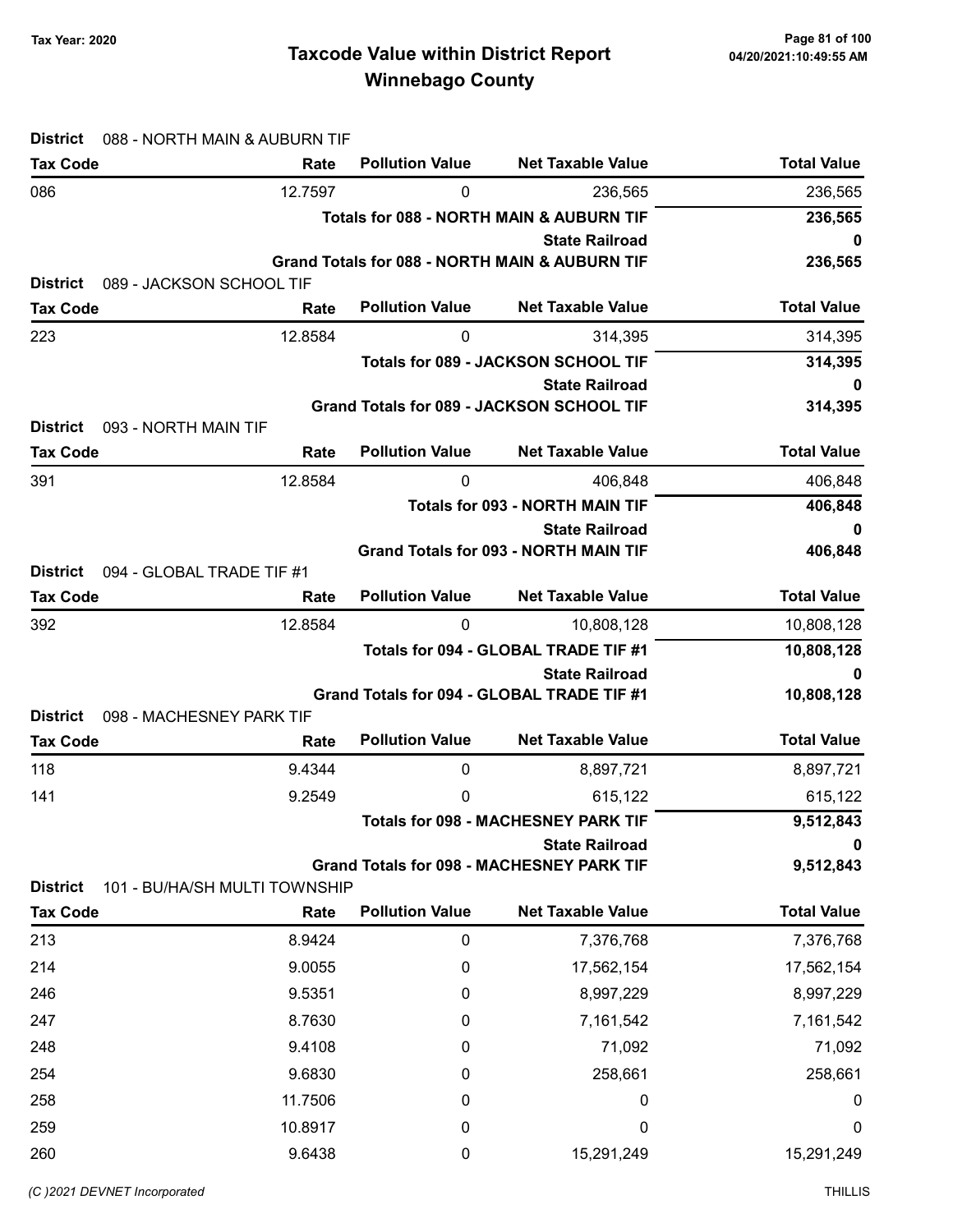# Taxcode Value within District Report Tax Year: 2020 Page 82 of 100 Winnebago County

| <b>District</b>                    | 101 - BU/HA/SH MULTI TOWNSHIP      |                        |                                                                |                    |
|------------------------------------|------------------------------------|------------------------|----------------------------------------------------------------|--------------------|
| <b>Tax Code</b>                    | Rate                               | <b>Pollution Value</b> | <b>Net Taxable Value</b>                                       | <b>Total Value</b> |
| 262                                | 9.4420                             | 0                      | 191,736                                                        | 191,736            |
| 263                                | 9.0995                             | 0                      | 200,372                                                        | 200,372            |
| 265                                | 9.6276                             | 0                      | 975,547                                                        | 975,547            |
| 266                                | 8.7687                             | 0                      | 6,582,045                                                      | 6,582,045          |
| 267                                | 9.0833                             | 0                      | 1,495,127                                                      | 1,495,127          |
| 268                                | 8.2244                             | $\Omega$               | 3,917,988                                                      | 3,917,988          |
|                                    |                                    |                        | Totals for 101 - BU/HA/SH MULTI TOWNSHIP                       | 70,081,510         |
|                                    |                                    |                        | <b>State Railroad</b>                                          | 0                  |
|                                    |                                    |                        | Grand Totals for 101 - BU/HA/SH MULTI TOWNSHIP                 | 70,081,510         |
| <b>District</b><br><b>Tax Code</b> | 102 - DU/LA MULTI TOWNSHIP<br>Rate | <b>Pollution Value</b> | <b>Net Taxable Value</b>                                       | <b>Total Value</b> |
| 220                                | 9.5221                             |                        |                                                                |                    |
|                                    | 10.0063                            | 0                      | 36,845,693                                                     | 36,845,693         |
| 228                                |                                    | 0                      | 1,271,220                                                      | 1,271,220          |
| 229                                | 9.9660                             | 0                      | 2,001,693                                                      | 2,001,693          |
| 230                                | 9.6655                             | 0                      | 22,103,932                                                     | 22,103,932         |
| 231                                | 9.8511                             | 0                      | 130,550                                                        | 130,550            |
| 232                                | 8.6661                             | 0                      | 970,119                                                        | 970,119            |
| 233                                | 10.0063                            | 0                      | 14,473,425                                                     | 14,473,425         |
| 234                                | 9.7058                             | $\mathbf{0}$           | 273,465                                                        | 273,465            |
|                                    |                                    |                        | Totals for 102 - DU/LA MULTI TOWNSHIP<br><b>State Railroad</b> | 78,070,097         |
|                                    |                                    |                        | Grand Totals for 102 - DU/LA MULTI TOWNSHIP                    | 0<br>78,070,097    |
| <b>District</b>                    | 104 - SOUTH ROCKFORD TIF           |                        |                                                                |                    |
| <b>Tax Code</b>                    | Rate                               | <b>Pollution Value</b> | <b>Net Taxable Value</b>                                       | <b>Total Value</b> |
| 014                                | 12.8584                            | 0                      | 1,064,488                                                      | 1,064,488          |
|                                    |                                    |                        | Totals for 104 - SOUTH ROCKFORD TIF                            | 1,064,488          |
|                                    |                                    |                        | <b>State Railroad</b>                                          | 0                  |
|                                    |                                    |                        | <b>Grand Totals for 104 - SOUTH ROCKFORD TIF</b>               | 1,064,488          |
| <b>District</b><br><b>Tax Code</b> | 105 - LINCOLNWOOD TIF<br>Rate      | <b>Pollution Value</b> | <b>Net Taxable Value</b>                                       | <b>Total Value</b> |
| 047                                | 12.8584                            | 0                      | 449,345                                                        | 449,345            |
|                                    |                                    |                        | <b>Totals for 105 - LINCOLNWOOD TIF</b>                        | 449,345            |
|                                    |                                    |                        | <b>State Railroad</b>                                          | 0                  |
|                                    |                                    |                        | <b>Grand Totals for 105 - LINCOLNWOOD TIF</b>                  | 449,345            |
| <b>District</b>                    | 106 - DURAND VILLAGE TIF           |                        |                                                                |                    |
| <b>Tax Code</b>                    | Rate                               | <b>Pollution Value</b> | <b>Net Taxable Value</b>                                       | <b>Total Value</b> |
| 228                                | 10.0063                            | 0                      | 417,557                                                        | 417,557            |
|                                    |                                    |                        | <b>Totals for 106 - DURAND VILLAGE TIF</b>                     | 417,557            |
|                                    |                                    |                        | <b>State Railroad</b>                                          | 0                  |
|                                    |                                    |                        | <b>Grand Totals for 106 - DURAND VILLAGE TIF</b>               | 417,557            |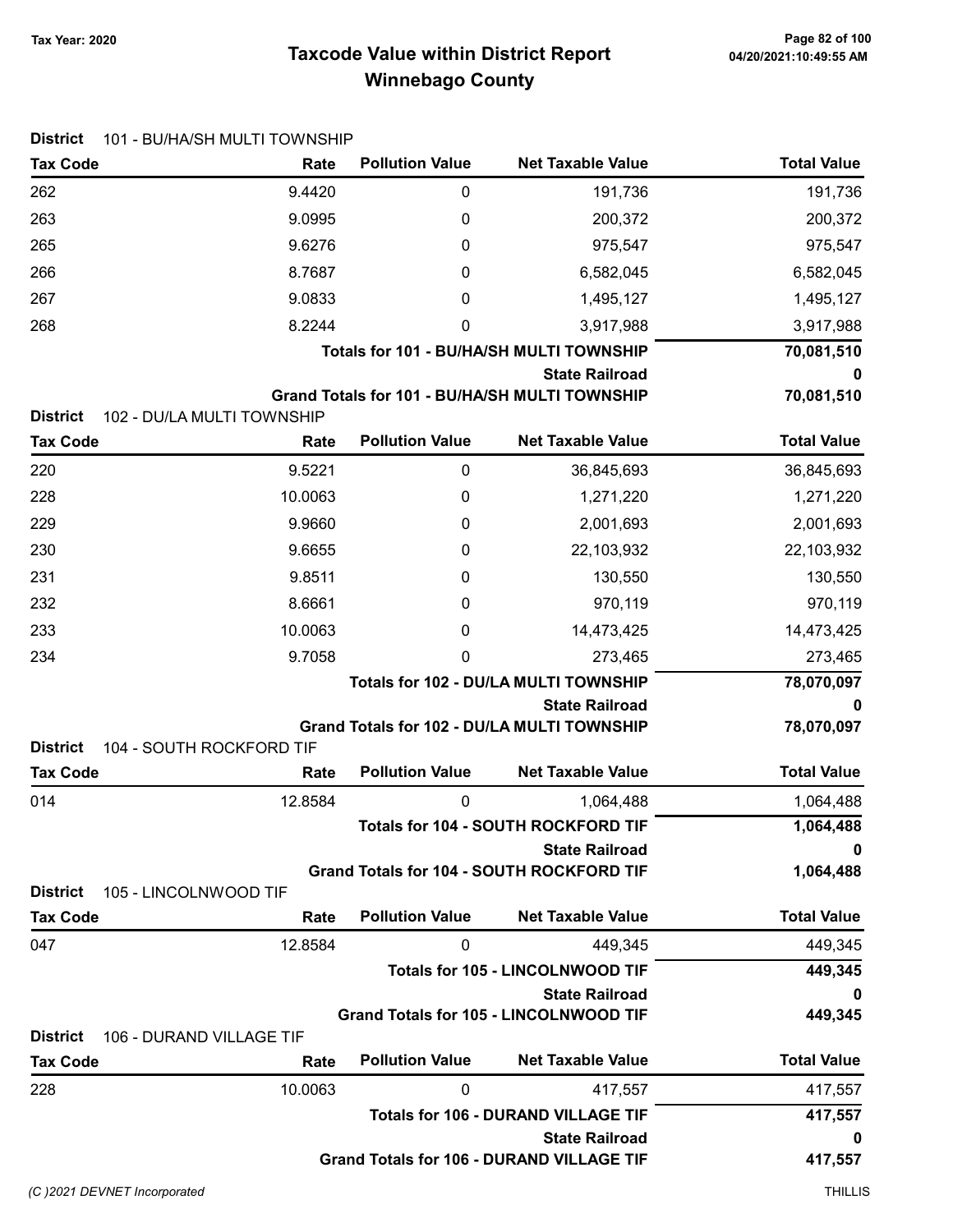# Taxcode Value within District Report Tax Year: 2020 Page 83 of 100 Winnebago County

| <b>District</b>              | 107 - SPRINGFIELD CORNERS TIF  |                        |                                                       |                    |
|------------------------------|--------------------------------|------------------------|-------------------------------------------------------|--------------------|
| <b>Tax Code</b>              | Rate                           | <b>Pollution Value</b> | <b>Net Taxable Value</b>                              | <b>Total Value</b> |
| 048                          | 12.8584                        | 0                      | 1,750,646                                             | 1,750,646          |
|                              |                                |                        | <b>Totals for 107 - SPRINGFIELD CORNERS TIF</b>       | 1,750,646          |
|                              |                                |                        | <b>State Railroad</b>                                 | 0                  |
| <b>District</b>              |                                |                        | <b>Grand Totals for 107 - SPRINGFIELD CORNERS TIF</b> | 1,750,646          |
| <b>Tax Code</b>              | 109 - COUNTRY OAKS SSA<br>Rate | <b>Pollution Value</b> | <b>Net Taxable Value</b>                              | <b>Total Value</b> |
| 056                          | 12.8584                        | 0                      | 334,799                                               | 334,799            |
|                              |                                |                        | <b>Totals for 109 - COUNTRY OAKS SSA</b>              | 334,799            |
|                              |                                |                        | <b>State Railroad</b>                                 | 0                  |
|                              |                                |                        | <b>Grand Totals for 109 - COUNTRY OAKS SSA</b>        | 334,799            |
| <b>District</b>              | 110 - BURRITT TWSP ROAD        |                        |                                                       |                    |
| <b>Tax Code</b>              | Rate                           | <b>Pollution Value</b> | <b>Net Taxable Value</b>                              | <b>Total Value</b> |
| 254                          | 9.6830                         | $\boldsymbol{0}$       | 258,661                                               | 258,661            |
| 258                          | 11.7506                        | 0                      | 0                                                     | 0                  |
| 259                          | 10.8917                        | 0                      | 0                                                     | 0                  |
| 260                          | 9.6438                         | 0                      | 15,291,249                                            | 15,291,249         |
| 262                          | 9.4420                         | 0                      | 191,736                                               | 191,736            |
| 263                          | 9.0995                         | 0                      | 200,372                                               | 200,372            |
| 265                          | 9.6276                         | 0                      | 975,547                                               | 975,547            |
| 266                          | 8.7687                         | 0                      | 6,582,045                                             | 6,582,045          |
| 267                          | 9.0833                         | 0                      | 1,495,127                                             | 1,495,127          |
| 268                          | 8.2244                         | 0                      | 3,917,988                                             | 3,917,988          |
|                              |                                |                        | <b>Totals for 110 - BURRITT TWSP ROAD</b>             | 28,912,725         |
|                              |                                |                        | <b>State Railroad</b>                                 | 0                  |
| <b>District</b>              | 111 - CHERRY VALLEY TWSP ROAD  |                        | <b>Grand Totals for 110 - BURRITT TWSP ROAD</b>       | 28,912,725         |
| <b>Tax Code</b>              | Rate                           | <b>Pollution Value</b> | <b>Net Taxable Value</b>                              | <b>Total Value</b> |
| 110                          | 10.1491                        | $\mathbf 0$            | 25,636,531                                            | 25,636,531         |
| 111                          | 9.7875                         | $\boldsymbol{0}$       | 6,186,528                                             | 6,186,528          |
| 112                          | 11.9896                        | $\mathbf 0$            | 2,489,584                                             | 2,489,584          |
| 113                          | 11.1533                        | $\mathbf 0$            | 10,242,725                                            | 10,242,725         |
| 114                          | 9.9696                         | 0                      | 77, 142, 385                                          | 77, 142, 385       |
| 115                          | 9.6080                         | 0                      | 5,832,486                                             | 5,832,486          |
| 116                          | 11.8101                        | 0                      | 25,746                                                | 25,746             |
| 119                          | 10.1491                        | 0                      | 13,881,466                                            | 13,881,466         |
| 120                          | 9.9696                         | 0                      | 3,830,108                                             | 3,830,108          |
| 122                          | 9.7230                         | 0                      | 558,022                                               | 558,022            |
| 124                          | 11.1533                        | 0                      | 7,358,371                                             | 7,358,371          |
| 125                          | 10.9738                        | 0                      | 129,815                                               | 129,815            |
|                              |                                |                        |                                                       |                    |
| (C) 2021 DEVNET Incorporated |                                |                        |                                                       | <b>THILLIS</b>     |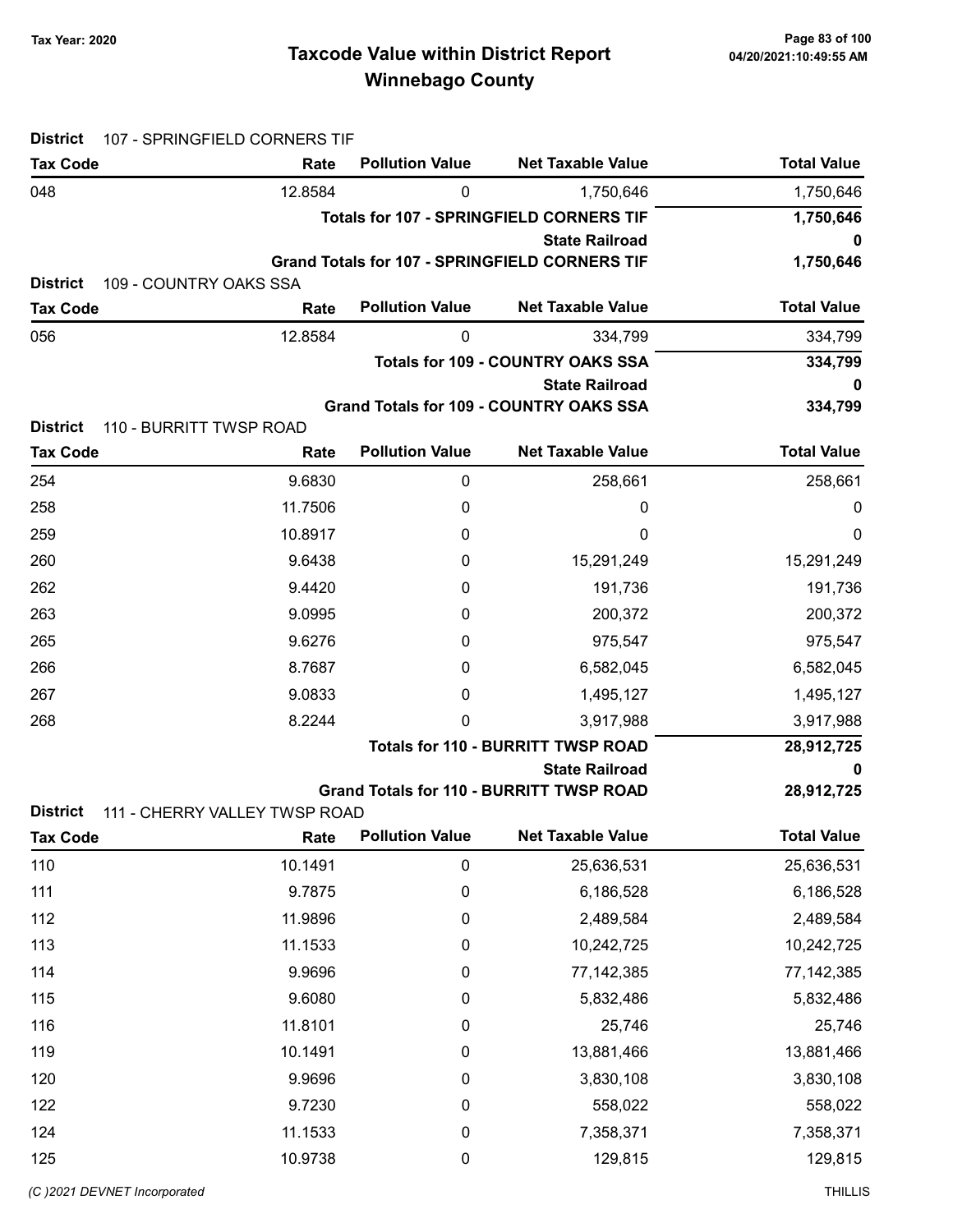# Taxcode Value within District Report Tax Year: 2020 Page 84 of 100 Winnebago County

| <b>Tax Code</b>                           | Rate    | <b>Pollution Value</b> | <b>Net Taxable Value</b>                              | <b>Total Value</b> |
|-------------------------------------------|---------|------------------------|-------------------------------------------------------|--------------------|
| 127                                       | 12.9938 | 0                      | 128,738,162                                           | 128,738,162        |
| 128                                       | 10.6122 | 0                      | 1,834,815                                             | 1,834,815          |
| 129                                       | 10.9738 | 0                      | 14,082,084                                            | 14,082,084         |
| 343                                       | 10.7917 | 0                      | 577,773                                               | 577,773            |
| 366                                       | 9.8709  | 0                      | 762,812                                               | 762,812            |
| 367                                       | 9.6243  | 0                      | 118,924                                               | 118,924            |
| 383                                       | 12.8143 | 0                      | 1,482,942                                             | 1,482,942          |
| 386                                       | 10.9738 | 0                      | 0                                                     | 0                  |
| 396                                       | 9.8709  | 0                      | 0                                                     | 0                  |
| 440                                       | 9.9696  | 0                      | 26,485                                                | 26,485             |
|                                           |         |                        | <b>Totals for 111 - CHERRY VALLEY TWSP ROAD</b>       | 300,937,764        |
|                                           |         |                        | <b>State Railroad</b>                                 | 1,650,260          |
| <b>District</b><br>112 - DURAND TWSP ROAD |         |                        | <b>Grand Totals for 111 - CHERRY VALLEY TWSP ROAD</b> | 302,588,024        |
| <b>Tax Code</b>                           | Rate    | <b>Pollution Value</b> | <b>Net Taxable Value</b>                              | <b>Total Value</b> |
| 228                                       | 10.0063 | $\boldsymbol{0}$       | 1,271,220                                             | 1,271,220          |
| 229                                       | 9.9660  | 0                      | 2,001,693                                             | 2,001,693          |
| 230                                       | 9.6655  | 0                      | 22,103,932                                            | 22,103,932         |
| 231                                       | 9.8511  | 0                      | 130,550                                               | 130,550            |
| 232                                       | 8.6661  | 0                      | 970,119                                               | 970,119            |
| 233                                       | 10.0063 | 0                      | 14,473,425                                            | 14,473,425         |
| 234                                       | 9.7058  | 0                      | 273,465                                               | 273,465            |
|                                           |         |                        | <b>Totals for 112 - DURAND TWSP ROAD</b>              | 41,224,404         |
|                                           |         |                        | <b>State Railroad</b>                                 | 0                  |
| <b>District</b><br>113 - HARLEM TWSP ROAD |         |                        | <b>Grand Totals for 112 - DURAND TWSP ROAD</b>        | 41,224,404         |
| Tax Code                                  | Rate    | <b>Pollution Value</b> | <b>Net Taxable Value</b>                              | <b>Total Value</b> |
| 006                                       | 9.7145  | $\pmb{0}$              | 141,758,741                                           | 141,758,741        |
| 007                                       | 9.5350  | 0                      | 5,196,704                                             | 5,196,704          |
| 012                                       | 8.6319  | 0                      | 188,642                                               | 188,642            |
| 019                                       | 9.2506  | 0                      | 0                                                     | 0                  |
| 020                                       | 9.6361  | $\boldsymbol{0}$       | 24,300                                                | 24,300             |
| 026                                       | 9.8156  | 0                      | 33,836,747                                            | 33,836,747         |
| 042                                       | 10.2489 | 0                      | 3,549,284                                             | 3,549,284          |
| 045                                       | 8.8114  | 0                      | 300,304                                               | 300,304            |
| 049                                       | 10.0648 | 0                      | 23,561,266                                            | 23,561,266         |
| 078                                       | 9.5312  | 0                      | 310,652                                               | 310,652            |
| 108                                       | 9.3560  | 0                      | 46,893                                                | 46,893             |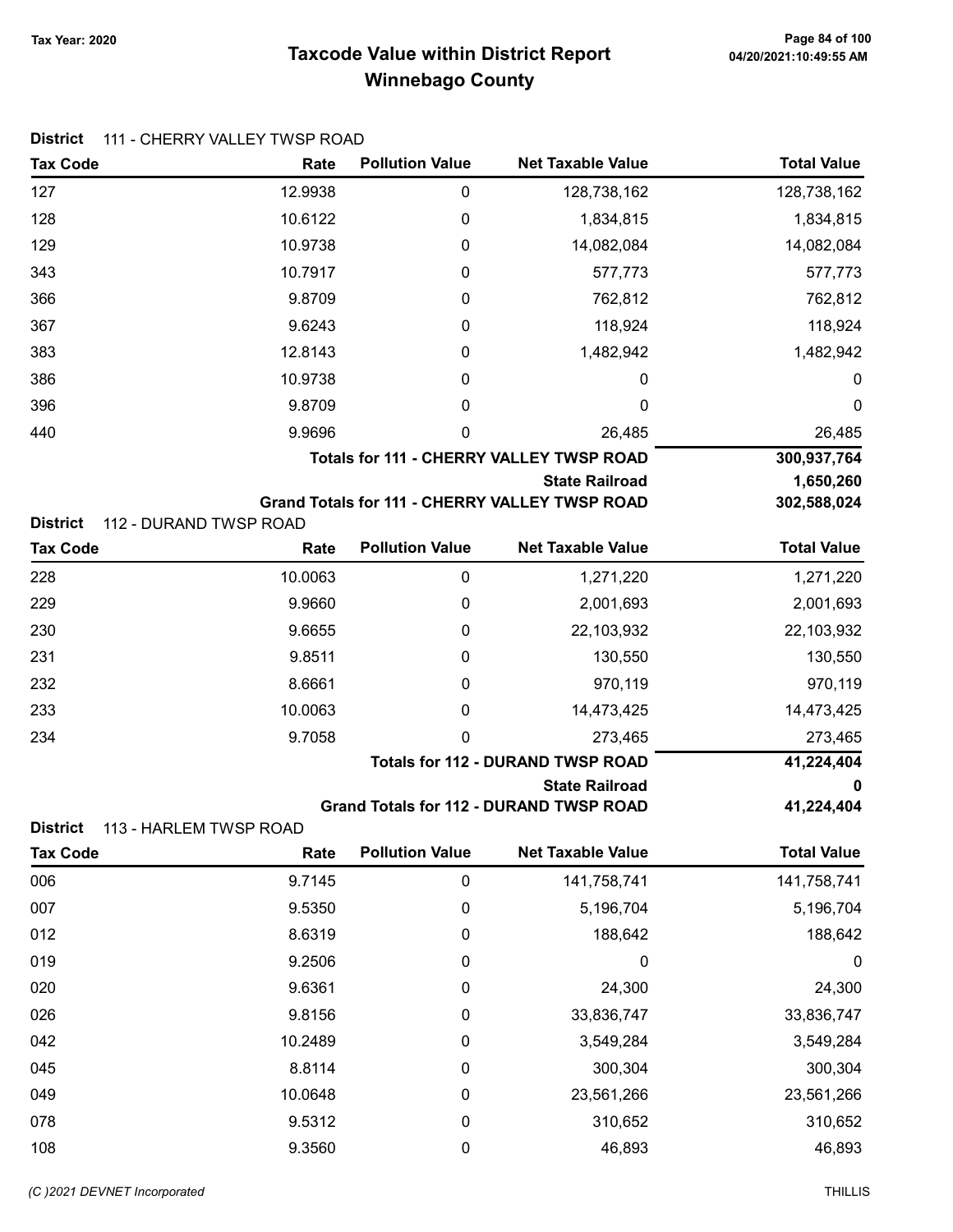# Taxcode Value within District Report Tax Year: 2020 Page 85 of 100 Winnebago County

#### District 113 - HARLEM TWSP ROAD

| <b>Tax Code</b> | Rate    | <b>Pollution Value</b> | <b>Net Taxable Value</b> | <b>Total Value</b> |
|-----------------|---------|------------------------|--------------------------|--------------------|
| 109             | 9.5355  | 0                      | 33,723,313               | 33,723,313         |
| 118             | 9.4344  | 0                      | 366,998                  | 366,998            |
| 130             | 9.9864  | $\pmb{0}$              | 4,328,565                | 4,328,565          |
| 133             | 9.4344  | 0                      | 113,173,016              | 113,173,016        |
| 134             | 8.5308  | 0                      | 12,458                   | 12,458             |
| 135             | 9.3560  | $\pmb{0}$              | 7,720,539                | 7,720,539          |
| 136             | 9.3605  | $\pmb{0}$              | 28,781,631               | 28,781,631         |
| 137             | 9.2549  | $\boldsymbol{0}$       | 52,988,802               | 52,988,802         |
| 138             | 9.9909  | 0                      | 40,259                   | 40,259             |
| 139             | 8.9641  | $\pmb{0}$              | 8,156,252                | 8,156,252          |
| 140             | 8.7808  | 0                      | 55,950                   | 55,950             |
| 141             | 9.2549  | 0                      | 222,408                  | 222,408            |
| 142             | 9.9683  | $\boldsymbol{0}$       | 4,290                    | 4,290              |
| 143             | 8.7103  | $\boldsymbol{0}$       | 3,036,082                | 3,036,082          |
| 144             | 9.1436  | $\boldsymbol{0}$       | 115,485,142              | 115,485,142        |
| 145             | 9.0652  | 0                      | 4,803,240                | 4,803,240          |
| 147             | 10.1478 | $\pmb{0}$              | 71,844                   | 71,844             |
| 149             | 9.8853  | $\pmb{0}$              | 32,903,638               | 32,903,638         |
| 151             | 10.4386 | $\pmb{0}$              | 846                      | 846                |
| 152             | 10.4386 | 0                      | 4,666,230                | 4,666,230          |
| 153             | 9.4344  | $\boldsymbol{0}$       | 752,109                  | 752,109            |
| 158             | 10.1478 | $\boldsymbol{0}$       | 6,541,092                | 6,541,092          |
| 159             | 10.0694 | 0                      | 249,773                  | 249,773            |
| 160             | 9.1436  | $\pmb{0}$              | 514,899                  | 514,899            |
| 163             | 9.2549  | 0                      | 1,921,996                | 1,921,996          |
| 164             | 8.9641  | 0                      | 93,113                   | 93,113             |
| 194             | 9.2447  | 0                      | 2,538,390                | 2,538,390          |
| 208             | 9.5355  | $\pmb{0}$              | 48,344                   | 48,344             |
| 413             | 9.2549  | $\pmb{0}$              | 508,825                  | 508,825            |
| 414             | 9.4344  | 0                      | 1,115,680                | 1,115,680          |
| 416             | 9.1436  | 0                      | 6,213,391                | 6,213,391          |
| 427             | 9.6361  | $\pmb{0}$              | 10,516                   | 10,516             |
| 428             | 9.8156  | $\pmb{0}$              | 1,800,234                | 1,800,234          |
| 429             | 9.3560  | 0                      | 4,613                    | 4,613              |
| 430             | 9.5355  | $\boldsymbol{0}$       | 147,019                  | 147,019            |
| 433             | 9.4344  | $\pmb{0}$              | 1,441,194                | 1,441,194          |
| 434             | 9.4344  | $\pmb{0}$              | 215,802                  | 215,802            |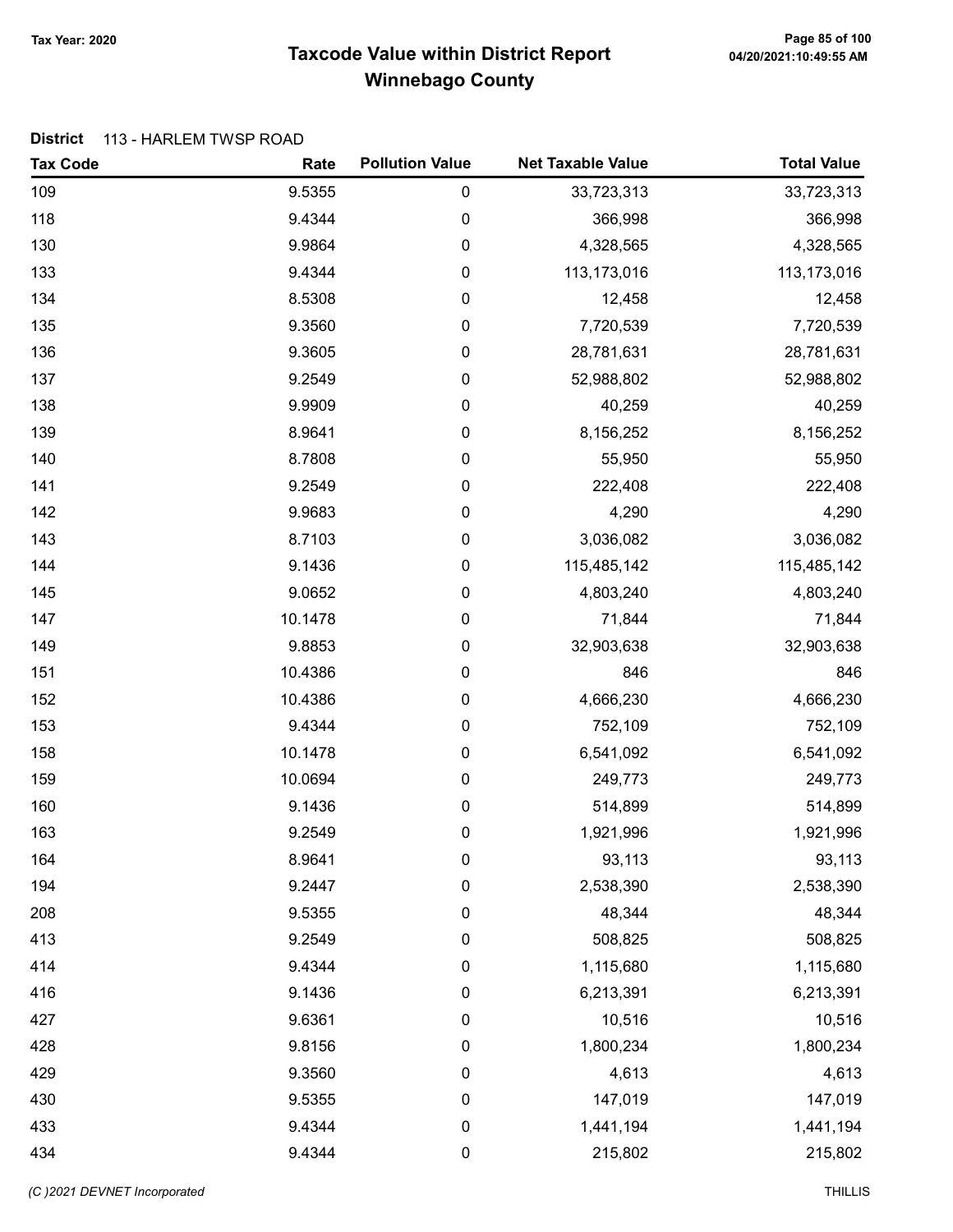| <b>District</b> | 113 - HARLEM TWSP ROAD   |                        |                                                                        |                    |
|-----------------|--------------------------|------------------------|------------------------------------------------------------------------|--------------------|
| <b>Tax Code</b> | Rate                     | <b>Pollution Value</b> | <b>Net Taxable Value</b>                                               | <b>Total Value</b> |
| 435             | 9.4344                   | 0                      | 6,398,846                                                              | 6,398,846          |
| 442             | 9.7145                   | 0                      | 1,018,079                                                              | 1,018,079          |
| 443             | 8.6319                   | 0                      | 53,848                                                                 | 53,848             |
| 444             | 9.8156                   | 0                      | 14,124                                                                 | 14,124             |
| 454             | 9.6361                   | 0                      | 30,306                                                                 | 30,306             |
|                 |                          |                        | <b>Totals for 113 - HARLEM TWSP ROAD</b>                               | 650,947,229        |
|                 |                          |                        | <b>State Railroad</b>                                                  | 0                  |
| <b>District</b> | 114 - HARRISON TWSP ROAD |                        | <b>Grand Totals for 113 - HARLEM TWSP ROAD</b>                         | 650,947,229        |
| <b>Tax Code</b> | Rate                     | <b>Pollution Value</b> | <b>Net Taxable Value</b>                                               | <b>Total Value</b> |
| 246             | 9.5351                   | 0                      | 8,997,229                                                              | 8,997,229          |
| 247             | 8.7630                   | 0                      | 7,161,542                                                              | 7,161,542          |
| 248             | 9.4108                   | 0                      | 71,092                                                                 | 71,092             |
|                 |                          |                        | <b>Totals for 114 - HARRISON TWSP ROAD</b>                             | 16,229,863         |
|                 |                          |                        | <b>State Railroad</b>                                                  | 0                  |
|                 |                          |                        | <b>Grand Totals for 114 - HARRISON TWSP ROAD</b>                       | 16,229,863         |
| <b>District</b> | 115 - LAONA TWSP ROAD    |                        |                                                                        |                    |
| <b>Tax Code</b> | Rate                     | <b>Pollution Value</b> | <b>Net Taxable Value</b>                                               | <b>Total Value</b> |
| 212             | 8.9690                   | 0                      | 0                                                                      | 0                  |
| 220             | 9.5221                   | 0                      | 36,845,693                                                             | 36,845,693         |
|                 |                          |                        | <b>Totals for 115 - LAONA TWSP ROAD</b>                                | 36,845,693         |
|                 |                          |                        | <b>State Railroad</b><br><b>Grand Totals for 115 - LAONA TWSP ROAD</b> | 36,845,693         |
| <b>District</b> | 116 - OWEN TWSP ROAD     |                        |                                                                        |                    |
| <b>Tax Code</b> | Rate                     | <b>Pollution Value</b> | <b>Net Taxable Value</b>                                               | <b>Total Value</b> |
| 046             | 12.6623                  | 0                      | 34,353                                                                 | 34,353             |
| 146             | 12.9405                  | $\pmb{0}$              | 18,759,846                                                             | 18,759,846         |
| 148             | 9.1389                   | $\pmb{0}$              | 980                                                                    | 980                |
| 150             | 10.0623                  | $\boldsymbol{0}$       | 105,565                                                                | 105,565            |
| 154             | 12.7610                  | 0                      | 115,026                                                                | 115,026            |
| 155             | 9.1968                   | 0                      | 8,348,886                                                              | 8,348,886          |
| 156             | 9.0581                   | 0                      | 18,878,157                                                             | 18,878,157         |
| 157             | 11.7568                  | 0                      | 85,882                                                                 | 85,882             |
| 161             | 8.6307                   | 0                      | 133,041                                                                | 133,041            |
| 162             | 9.2785                   | 0                      | 542,548                                                                | 542,548            |
| 165             | 8.7694                   | 0                      | 15,460,688                                                             | 15,460,688         |
| 167             | 8.9594                   | 0                      | 5,705,600                                                              | 5,705,600          |
| 168             | 8.7694                   | $\mathbf 0$            | $\boldsymbol{0}$                                                       | $\boldsymbol{0}$   |
| 169             | 9.3425                   | 0                      | 8,229,299                                                              | 8,229,299          |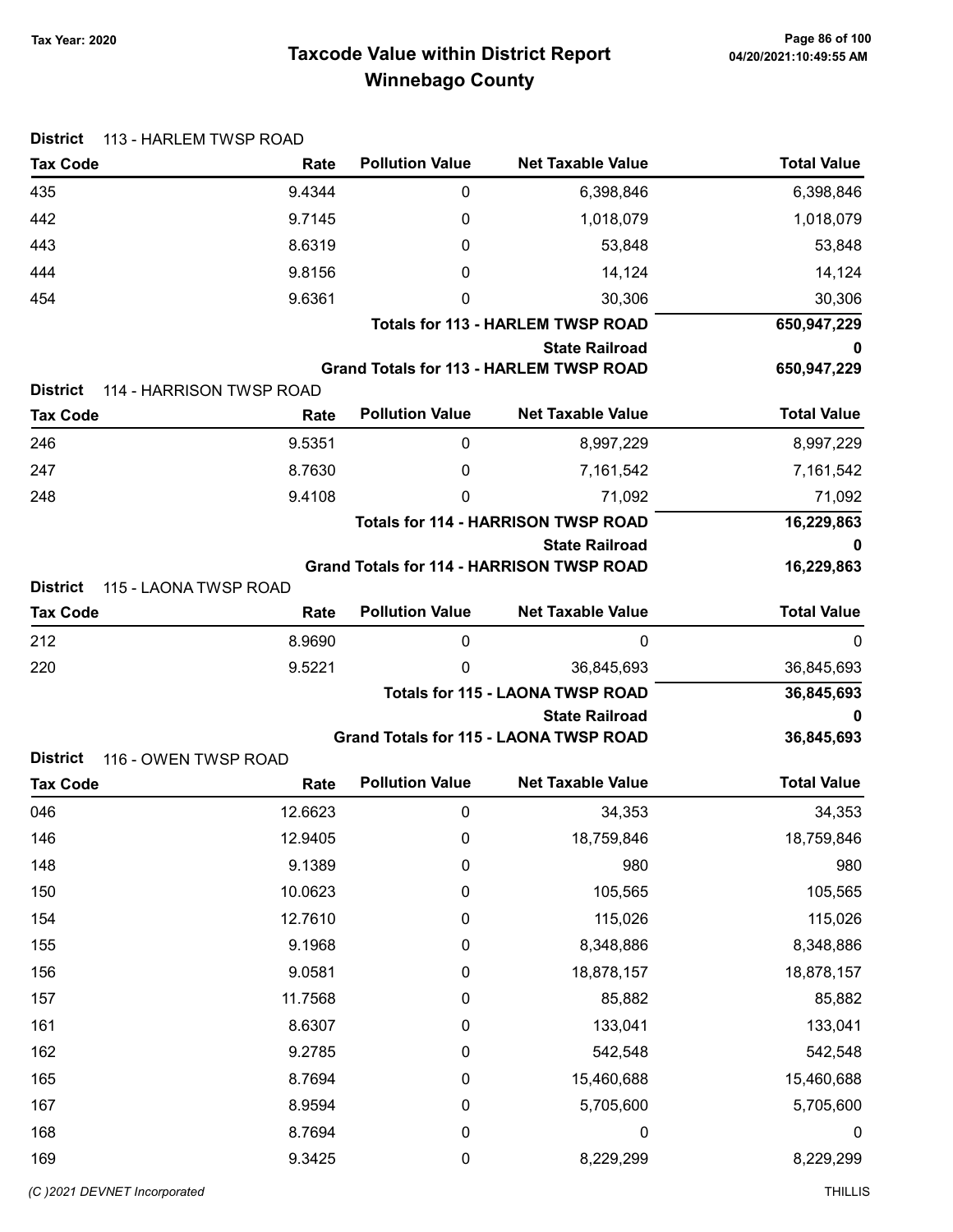# Taxcode Value within District Report Tax Year: 2020 Page 87 of 100 Winnebago County

| <b>District</b><br><b>Tax Code</b> | 116 - OWEN TWSP ROAD<br>Rate | <b>Pollution Value</b> | <b>Net Taxable Value</b>                           | <b>Total Value</b>      |
|------------------------------------|------------------------------|------------------------|----------------------------------------------------|-------------------------|
| 170                                | 9.2376                       | 0                      | 115,132                                            | 115,132                 |
| 171                                | 10.2418                      | $\mathbf 0$            | 146,381                                            | 146,381                 |
| 172                                | 12.8418                      | 0                      | 239,137                                            | 239,137                 |
| 200                                | 9.8637                       | 0                      | 1,887,436                                          | 1,887,436               |
| 358                                | 9.3425                       | 0                      | 0                                                  | 0                       |
| 359                                | 9.3425                       | 0                      | 3,886                                              | 3,886                   |
| 360                                | 8.9594                       | 0                      | 0                                                  | 0                       |
| 361                                | 11.9363                      | 0                      | 4,184                                              | 4,184                   |
| 362                                | 8.5320                       | 0                      | 1,069,660                                          | 1,069,660               |
| 363                                | 9.1798                       | 0                      | 53,158                                             | 53,158                  |
| 364                                | 8.6707                       | 0                      | 258,540                                            | 258,540                 |
| 365                                | 9.5220                       | 0                      | 11,674,899                                         | 11,674,899              |
| 368                                | 9.3425                       | 0                      | 0                                                  | 0                       |
| 369                                | 9.5220                       | 0                      | 117,390                                            | 117,390                 |
|                                    |                              |                        | <b>Totals for 116 - OWEN TWSP ROAD</b>             | 91,969,674              |
|                                    |                              |                        | <b>State Railroad</b>                              | 647,872                 |
| <b>District</b>                    | 117 - PECATONICA TWSP ROAD   |                        | Grand Totals for 116 - OWEN TWSP ROAD              | 92,617,546              |
| <b>Tax Code</b>                    | Rate                         | <b>Pollution Value</b> | <b>Net Taxable Value</b>                           | <b>Total Value</b>      |
| 281                                | 8.3636                       | $\pmb{0}$              | 47, 137, 340                                       | 47, 137, 340            |
| 282                                | 9.2225                       | 0                      | 180,679                                            | 180,679                 |
| 283                                | 9.7668                       | 0                      | 154,831                                            | 154,831                 |
| 284                                | 8.9079                       | 0                      | 36,354                                             | 36,354                  |
| 286                                | 9.1386                       | 0                      | 29,287,528                                         | 29,287,528              |
| 425                                | 9.1386                       | 0                      | 64,580                                             | 64,580                  |
|                                    |                              |                        | <b>Totals for 117 - PECATONICA TWSP ROAD</b>       | 76,861,312              |
|                                    |                              |                        | <b>State Railroad</b>                              | o                       |
|                                    |                              |                        | <b>Grand Totals for 117 - PECATONICA TWSP ROAD</b> | 76,861,312              |
| <b>District</b>                    | 118 - ROCKFORD TWSP ROAD     | <b>Pollution Value</b> | <b>Net Taxable Value</b>                           | <b>Total Value</b>      |
| <b>Tax Code</b>                    | Rate                         |                        |                                                    |                         |
| 001                                | 12.8584                      | 0                      | 1,331,835,386                                      | 1,331,835,386           |
| 002                                | 9.8131                       | 0                      | 110,077,232                                        | 110,077,232             |
| 003                                | 10.8384                      | 0                      | 28,831,500                                         | 28,831,500              |
| 005                                | 10.4768                      | 0                      | 11,340,410                                         | 11,340,410              |
|                                    |                              |                        |                                                    |                         |
| 008                                | 9.9142                       | 0                      | 58,179,914                                         | 58,179,914              |
| 010<br>013                         | 10.2464<br>10.0631           | 0<br>0                 | 3,236,803<br>23,473,269                            | 3,236,803<br>23,473,269 |

014 12.8584 0 1,574,752 1,574,752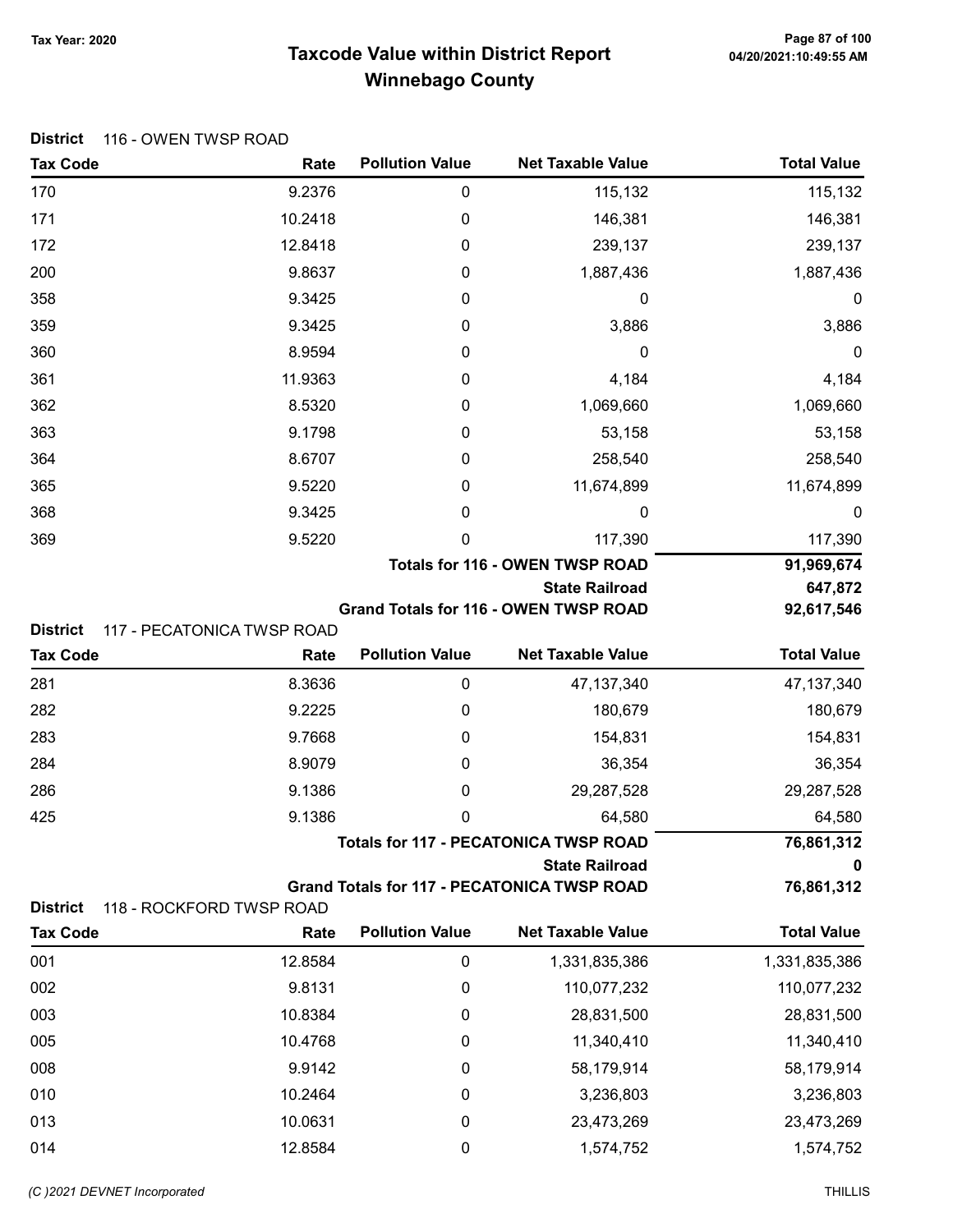# Taxcode Value within District Report Tax Year: 2020 Page 88 of 100 Winnebago County

#### District 118 - ROCKFORD TWSP ROAD

| <b>Tax Code</b> | Rate    | <b>Pollution Value</b> | <b>Net Taxable Value</b> | <b>Total Value</b> |
|-----------------|---------|------------------------|--------------------------|--------------------|
| 016             | 9.6298  | 0                      | 4,940                    | 4,940              |
| 017             | 11.0179 | 0                      | 24,887,409               | 24,887,409         |
| 018             | 10.6563 | 0                      | 54,336,417               | 54,336,417         |
| 021             | 12.7573 | 0                      | 18,273,575               | 18,273,575         |
| 030             | 9.6298  | 0                      | 398,295                  | 398,295            |
| 031             | 9.8836  | 0                      | 4,947,008                | 4,947,008          |
| 035             | 9.6336  | 0                      | 862,145                  | 862,145            |
| 036             | 12.6789 | 0                      | 13,794,247               | 13,794,247         |
| 038             | 12.8584 | 0                      | 0                        | 0                  |
| 040             | 10.1680 | 0                      | 61,430                   | 61,430             |
| 044             | 9.7347  | 0                      | 16,462                   | 16,462             |
| 047             | 12.8584 | 0                      | 3,861                    | 3,861              |
| 048             | 12.8584 | 0                      | 66,397                   | 66,397             |
| 050             | 10.1597 | 0                      | 6,523,597                | 6,523,597          |
| 051             | 9.9802  | 0                      | 9,755,116                | 9,755,116          |
| 052             | 10.2006 | 0                      | 422,942                  | 422,942            |
| 053             | 10.4498 | 0                      | 1,955,066                | 1,955,066          |
| 056             | 12.8584 | 0                      | 334,799                  | 334,799            |
| 057             | 10.1548 | 0                      | 10,051,157               | 10,051,157         |
| 058             | 9.9753  | 0                      | 1,707,468                | 1,707,468          |
| 059             | 10.9581 | 0                      | 1,536,398                | 1,536,398          |
| 060             | 10.0145 | 0                      | 1,699,266                | 1,699,266          |
| 061             | 10.3475 | 0                      | 3,036,994                | 3,036,994          |
| 062             | 10.1940 | 0                      | 7,328,654                | 7,328,654          |
| 063             | 10.1957 | 0                      | 2,287,203                | 2,287,203          |
| 064             | 9.9161  | 0                      | 14,678,862               | 14,678,862         |
| 066             | 10.0956 | 0                      | 12,991,210               | 12,991,210         |
| 069             | 10.3160 | 0                      | 7,041,274                | 7,041,274          |
| 070             | 9.9142  | 0                      | 2,204,956                | 2,204,956          |
| 071             | 10.1365 | 0                      | 11,275,754               | 11,275,754         |
| 072             | 9.8342  | $\pmb{0}$              | 48,522                   | 48,522             |
| 073             | 10.2349 | $\pmb{0}$              | 43,906                   | 43,906             |
| 076             | 9.7347  | 0                      | 1,174,819                | 1,174,819          |
| 077             | 9.6298  | 0                      | 158,630                  | 158,630            |
| 082             | 12.8584 | 0                      | 98,080                   | 98,080             |
| 083             | 10.1548 | $\pmb{0}$              | 639,997                  | 639,997            |
| 084             | 9.5180  | $\pmb{0}$              | 566,502                  | 566,502            |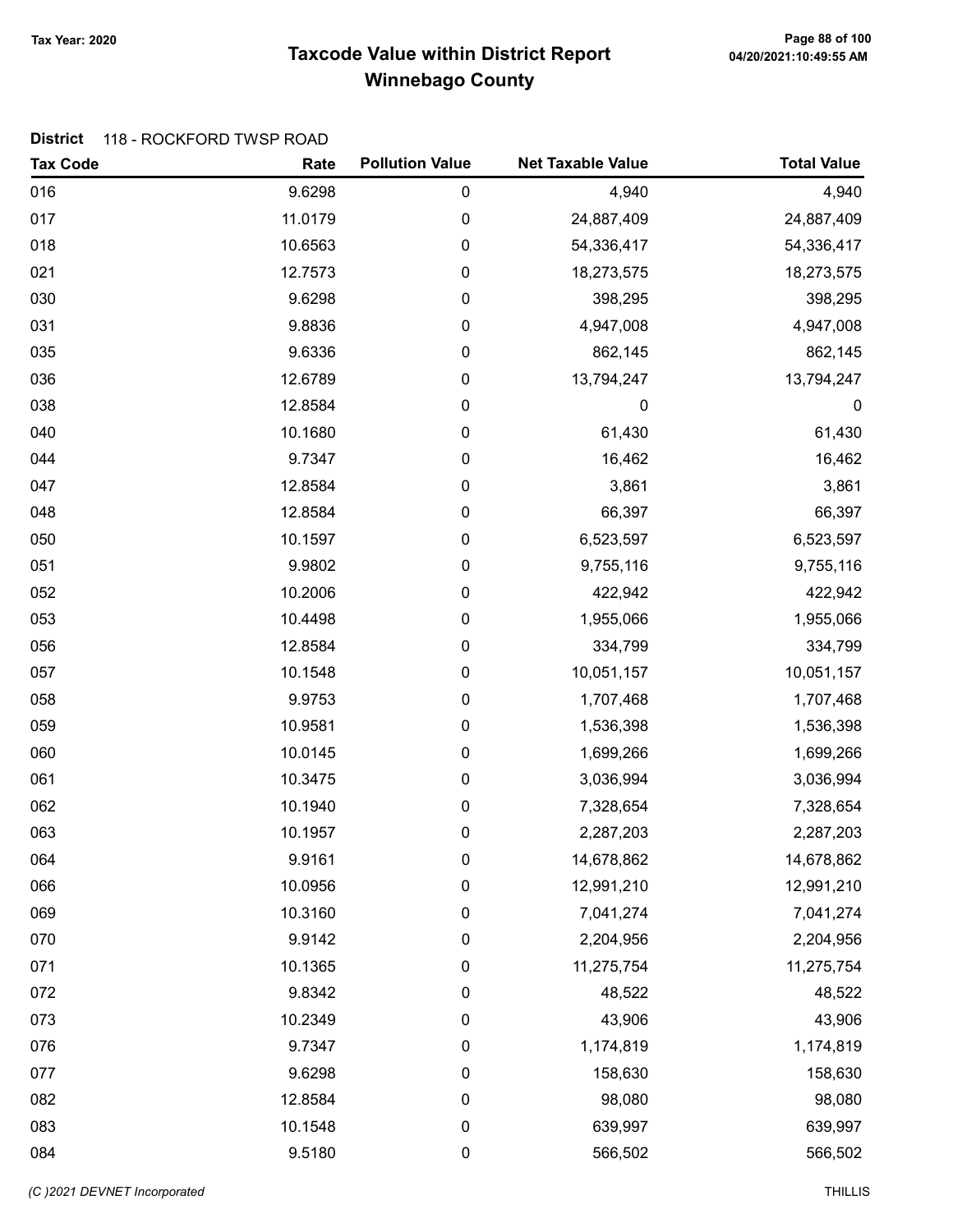# Taxcode Value within District Report Tax Year: 2020 Page 89 of 100 Winnebago County

#### District 118 - ROCKFORD TWSP ROAD

| <b>Tax Code</b> | Rate    | <b>Pollution Value</b> | <b>Net Taxable Value</b> | <b>Total Value</b> |
|-----------------|---------|------------------------|--------------------------|--------------------|
| 085             | 12.8584 | $\pmb{0}$              | 9,192,488                | 9,192,488          |
| 086             | 12.7597 | 0                      | 1,231,180                | 1,231,180          |
| 090             | 9.1459  | 0                      | 6,701                    | 6,701              |
| 091             | 8.2734  | 0                      | 9,913,834                | 9,913,834          |
| 092             | 9.2661  | 0                      | 4,752,053                | 4,752,053          |
| 093             | 8.3936  | 0                      | 1,376,647                | 1,376,647          |
| 095             | 9.6277  | $\pmb{0}$              | 4,748,233                | 4,748,233          |
| 096             | 10.6319 | $\boldsymbol{0}$       | 8,270,378                | 8,270,378          |
| 099             | 10.2703 | 0                      | 5,475,152                | 5,475,152          |
| 104             | 9.6975  | 0                      | 2,217,113                | 2,217,113          |
| 117             | 12.8584 | 0                      | 11,362,015               | 11,362,015         |
| 123             | 11.8542 | 0                      | 706,527                  | 706,527            |
| 126             | 12.8584 | 0                      | 1,863,550                | 1,863,550          |
| 131             | 11.6747 | $\pmb{0}$              | 4,028                    | 4,028              |
| 223             | 12.8584 | $\boldsymbol{0}$       | 7,071,811                | 7,071,811          |
| 226             | 12.8584 | 0                      | 773,567                  | 773,567            |
| 351             | 8.3936  | 0                      | 780,669                  | 780,669            |
| 370             | 10.6319 | 0                      | 0                        | $\mathbf 0$        |
| 372             | 10.8114 | 0                      | 4,110,177                | 4,110,177          |
| 373             | 9.4456  | 0                      | 2,038,689                | 2,038,689          |
| 374             | 10.8384 | $\pmb{0}$              | 1,588,000                | 1,588,000          |
| 378             | 11.0179 | $\pmb{0}$              | 51,522,934               | 51,522,934         |
| 379             | 9.2661  | 0                      | 941,550                  | 941,550            |
| 380             | 10.2703 | $\boldsymbol{0}$       | 984,204                  | 984,204            |
| 381             | 12.8770 | $\pmb{0}$              | 7,380,837                | 7,380,837          |
| 382             | 12.6975 | 0                      | 171,839                  | 171,839            |
| 385             | 10.4498 | 0                      | 938,713                  | 938,713            |
| 391             | 12.8584 | 0                      | 890,850                  | 890,850            |
| 392             | 12.8584 | $\boldsymbol{0}$       | 23,869,124               | 23,869,124         |
| 393             | 9.6277  | $\pmb{0}$              | 431,475                  | 431,475            |
| 394             | 9.6277  | $\boldsymbol{0}$       | 0                        | 0                  |
| 397             | 9.4726  | $\pmb{0}$              | $\mathbf 0$              | $\boldsymbol{0}$   |
| 400             | 12.8584 | $\boldsymbol{0}$       | 48,014                   | 48,014             |
| 403             | 12.8584 | 0                      | 69,898                   | 69,898             |
| 404             | 12.8584 | 0                      | 1,085,673                | 1,085,673          |
| 405             | 12.8584 | $\pmb{0}$              | 1,545,217                | 1,545,217          |
| 406             | 12.8584 | $\pmb{0}$              | 10,548                   | 10,548             |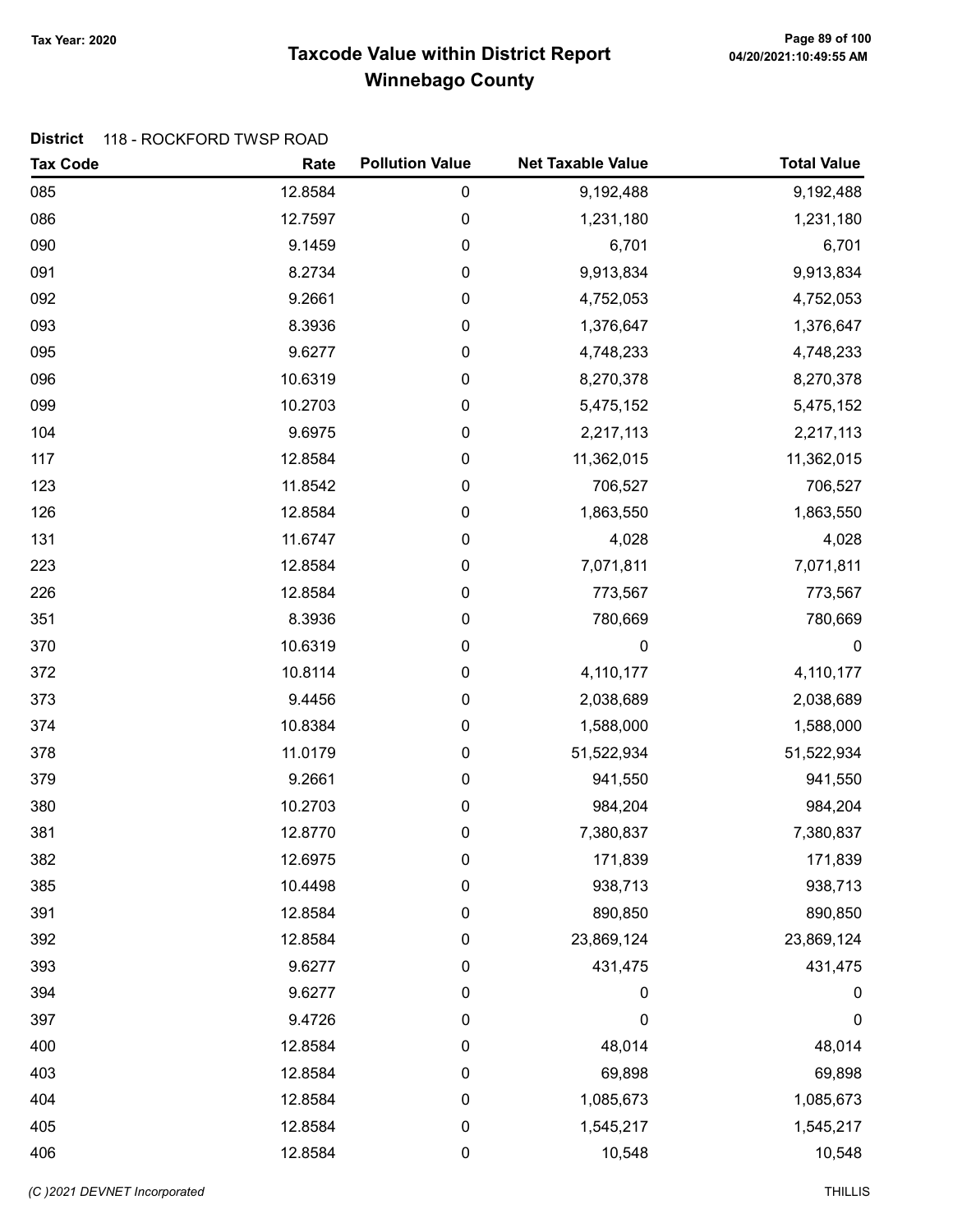#### Taxcode Value within District Report Tax Year: 2020 Page 90 of 100 Winnebago County

#### District 118 - ROCKFORD TWSP ROAD

| 703,876<br>407<br>12.8584<br>0<br>703,876<br>408<br>0<br>281,186<br>281,186<br>12.8584<br>409<br>9.8131<br>0<br>11,368,388<br>11,368,388<br>410<br>12.8584<br>0<br>7,595,498<br>7,595,498<br>411<br>12.6789<br>0<br>479<br>479<br>412<br>12.8584<br>0<br>96,815<br>96,815<br>417<br>12.8584<br>0<br>860,378<br>860,378<br>418<br>12.8584<br>5,758,779<br>5,758,779<br>0<br>419<br>0<br>12.8584<br>457,568<br>457,568<br>421<br>12.8584<br>14,472,925<br>0<br>14,472,925<br>422<br>0<br>9,483,317<br>12.8584<br>9,483,317<br>423<br>12.8584<br>0<br>12,207,909<br>12,207,909 |
|-----------------------------------------------------------------------------------------------------------------------------------------------------------------------------------------------------------------------------------------------------------------------------------------------------------------------------------------------------------------------------------------------------------------------------------------------------------------------------------------------------------------------------------------------------------------------------|
|                                                                                                                                                                                                                                                                                                                                                                                                                                                                                                                                                                             |
|                                                                                                                                                                                                                                                                                                                                                                                                                                                                                                                                                                             |
|                                                                                                                                                                                                                                                                                                                                                                                                                                                                                                                                                                             |
|                                                                                                                                                                                                                                                                                                                                                                                                                                                                                                                                                                             |
|                                                                                                                                                                                                                                                                                                                                                                                                                                                                                                                                                                             |
|                                                                                                                                                                                                                                                                                                                                                                                                                                                                                                                                                                             |
|                                                                                                                                                                                                                                                                                                                                                                                                                                                                                                                                                                             |
|                                                                                                                                                                                                                                                                                                                                                                                                                                                                                                                                                                             |
|                                                                                                                                                                                                                                                                                                                                                                                                                                                                                                                                                                             |
|                                                                                                                                                                                                                                                                                                                                                                                                                                                                                                                                                                             |
|                                                                                                                                                                                                                                                                                                                                                                                                                                                                                                                                                                             |
|                                                                                                                                                                                                                                                                                                                                                                                                                                                                                                                                                                             |
| 424<br>12.8584<br>0<br>8,615,975<br>8,615,975                                                                                                                                                                                                                                                                                                                                                                                                                                                                                                                               |
| 426<br>9.9142<br>0<br>2,326,192<br>2,326,192                                                                                                                                                                                                                                                                                                                                                                                                                                                                                                                                |
| 438<br>9.6277<br>568,259<br>568,259<br>0                                                                                                                                                                                                                                                                                                                                                                                                                                                                                                                                    |
| 439<br>9.8342<br>0<br>485,239<br>485,239                                                                                                                                                                                                                                                                                                                                                                                                                                                                                                                                    |
| 441<br>9.6277<br>448,020<br>448,020<br>0                                                                                                                                                                                                                                                                                                                                                                                                                                                                                                                                    |
| 0<br>11,686<br>11,686<br>448<br>9.9142                                                                                                                                                                                                                                                                                                                                                                                                                                                                                                                                      |
| 450<br>12.8584<br>0<br>216,031<br>216,031                                                                                                                                                                                                                                                                                                                                                                                                                                                                                                                                   |
| 12.8584<br>0<br>42,223,018<br>42,223,018<br>451                                                                                                                                                                                                                                                                                                                                                                                                                                                                                                                             |
| 452<br>9.6277<br>0<br>29,180<br>29,180                                                                                                                                                                                                                                                                                                                                                                                                                                                                                                                                      |
| 453<br>11.8064<br>175,446<br>0<br>175,446                                                                                                                                                                                                                                                                                                                                                                                                                                                                                                                                   |
| 455<br>12.8584<br>0<br>6,517,372<br>6,517,372                                                                                                                                                                                                                                                                                                                                                                                                                                                                                                                               |
| 456<br>9.8131<br>0<br>4,231,422<br>4,231,422                                                                                                                                                                                                                                                                                                                                                                                                                                                                                                                                |
| 460<br>12.8584<br>0<br>120,212<br>120,212                                                                                                                                                                                                                                                                                                                                                                                                                                                                                                                                   |
| <b>Totals for 118 - ROCKFORD TWSP ROAD</b><br>2,080,391,482                                                                                                                                                                                                                                                                                                                                                                                                                                                                                                                 |
| <b>State Railroad</b><br>5,406,588                                                                                                                                                                                                                                                                                                                                                                                                                                                                                                                                          |
| <b>Grand Totals for 118 - ROCKFORD TWSP ROAD</b><br>2,085,798,070<br><b>District</b><br>119 - ROCKTON TWSP ROAD                                                                                                                                                                                                                                                                                                                                                                                                                                                             |
| <b>Pollution Value</b><br><b>Net Taxable Value</b><br><b>Total Value</b><br><b>Tax Code</b><br>Rate                                                                                                                                                                                                                                                                                                                                                                                                                                                                         |
| 190<br>9.0445<br>0<br>41,641,752<br>41,641,752                                                                                                                                                                                                                                                                                                                                                                                                                                                                                                                              |
| 191<br>8.7646<br>13,364,729<br>13,364,729<br>0                                                                                                                                                                                                                                                                                                                                                                                                                                                                                                                              |
| 9,017,492<br>193<br>9.2165<br>9,017,492<br>0                                                                                                                                                                                                                                                                                                                                                                                                                                                                                                                                |
| 197<br>9.5891<br>114,056,210<br>114,056,210<br>0                                                                                                                                                                                                                                                                                                                                                                                                                                                                                                                            |
| 201<br>9.2379<br>0<br>18,867,004<br>18,867,004                                                                                                                                                                                                                                                                                                                                                                                                                                                                                                                              |
| 202<br>47,812,600<br>8.9580<br>0<br>47,812,600                                                                                                                                                                                                                                                                                                                                                                                                                                                                                                                              |

203 9.3899 0 5,086,316 5,086,316 204 10.0210 0 32,496 32,496

(C )2021 DEVNET Incorporated THILLIS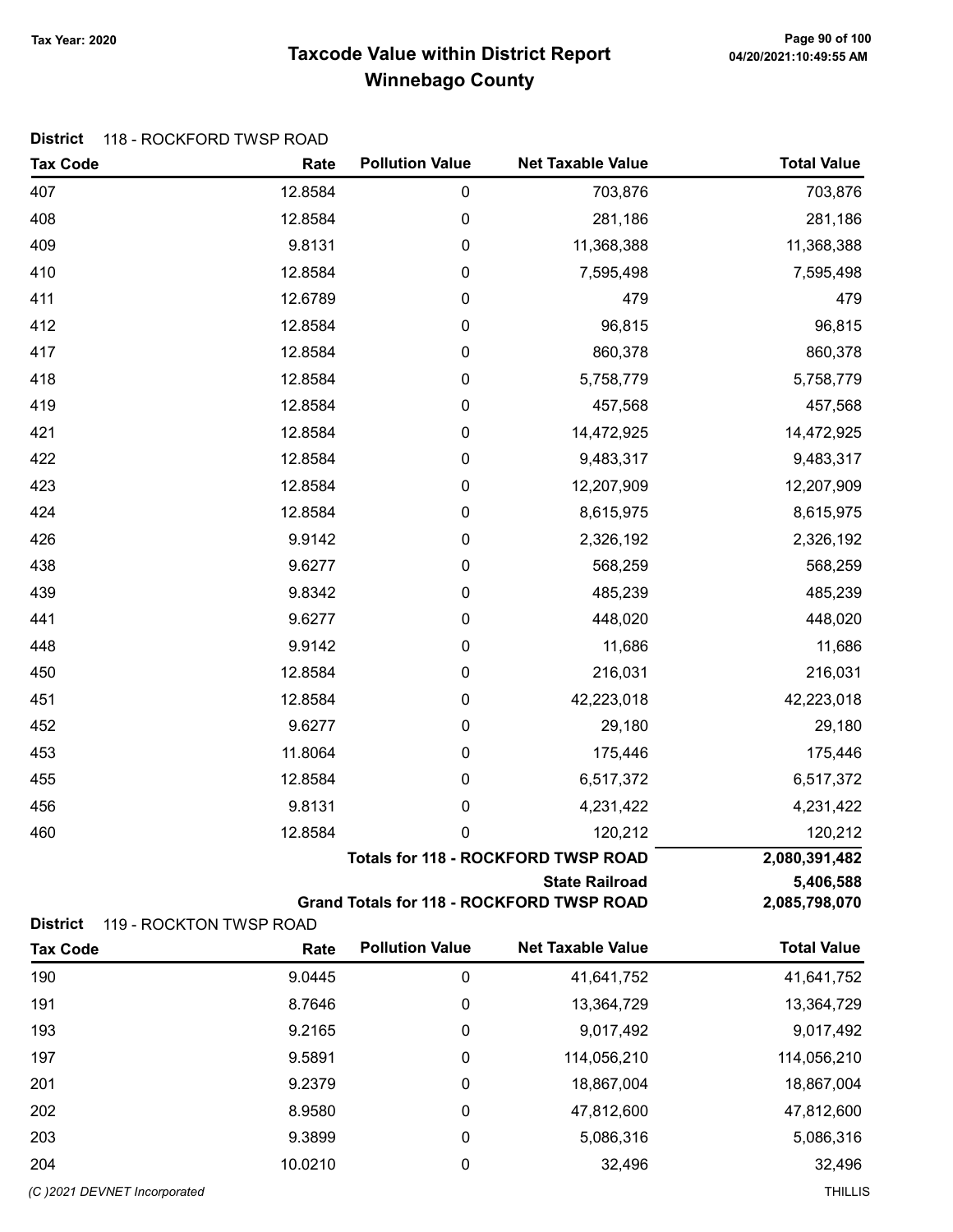# Taxcode Value within District Report Tax Year: 2020 Page 91 of 100 Winnebago County

| <b>Tax Code</b> | Rate                                      | <b>Pollution Value</b> | <b>Net Taxable Value</b> | <b>Total Value</b> |
|-----------------|-------------------------------------------|------------------------|--------------------------|--------------------|
| 205             | 10.0203                                   | 0                      | 144,698                  | 144,698            |
| 206             | 10.1998                                   | 0                      | 21,813,669               | 21,813,669         |
| 290             | 9.0445                                    | 0                      | 0                        | 0                  |
| 348             | 9.0445                                    | 0                      | 60,862                   | 60,862             |
| 401             | 9.5891                                    | 0                      | 3,979,992                | 3,979,992          |
| 402             | 9.5891                                    | 0                      | 534,264                  | 534,264            |
| 420             | 9.5891                                    | 0                      | 1,718,942                | 1,718,942          |
| 458             | 9.0445                                    | 0                      | 5,093,391                | 5,093,391          |
|                 | <b>Totals for 119 - ROCKTON TWSP ROAD</b> |                        |                          | 283,224,417        |
|                 | <b>State Railroad</b>                     |                        |                          | 1,418,224          |
|                 | <b>DOA GAD GAA</b>                        |                        |                          |                    |

Grand Totals for 119 - ROCKTON TWSP ROAD 284,642,641

District 120 - ROSCOE TWSP ROAD

| <b>Tax Code</b> | Rate    | <b>Pollution Value</b> | <b>Net Taxable Value</b> | <b>Total Value</b> |
|-----------------|---------|------------------------|--------------------------|--------------------|
| 068             | 10.2212 | $\boldsymbol{0}$       | 3,232,526                | 3,232,526          |
| 175             | 9.6345  | $\pmb{0}$              | 44,792,963               | 44,792,963         |
| 176             | 8.6872  | $\boldsymbol{0}$       | 375,886                  | 375,886            |
| 177             | 9.0103  | $\boldsymbol{0}$       | 13,785,885               | 13,785,885         |
| 178             | 8.0630  | $\boldsymbol{0}$       | 14,079                   | 14,079             |
| 179             | 8.7871  | $\boldsymbol{0}$       | 9,707,037                | 9,707,037          |
| 180             | 9.4113  | $\pmb{0}$              | 73,777,764               | 73,777,764         |
| 181             | 9.4124  | $\boldsymbol{0}$       | 148,787,944              | 148,787,944        |
| 182             | 8.6961  | $\boldsymbol{0}$       | 682,344                  | 682,344            |
| 183             | 8.6961  | $\boldsymbol{0}$       | 0                        | $\mathbf 0$        |
| 184             | 9.0228  | $\boldsymbol{0}$       | 1,163,396                | 1,163,396          |
| 185             | 10.0428 | $\boldsymbol{0}$       | 12,101,995               | 12,101,995         |
| 187             | 9.5919  | $\boldsymbol{0}$       | 2,860,031                | 2,860,031          |
| 188             | 9.5908  | $\pmb{0}$              | 630,258                  | 630,258            |
| 189             | 10.2223 | $\pmb{0}$              | 73,646,488               | 73,646,488         |
| 192             | 10.0417 | $\pmb{0}$              | 18,509,319               | 18,509,319         |
| 196             | 8.8756  | $\boldsymbol{0}$       | 13,267                   | 13,267             |
| 198             | 10.0435 | $\boldsymbol{0}$       | 4,705,017                | 4,705,017          |
| 199             | 10.2230 | $\boldsymbol{0}$       | 44,182,808               | 44,182,808         |
| 207             | 9.5060  | $\boldsymbol{0}$       | $\mathbf 0$              | $\mathbf 0$        |
| 209             | 9.7904  | $\boldsymbol{0}$       | 44,440,264               | 44,440,264         |
| 347             | 9.0103  | $\boldsymbol{0}$       | 304,604                  | 304,604            |
| 447             | 10.0428 | $\pmb{0}$              | 390,181                  | 390,181            |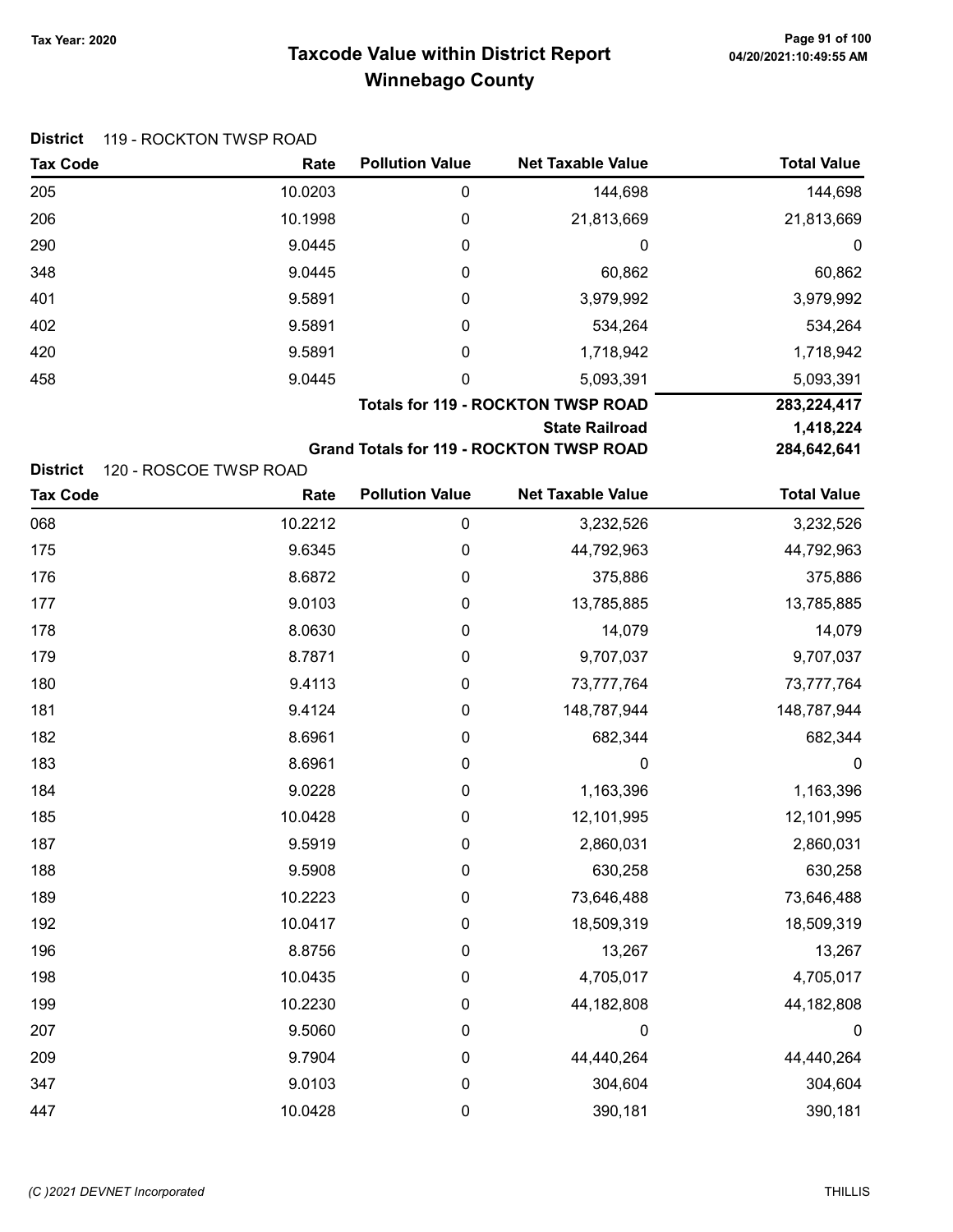# Taxcode Value within District Report Tax Year: 2020 Page 92 of 100 Winnebago County

| <b>District</b>                    | 120 - ROSCOE TWSP ROAD         |                        |                                                  |                    |
|------------------------------------|--------------------------------|------------------------|--------------------------------------------------|--------------------|
| <b>Tax Code</b>                    | Rate                           | <b>Pollution Value</b> | <b>Net Taxable Value</b>                         | <b>Total Value</b> |
| 457                                | 9.0103                         | 0                      | 1,644,589                                        | 1,644,589          |
|                                    |                                |                        | <b>Totals for 120 - ROSCOE TWSP ROAD</b>         | 499,748,645        |
|                                    |                                |                        | <b>State Railroad</b>                            | 862,983            |
|                                    |                                |                        | Grand Totals for 120 - ROSCOE TWSP ROAD          | 500,611,628        |
| <b>District</b><br><b>Tax Code</b> | 121 - SEWARD TWSP ROAD<br>Rate | <b>Pollution Value</b> | <b>Net Taxable Value</b>                         | <b>Total Value</b> |
| 305                                | 8.8218                         | 0                      | 292,481                                          | 292,481            |
| 306                                | 10.2343                        | 0                      | 419,447                                          | 419,447            |
| 308                                | 9.6900                         | 0                      | 797,753                                          | 797,753            |
| 309                                | 8.8149                         | 0                      | 5,831,759                                        | 5,831,759          |
| 310                                | 9.6969                         | 0                      | 7,890,966                                        | 7,890,966          |
| 311                                | 10.2412                        | 0                      | 4,107,593                                        | 4,107,593          |
| 312                                | 9.6738                         | 0                      | 1,613,628                                        | 1,613,628          |
| 313                                | 10.1089                        | 0                      | 1,857,330                                        | 1,857,330          |
| 314                                | 9.7798                         | 0                      | 4,646,153                                        | 4,646,153          |
|                                    |                                |                        | <b>Totals for 121 - SEWARD TWSP ROAD</b>         | 27,457,110         |
|                                    |                                |                        | <b>State Railroad</b>                            | 688,877            |
|                                    |                                |                        | Grand Totals for 121 - SEWARD TWSP ROAD          | 28, 145, 987       |
| <b>District</b>                    | 122 - SHIRLAND TWSP ROAD       |                        |                                                  |                    |
| <b>Tax Code</b>                    | Rate                           | <b>Pollution Value</b> | <b>Net Taxable Value</b>                         | <b>Total Value</b> |
| 210                                | 8.9008                         | 0                      | 0                                                | 0                  |
| 211                                | 8.9639                         | 0                      | 0                                                | 0                  |
| 213                                | 8.9424                         | 0                      | 7,376,768                                        | 7,376,768          |
| 214                                | 9.0055                         | 0                      | 17,562,154                                       | 17,562,154         |
|                                    |                                |                        | <b>Totals for 122 - SHIRLAND TWSP ROAD</b>       | 24,938,922         |
|                                    |                                |                        | <b>State Railroad</b>                            | 0                  |
| <b>District</b>                    | 123 - WINNEBAGO TWSP ROAD      |                        | <b>Grand Totals for 122 - SHIRLAND TWSP ROAD</b> | 24,938,922         |
| <b>Tax Code</b>                    | Rate                           | <b>Pollution Value</b> | <b>Net Taxable Value</b>                         | <b>Total Value</b> |
| 315                                | 11.8547                        | 0                      | 73,514                                           | 73,514             |
| 324                                | 9.7479                         | 0                      | 1,854,021                                        | 1,854,021          |
| 325                                | 10.5757                        | 0                      | 319,927                                          | 319,927            |
| 326                                | 9.7087                         | 0                      | 49,164,959                                       | 49,164,959         |
| 327                                | 11.8155                        | 0                      | 51,339                                           | 51,339             |
| 328                                | 10.7552                        | 0                      | 51,846,031                                       | 51,846,031         |
| 329                                | 9.8882                         | 0                      | 1,867,541                                        | 1,867,541          |
|                                    |                                |                        | <b>Totals for 123 - WINNEBAGO TWSP ROAD</b>      | 105,177,332        |
|                                    |                                |                        | <b>State Railroad</b>                            | 592,038            |
|                                    |                                |                        | Grand Totals for 123 - WINNEBAGO TWSP ROAD       | 105,769,370        |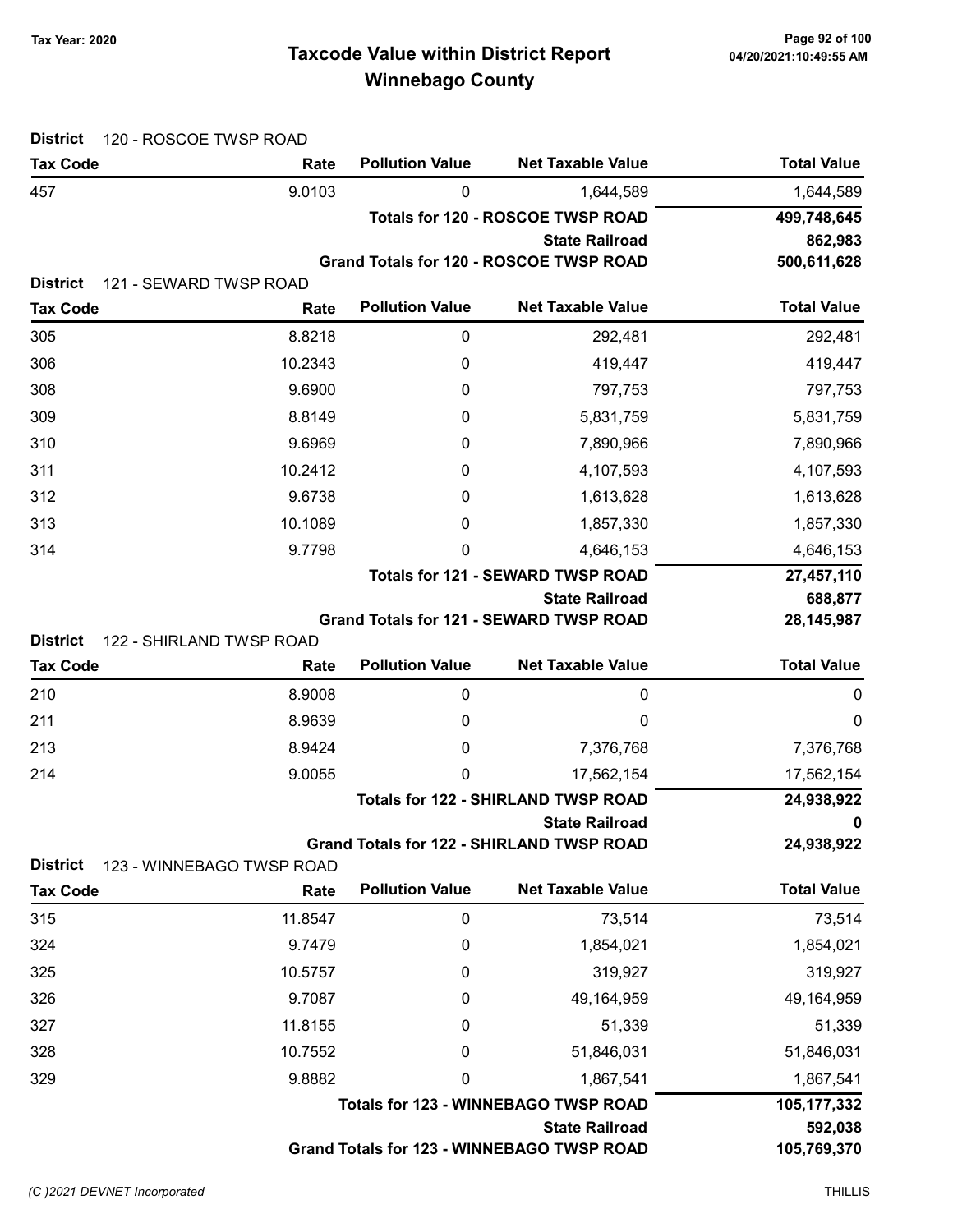# Taxcode Value within District Report Tax Year: 2020 Page 93 of 100 Winnebago County

| <b>Tax Code</b>                         | Rate                      | <b>Pollution Value</b> | <b>Net Taxable Value</b>                                            | <b>Total Value</b> |
|-----------------------------------------|---------------------------|------------------------|---------------------------------------------------------------------|--------------------|
| 281                                     | 8.3636                    | $\boldsymbol{0}$       | 47, 137, 340                                                        | 47, 137, 340       |
| 282                                     | 9.2225                    | 0                      | 180,679                                                             | 180,679            |
| 283                                     | 9.7668                    | 0                      | 154,831                                                             | 154,831            |
| 284                                     | 8.9079                    | 0                      | 36,354                                                              | 36,354             |
| 286                                     | 9.1386                    | 0                      | 29,287,528                                                          | 29,287,528         |
| 305                                     | 8.8218                    | 0                      | 292,481                                                             | 292,481            |
| 306                                     | 10.2343                   | 0                      | 419,447                                                             | 419,447            |
| 308                                     | 9.6900                    | 0                      | 797,753                                                             | 797,753            |
| 309                                     | 8.8149                    | 0                      | 5,831,759                                                           | 5,831,759          |
| 310                                     | 9.6969                    | 0                      | 7,890,966                                                           | 7,890,966          |
| 311                                     | 10.2412                   | 0                      | 4,107,593                                                           | 4,107,593          |
| 312                                     | 9.6738                    | 0                      | 1,613,628                                                           | 1,613,628          |
| 313                                     | 10.1089                   | 0                      | 1,857,330                                                           | 1,857,330          |
| 314                                     | 9.7798                    | 0                      | 4,646,153                                                           | 4,646,153          |
| 425                                     | 9.1386                    | 0                      | 64,580                                                              | 64,580             |
|                                         |                           |                        | Totals for 124 - PE/SE MULTI TOWNSHIP                               | 104,318,422        |
|                                         |                           |                        | <b>State Railroad</b>                                               | 0                  |
|                                         |                           |                        | Grand Totals for 124 - PE/SE MULTI TOWNSHIP                         | 104,318,422        |
| <b>District</b>                         | 125 - WAGON WHEEL TIF     |                        |                                                                     |                    |
| <b>Tax Code</b>                         | Rate                      | <b>Pollution Value</b> | <b>Net Taxable Value</b>                                            | <b>Total Value</b> |
| 402                                     | 9.5891                    | $\mathbf{0}$           | 1,136,150                                                           | 1,136,150          |
|                                         |                           |                        | <b>Totals for 125 - WAGON WHEEL TIF</b><br><b>State Railroad</b>    | 1,136,150          |
|                                         |                           |                        | Grand Totals for 125 - WAGON WHEEL TIF                              | 0<br>1,136,150     |
| <b>District</b><br>126 - RIVER OAKS TIF |                           |                        |                                                                     |                    |
| <b>Tax Code</b>                         | Rate                      | <b>Pollution Value</b> | <b>Net Taxable Value</b>                                            | <b>Total Value</b> |
| 403                                     | 12.8584                   | 0                      | 231,057                                                             | 231,057            |
|                                         |                           |                        | <b>Totals for 126 - RIVER OAKS TIF</b>                              | 231,057            |
|                                         |                           |                        | <b>State Railroad</b>                                               | 0                  |
|                                         |                           |                        | <b>Grand Totals for 126 - RIVER OAKS TIF</b>                        | 231,057            |
| <b>District</b>                         | 127 - GARRISON SCHOOL TIF |                        |                                                                     |                    |
| <b>Tax Code</b>                         | Rate                      | <b>Pollution Value</b> | <b>Net Taxable Value</b>                                            | <b>Total Value</b> |
| 404                                     | 12.8584                   | 0                      | 994,480                                                             | 994,480            |
|                                         |                           |                        | <b>Totals for 127 - GARRISON SCHOOL TIF</b>                         | 994,480            |
|                                         |                           |                        | <b>State Railroad</b><br>Grand Totals for 127 - GARRISON SCHOOL TIF | 0<br>994,480       |
|                                         |                           |                        |                                                                     |                    |

District 124 - PE/SE MULTI TOWNSHIP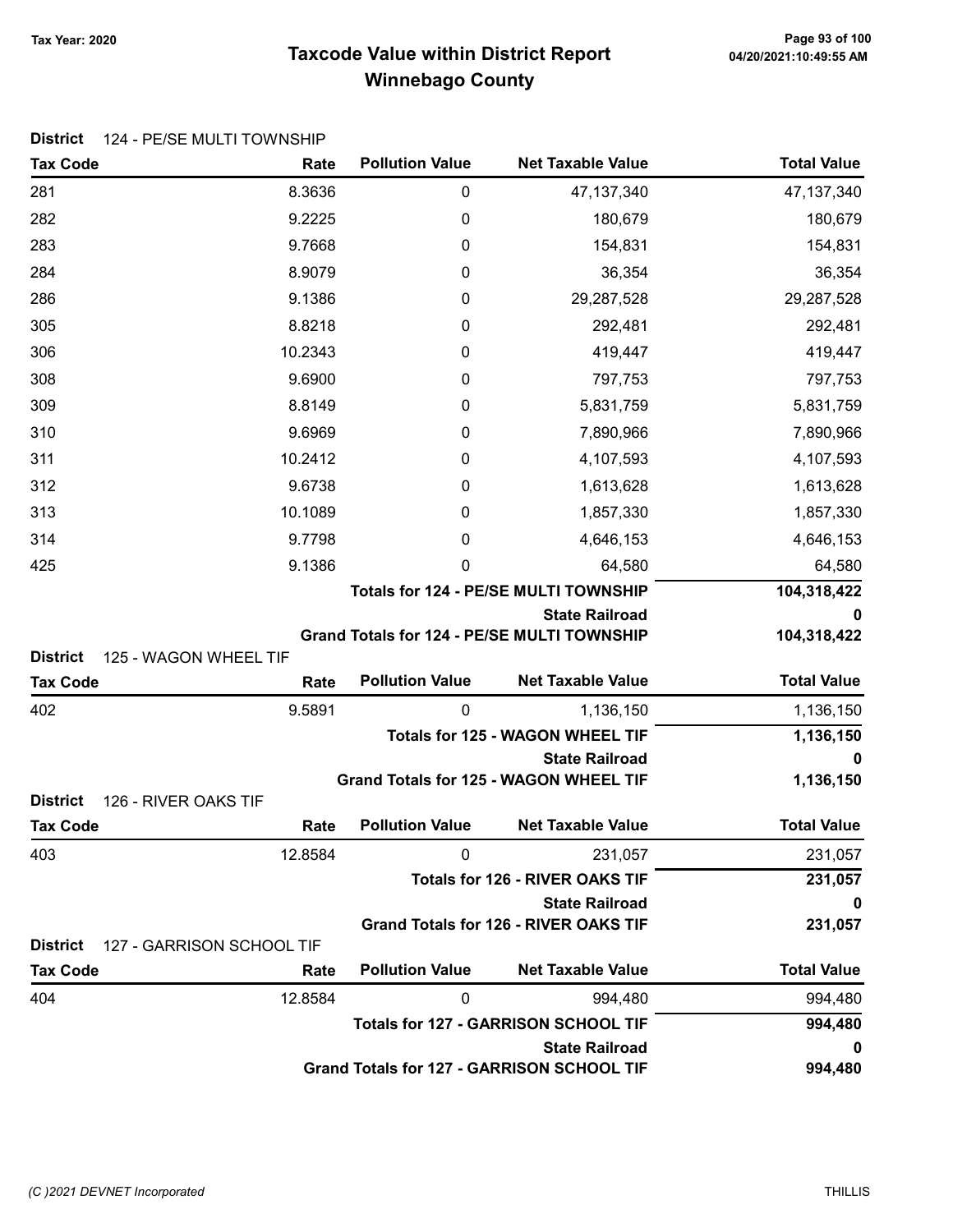# Taxcode Value within District Report Tax Year: 2020 Page 94 of 100 Winnebago County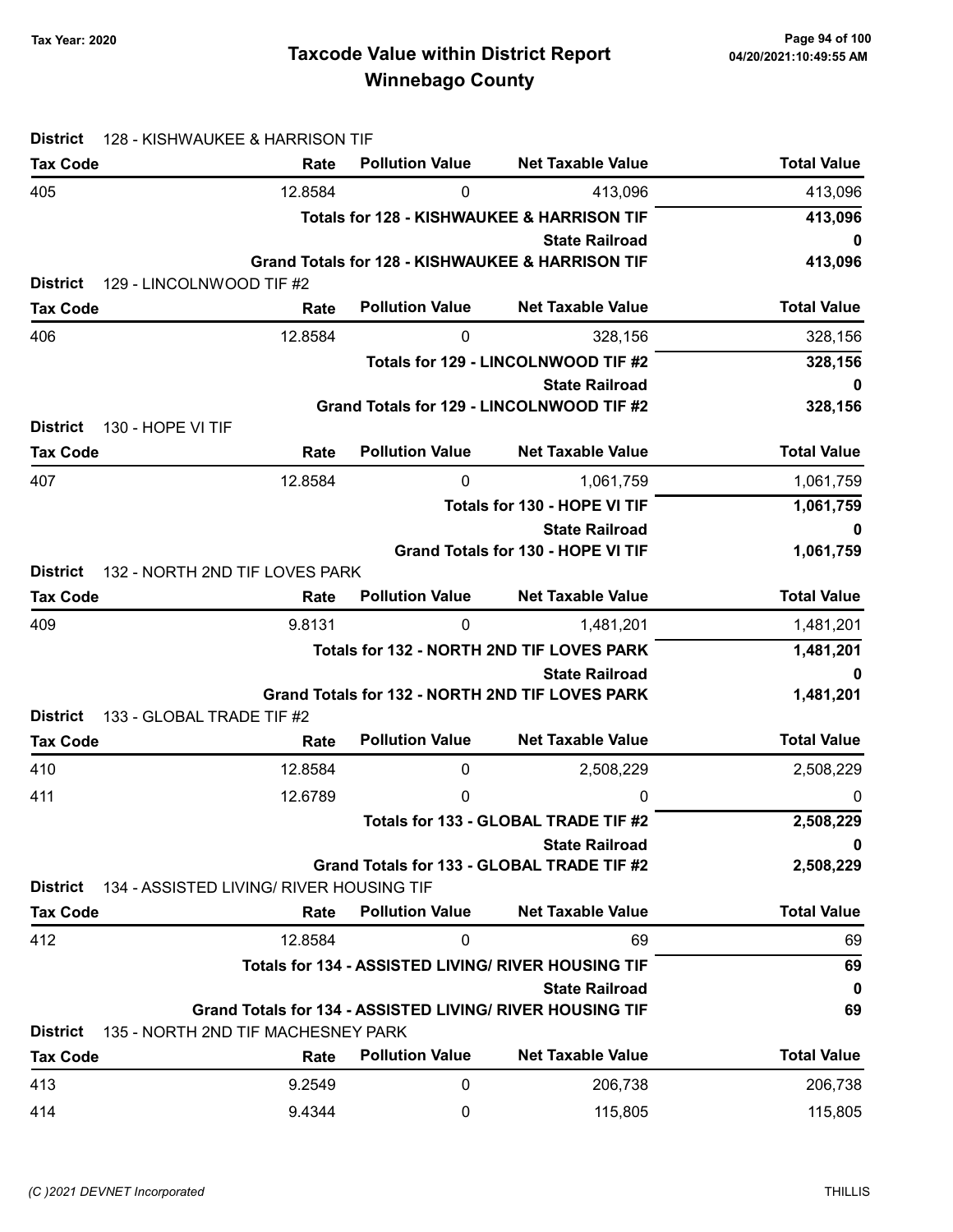| <b>District</b>                            | 135 - NORTH 2ND TIF MACHESNEY PARK             |                                     |                                                                   |                    |
|--------------------------------------------|------------------------------------------------|-------------------------------------|-------------------------------------------------------------------|--------------------|
| <b>Tax Code</b>                            | Rate                                           | <b>Pollution Value</b>              | <b>Net Taxable Value</b>                                          | <b>Total Value</b> |
| 416                                        | 9.1436                                         | 0                                   | 5,947,061                                                         | 5,947,061          |
|                                            |                                                |                                     | <b>Totals for 135 - NORTH 2ND TIF MACHESNEY PARK</b>              | 6,269,604          |
|                                            |                                                |                                     | <b>State Railroad</b>                                             | 0                  |
| <b>District</b><br>136 - HARVEST HILLS SSA |                                                |                                     | Grand Totals for 135 - NORTH 2ND TIF MACHESNEY PARK               | 6,269,604          |
| <b>Tax Code</b>                            | Rate                                           | <b>Pollution Value</b>              | <b>Net Taxable Value</b>                                          | <b>Total Value</b> |
|                                            |                                                |                                     |                                                                   |                    |
| 070                                        | 9.9142                                         | 0                                   | 2,204,956                                                         | 2,204,956          |
| 076                                        | 9.7347                                         | 0                                   | 1,174,819                                                         | 1,174,819          |
| 077                                        | 9.6298                                         | 0                                   | 158,630                                                           | 158,630            |
|                                            |                                                |                                     | <b>Totals for 136 - HARVEST HILLS SSA</b>                         | 3,538,405          |
|                                            |                                                |                                     | <b>State Railroad</b><br>Grand Totals for 136 - HARVEST HILLS SSA | 0<br>3,538,405     |
| <b>District</b>                            | 137 - MAIN & WHITMAN TIF                       |                                     |                                                                   |                    |
| <b>Tax Code</b>                            | Rate                                           | <b>Pollution Value</b>              | <b>Net Taxable Value</b>                                          | <b>Total Value</b> |
| 417                                        | 12.8584                                        | 0                                   | 1,073,580                                                         | 1,073,580          |
|                                            |                                                |                                     | Totals for 137 - MAIN & WHITMAN TIF                               | 1,073,580          |
|                                            |                                                |                                     | <b>State Railroad</b>                                             | 0                  |
|                                            |                                                |                                     | <b>Grand Totals for 137 - MAIN &amp; WHITMAN TIF</b>              | 1,073,580          |
| <b>District</b><br>138 - MIDTOWN TIF       |                                                |                                     |                                                                   |                    |
| <b>Tax Code</b>                            | Rate                                           | <b>Pollution Value</b>              | <b>Net Taxable Value</b>                                          | <b>Total Value</b> |
| 418                                        | 12.8584                                        | 0                                   | 428,836                                                           | 428,836<br>428,836 |
|                                            |                                                | <b>Totals for 138 - MIDTOWN TIF</b> |                                                                   |                    |
|                                            |                                                |                                     | <b>State Railroad</b>                                             | 0                  |
| <b>District</b>                            | 139 - KISHWAUKEE & HARRISON TIF #2             |                                     | <b>Grand Totals for 138 - MIDTOWN TIF</b>                         | 428,836            |
| <b>Tax Code</b>                            | Rate                                           | <b>Pollution Value</b>              | <b>Net Taxable Value</b>                                          | <b>Total Value</b> |
| 419                                        | 12.8584                                        | 0                                   | 296                                                               | 296                |
|                                            |                                                |                                     | Totals for 139 - KISHWAUKEE & HARRISON TIF #2                     | 296                |
|                                            |                                                |                                     | <b>State Railroad</b>                                             | $\mathbf 0$        |
|                                            |                                                |                                     | Grand Totals for 139 - KISHWAUKEE & HARRISON TIF #2               | 296                |
| <b>District</b>                            | 140 - FORMER BELOIT CORP TIF                   |                                     |                                                                   |                    |
| <b>Tax Code</b>                            | Rate                                           | <b>Pollution Value</b>              | <b>Net Taxable Value</b>                                          | <b>Total Value</b> |
| 420                                        | 9.5891                                         | 0                                   | 2,854,141                                                         | 2,854,141          |
|                                            | <b>Totals for 140 - FORMER BELOIT CORP TIF</b> |                                     |                                                                   | 2,854,141          |
|                                            |                                                |                                     | <b>State Railroad</b>                                             | 0                  |
|                                            |                                                |                                     | <b>Grand Totals for 140 - FORMER BELOIT CORP TIF</b>              | 2,854,141          |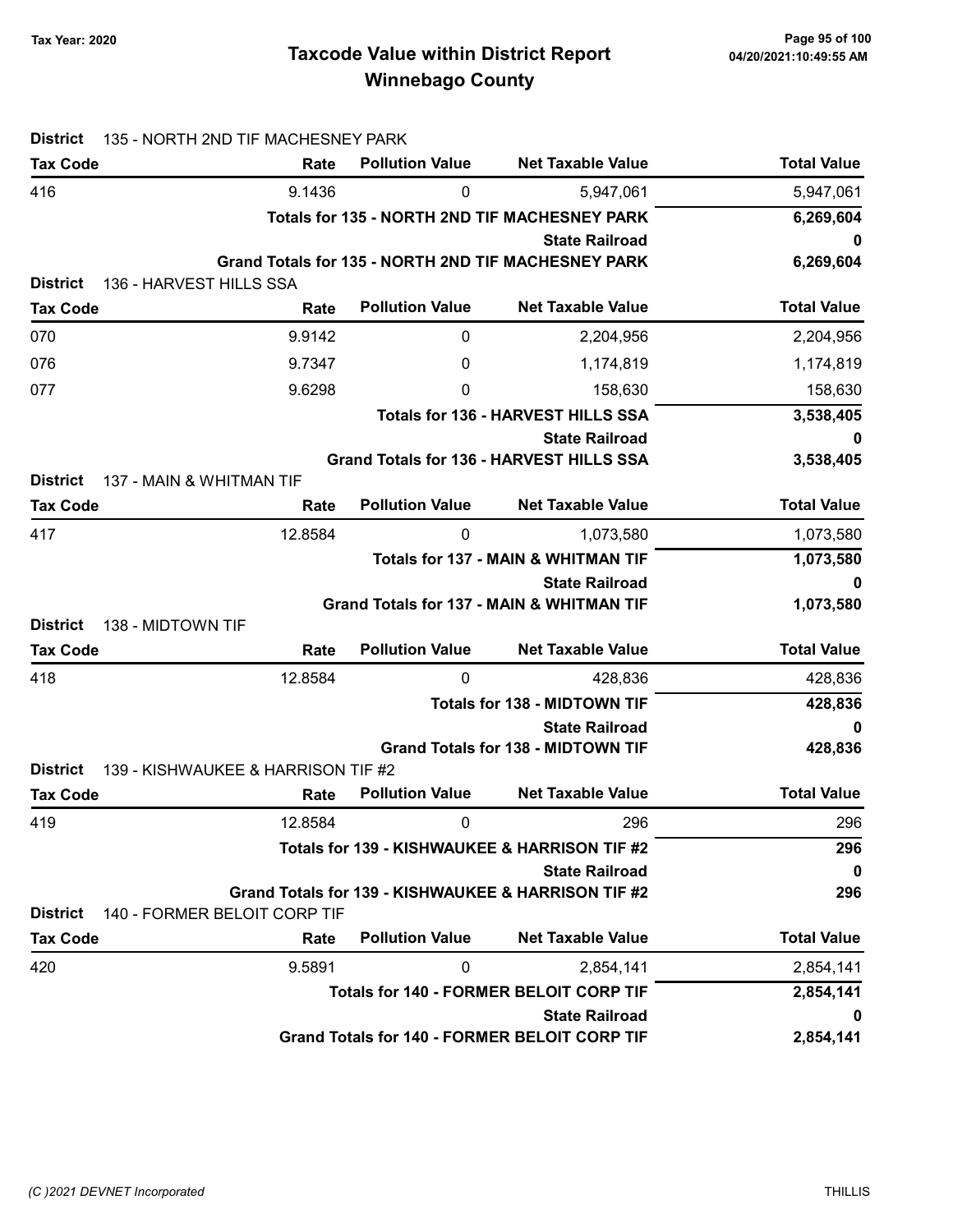# Taxcode Value within District Report Tax Year: 2020 Page 96 of 100 Winnebago County

| <b>District</b><br><b>Tax Code</b>      | 141 - GLOBAL TRADE TIF #3<br>Rate | <b>Pollution Value</b>                      | <b>Net Taxable Value</b>                                                   | <b>Total Value</b> |
|-----------------------------------------|-----------------------------------|---------------------------------------------|----------------------------------------------------------------------------|--------------------|
| 421                                     | 12.8584                           | 0                                           | 584,722                                                                    | 584,722            |
|                                         |                                   |                                             | Totals for 141 - GLOBAL TRADE TIF #3                                       | 584,722            |
|                                         |                                   |                                             | <b>State Railroad</b>                                                      | 0                  |
|                                         |                                   |                                             | Grand Totals for 141 - GLOBAL TRADE TIF #3                                 | 584,722            |
| <b>District</b>                         | 142 - RIVER DISTRICT NORTH TIF    |                                             |                                                                            |                    |
| <b>Tax Code</b>                         | Rate                              | <b>Pollution Value</b>                      | <b>Net Taxable Value</b>                                                   | <b>Total Value</b> |
| 422                                     | 12.8584                           | 0                                           | 2,968,026                                                                  | 2,968,026          |
|                                         |                                   |                                             | <b>Totals for 142 - RIVER DISTRICT NORTH TIF</b>                           | 2,968,026          |
|                                         | <b>State Railroad</b>             |                                             |                                                                            | 0                  |
| <b>District</b><br>143 - BROADWAY TIF   |                                   |                                             | <b>Grand Totals for 142 - RIVER DISTRICT NORTH TIF</b>                     | 2,968,026          |
| <b>Tax Code</b>                         | Rate                              | <b>Pollution Value</b>                      | <b>Net Taxable Value</b>                                                   | <b>Total Value</b> |
|                                         |                                   |                                             |                                                                            |                    |
| 423                                     | 12.8584                           | 0                                           | 677,550<br><b>Totals for 143 - BROADWAY TIF</b>                            | 677,550            |
|                                         |                                   |                                             | <b>State Railroad</b>                                                      | 677,550<br>0       |
|                                         |                                   |                                             | <b>Grand Totals for 143 - BROADWAY TIF</b>                                 | 677,550            |
| 144 - EAST RIVER TIF<br><b>District</b> |                                   |                                             |                                                                            |                    |
| <b>Tax Code</b>                         | Rate                              | <b>Pollution Value</b>                      | <b>Net Taxable Value</b>                                                   | <b>Total Value</b> |
| 424                                     | 12.8584                           | 0                                           | 3,641,505                                                                  | 3,641,505          |
|                                         |                                   |                                             | <b>Totals for 144 - EAST RIVER TIF</b>                                     | 3,641,505          |
|                                         |                                   |                                             | <b>State Railroad</b>                                                      | 0                  |
|                                         |                                   |                                             | <b>Grand Totals for 144 - EAST RIVER TIF</b>                               | 3,641,505          |
| <b>District</b>                         | 145 - SUMNER ROAD / GROVE ST TIF  | <b>Pollution Value</b>                      |                                                                            | <b>Total Value</b> |
| <b>Tax Code</b>                         | Rate                              |                                             | <b>Net Taxable Value</b>                                                   |                    |
| 425                                     | 9.1386                            | 0                                           | 0                                                                          | 0<br>$\mathbf 0$   |
|                                         |                                   | Totals for 145 - SUMNER ROAD / GROVE ST TIF |                                                                            |                    |
|                                         |                                   |                                             | <b>State Railroad</b><br>Grand Totals for 145 - SUMNER ROAD / GROVE ST TIF | 0<br>0             |
| <b>District</b>                         | 146 - LOVES PARK CORP CENTER TIF  |                                             |                                                                            |                    |
| <b>Tax Code</b>                         | Rate                              | <b>Pollution Value</b>                      | <b>Net Taxable Value</b>                                                   | <b>Total Value</b> |
| 426                                     | 9.9142                            | 0                                           | 1,574,947                                                                  | 1,574,947          |
| 427                                     | 9.6361                            | 0                                           | 6,065                                                                      | 6,065              |
| 428                                     | 9.8156                            | 0                                           | 3,788,602                                                                  | 3,788,602          |
|                                         |                                   |                                             | <b>Totals for 146 - LOVES PARK CORP CENTER TIF</b>                         | 5,369,614          |
|                                         |                                   |                                             | <b>State Railroad</b>                                                      | 0                  |
|                                         |                                   |                                             | <b>Grand Totals for 146 - LOVES PARK CORP CENTER TIF</b>                   | 5,369,614          |
| <b>District</b><br>147 - WESTSTONE TIF  |                                   |                                             |                                                                            |                    |
| <b>Tax Code</b>                         | Rate                              | <b>Pollution Value</b>                      | <b>Net Taxable Value</b>                                                   | <b>Total Value</b> |
| 429                                     | 9.3560                            | 0                                           | 16,802                                                                     | 16,802             |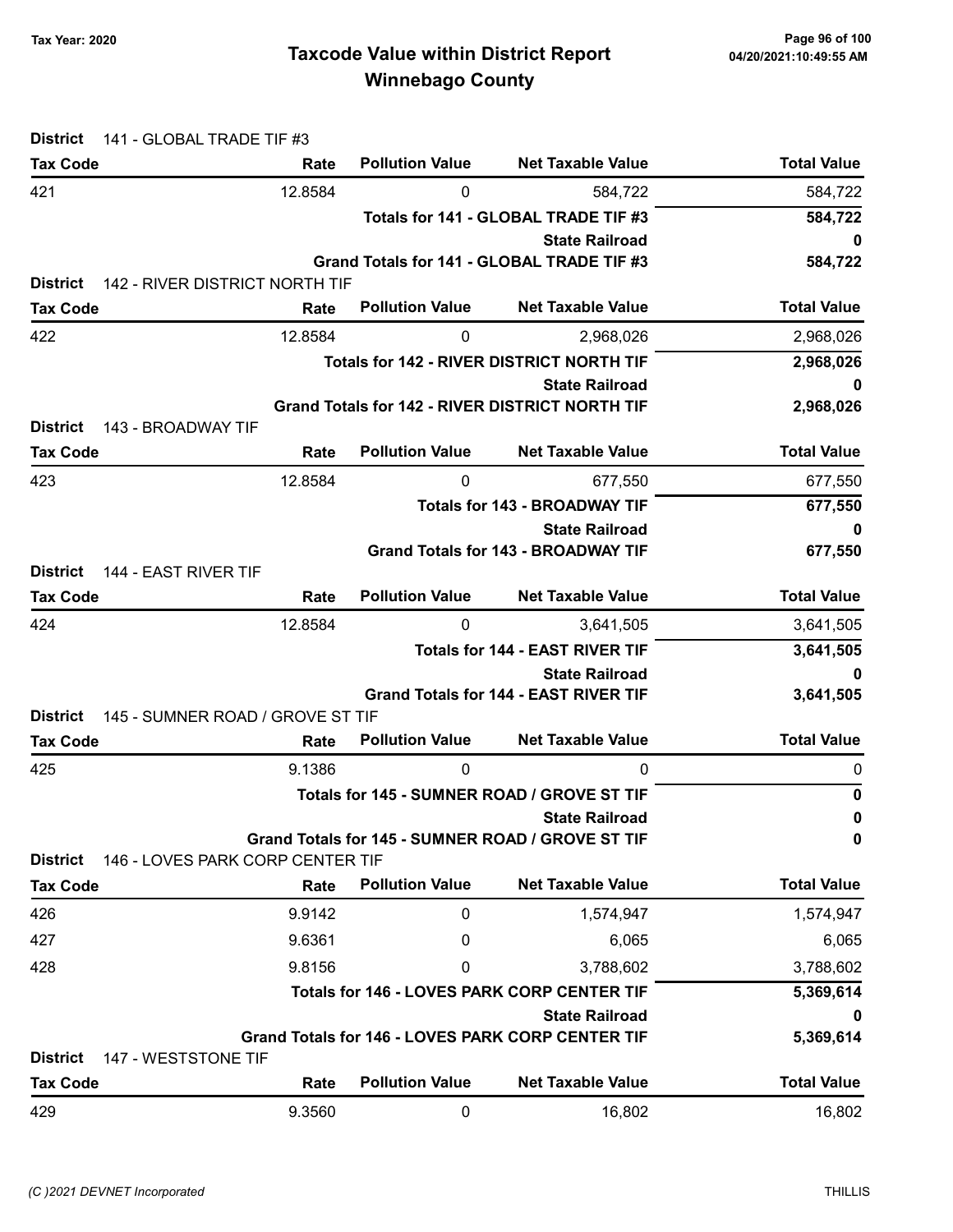| <b>District</b><br>147 - WESTSTONE TIF |                                      |                                       |                                                                               |                        |
|----------------------------------------|--------------------------------------|---------------------------------------|-------------------------------------------------------------------------------|------------------------|
| <b>Tax Code</b>                        | Rate                                 | <b>Pollution Value</b>                | <b>Net Taxable Value</b>                                                      | <b>Total Value</b>     |
| 430                                    | 9.5355                               | 0                                     | 7,197,684                                                                     | 7,197,684<br>7,214,486 |
|                                        |                                      | <b>Totals for 147 - WESTSTONE TIF</b> |                                                                               |                        |
|                                        |                                      |                                       | <b>State Railroad</b><br><b>Grand Totals for 147 - WESTSTONE TIF</b>          | 0<br>7,214,486         |
| <b>District</b>                        | 148 - NORTH WILLOW CREEK TIF         |                                       |                                                                               |                        |
| <b>Tax Code</b>                        | Rate                                 | <b>Pollution Value</b>                | <b>Net Taxable Value</b>                                                      | <b>Total Value</b>     |
| 433                                    | 9.4344                               | 0                                     | 204,194                                                                       | 204,194                |
|                                        |                                      |                                       | <b>Totals for 148 - NORTH WILLOW CREEK TIF</b>                                | 204,194                |
|                                        |                                      |                                       | <b>State Railroad</b>                                                         | 0                      |
|                                        |                                      |                                       | <b>Grand Totals for 148 - NORTH WILLOW CREEK TIF</b>                          | 204,194                |
| <b>District</b>                        | 149 - SOUTH WILLOW CREEK TIF         | <b>Pollution Value</b>                | <b>Net Taxable Value</b>                                                      | <b>Total Value</b>     |
| <b>Tax Code</b>                        | Rate                                 |                                       |                                                                               |                        |
| 434                                    | 9.4344                               | 0                                     | 0                                                                             | 0                      |
| 435                                    | 9.4344                               | 0                                     | 5,303,971                                                                     | 5,303,971              |
|                                        |                                      |                                       | <b>Totals for 149 - SOUTH WILLOW CREEK TIF</b>                                | 5,303,971              |
|                                        |                                      |                                       | <b>State Railroad</b><br><b>Grand Totals for 149 - SOUTH WILLOW CREEK TIF</b> | 0<br>5,303,971         |
| <b>District</b>                        | 150 - GLOBAL TRADEPARK SOUTH TIF     |                                       |                                                                               |                        |
| <b>Tax Code</b>                        | Rate                                 | <b>Pollution Value</b>                | <b>Net Taxable Value</b>                                                      | <b>Total Value</b>     |
| 453                                    | 11.8064                              | 0                                     | 254,955                                                                       | 254,955                |
|                                        |                                      |                                       | Totals for 150 - GLOBAL TRADEPARK SOUTH TIF                                   | 254,955                |
|                                        |                                      |                                       | <b>State Railroad</b>                                                         | 0                      |
|                                        |                                      |                                       | Grand Totals for 150 - GLOBAL TRADEPARK SOUTH TIF                             | 254,955                |
| <b>District</b><br><b>Tax Code</b>     | 151 - I-39 / BAXTER ROAD TIF<br>Rate | <b>Pollution Value</b>                | <b>Net Taxable Value</b>                                                      | <b>Total Value</b>     |
| 438                                    | 9.6277                               | $\mathbf{0}$                          | 85,178                                                                        | 85,178                 |
| 439                                    | 9.8342                               | 0                                     | 47,158                                                                        | 47,158                 |
| 440                                    | 9.9696                               | 0                                     | 11,343,527                                                                    | 11,343,527             |
| 441                                    | 9.6277                               | 0                                     | 63,921                                                                        | 63,921                 |
| 452                                    | 9.6277                               | 0                                     | 9,151                                                                         | 9,151                  |
|                                        |                                      |                                       | Totals for 151 - I-39 / BAXTER ROAD TIF                                       | 11,548,935             |
|                                        |                                      |                                       | <b>State Railroad</b>                                                         | 0                      |
|                                        |                                      |                                       | Grand Totals for 151 - I-39 / BAXTER ROAD TIF                                 | 11,548,935             |
| <b>District</b>                        | 152 - ZENITH CUTTER TIF              |                                       |                                                                               |                        |
| <b>Tax Code</b>                        | Rate                                 | <b>Pollution Value</b>                | <b>Net Taxable Value</b>                                                      | <b>Total Value</b>     |
| 442                                    | 9.7145                               | $\mathbf 0$                           | 10,988,606                                                                    | 10,988,606             |
|                                        |                                      |                                       | <b>Totals for 152 - ZENITH CUTTER TIF</b>                                     | 10,988,606             |
|                                        |                                      |                                       | <b>State Railroad</b>                                                         | 0                      |
|                                        |                                      |                                       | <b>Grand Totals for 152 - ZENITH CUTTER TIF</b>                               | 10,988,606             |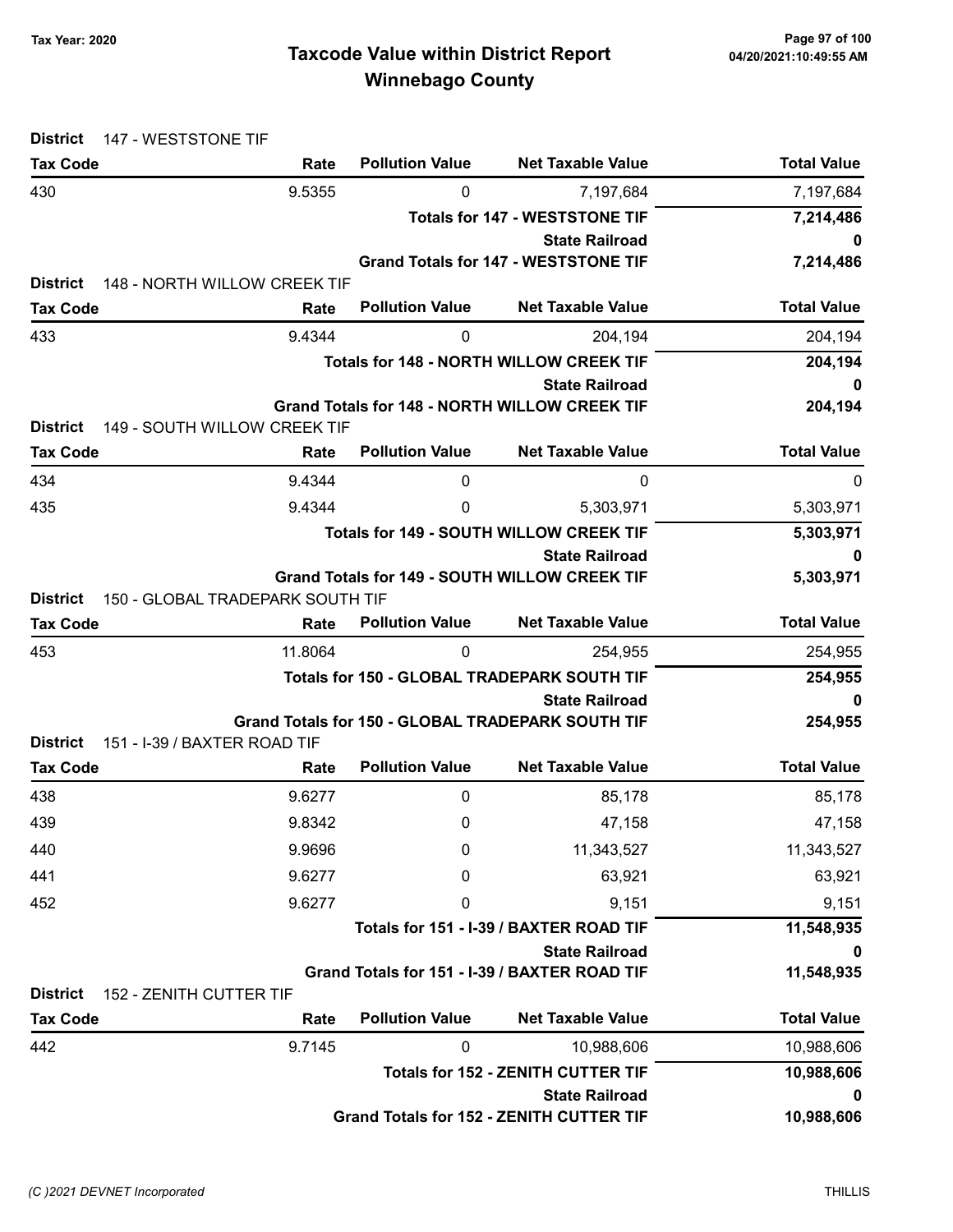# Taxcode Value within District Report Tax Year: 2020 Page 98 of 100 Winnebago County

| <b>District</b>                    | 153 - SPRING CREEK LAKES TIF                  |                        |                                                                             |                        |
|------------------------------------|-----------------------------------------------|------------------------|-----------------------------------------------------------------------------|------------------------|
| <b>Tax Code</b>                    | Rate                                          | <b>Pollution Value</b> | <b>Net Taxable Value</b>                                                    | <b>Total Value</b>     |
| 443                                | 8.6319                                        | 0                      | 60,924                                                                      | 60,924                 |
| 444                                | 9.8156                                        | 0                      | 2,236,574                                                                   | 2,236,574              |
| 448                                | 9.9142                                        | 0                      | 163,611                                                                     | 163,611                |
| 454                                | 9.6361                                        | 0                      | 8,592,412                                                                   | 8,592,412              |
|                                    |                                               |                        | <b>Totals for 153 - SPRING CREEK LAKES TIF</b>                              | 11,053,521             |
|                                    |                                               |                        | <b>State Railroad</b>                                                       | 0                      |
| <b>District</b>                    | 154 - FORMER WARNER ELECTRIC TIF              |                        | <b>Grand Totals for 153 - SPRING CREEK LAKES TIF</b>                        | 11,053,521             |
| <b>Tax Code</b>                    | Rate                                          | <b>Pollution Value</b> | <b>Net Taxable Value</b>                                                    | <b>Total Value</b>     |
| 447                                | 10.0428                                       | 0                      | 138,298                                                                     | 138,298                |
|                                    |                                               |                        | <b>Totals for 154 - FORMER WARNER ELECTRIC TIF</b>                          | 138,298                |
|                                    |                                               |                        | <b>State Railroad</b>                                                       | 0                      |
|                                    |                                               |                        | <b>Grand Totals for 154 - FORMER WARNER ELECTRIC TIF</b>                    | 138,298                |
| <b>District</b>                    | 156 - OLDE RIVER RIDGE PLAT 6 SSA             |                        |                                                                             |                        |
| <b>Tax Code</b>                    | Rate                                          | <b>Pollution Value</b> | <b>Net Taxable Value</b>                                                    | <b>Total Value</b>     |
| 358                                | 9.3425                                        | 0                      | 0                                                                           | 0                      |
| 359                                | 9.3425                                        | 0                      | 3,886                                                                       | 3,886                  |
|                                    |                                               |                        | Totals for 156 - OLDE RIVER RIDGE PLAT 6 SSA                                | 3,886                  |
|                                    |                                               |                        | <b>State Railroad</b><br>Grand Totals for 156 - OLDE RIVER RIDGE PLAT 6 SSA | 0<br>3,886             |
| <b>District</b>                    | 157 - JEFFERSON / NORTH 3RD ST TIF            |                        |                                                                             |                        |
| <b>Tax Code</b>                    | Rate                                          | <b>Pollution Value</b> | <b>Net Taxable Value</b>                                                    | <b>Total Value</b>     |
| 450                                | 12.8584                                       | 0                      | 404,025                                                                     | 404,025                |
|                                    |                                               |                        | Totals for 157 - JEFFERSON / NORTH 3RD ST TIF                               | 404,025                |
|                                    |                                               |                        | <b>State Railroad</b>                                                       | $\mathbf 0$            |
|                                    |                                               |                        | Grand Totals for 157 - JEFFERSON / NORTH 3RD ST TIF                         | 404,025                |
| <b>District</b><br><b>Tax Code</b> | 159 - MULFORD & EAST STATE STREET TIF<br>Rate | <b>Pollution Value</b> | <b>Net Taxable Value</b>                                                    | <b>Total Value</b>     |
|                                    |                                               |                        |                                                                             |                        |
| 451                                | 12.8584                                       | 0                      | 4,615,233<br>Totals for 159 - MULFORD & EAST STATE STREET TIF               | 4,615,233<br>4,615,233 |
|                                    |                                               |                        | <b>State Railroad</b>                                                       | 0                      |
|                                    |                                               |                        | Grand Totals for 159 - MULFORD & EAST STATE STREET TIF                      | 4,615,233              |
| <b>District</b>                    | 164 - AUBURN STREET TIF                       |                        |                                                                             |                        |
| <b>Tax Code</b>                    | Rate                                          | <b>Pollution Value</b> | <b>Net Taxable Value</b>                                                    | <b>Total Value</b>     |
| 455                                | 12.8584                                       | 0                      | 1,239,986                                                                   | 1,239,986              |
|                                    |                                               |                        | <b>Totals for 164 - AUBURN STREET TIF</b>                                   | 1,239,986              |
|                                    |                                               |                        | <b>State Railroad</b>                                                       | 0                      |
|                                    |                                               |                        | <b>Grand Totals for 164 - AUBURN STREET TIF</b>                             | 1,239,986              |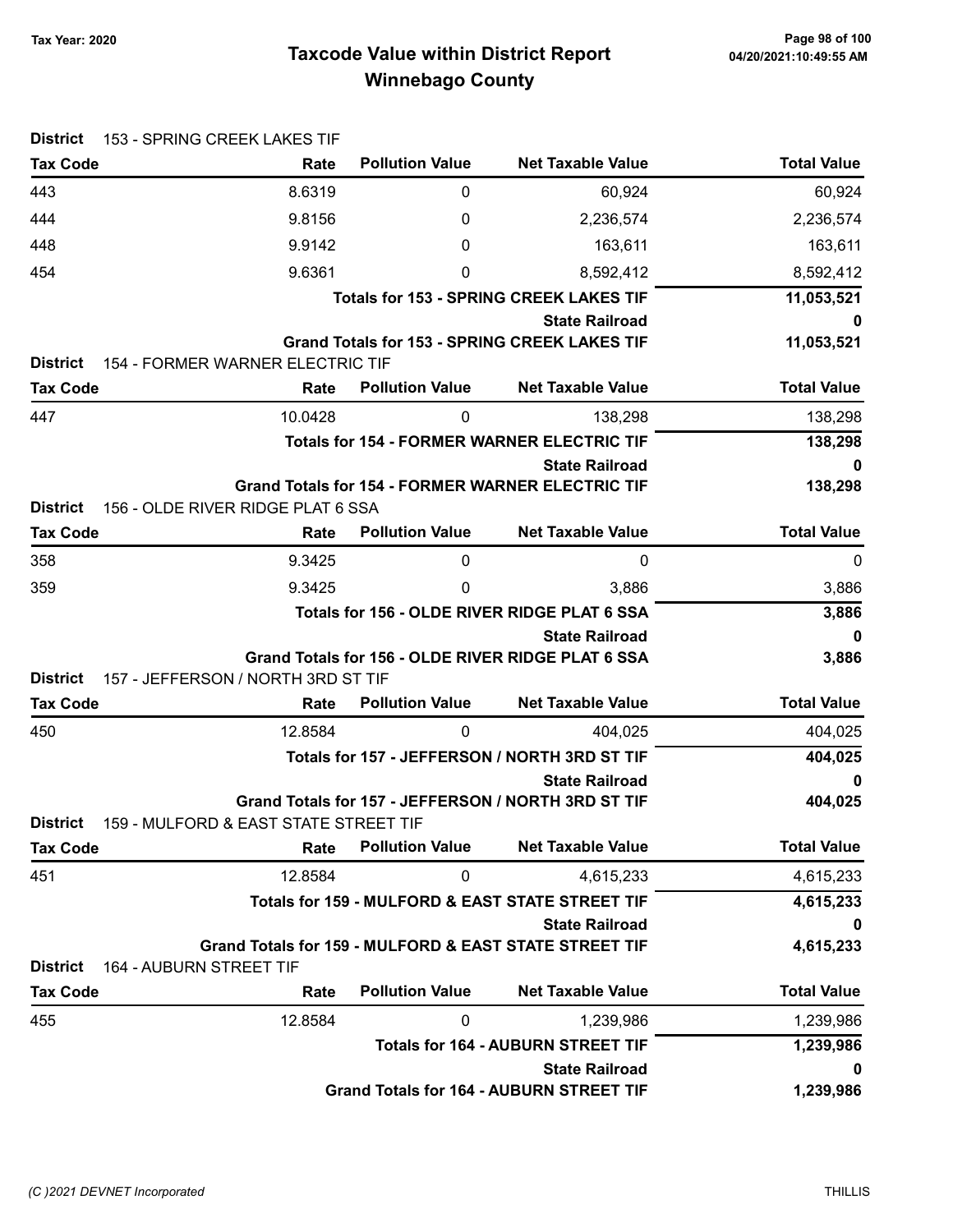# Taxcode Value within District Report Tax Year: 2020 Page 99 of 100 Winnebago County

| <b>District</b>                    | 165 - FOREST HILLS ROAD TIF                            |                        |                                                               |                    |
|------------------------------------|--------------------------------------------------------|------------------------|---------------------------------------------------------------|--------------------|
| <b>Tax Code</b>                    | Rate                                                   | <b>Pollution Value</b> | <b>Net Taxable Value</b>                                      | <b>Total Value</b> |
| 456                                | 9.8131                                                 | 0                      | 1,922,807                                                     | 1,922,807          |
|                                    |                                                        |                        | Totals for 165 - FOREST HILLS ROAD TIF                        | 1,922,807          |
|                                    |                                                        |                        | <b>State Railroad</b>                                         | 0                  |
|                                    |                                                        |                        | <b>Grand Totals for 165 - FOREST HILLS ROAD TIF</b>           | 1,922,807          |
| <b>District</b>                    | 166 - GARDNER / BLACKHAWK TIF                          | <b>Pollution Value</b> |                                                               | <b>Total Value</b> |
| <b>Tax Code</b>                    | Rate                                                   |                        | <b>Net Taxable Value</b>                                      |                    |
| 347                                | 9.0103                                                 | 0                      | 169,346                                                       | 169,346            |
| 348                                | 9.0445                                                 | 0                      | 157,973                                                       | 157,973            |
| 457                                | 9.0103                                                 | 0                      | 298,619                                                       | 298,619            |
| 458                                | 9.0445                                                 | 0                      | 1,212,777                                                     | 1,212,777          |
|                                    |                                                        |                        | Totals for 166 - GARDNER / BLACKHAWK TIF                      | 1,838,715          |
|                                    |                                                        |                        | <b>State Railroad</b>                                         | 0                  |
|                                    | 167 - VILLAGE OF ROCKTON DOWNTOWN TIF                  |                        | Grand Totals for 166 - GARDNER / BLACKHAWK TIF                | 1,838,715          |
| <b>District</b><br><b>Tax Code</b> | Rate                                                   | <b>Pollution Value</b> | <b>Net Taxable Value</b>                                      | <b>Total Value</b> |
| 401                                | 9.5891                                                 | 0                      | 731,296                                                       | 731,296            |
|                                    |                                                        |                        | Totals for 167 - VILLAGE OF ROCKTON DOWNTOWN TIF              |                    |
|                                    |                                                        |                        | <b>State Railroad</b>                                         | 731,296<br>0       |
|                                    | Grand Totals for 167 - VILLAGE OF ROCKTON DOWNTOWN TIF |                        |                                                               | 731,296            |
| <b>District</b>                    | 168 - AMEROCK HOTEL TIF                                |                        |                                                               |                    |
| <b>Tax Code</b>                    | Rate                                                   | <b>Pollution Value</b> | <b>Net Taxable Value</b>                                      | <b>Total Value</b> |
| 460                                | 12.8584                                                | 0                      | 2,658,715                                                     | 2,658,715          |
|                                    | <b>Totals for 168 - AMEROCK HOTEL TIF</b>              |                        |                                                               | 2,658,715          |
|                                    |                                                        |                        | <b>State Railroad</b>                                         | 0                  |
|                                    |                                                        |                        | <b>Grand Totals for 168 - AMEROCK HOTEL TIF</b>               | 2,658,715          |
| <b>District</b>                    | 169 - SOUTH BELOIT SSA 5                               |                        |                                                               |                    |
| <b>Tax Code</b>                    | Rate                                                   | <b>Pollution Value</b> | <b>Net Taxable Value</b>                                      | <b>Total Value</b> |
| 348                                | 9.0445                                                 | 0                      | 60,862                                                        | 60,862             |
|                                    |                                                        |                        | Totals for 169 - SOUTH BELOIT SSA 5                           | 60,862             |
|                                    |                                                        |                        | <b>State Railroad</b>                                         | 0                  |
|                                    |                                                        |                        | Grand Totals for 169 - SOUTH BELOIT SSA 5                     | 60,862             |
| <b>District</b>                    | 174 - SOUTH BELOIT SSA 10                              | <b>Pollution Value</b> | <b>Net Taxable Value</b>                                      | <b>Total Value</b> |
| <b>Tax Code</b>                    | Rate                                                   |                        |                                                               |                    |
| 347                                | 9.0103                                                 | 0                      | 304,604                                                       | 304,604            |
|                                    |                                                        |                        | Totals for 174 - SOUTH BELOIT SSA 10<br><b>State Railroad</b> | 304,604            |
|                                    |                                                        |                        | Grand Totals for 174 - SOUTH BELOIT SSA 10                    | 0<br>304,604       |
|                                    |                                                        |                        |                                                               |                    |